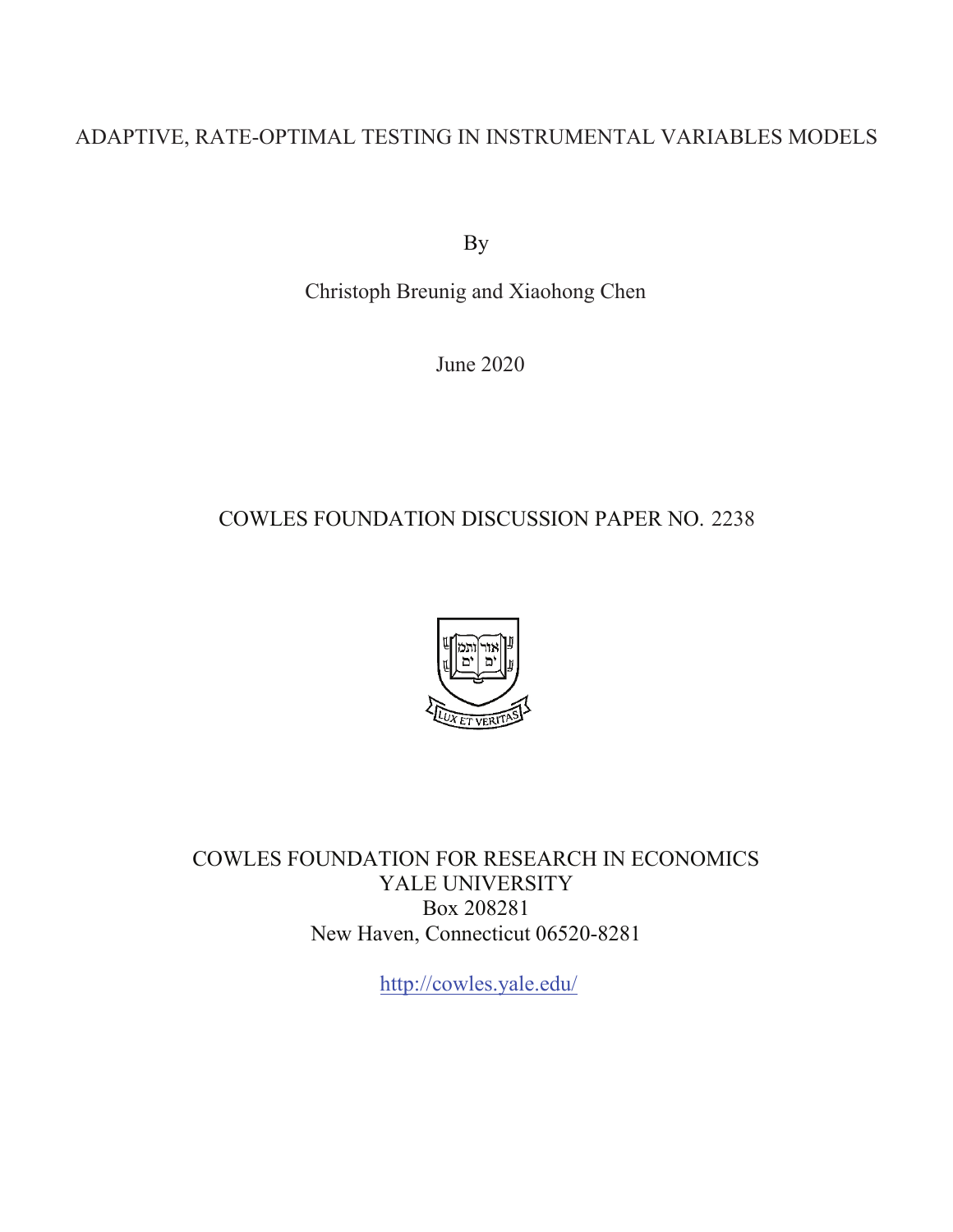# <span id="page-1-0"></span>Adaptive, Rate-Optimal Testing in Instrumental Variables Models<sup>∗</sup>

### CHRISTOPH BREUNIG<sup>†</sup> XIAOHONG CHEN<sup>‡</sup>

First version: August 2018, Revised June 16, 2020

This paper proposes simple, data-driven, optimal rate-adaptive inferences on a structural function in semi-nonparametric conditional moment restrictions. We consider two types of hypothesis tests based on leave-one-out sieve estimators. A structurespace test (ST) uses a quadratic distance between the structural functions of endogenous variables; while an image-space test (IT) uses a quadratic distance of the conditional moment from zero. For both tests, we analyze their respective classes of nonparametric alternative models that are separated from the null hypothesis by the minimax rate of testing. That is, the sum of the type I and the type II errors of the test, uniformly over the class of nonparametric alternative models, cannot be improved by any other test. Our new minimax rate of ST differs from the known minimax rate of estimation in nonparametric instrumental variables (NPIV) models. We propose computationally simple and novel exponential scan data-driven choices of sieve regularization parameters and adjusted chi-squared critical values. The resulting tests attain the minimax rate of testing, and hence optimally adapt to the unknown smoothness of functions and are robust to the unknown degree of ill-posedness (endogeneity). Data-driven confidence sets are easily obtained by inverting the adaptive ST. Monte Carlo studies demonstrate that our adaptive ST has good size and power properties in finite samples for testing monotonicity or equality restrictions in NPIV models. Empirical applications to nonparametric multi-product demands with endogenous prices are presented.

Keywords: Instrumental variables; Minimax rate of testing; Adaptive testing; Exponential scan; Confidence sets; Quadratic functionals; Shape restrictions.

<sup>∗</sup>We thank Don Andrews, Tim Armstrong, Denis Chetverikov, Tim Christensen, Enno Mammen, Peter Mathe and others at numerous workshops and conferences for helpful comments. The empirical work here is researchers own analyses based in part on data from The Nielsen Company (US), LLC and marketing databases provided through the Nielsen Datasets at the Kilts Center for Marketing Data Center at The University of Chicago Booth School of Business. The conclusions drawn from the Nielsen data are those of the researchers and do not reflect the views of Nielsen. Nielsen is not responsible for, had no role in, and was not involved in analyzing and preparing the results reported herein.

<sup>†</sup>Department of Economics, Emory University, Rich Memorial Building, Atlanta, GA 30322, USA. Email: [christoph.breunig@emory.edu]( christoph.breunig@emory.edu)

<sup>‡</sup>Cowles Foundation for Research in Economics, Yale University, Box 208281, New Haven, CT 06520, USA. Email: <xiaohong.chen@yale.edu>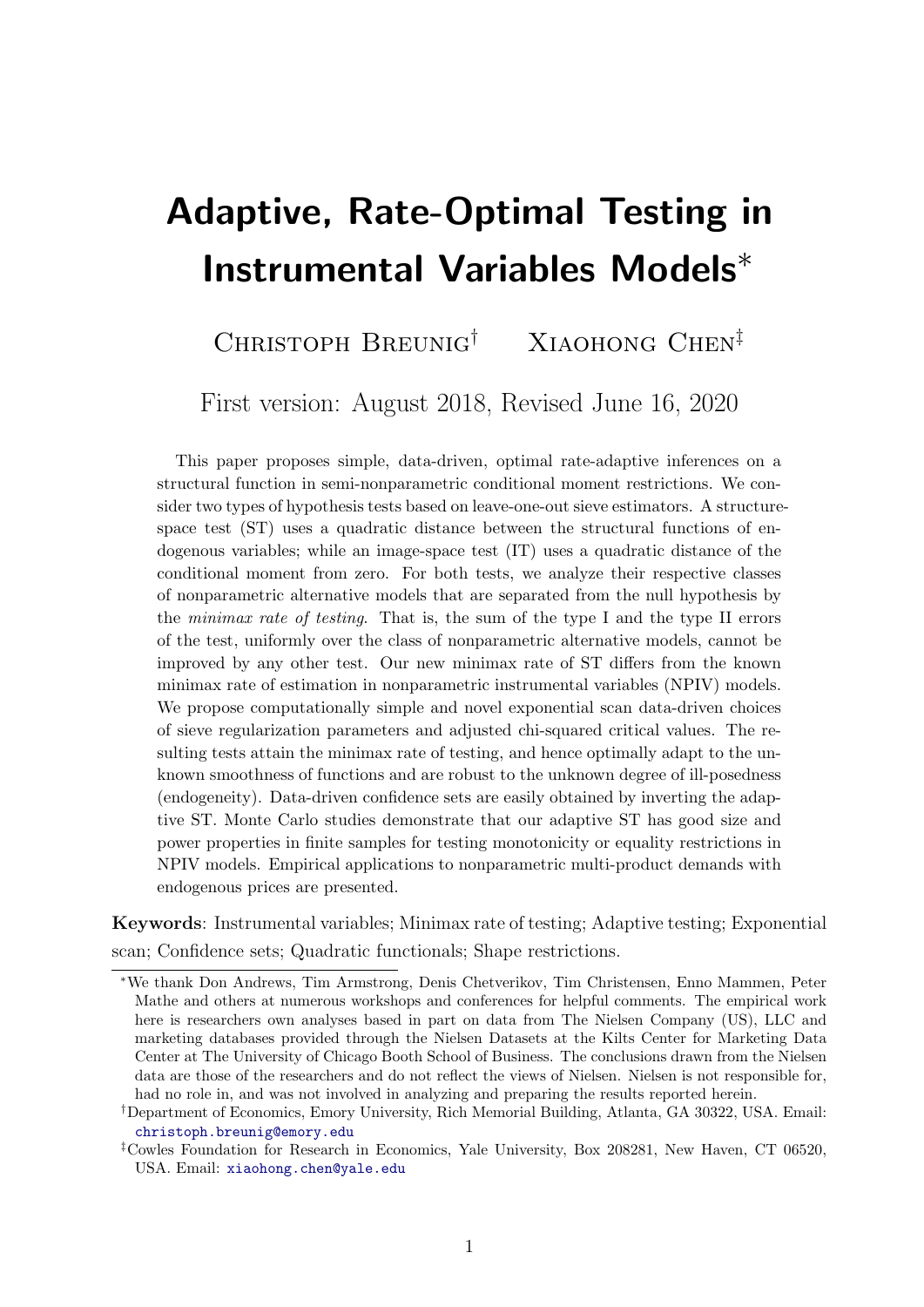### 1. Introduction

Models with endogeneity are pervasive in economics, and are one of the most defying features that differentiate econometrics from statistics. In the big data era, semiparametric and nonparametric methods and models allowing for flexible endogeneity are increasingly widely used in empirical research. A common difficulty in applying any semiparametric and nonparametric methods in practice is how to choose tuning (regularization) parameters in a simple, data-driven way that still possesses some "optimal" theoretical properties. For nonparametric models with endogeneity such as nonparametric instrumental variables (NPIV) and nonparametric quantile instrumental variables (NPQIV), it is well-known that the finite sample performance of various estimators and tests are much more sensitive to tuning parameters than those without endogeneity.

There are a few papers on data-driven choices of regularization parameters in esti-mation of a NPIV model.<sup>[1](#page-2-0)</sup> However, it is well known that data-driven choices designed for "optimal" nonparametric estimation do not lead to "optimal" inference (testing and confidence sets) in nonparametric settings (see, e.g., [Gine and Nickl](#page-35-0) [\[2016\]](#page-35-0)). To the best of our knowledge, there is currently no work on minimax rate-optimal testing for NPIV models, nor on data-driven choice of regularization parameters for rate-optimal testing and confidence sets on NPIV models. In this paper we shall address this important issue within the framework of rate-optimal testing in semiparametric and nonparametric conditional moment restrictions. As a leading example, we shall provide computationally simple, data-driven choices of tuning parameters for optimal inference on NPIV functions such as multi-product demand functions (of endogenous prices) in industrial organization.

This paper first considers the minimax rate-optimal hypothesis testing in semiparametric or nonparametric models defined by conditional moment restrictions. The maintained modeling assumption is that there is a nonparametric structural function  $h$  satisfying

<span id="page-2-1"></span>
$$
E[\rho(Y, h(X))|W] = 0,\t\t(1.1)
$$

where  $\rho$  is a possibly non-smooth mapping that is known up to the function h, X is a  $d_x$ dimensional vector of continuous endogenous regressors,  $W$  is a  $d_w$ -dimensional vector of conditional (instrumental) variables, and the joint distribution of  $(Y, X, W)$  is unspecified. Our goal is to test whether h coincides with a restricted function  $h^R$ , such as parametric or semiparametric or shape-restricted function. For example, in a NPIV model  $E[Y$  $h(X)|W| = 0$  we would be interested in testing whether the structural NPIV function h coincides with some decreasing function  $h^R$ . We propose two statistics for the hypothesis

<span id="page-2-0"></span><sup>1</sup>See, e.g., [Horowitz](#page-35-1) [\[2014\]](#page-35-1), [Liu and Tao](#page-36-0) [\[2014\]](#page-36-0), [Centorrino](#page-34-0) [\[2014\]](#page-34-0), [Chen and Christensen](#page-34-1) [\[2015\]](#page-34-1), [Breunig](#page-34-2) [and Johannes](#page-34-2) [\[2016\]](#page-34-2), [Gautier and Le Pennec](#page-35-2) [\[2018\]](#page-35-2), [Jansson and Pouzo](#page-35-3) [\[2019\]](#page-35-3) and the references therein. Most papers suggest data-driven procedures without establishing the rate-adaptivity in NPIV estimation.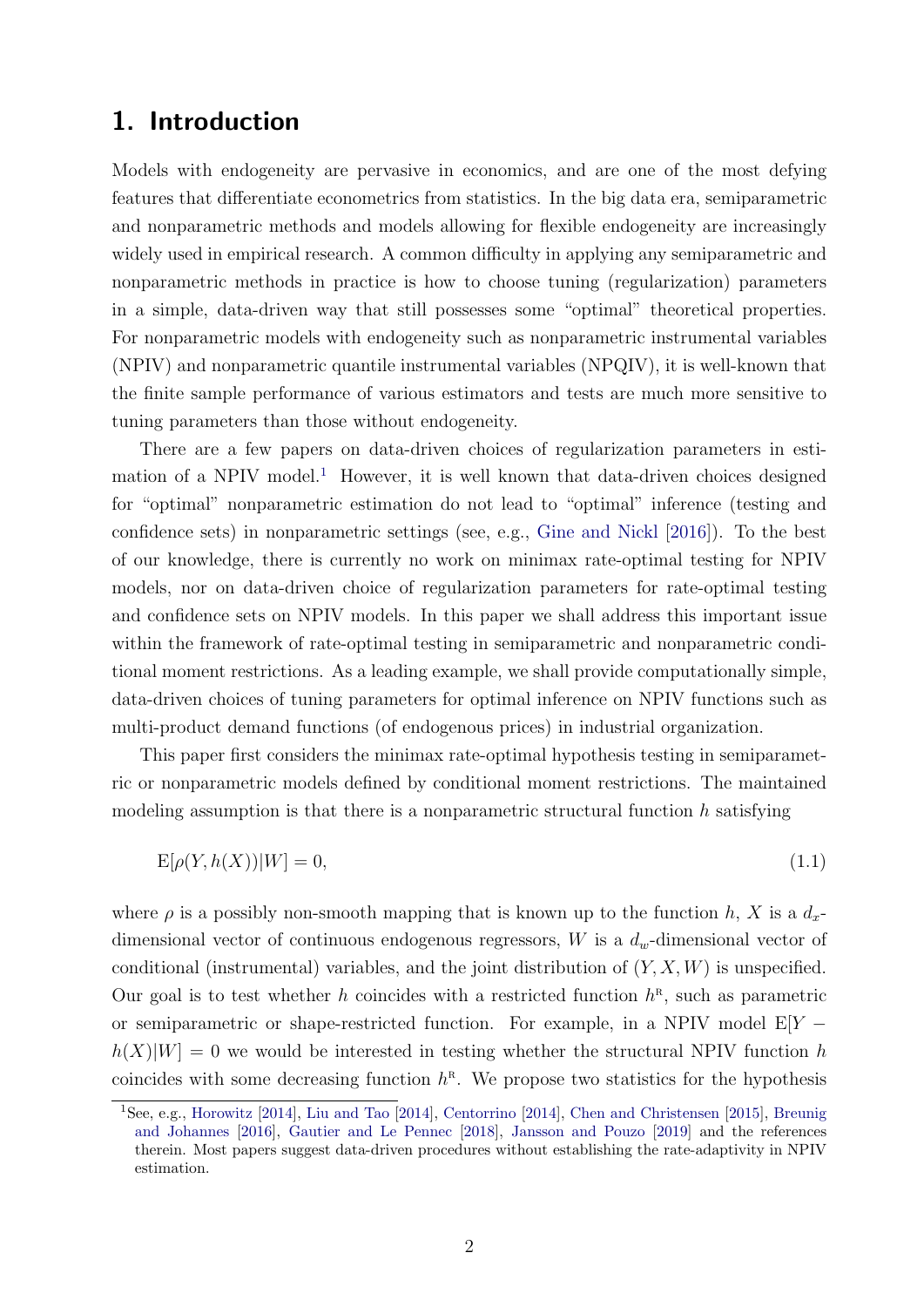under consideration: a structure-space test (ST) and an image-space test (IT). The ST is based on a squared distance between a nonparametric estimator of h and its restricted version  $h^R$ . The IT is based on the squared distance between a nonparametric estimator of  $\mathbb{E}[\rho(Y, h^{\mathfrak{n}}(X))|W]$  and zero.

Both test statistics are based on simple leave-one-out sieve estimators of some quadratic functionals. We establish an upper bound on the sum of the type I and type II errors. Specifically, we bound the type I error uniformly over distributions satisfying the null hypothesis and the type II error uniformly over a class of nonparametric alternative models separated from the null hypothesis via a so-called rate of testing. We then establish a lower bound for the sum of the type I and the type II errors at the same separation rate. Thus, there exists no other test that provides a better performance with respect to the sum of those errors. This optimal rate of separation is called the minimax rate of testing.

A key technical part to establish the minimax rate of our ST in quadratic distance is to derive a tight upper bound on the convergence rate of a leave-one-out sieve estimator of a quadratic functional of a NPIV function  $h$ ; see the online Appendix  $F<sup>2</sup>$  $F<sup>2</sup>$  $F<sup>2</sup>$ . This rate is different from the existing minimax rate of convergence in root-mean squared error of any consistent estimator to the function  $h$  itself. However, the minimax rate of our ST depends on an optimal choice of sieve dimension (the key tuning parameter), which is determined by the unknown degree of ill-posedness (due to the endogeneity in [\(1.1\)](#page-2-1)) and the unknown regularity of the nonparametric alternative functions different from the null restricted functions.

We propose a computationally simple, data-driven version of our ST that does not require a priori knowledge of smoothness of nonparametric alternative functions  $h$  nor the degree of ill-posedness. The data-driven test rejects the null hypothesis as soon as there is a sieve dimension (say the smallest sieve dimension) in an admissible index set such that the corresponding normalized quadratic distance estimator exceeds one; and fails to reject the null when the maximal (over the admissible index set) normalized quadratic distance estimator is less than or equal to one. The cardinality of this admissible index set is determined by a novel exponential scan (ES) method that automatically takes the unknown degree of ill-posedness (endogeneity) into account. We show that our data-driven ST attains the minimax optimal rate for severely ill-posed problems and is within a  $\log \log(n)$  term for mildly ill-posed problems, where n is the sample size. This extra  $log log(n)$  term is the price to pay for adaptivity to unknown smoothness of the nonparametric alternative functions different from the null restricted function  $h^{\text{R}}$ .

By inverting the adaptive tests we obtain confidence sets on restricted (constrained)

<span id="page-3-0"></span><sup>2</sup>We prove in Appendix [F](#page-1-0) that this convergence rate coincides with the lower bound derived by [Chen and](#page-34-3) [Christensen](#page-34-3) [\[2018\]](#page-34-3) for estimation of a quadratic functional of a NPIV function. As shown in [Chen and](#page-34-3) [Christensen](#page-34-3) [\[2018\]](#page-34-3), the plug-in sieve estimator does not achieve the optimal minimax rate for estimation of a quadratic functional of a NPIV in the mildly-illposed case.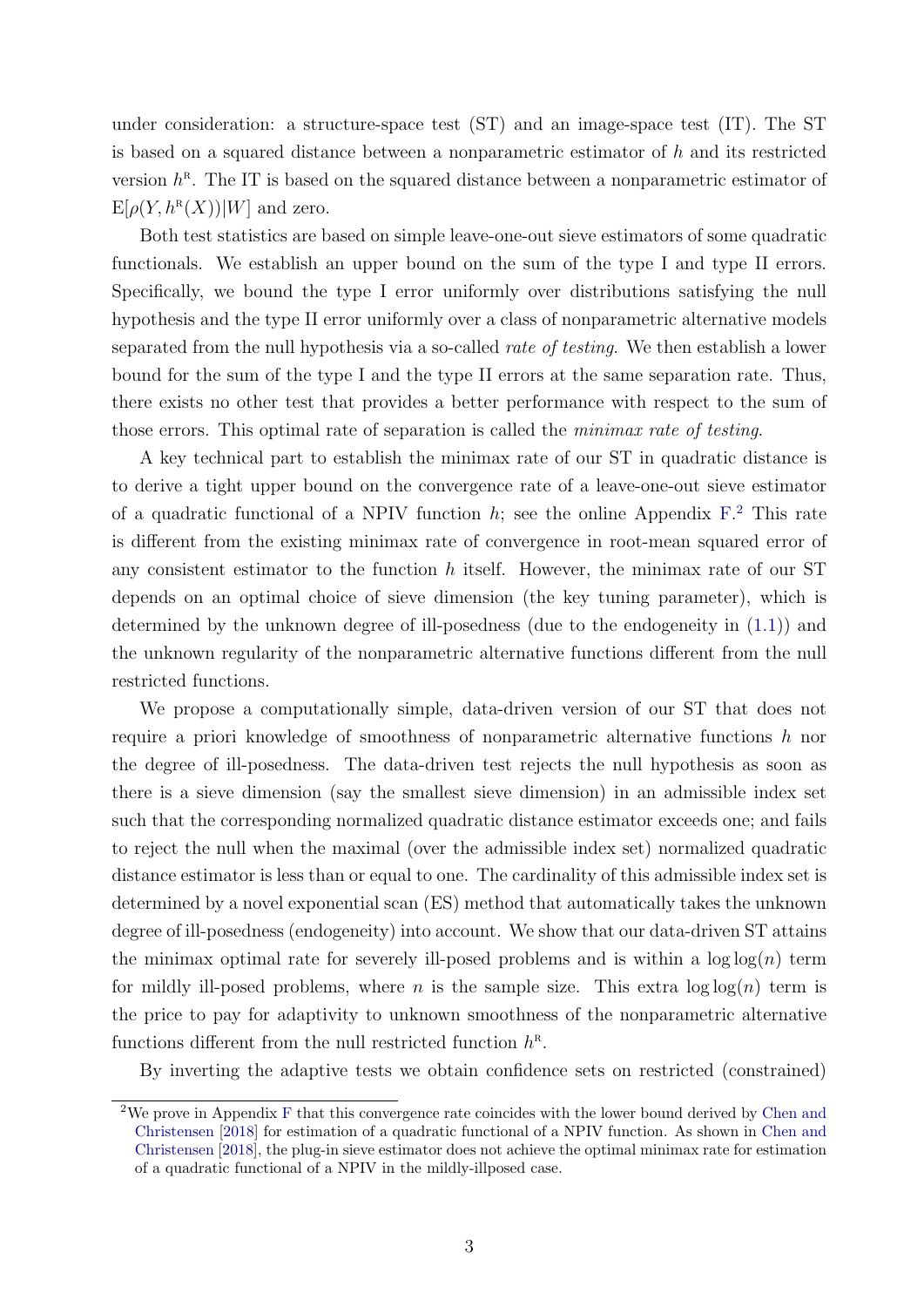structural functions  $h^R$ . These confidence sets do not require additional choices of tuning parameters. The adaptive minimax rate of testing determines the radius of the confidence sets. We argue that the radius based on our adaptive ST can only be marginally improved in a very limited range of submodels depending on the regularity of the unknown function h in NPIV models.

Monte Carlo studies indicate that our data-driven ST is not only computationally very fast, but also has accurate size and good power in finite samples, without the need of computationally intensive bootstrap critical values. In a simulation study of hypothesis testing for monotonicity of a NPIV function, our adaptive ST automatically leads to a data-driven confidence set under monotonicity restrictions if the null is not rejected. When the null of monotonicity is rejected by our adaptive ST, the data-driven choice of the smallest sieve dimension leading to the null rejection can still lead to a consistent sieve estimate of the unrestricted NPIV function  $h$ , while parts of the true  $h$  and its sieve estimate lie outside of the monotonicity-constrained confidence sets. This simulation demonstrates the importance of data-driven choice of tuning parameters for testing shapes of a NPIV function. We provide empirical applications concerning shapes of consumer demands, where our data-driven test detects heterogeneity in the curvature of demand curves among different income groups. For instance, our adaptive ST fails to reject that the demand for certain nondurable goods is decreasing (in its price) for low income household, but does reject the decreasing shape for high income household. Therefore, it may lead to erroneous policy evaluations when nonparametric decreasing demand (in own price) is imposed across all income levels.

Our main contribution is the data-driven, rate-optimal hypothesis testing in structurespace. But we also present the minimax rate-adaptive image-space test (IT) as comparison. Although both are simple to implement, their data-driven procedures choose different key tuning parameters to achieve their respective minimax optimal rate for testing. The sieve dimension J for approximating  $h(X)$  is the key tuning parameter in the ST approach, while the sieve dimension  $K$  for approximating the conditional moment function  $E[\rho(Y, h^{R}(X))|W]$  is the key tuning parameter in the IT approach for a simple or parametric null hypothesis. The adaptive ST has the advantage of automatically providing a datadriven choice of the sieve dimension  $J$  that can be used for estimation of semi-nonparametric or shape-restricted function  $h^R$ . This greatly simplifies the construction of data-driven confidence sets. In addition, we show both theoretically and via Monte Carlo simulations that the adaptive ST can be more powerful than adaptive IT when the dimension of the conditional instruments is larger than the dimension of endogenous regressors (i.e.,  $d_w > d_x$ ). On the other hand, the image-space test (IT) is more convenient for non-separable models such as nonparametric quantile IV regressions, as well as for partially-identified models.

Literature review: The concept of minimax rate of testing in nonparametric models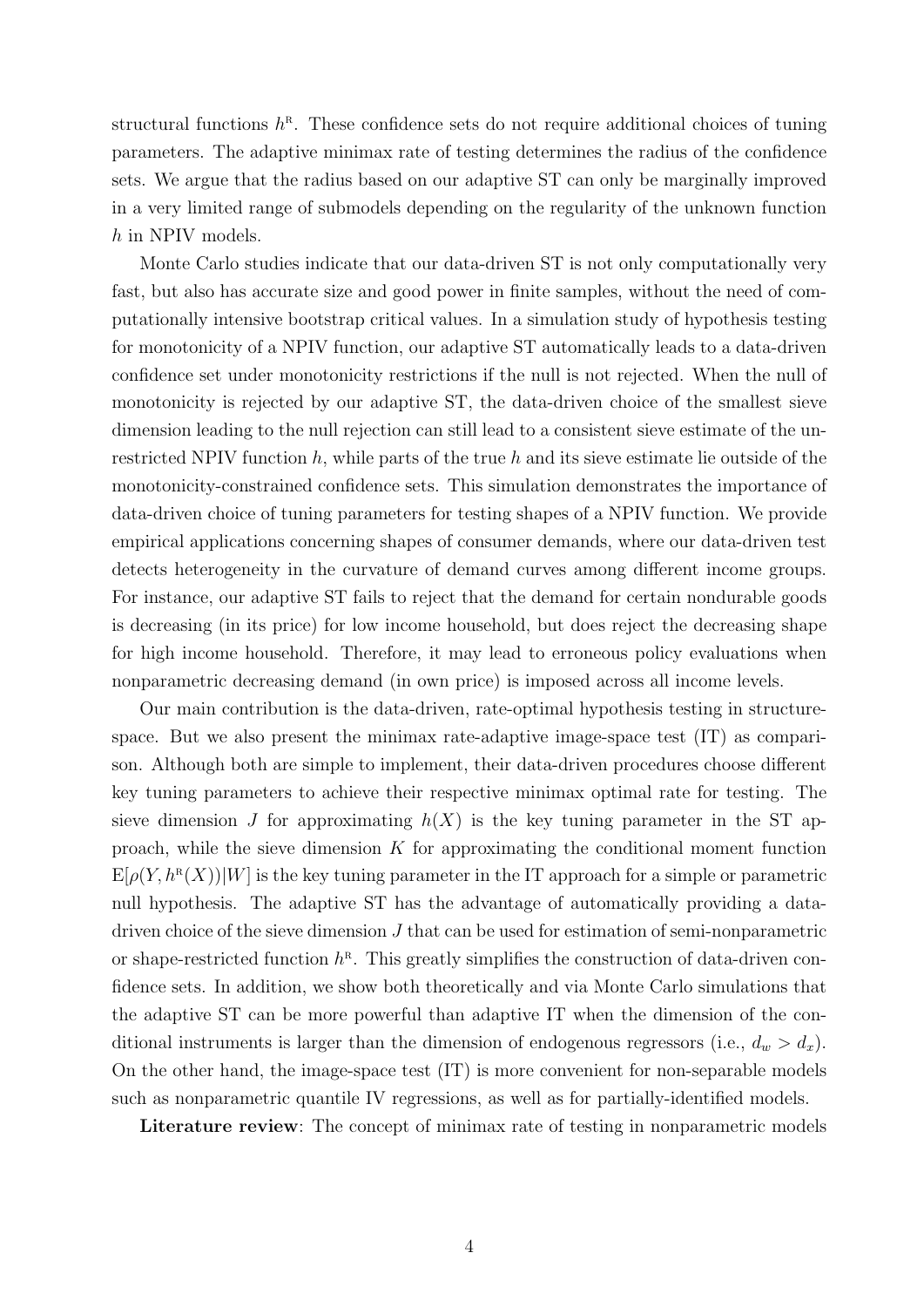was perhaps first introduced by [Ingster](#page-35-4) [\[1993\]](#page-35-4) and [Spokoiny](#page-36-1) [\[1996\]](#page-36-1).<sup>[3](#page-5-0)</sup> It has been applied to optimal testing in nonparametric regression models without endogeneity, including [Horowitz and Spokoiny](#page-35-5) [\[2001\]](#page-35-5) and [Guerre and Lavergne](#page-35-6) [\[2005\]](#page-35-6) and others. Our paper is the first to study minimax rate-optimal test in nonparametric conditional moment restrictions with endogeneity, including NPIV model as a leading example.

There are papers on specification tests for NPIV type models by extending [Bierens](#page-33-0) [\[1990\]](#page-33-0)'s test for conditional moment restrictions to models that allow for functions depending on endogenous regressors; see, e.g., [Horowitz](#page-35-7) [\[2006\]](#page-35-7), [Breunig](#page-34-4) [\[2015\]](#page-34-4), [Santos](#page-36-2) [\[2012\]](#page-36-2), [Tao](#page-36-3) [\[2014\]](#page-36-3), [Chernozhukov et al.](#page-34-5) [\[2015\]](#page-34-5), [Zhu](#page-36-4) [\[2020\]](#page-36-4) and the references therein. These tests are similar to what we called the image-space test. Among these papers, [Chernozhukov](#page-34-5) [et al.](#page-34-5) [\[2015\]](#page-34-5) is the most general one that provides inference on equality or/and inequality constrained conditional moment restrictions allowing for partial identification. [Chen and](#page-34-6) [Pouzo](#page-34-6) [\[2015\]](#page-34-6) provide inference results using either sieve Wald ("structural space") test or sieve QLR ("image space") tests for general point-identified semi-nonparametric conditional moment restriction models. [Chetverikov and Wilhelm](#page-34-7) [\[2017\]](#page-34-7) studied mean squared rate sieve estimation of NPIV by imposing monotonicity restriction. [Freyberger and Reeves](#page-35-8) [\[2019\]](#page-34-8) considered  $L^2$  confidence sets for monotone NPIV function. [Compiani](#page-34-8) [2019] also imposed monotone restriction in his estimation of IO demand NPIV function. None of these papers consider minimax tests for NPIV type models nor data-driven choice of key tuning parameters. Our paper is the first to propose simple, adaptive structure- and image- space tests that achieves minimax rate-optimality. In addition, we provide data-driven choice of tuning parameters based confidence sets for NPIV functions  $h^R$ .

The remainder of the paper is organized as follows. Section [2](#page-6-0) describes our data-driven structure-space hypothesis testing (ST). It also presents a simulation study to adaptive testing for monotonicity in NPIV models. Section [3](#page-13-0) first establishes the minimax optimal rate of the ST. It then shows that this optimal rate is attained (within a  $\log \log n$  term) by our data-driven ST procedure. Section [4](#page-22-0) introduces the data-driven image-space test statistic, and presents its minimax rate of testing and the adaptivity. Section [5](#page-25-0) provides three empirical illustrations. It also contains additional Monte Carlo studies to compare the finite-sample size and power properties of the adaptive ST vs the adaptive IT. Section [6](#page-33-1) briefly concludes. Appendices [A](#page-36-5) and [B](#page-40-0) contain proofs for the minimax rates for the ST and the adaptive ST under simple null hypothesis respectively. The online supplementary appendices contain additional materials: Appendix [C](#page-1-0) presents robustness checks using bootstrap critical values for the empirical applications. Appendices [D](#page-1-0) and [E](#page-1-0) provide proofs for the optimal rates of the adaptive ST under composite null hypothesis and of the adaptive IT respectively. Appendices [F](#page-1-0) and [G](#page-1-0) contain additional technical lemmas.

<span id="page-5-0"></span><sup>&</sup>lt;sup>3</sup>It has a close connection to robustness or sensitivity literature that has gain popularity in macroeconomics; see, e.g., [Hansen and Sargent](#page-35-9) [\[2008\]](#page-35-9).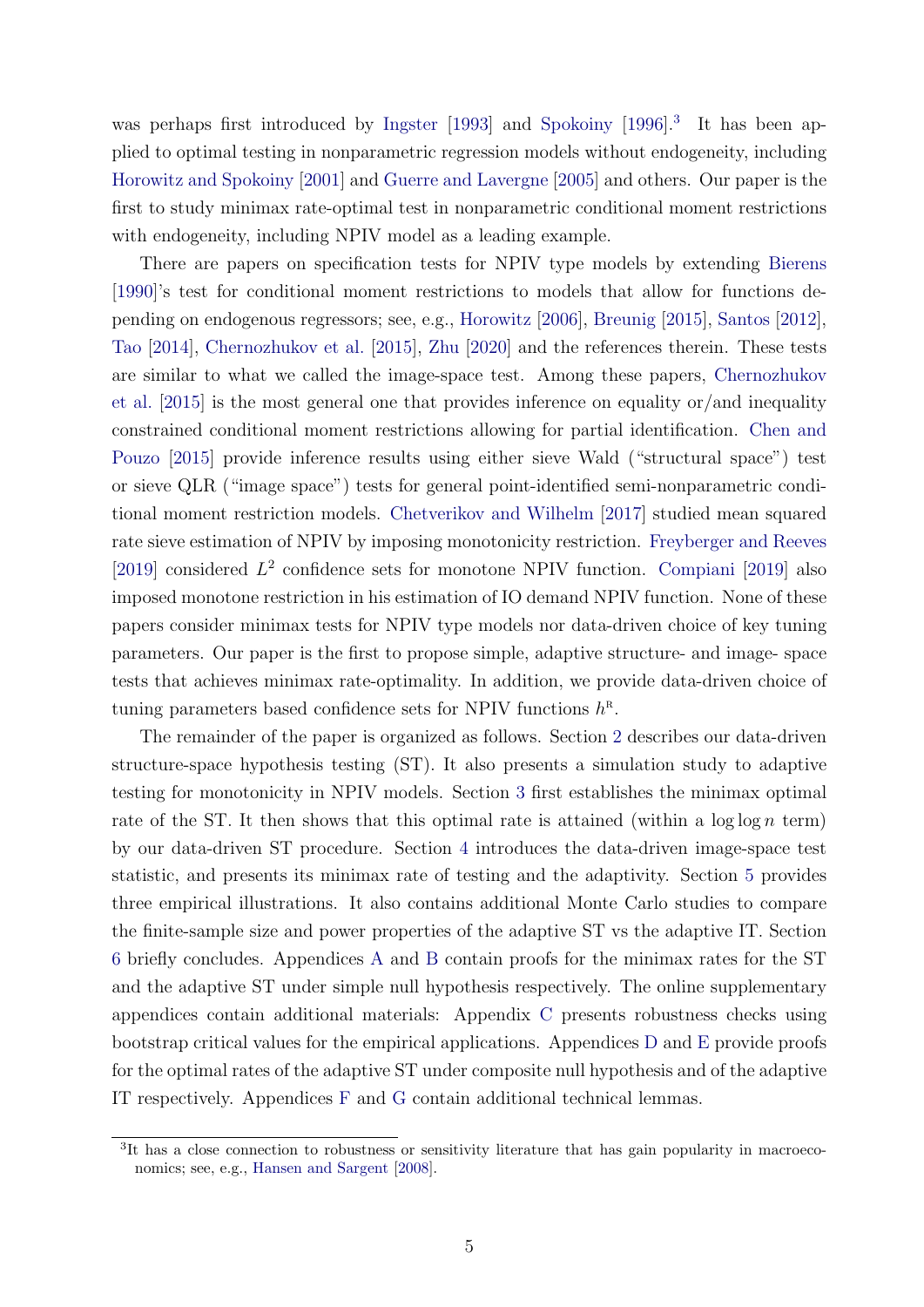### <span id="page-6-0"></span>2. Preview of Adaptive Structure-Space Test

We first introduce the null and the alternative hypotheses as well as the concept of minimax rate of testing in Subsection [2.1.](#page-6-1) We then describe our new data-driven, rate-adaptive structure-space test (ST) for NPIV type models in Subsection [2.2.](#page-7-0) The formal theoretical justifications are postponed to Section [3.](#page-13-0) Subsection [2.3](#page-9-0) provides a simulation study of our adaptive testing for monotonicity of structural functions.

#### <span id="page-6-1"></span>2.1. The Hypotheses for NPIV models

Let H denote some class of functions. Let  $\{(Y_i, X_i, W_i)\}_{i=1}^n$  be a random sample from the distribution  $P_h$  of  $(Y, X, W)$ , where  $h \in \mathcal{H}$ , such that

$$
E[Y - h(X)|W] = 0.
$$

Let  $\mathcal{H}^R$  denote a subset of functions in H that satisfies a conjectured restriction, such as monotonicity, concavity, some other shape or some parametric restrictions. For any  $h \in \mathcal{H}$ , we introduce  $h^{\text{\tiny R}} \in \mathcal{H}^{\text{\tiny R}}$  such that  $E |E[h(X) - h^{\text{\tiny R}}(X)|W]|^2 \leq E |E[h(X) - h^{\text{\tiny T}}(X)|W]|^2$  for all  $h^r \in \mathcal{H}^{\scriptscriptstyle\mathrm{R}}$ .

We analyze the null hypothesis that there exists a function  $h \in \mathcal{H}$  with  $E[Y-h(X)|W] =$ 0 satisfying a conjectured restriction captured by  $\mathcal{H}^R$ , specifically, the set

$$
\mathcal{H}_0 := \left\{ h \in \mathcal{H} : E[Y - h(X)|W] = 0 \quad \text{and} \quad \int \left( h(x) - h^R(x) \right)^2 \mu(x) dx = 0 \right\}
$$

is not empty. Here we measure the distance between restricted and unrestricted functions with a measure depending on a prespecified weighting function  $\mu$  which is restricted to be positive on the support of X. If we want to test that h coincides with  $h^R$  on some subset of of the support of  $X$  only then this modified null hypothesis can be implemented by changing  $\mu$  accordingly. To analyze the power of any test against nonparametric alternatives, we require some separation between the null and the class of nonparametric alternatives for all  $h \in \mathcal{H}$ . The resulting class of alternatives considered in this paper is given by

$$
\mathcal{H}_1(\delta, r_n) := \left\{ h \in \mathcal{H} : E[Y - h(X)|W] = 0 \quad \text{and} \quad \int (h(x) - h^R(x))^2 \mu(x) dx \ge \delta r_n^2 \right\}
$$

for some constant  $\delta > 0$  and a separation rate  $r_n$ . The rate  $r_n$  is also known as the *rate of* testing and we establish its optimality in the minimax sense as described below.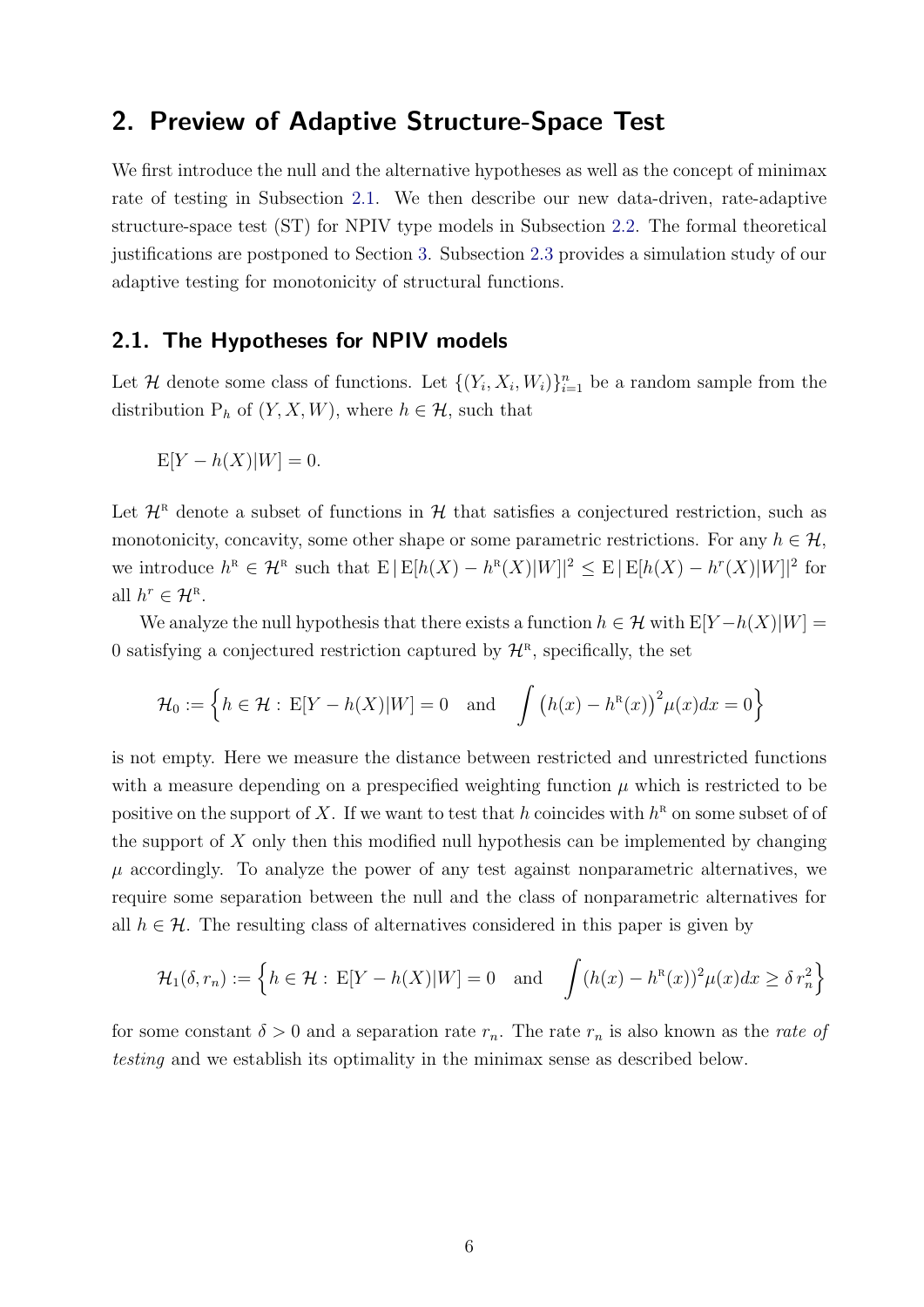In this paper, we establish the min*imax rate of testing*  $r_n$  in the sense of [Ingster](#page-35-4) [\[1993\]](#page-35-4): We propose a test which minimizes the sum of Type I error uniformly over  $\mathcal{H}_0$  and the maximum Type II error uniformly over  $\mathcal{H}_1(\delta, r_n)$ . Moreover, we show that the sum of both errors cannot be improved by any other test.



The minimax rate of testing requires on optimal choice of tuning parameters depending on unknown smoothness properties of the structural function  $h$  and unknown mapping properties of the conditional expectation given  $W$ . We provide a data driven extension to the minimax test, i.e., a testing procedure that adapts to the smoothness of the unrestricted function  $h$  in the presence of unknown smoothing properties of the conditional expectation mapping.

#### <span id="page-7-0"></span>2.2. An adaptive structure-space test for NPIV models

In this section we describe our adaptive structure-space test for the point identified NPIV models. Our test builds on the leave-one-out, series estimator of the quadratic distance  $\int (h(x) - h^{R}(x))^{2} \mu(x) dx$  depending on the dimension J given by

$$
\widehat{D}_J(h^{\rm R}) = \frac{2}{n(n-1)} \sum_{1 \leq i < i' \leq n} \left( Y_i - h^{\rm R}(X_i) \right) \left( Y_{i'} - h^{\rm R}(X_{i'}) \right) b^{K(J)}(W_i)' \widehat{A}' G \widehat{A} b^{K(J)}(W_{i'})
$$

where  $G = \int \psi^J(x) \psi^J(x) \psi(x) dx$  and  $\hat{A} = n[\Psi'B(B'B)^{-}B'\Psi]^{-} \Psi'B(B'B)^{-}$  with  $-$  denoting the generalized inverse. Here,  $\Psi = (\psi^J(X_1), \dots, \psi^J(X_n))'$  and  $B = (b^K(W_1), \dots, b^K(W_n))'$ where  $\psi^J(\cdot)$  and  $b^K(\cdot)$  are vectors of basis functions of dimension J and  $K = K(J)$ . The dimension parameters J and  $K = K(J)$  can grow slowly with the sample size n. Throughout the paper, we keep the relationship of J and K fixed, i.e., the function  $K(\cdot)$  does not depend on the sample size.

In many situations, the functions in  $\mathcal{H}^R$  are unknown. We consider the restricted, sieve minimum distance estimator of  $h^{\text{R}}$  given by

<span id="page-7-1"></span>
$$
\widehat{h}_J^{\mathcal{R}} = \underset{h \in \mathcal{H}_J^{\mathcal{R}}}{\arg \min} \sum_{1 \le i, i' \le n} \left( Y_i - h(X_i) \right) \left( Y_{i'} - h(X_{i'}) \right) b^{K(J)} (W_i)' (B'B/n)^{-} b^{K(J)} (W_{i'}) \tag{2.1}
$$

for some sieve space  $\mathcal{H}_{J}^{\text{\tiny R}} = \{ \phi = \beta' \psi^{J} : \phi \in \mathcal{H}^{\text{\tiny R}} \}$  which is a subset of  $\mathcal{H}^{\text{\tiny R}}$  and becomes dense as J tends to infinity.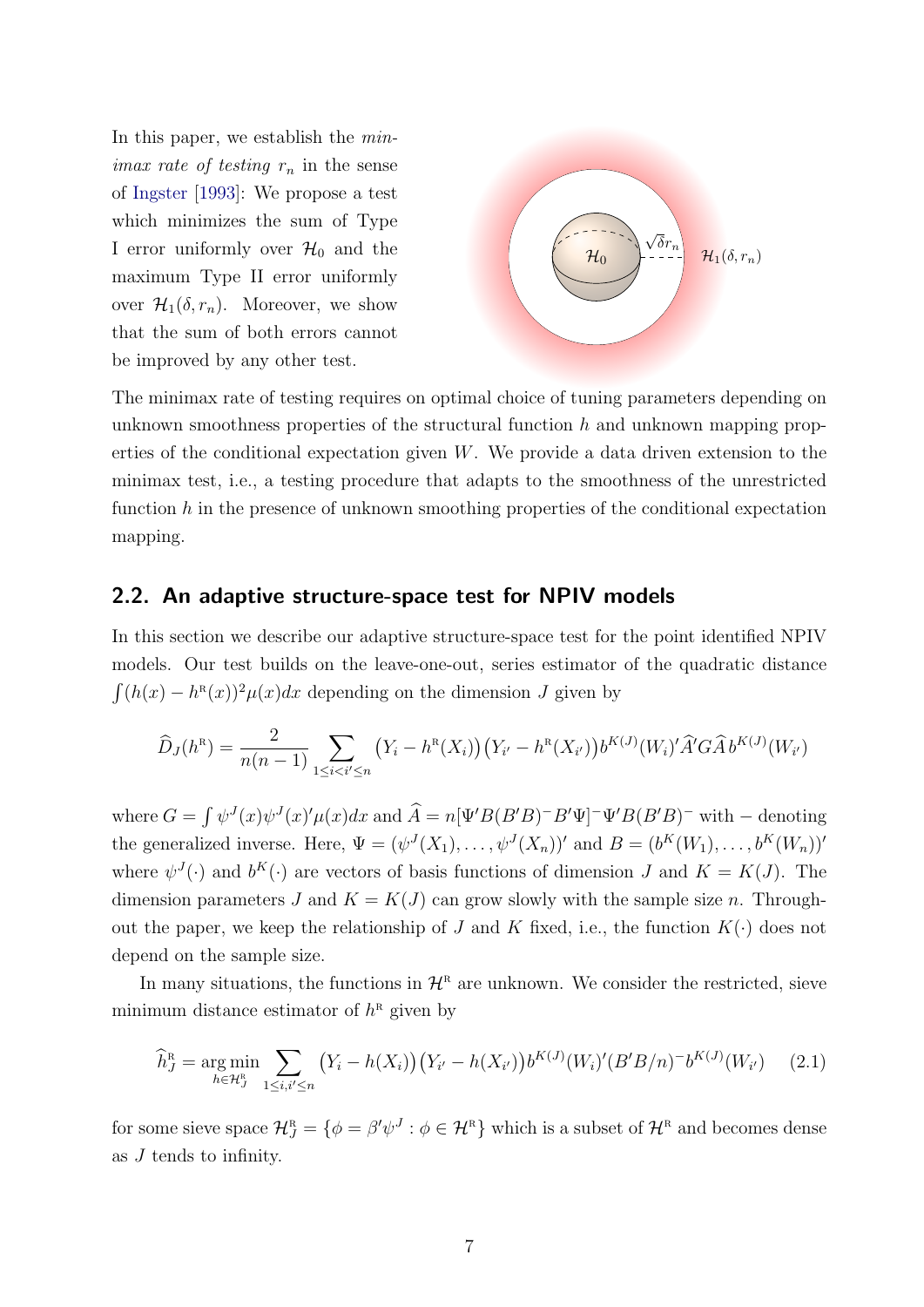We propose a test which rejects the null hypothesis  $\mathcal{H}_0 \neq \emptyset$ , as soon as at least for one *J* the normalized estimator  $\widehat{D}_J(\widehat{h}_J^{\scriptscriptstyle\mathrm{R}})$  $J<sup>R</sup>$ ) is sufficiently large. That is, given a nominal level  $\alpha \in (0,1)$  we define

<span id="page-8-1"></span>
$$
\widehat{\mathrm{ST}}_n = \mathbb{1} \left\{ \exists J \in \widehat{\mathcal{I}}_n \quad \text{such that} \quad \widehat{\mathcal{W}}_J := \frac{n \,\widehat{D}_J(\widehat{h}_J^{\mathrm{R}})}{\sqrt{2} \widehat{\eta}_J(\alpha) \,\widehat{\mathrm{v}}_J(\widehat{h}_J^{\mathrm{R}})} > 1 \right\},\tag{2.2}
$$

where  $\mathbb{1}\{\cdot\}$  denotes the indicator function and  $\hat{\mathbf{v}}_J$ ,  $\hat{\mathcal{I}}_n$  and  $\hat{\eta}_J(\alpha)$  are defined as follows. First,

$$
\widehat{\mathbf{v}}_J(h) = \left\| n^{-1} \sum_{i=1}^n \left( Y_i - h(X_i) \right)^2 G^{1/2} \widehat{A} b^{K(J)}(W_i) b^{K(J)}(W_i)' \widehat{A}' G^{1/2} \right\|_F
$$
\n(2.3)

where  $\|\cdot\|_F$  denotes the Frobenius norm.<sup>[4](#page-8-0)</sup>

Second, the index set  $\widehat{\mathcal{I}}_n$  is constructed via a simple *exponential scan* (ES) procedure

<span id="page-8-2"></span>
$$
\widehat{\mathcal{I}}_n = \left\{ J \le \widehat{J}_{\text{max}} : \quad J = \underline{J} 2^j \text{ where } j = 0, 1, \dots, j_{\text{max}} \right\} \tag{2.4}
$$

where  $\underline{J} := |3$ √  $\overline{\log \log n}$ ,  $j_{\max} := \lceil \log_2(n^{1/3}/\underline{J}) \rceil$ , and

$$
\widehat{J}_{\max} = \min \left\{ J > \underline{J} : \zeta^2(J) \sqrt{\ell(J) (\log n) / n} \ge s_{\min} \big( (B'B/n)^{-1/2} (B'\Psi/n) G^{-1/2} \big) \right\}
$$

where  $\ell(J) = 0.1 \log \log J$ , and  $s_{\min}(\cdot)$  is the minimal singular value. Further  $\zeta(J) = \sqrt{J}$ for spline, wavelet, or trigonometric sieve basis, and  $\zeta(J) = J$  for orthogonal polynomial basis.

Finally, the critical value  $\hat{\eta}_J (\alpha)$  is specified differently for testing equality and inequality constraints. For testing equality constraints, we compute  $\hat{\eta}_J(\alpha)$  using the Bonferroni correction to a critical value from a centralized chi-square distribution relative to the cardinality of the ES index set denoted by  $#(\widehat{\mathcal{I}}_n)$ . That is,

<span id="page-8-3"></span>
$$
\widehat{\eta}_J(\alpha) = \frac{q\big(\alpha/\#(\widehat{\mathcal{I}}_n), J\big) - J}{\sqrt{2J}},\tag{2.5}
$$

where  $q(a, J)$  denotes the upper *a*-quantile of  $\chi^2$  distribution with J degrees of freedom. For testing inequality constraints we have implemented two approaches. The first one is presented in Remark [3.1,](#page-19-0) which is a simple, data-driven, finite-dimensional correction to the chi-square critical values. The second one is introduced in Remark [3.2,](#page-19-1) which is a bootstrap approach to calculate the critical values.

<span id="page-8-0"></span><sup>&</sup>lt;sup>4</sup>The Frobenius norm for a  $J \times J$  matrix  $M = (M_{jl})_{1 \leq j,l \leq J}$  is defined as  $||M||_F = \sqrt{\sum_{j,l=1}^J M_{jl}^2}$ .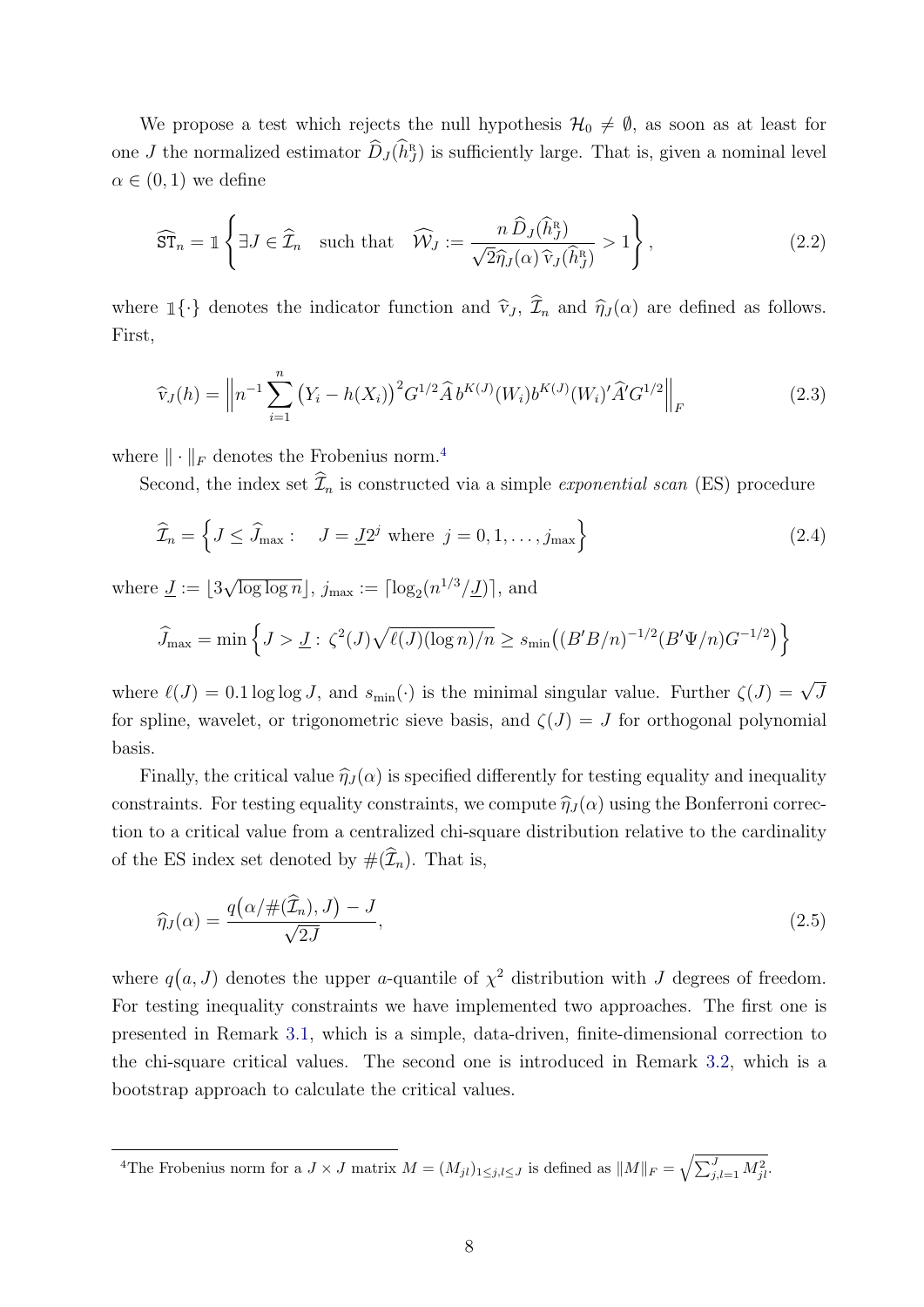#### <span id="page-9-0"></span>2.3. A Monte Carlo Study: Adaptive Testing for Monotonicity

We investigate finite sample performance of our adaptive ST for decreasing function in a Monte Carlo experiments. The results are based on 5000 Monte Carlo replications for every experiment. In all the experiments, realizations of Y are generated according to a NPIV model

<span id="page-9-1"></span>
$$
Y = h(X) + U , \quad E[U|W] = 0 \tag{2.6}
$$

for some unknown structural function  $h$ . The functional form of  $h$  and the joint distribution of  $(X, W, U)$  vary in different Monte Carlo designs. Results presented in this section indicate that our adaptive ST with simple data-driven critical values has very good size and power in finite samples, and that the adaptive ST with computationally demanding bootstrapped critical values has no obvious improvement in terms of size or power.

Let  $\Phi$  denote the standard normal distribution function. We set  $X_i = \Phi(X_i^*)$  and  $W_i = \Phi(W_i^*),$  where the random vector  $(X_i^*, W_i^*, U_i)$  is generated according to

<span id="page-9-2"></span>
$$
\begin{pmatrix} X_i^* \\ W_i^* \\ U_i \end{pmatrix} \sim \mathcal{N} \left( \begin{pmatrix} 0 \\ 0 \\ 0 \end{pmatrix}, \begin{pmatrix} 1 & \xi & 0.3 \\ \xi & 1 & 0 \\ 0.3 & 0 & 1 \end{pmatrix} \right) . \tag{2.7}
$$

The parameter  $\xi$  captures the strength of instruments and varies in the experiments below. As  $\xi$  increases the instrument becomes stronger (or the ill-posedness gets weaker). The experimental design with  $\xi = 0.5$  coincides with the one considered by [Chernozhukov et al.](#page-34-5) [\[2015\]](#page-34-5), and we follow their design by generating the dependent variable  $Y_i$  according to  $(2.6)$  where

$$
h(x) = c_0 \left[ 1 - 2\Phi\left(\frac{x - 1/2}{c_0}\right) \right]
$$
 for some constant  $0 < c_0 \le 1$ .

The function h is monotonically decreasing where  $c_0$  captures the degree of monotonicity. For small  $c_0$  the function h is close to zero, and for  $c_0 = 1$  it holds  $h(x) \approx \phi(0)(1 - 2x)$ where  $\phi$  denotes the standard normal probability density function.

We study the size and power patterns of our adaptive ST under the null hypothesis that the NPIV function  $h$  is weakly decreasing on the support of  $X$ . For the monotonicity test, We implement the test statistic  $\widehat{\text{ST}}_n$  given in [\(2.2\)](#page-8-1) using quadratic B-spline basis functions with varying number of knots for  $h$ . Due to piecewise linear derivatives, monotonicity constraints are easily imposed on the restricted function at the derivative at  $J-1$  points. For the basis in the instrument space we also use quadratic B-spline functions with a larger number of knots so that  $K(J) = 2J$ . We make use of the data-driven critical value  $\hat{\eta}_J(\alpha)$  given in Remark [3.1](#page-19-0) (which is implemented using the R package coneproj). As a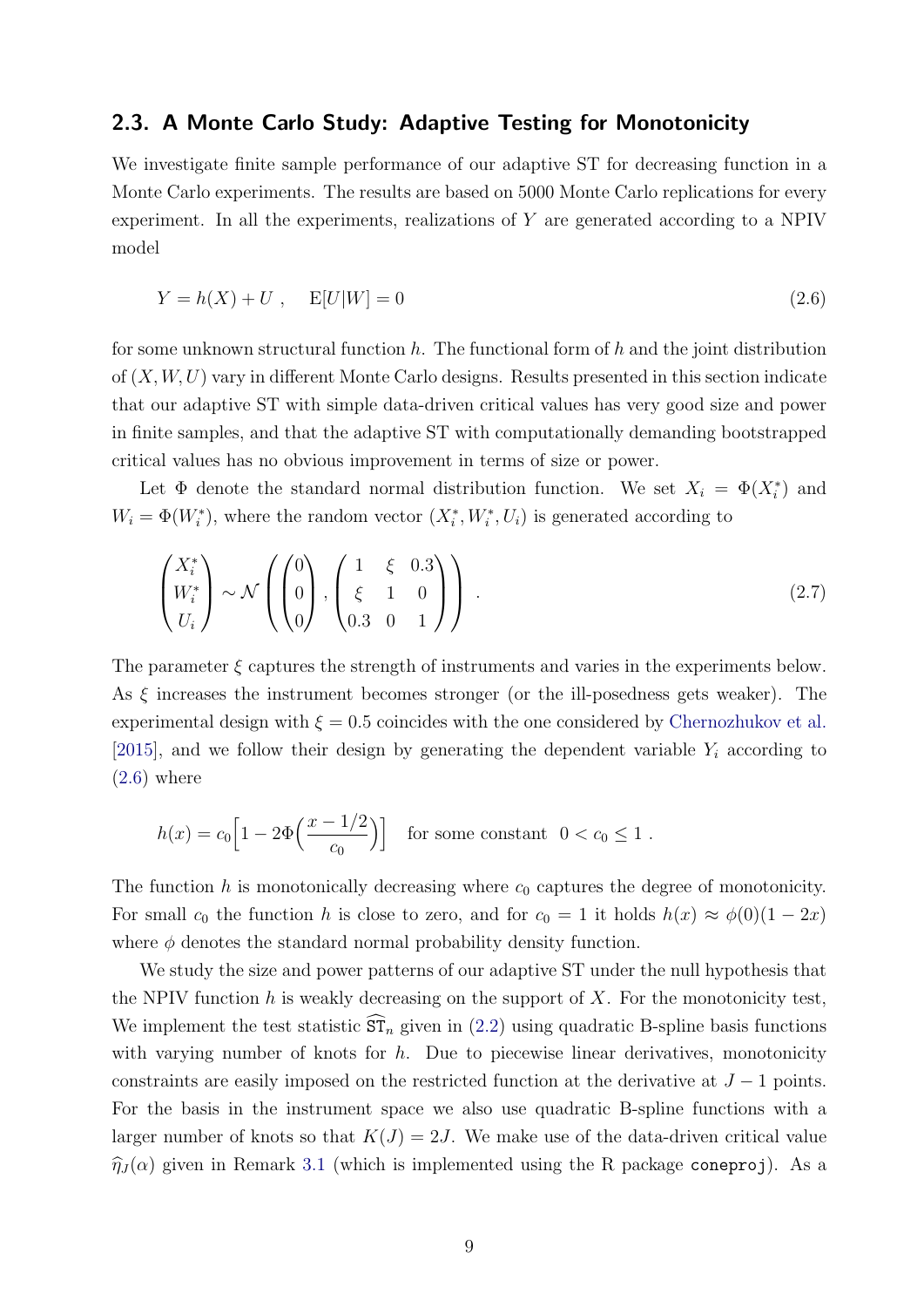| Sample | c <sub>0</sub> | $\xi$     |        |           |       | Emp. Size of $\widehat{\text{ST}}_n$ average $\widehat{J}$ |       |           | $Emp. \; Size \; of \; \widehat{\text{ST}}_n^B$ | $average \overline{\hat{J}^{\mathbf{B}}}$ |
|--------|----------------|-----------|--------|-----------|-------|------------------------------------------------------------|-------|-----------|-------------------------------------------------|-------------------------------------------|
| size   |                |           | $10\%$ | $5\%$     | $1\%$ | at $5\%$ level                                             | 10%   | $5\%$     | $1\%$                                           | at $5\%$ level                            |
| 500    | 0.01           | 0.3       | 0.083  | 0.044     | 0.009 | 3.67                                                       | 0.086 | 0.046     | 0.013                                           | 3.69                                      |
|        |                | 0.5       | 0.083  | 0.044     | 0.007 | 3.86                                                       | 0.083 | 0.045     | 0.016                                           | 3.86                                      |
|        |                | 0.7       | 0.082  | 0.042     | 0.010 | 4.05                                                       | 0.081 | 0.049     | 0.013                                           | 4.06                                      |
|        | 0.1            | $\rm 0.3$ | 0.086  | $0.045\,$ | 0.011 | 3.69                                                       | 0.088 | 0.050     | 0.016                                           | 3.71                                      |
|        |                | 0.5       | 0.085  | 0.045     | 0.007 | 3.91                                                       | 0.087 | 0.046     | 0.018                                           | 3.91                                      |
|        |                | 0.7       | 0.082  | 0.043     | 0.011 | 4.14                                                       | 0.082 | $0.047\,$ | 0.016                                           | 4.14                                      |
|        | $\mathbf{1}$   | $\rm 0.3$ | 0.096  | 0.050     | 0.013 | 3.73                                                       | 0.095 | 0.055     | 0.015                                           | 3.74                                      |
|        |                | 0.5       | 0.088  | 0.045     | 0.010 | $3.98\,$                                                   | 0.088 | 0.047     | 0.017                                           | 3.97                                      |
|        |                | 0.7       | 0.084  | $0.045\,$ | 0.010 | 4.25                                                       | 0.092 | 0.056     | 0.015                                           | 4.23                                      |
| 1000   | 0.01           | $\rm 0.3$ | 0.083  | 0.045     | 0.009 | 3.69                                                       | 0.085 | 0.041     | 0.012                                           | 3.70                                      |
|        |                | 0.5       | 0.088  | 0.047     | 0.010 | 3.96                                                       | 0.086 | 0.052     | 0.013                                           | 3.98                                      |
|        |                | 0.7       | 0.084  | 0.046     | 0.011 | 4.45                                                       | 0.087 | 0.045     | 0.015                                           | 4.46                                      |
|        | 0.1            | 0.3       | 0.089  | 0.049     | 0.010 | 3.72                                                       | 0.087 | 0.046     | 0.014                                           | 3.74                                      |
|        |                | 0.5       | 0.091  | 0.049     | 0.012 | 4.03                                                       | 0.082 | 0.052     | 0.014                                           | 4.03                                      |
|        |                | 0.7       | 0.084  | 0.050     | 0.014 | 4.56                                                       | 0.088 | 0.049     | 0.016                                           | 4.57                                      |
|        | $\mathbf{1}$   | 0.3       | 0.097  | 0.055     | 0.011 | 3.77                                                       | 0.096 | 0.053     | 0.018                                           | 3.80                                      |
|        |                | 0.5       | 0.099  | 0.056     | 0.015 | 4.16                                                       | 0.088 | 0.057     | 0.017                                           | 4.14                                      |
|        |                | 0.7       | 0.104  | 0.059     | 0.015 | 4.53                                                       | 0.110 | 0.058     | 0.019                                           | 4.52                                      |

<span id="page-10-0"></span>Table 1: Testing Monotonicity - Empirical Size for the adaptive tests  $\widehat{\mathrm{ST}}_n$  and  $\widehat{\mathrm{ST}}_n^{\mathrm{B}}$ 

comparison, we also implement our adaptive ST using bootstrap critical values as described in Remark [3.2.](#page-19-1) In each Monte Carlo iteration, we generate 200 bootstrap replications using random weights  $\omega \sim \mathcal{N}(0, 1)$  drawn independently from  $(X, W, U)$ .

Table [1](#page-10-0) reports the empirical size control for different nominal levels of the test  $\widehat{\mathrm{ST}}_n$  and the bootstrap analog  $\widehat{\text{ST}}_n^{\text{B}}$  for the sample sizes  $n \in \{500, 1000\}$ . Results are presented under the different parameter values for  $\xi \in \{0.3, 0.5, 0.7\}$  and  $c_0 \in \{0.01, 0.1, 1\}$ . Overall, we see from Table [1](#page-10-0) that the test provides adequate size control for different parameter values of  $\xi$ and  $c_0$ . It is interesting to see that the computationally demanding bootstrap version  $\widehat{\text{ST}}_n^{\text{B}}$ with 200 bootstrap replications does not have any improvement in terms of size control.<sup>[5](#page-10-1)</sup>

In addition to the coverage, Table [1](#page-10-0) also presents the average data driven choice of tuning parameter  $J$  at the 5% nominal level, denoted by  $\tilde{J}$  for the test  $\tilde{ST}_n$  and  $\tilde{J}^{\text{B}}$  for its bootstrap analog  $\widehat{\text{ST}}_n^{\text{B}}$ . Specifically,  $\widehat{J}$  is the average choice of J which maximizes  $\widehat{\mathcal{W}}_J$  over the index set  $\widehat{\mathcal{I}}_n$  when the null is not rejected; and is the smallest  $J \in \widehat{\mathcal{I}}_n$  such that  $\widehat{\mathcal{W}}_J > 1$ when the null is rejected. (This data-driven choice of  $J$  corresponds to *early stopping* when

<span id="page-10-1"></span><sup>&</sup>lt;sup>5</sup>We did run 1000 Monte Carlo replications with  $n = 500$  sample size and 500 bootstrap evaluations per Monte Carlo replications for the monotonicity test.  $\widehat{\text{ST}}_n^{\text{B}}$  with 500 bootstrap evaluations have slightly more accurate sizes than that with 200 bootstrap evaluations. Nevertheless, our simple adaptive  $\widehat{\mathrm{ST}}_n$ test also has very good size control in 1000 Monte Carlo replications and is super fast to compute.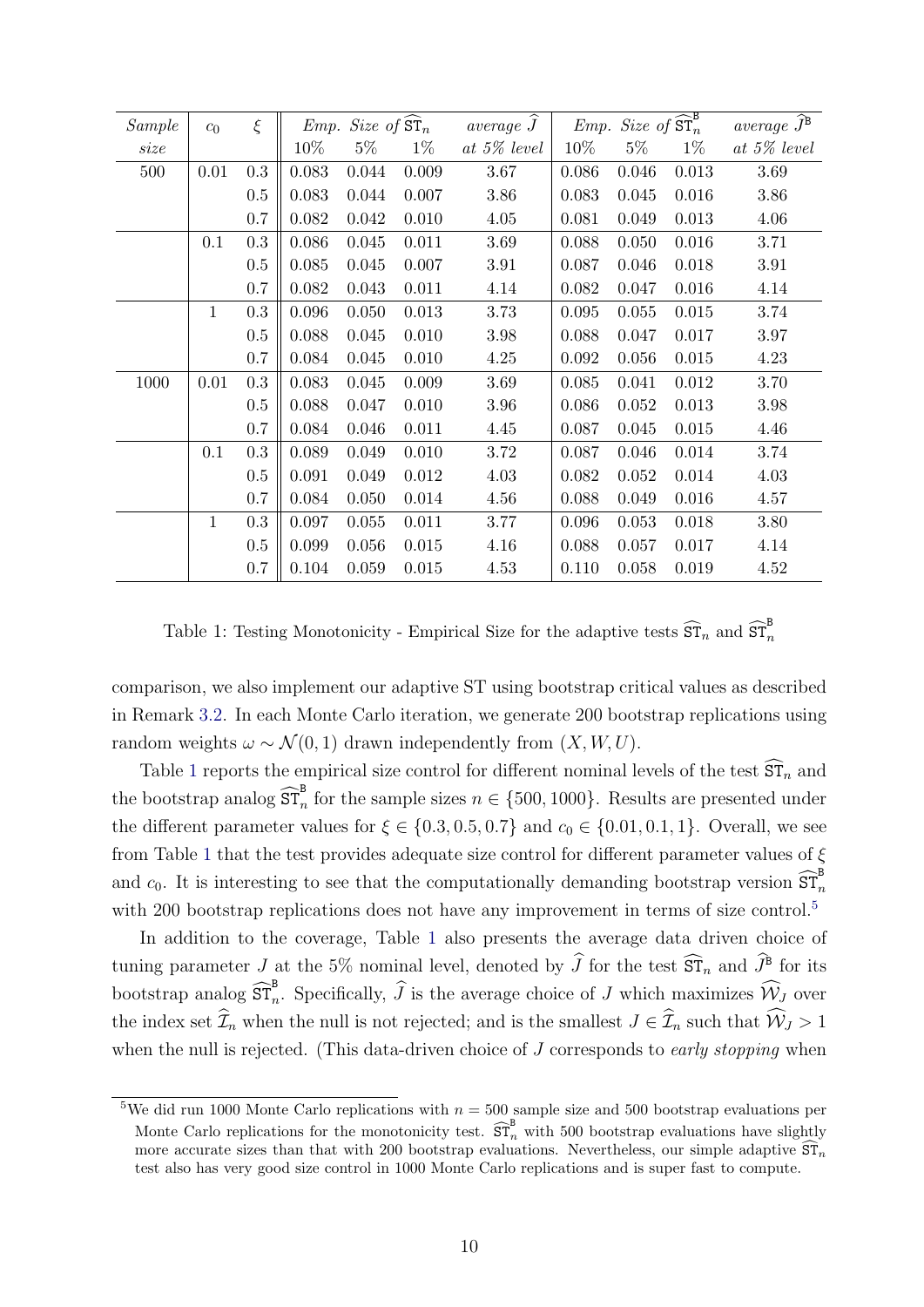

<span id="page-11-0"></span>Figure 1: Adaptive Monotonicity Test - Empirical Power for the adaptive tests  $\widehat{\text{ST}}_n$  and  $\widehat{\text{ST}}_n^B$  when  $\xi = \{0.5, 0.7\}$ . Solid (or dashed) lines show power results for data-driven (or bootstrap) critical values. Power curves are not size adjusted. LHS:  $n = 500$ : RHS:  $n = 1000$ 

we reject the null.) From Table [1](#page-10-0) we see that the average data driven choice  $\widehat{J}$  increases as the strength of instruments increases (captured by the parameter  $\xi$ ). Further,  $\widehat{J}$  decreases as the regularity of the structural function h declines (captured by the parameter  $c_0$ ). This is due to the fact that with increasing nonlinearity of  $h$  a smaller degree of knots is sufficient in order to reject the hypothesis. The data driven choice of J hence works in the opposite direction as in adaptive estimation where larger smoothness leads to smaller values of J. Finally, we see that as the sample size increases so does the value of the estimator  $\widehat{J}$ .

To study the power of the test that the NPIV function  $h$  is monotonically decreasing, we consider deviations from the constant zero function. Specifically, we examine the rejection probabilities of the adaptive ST when the data is generated by the design [\(2.7\)](#page-9-2) but using the structural function

$$
h(x) = -x/5 + c_A x^2.
$$

Note that  $h'(x) \leq 0$  holds if and only if  $x \leq 0.1/c_A$ . Since the support of X is contained in [0, 1] we obtain from our model that the null hypothesis of weakly decreasing functions is satisfied only if  $c_A \leq 0.1$ .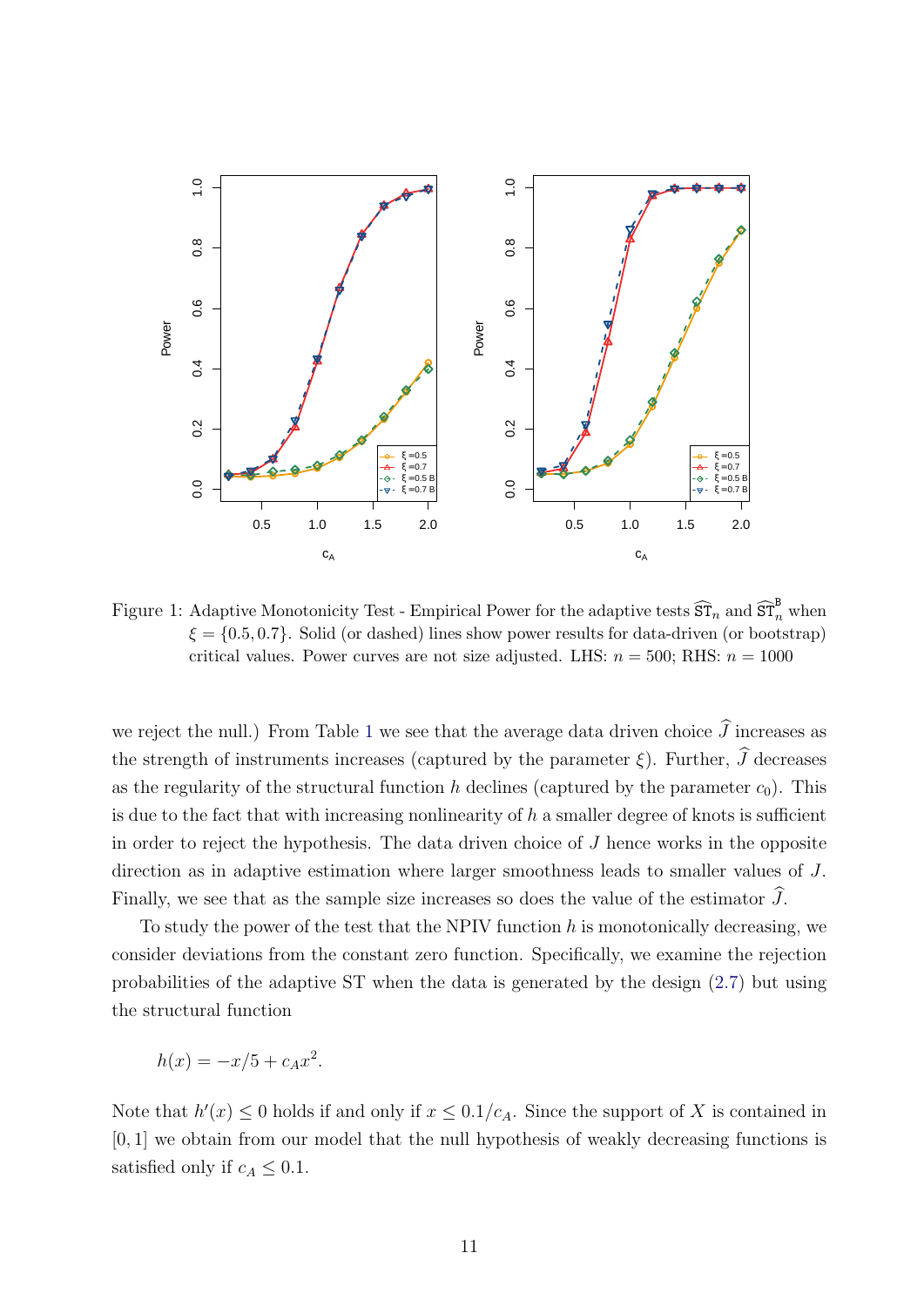

<span id="page-12-1"></span>Figure 2: Estimated NPIV curves with data generated from [\(2.8\)](#page-12-0) with  $c_A = 0.1$ ,  $n = 1000$ , showing true structural function (black dotted lines), unconstrained estimator (red dashed lines), and constrained estimator (blue solid line). LHS: 95% CB based on constrained estimator. RHS: 95% CB based on unconstrained estimator.

Figure [1](#page-11-0) depicts the power function of the adaptive monotonicity test  $\widehat{ST}_n$  and  $\widehat{ST}_n^B$ , based on 200 bootstrap iterations, under a 5% nominal level for different parameters  $\xi \in \{0.5, 0.7\}$ and sample sizes  $n \in \{500, 1000\}$  $n \in \{500, 1000\}$  $n \in \{500, 1000\}$ . From Figure 1 we see that both tests become more powerful, for  $c_A > 0.1$ , as the parameter of instrument strength  $\xi$  and the sample size n increase. The bootstrap test  $\widehat{\text{ST}}_n^{\text{B}}$  is more powerful for  $c_A < 1$  when  $\xi = 0.7$  and  $n = 1000$ . In the other cases, the power improvement by using bootstrap critical values is only of small magnitude or absent. When the power curves are size adjusted the slight advantage in power of  $\widehat{\text{ST}}_n^{\text{B}}$  over  $\widehat{\text{ST}}_n$  disappears. In particular, we found that  $\widehat{\text{ST}}_n$  is more powerful when  $c_A > 1$  and  $\xi = 0.7$  under size adjustment. Finally, note that we did not report results of  $\widehat{\text{ST}}_n^{\text{B}}$  with larger number of bootstrap iterations as it is computationally demanding.

To illustrate the choice of our adaptive inference procedure we further provide implications on estimation. We consider here a modification of our data generating process by considering the model

<span id="page-12-0"></span>
$$
Y = -X + c_A X^2 + U/4 \tag{2.8}
$$

where the vector  $(X, W, U)$  is generated as in  $(2.7)$  and we consider  $c_A \in \{0.1, 0.2\}$ . For  $c_A = 0.1$  the null hypothesis of weakly decreasing structural functions is satisfied and it is violated for  $c_A = 0.2$ .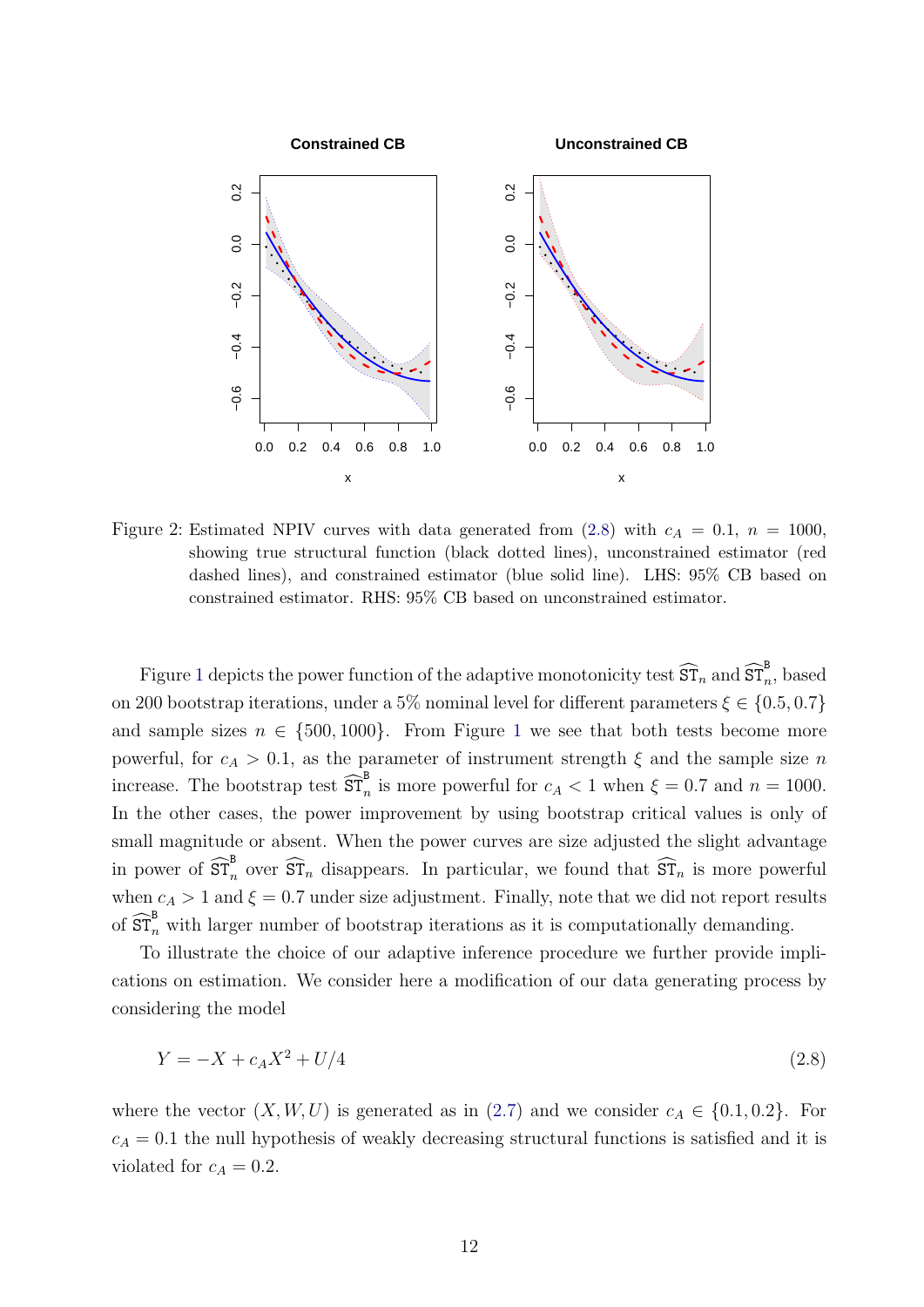We apply our adaptive ST to one sample  $\{(Y_i, X_i, W_i)\}\$  of size  $n = 1000$  for which we obtain a data-driven choice of sieve dimension  $\hat{J} = 3$  in both cases  $c_A \in \{0.1, 0.2\}$ . Based on the dimension parameter choice, Figure [2](#page-12-1) shows the constrained sieve NPIV estimator (blue solid line) and unconstrained sieve NPIV estimator (red dashed lines). We show the 95% uniform confidence bands (CB) following [Chen and Christensen](#page-34-3) [\[2018\]](#page-34-3) based on 1000 bootstrap on the constrained on the left and based on the unconstrained estimator on the right. From Figure [2](#page-12-1) we see that the difference between CBs based on constrained and unconstrained estimator is minor, although there exists a slight improvement of the CB based on the constrained one.



<span id="page-13-1"></span>Figure 3: Estimated NPIV curves with data generated from [\(2.8\)](#page-12-0) with  $c_A = 0.2$ ,  $n = 1000$ , showing true structural function (black dotted lines), unconstrained estimator (red dashed lines), and constrained estimator (blue solid line). LHS: 95% CB based on constrained estimator. RHS: 95% CB based on unconstrained estimator.

Figure [3](#page-13-1) shows the estimation results when  $c_A = 0.2$  and hence, the null hypothesis of decreasing curves is violated. While imposing monotonicity constraint has become increasingly popular in NPIV estimation, we see that imposing a wrong shape-constraint can lead to a severe bias.

### <span id="page-13-0"></span>3. Adaptive Inference via the Structure-Space Test

This section presents several results on data driven structure-space test (ST) statistics. Subsection [3.1](#page-14-0) introduces the notation and the main regularity conditions. Subsection [3.2](#page-15-0)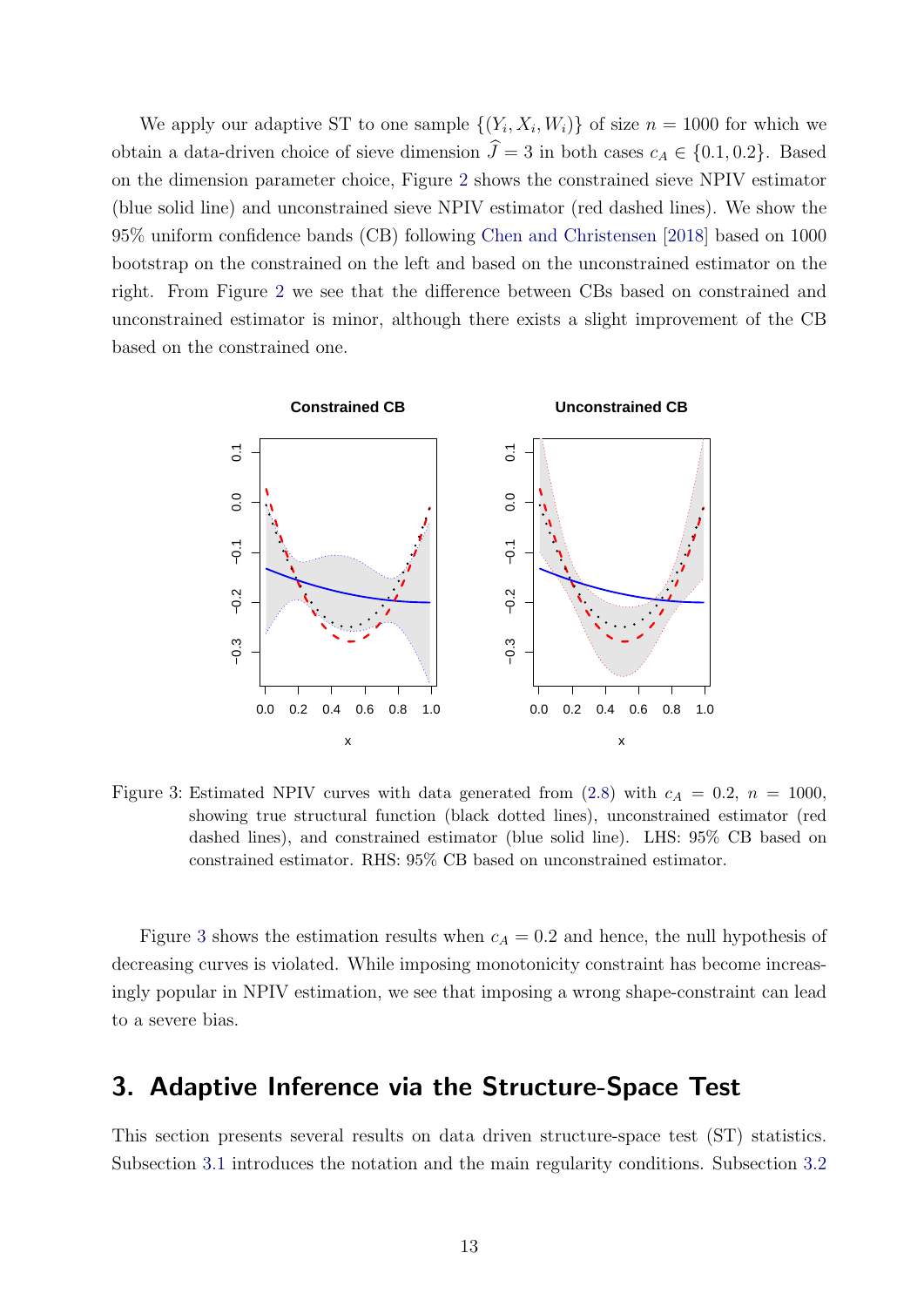establishes the minimax rate of testing without a data driven choice of the sieve dimension. Subsection [3.3](#page-17-0) establishes the minimax rate of testing of the adaptive ST. Subsection [3.4](#page-19-2) shows that this rate coincides with rate of testing attained by the tests with composite null hypothesis. Subsection [3.5](#page-21-0) proposes data-driven confidence sets by inverting the adaptive ST under the null hypothesis.

#### <span id="page-14-0"></span>3.1. Main Assumptions

Before we state the minimax rate of testing in structure space, we introduce additional notation and main assumptions. For a random variable X, we define the space  $L^2(X)$  as the equivalence class of all measurable functions of X with finite second moment with  $\|\cdot\|_{L^2(X)}$ as the associated norm. For any sigma-finite measure  $\mu$  we define  $\|\phi\|_{\mu}^2 := \int \phi^2(x)\mu(x)dx$ for all  $\phi \in L^2_{\mu} := \{ \phi : ||\phi||_{\mu} < \infty \}.$ 

<span id="page-14-1"></span>Assumption 1. *(i)*  $H \subset L^2(X)$ ; *(ii)*  $\sup_{w \in \mathcal{W}} \sup_{h \in \mathcal{H}} \mathbb{E}_h[\rho^2(Y, h^R(X)) | W = w] \leq \overline{\sigma}^2 < \infty$ and  $\sup_{h\in\mathcal{H}} \mathbb{E}_h[\rho^4(Y,h^R(X))] < \infty$ ; and (iii)  $\inf_{w\in\mathcal{W}} \inf_{h\in\mathcal{H}} \mathbb{V}ar_h(\rho(Y,h^R(X))|W=w) \ge$  $\underline{\sigma}^2 > 0.$ 

Let  $A = [S'G_b^{-1}S]^{-1}S'G_b^{-1}$  where  $S = E[b^K(W)\psi^J(X)']$  and  $G_b = E[b^K(W)b^K(W)']$ . We introduce the projections  $\Pi_J h(\cdot) = \psi^J(\cdot)' G^{-1} \int \psi^J(x) h(x) \mu(x) dx$  for  $h \in L^2_\mu$  and  $\Pi_K m(\cdot) =$  $b^K(\cdot)'G_b^{-1} E[b^K(W)m(W)]$  for  $m \in L^2(W)$ . The minimal singular value of  $G_b^{-1/2}SG^{-1/2}$  is denoted by s<sub>J</sub>. We make use of the notation  $\zeta_J = \max(\zeta_{\psi,J}, \zeta_{b,K})$ , for  $K = K(J)$ , where  $\zeta_{\psi,J} = \sup_x ||G^{-1/2}\psi^J(x)||$  and  $\zeta_{b,K} = \sup_w ||G_b^{-1/2}$  $b^{-1/2}b^{K}(w)$ . We define  $d_x = \dim(X)$  and  $d_w = \dim(W)$ .

<span id="page-14-2"></span>Assumption 2. *(i)*  $s_J^{-1}$  $J^1 \zeta_J^2 \sqrt{(\log J)/n} = O(1)$ ; (ii)  $\|\Pi_J h - h\|_{\mu} = O(J^{-p/d_x})$  for all  $h \in \mathcal{H}$ and some  $p > 0$  such that  $\zeta_j$ √  $\overline{\log J} = O(J^{p/d_x})$ ; and (iii) the eigenvalues of G and  $G_b$  are uniformly bounded from below and above.

Let  $T: L^2(X) \to L^2(W)$  denote the conditional expectation operator given by  $Th(w)$  $E[h(X)|W=w]$ . We further define  $\Psi_J = \text{clsp}\{\psi_1,\ldots,\psi_J\} \subset L^2(X)$ .

<span id="page-14-3"></span>Assumption 3. (i)  $\sup_{h \in \Psi_J} ||(\Pi_K T - T)h||_{L^2(W)}/||h||_{\mu} = o(s_J)$  and (ii)  $||T(h - h^R - \Pi_J(h - T))||_{L^2(W)}$  $|h^{\text{R}}||_{L^2(W)} = O(s_J || h - h^{\text{R}} - \Pi_J(h - h^{\text{R}})||_{\mu})$  for all  $h \in \mathcal{H}$ .

<span id="page-14-4"></span>**Assumption 4.** For any  $h \in \mathcal{H}$ , Th = 0 implies that  $||h||_{\mu} = 0$ .

Discussion of Assumptions. Assumption [1](#page-14-1) captures second moment bounds. In addition, a lower bound for the variance is imposed. Assumption [2](#page-14-2) (i) imposes bounds on the growth of the basis functions relative to the singular values of the matrix  $G_b^{-1/2}SG^{-1/2}$ . Assumption [2](#page-14-2) (i)(ii) imposes bounds on the growth of the basis functions which are known for commonly used bases. For instance,  $\zeta_{b,K} = O(\sqrt{K})$  and  $\zeta_{\psi,J} = O(\sqrt{J})$  for polynomial spline, wavelet and cosine bases, and  $\zeta_{b,K} = O(K)$  and  $\zeta_{\psi,J} = O(J)$  for orthogonal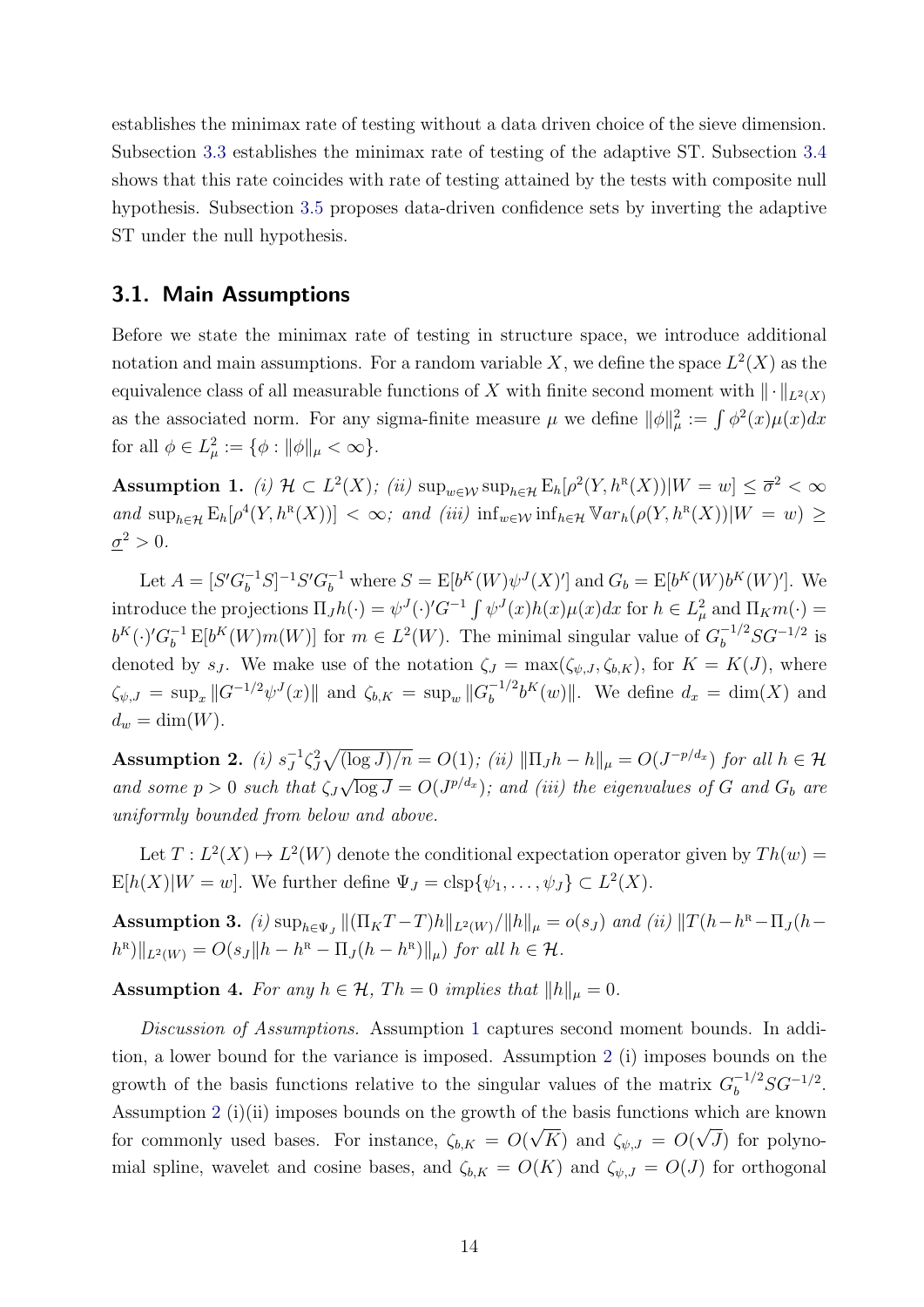polynomial bases; see, e.g., [Newey](#page-36-6) [\[1997\]](#page-36-6), [Huang](#page-35-10) [\[1998\]](#page-35-10). Assumption [3](#page-14-3) (i) is a mild condition on the approximation properties of the basis used for the instrument space. In fact,  $\|(\Pi_K T - T)h\|_{L^2(W)} = 0$  for all  $h \in \Psi_J$  when the basis functions for  $B_K$  and  $\Psi_J$  form either a Riesz basis or an eigenfunction basis for the conditional expectation operator. Assumption [3](#page-14-3) (ii) is the usual  $L^2$  "stability condition" imposed in the NPIV literature when  $h^R = 0$  (cf. Assumption 6 in [Blundell et al.](#page-33-2) [\[2007\]](#page-33-2) and Assumption 5.2(ii) in [Chen and Pouzo](#page-34-9) [\[2012\]](#page-34-9)). Note that Assumption [3](#page-14-3) (ii) is also automatically satisfied by Riesz bases. Assumption [4](#page-14-4) is required for identification of the quadratic functional  $||h||_{\mu}$  and the condition can be less restrictive than imposing  $L^2$  completeness when the support of  $\mu$  is a subset of the support of  $X$ .

Example 3.1 (NQIV). The ST test can also be applied to models with nonseperable unobservables after linearization. Consider as an example the nonparametric quantile instrumental variable model with conditional moment restriction

$$
\mathbf{E}[\mathbb{1}\{Y \le h(X)\} - q|W] = 0
$$

for some  $q \in (0,1)$ . A linearization of the model can be obtained using the Frechet derivative at  $h^R$  maps h to  $E[f_{Y|X,W}(h^R(X))(h(X)-h^R(X))|W]$ . This leads to a modified version of our test statistic where B' $\Psi$  is replaced by an empirical analog of  $E[f_{Y|X,W}(h^R(X))b^K(W)\psi^J(X)']$ and  $Y - h^{\text{R}}(X)$  by  $f_{Y|X,W}(h^{\text{R}}(X))h^{\text{R}}(X)$ . We do not address the estimation of the conditional density and hence, the NQIV case explicitly for our structural space test.

Example 3.2 (Testing Derivatives of h). Note that the test can be extended to check for derivatives of the function h. To do so, we replace G by the matrix

$$
\int \partial_x \psi^J(x) (\partial_x \psi^J)(x)' \mu(x) dx
$$

as long as the basis function  $\psi_i$  are differentiable on the support of  $\mu$ . This straightforward extension is only possible in case of ST but not for IT and hence, illustrates the advantage of the ST approach.

#### <span id="page-15-0"></span>3.2. The Minimax Rate of ST Under Simple Null Hypothesis

We first consider the simple hypothesis case where  $\mathcal{H}_0 = \{h_0\}$  and, in particular,  $h^R = h_0$ , for some known function  $h_0$  satisfying [\(1.1\)](#page-2-1) with  $\rho(Y, h(X)) = Y - h(X)$ . We introduce a J dependent analog to the adaptive structure-space test  $\hat{\mathsf{ST}}_n$  under the simple null:

$$
\text{ST}_{n,J} = \mathbb{1}\left\{\frac{n\widehat{D}_J(h_0)}{\sqrt{2}\,\eta\,\widehat{v}_J(h_0)} > 1\right\}
$$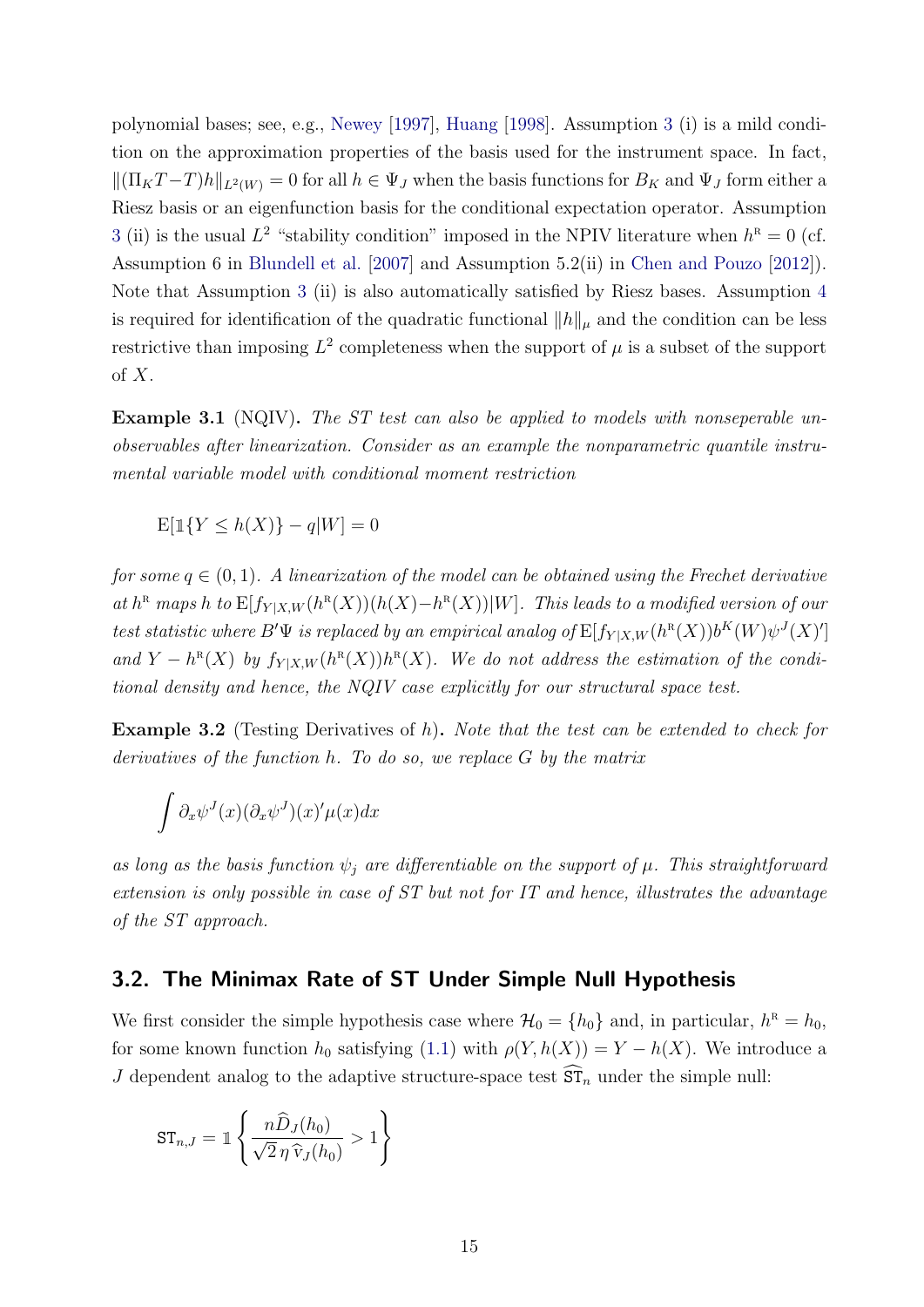for some constant  $\eta > 0$ . The test  $ST_{n,J}$  with optimally chosen J serves as a benchmark of our adaptive ST procedure (given in [\(3.5\)](#page-17-1)) for the simple null hypothesis case.

#### 3.2.1. Upper bound

<span id="page-16-0"></span>**Theorem 3.[1](#page-14-1).** Let Assumptions 1[–4](#page-14-4) be satisfied. Then, for any  $\varepsilon > 0$  there exists a constant  $\delta^* > 0$  such that

$$
\limsup_{n \to \infty} \left\{ P_{h_0}(\mathsf{ST}_{n,J} = 1) + \sup_{h \in \mathcal{H}_1(\delta^*, r_{n,J})} P_h(\mathsf{ST}_{n,J} = 0) \right\} \le \varepsilon,
$$
\n(3.1)

where the rate  $r_{n,J}$  is given by

<span id="page-16-2"></span>
$$
r_{n,J} = n^{-1/2} s_J^{-1} J^{1/4} + J^{-p/d_x}.
$$
\n(3.2)

Theorem [3.1](#page-16-0) shows that the test statistic  $ST_{n,J}$  attains the rate of testing  $r_{n,J}$ . This rate consists of a variance and a bias part. The optimal choice of J requires knowledge of unknown mapping properties of the conditional expectation operator T and the unknown smoothness of the true structural function  $h$ , as illustrated below. A central step to achieve this rate result is to establish a rate of convergence of the quadratic distance estimator  $D_J(h_0)$ , see Theorem [F.1](#page-1-0) in the online appendix. We thus make use of the close connection between minimax optimal quadratic functional estimation and minimax optimal testing.

We differentiate among two different degrees of ill-posedness, which are typically considered in the literature. The sieve  $L^2$  measure of ill-posedness is defined as

$$
\tau_J = \sup_{h \in \Psi_J, h \neq 0} \frac{\|h\|_{\mu}}{\|Th\|_{L^2(W)}} \le \sup_{h \in \Psi_J, h \neq 0} \frac{\|h\|_{\mu}}{\|\Pi_K Th\|_{L^2(W)}} = s_J^{-1}.
$$

We call the model [\(1.1\)](#page-2-1) mildly ill-posed if:  $\tau_j \sim j^{\zeta/d_x}$  for some  $\zeta > 0$  and severely ill-posed if:  $\tau_j \sim \exp(j^{\zeta/d_x}/2)$  for some  $\zeta > 0.6$  $\zeta > 0.6$  The next corollary provides concrete rates of testing when the dimension parameter  $J$  is chosen to level variance and square bias under classical smoothness conditions.

<span id="page-16-3"></span>**Corollary 3.1.** Let Assumptions [1–](#page-14-1)[4](#page-14-4) be satisfied. Then the rate of testing  $r_{n,J}$  given in [\(3.2\)](#page-16-2) is of the following form:

1. Mildly ill-posed case: choosing  $J \sim n^{2d_x/(4(p+\zeta)+d_x)}$  implies

<span id="page-16-4"></span>
$$
r_{n,J} = n^{-2p/(4(p+\zeta)+d_x)},\tag{3.3}
$$

<span id="page-16-1"></span><sup>&</sup>lt;sup>6</sup>If  $\{a_n\}$  and  $\{b_n\}$  are sequences of positive numbers, we use the notation  $a_n \lesssim b_n$  if  $\limsup_{n\to\infty} a_n/b_n < \infty$ and  $a_n \sim b_n$  if  $a_n \lesssim b_n$  and  $b_n \lesssim a_n$ .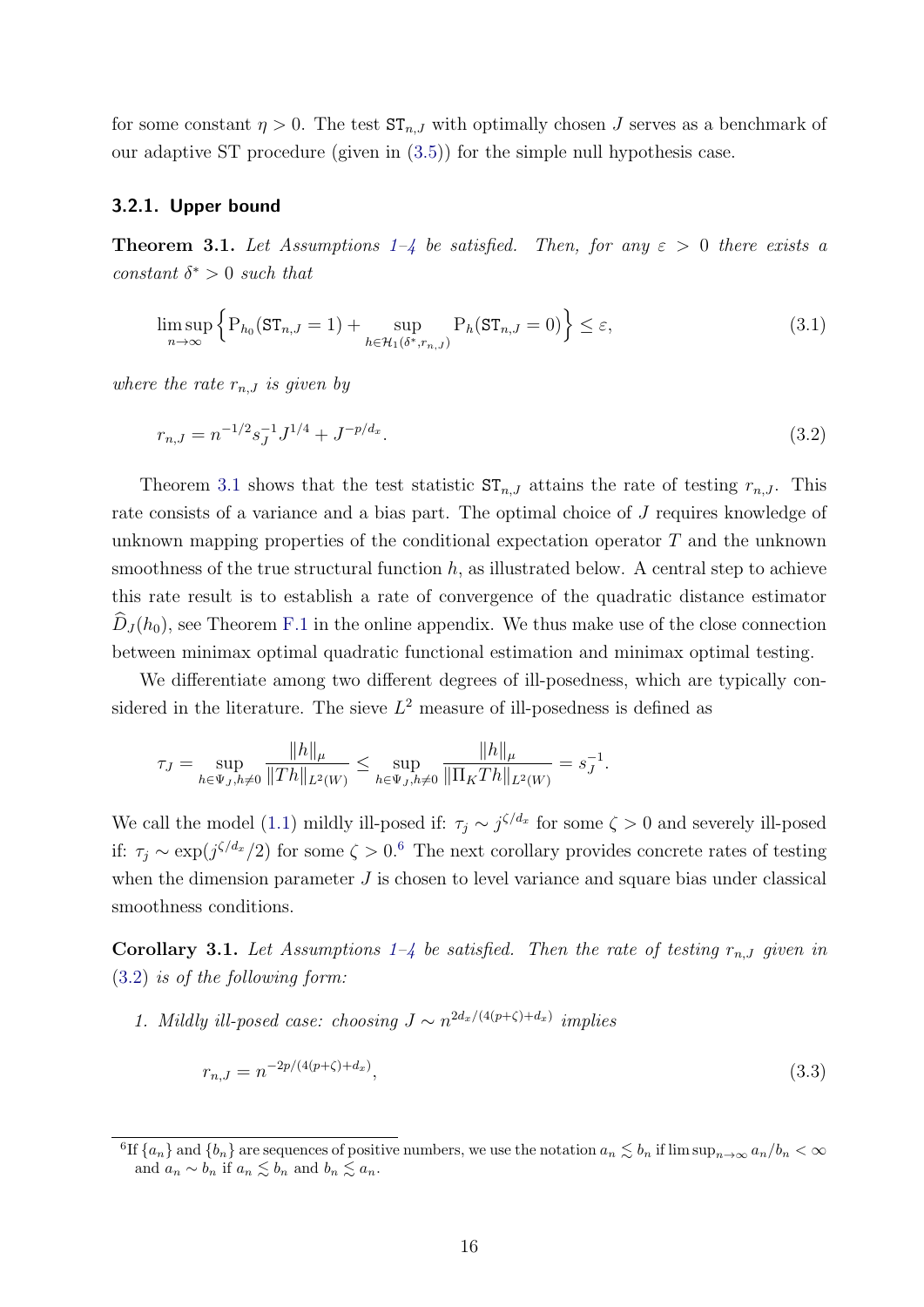2. Severely ill-posed case: choosing  $J \sim (\log n - \frac{2p+d_x}{\zeta})$  $\frac{1+d_x}{\zeta} \log \log n \big)^{d_x/\zeta}$  implies

<span id="page-17-4"></span>
$$
r_{n,J} = (\log n)^{-p/\zeta}.\tag{3.4}
$$

#### 3.2.2. Lower bound

In the next result, we establish a lower bound for the rate of testing in each of the ill-posed case scenarios considered in the previous corollary. Below,  $\langle \cdot, \cdot \rangle_{\mu}$  denotes the inner product associated to  $L^2_{\mu}$ .

<span id="page-17-2"></span>**Theorem 3.2.** Let Assumptions [1](#page-14-1) (iii) and [4](#page-14-4) be satisfied. Assume that  $||Th||_{L^2(W)}^2 \lesssim$  $\sum_{j\geq 1}\tau_j^{-2}$  $\{\psi_j\}_{j\geq 1}$  in  $L^2_\mu$ , for all  $h \in \mathcal{H}$  and an orthonormal basis  $\{\psi_j\}_{j\geq 1}$  in  $L^2_\mu$ . Then for any  $\varepsilon > 0$  there exists a constant  $\delta_* > 0$  such that

$$
\liminf_{n \to \infty} \inf_{\mathbf{T}_n} \left\{ \mathbf{P}_{h_0}(\mathbf{T}_n = 1) + \sup_{h \in \mathcal{H}_1(\delta_*, r_n)} \mathbf{P}_h(\mathbf{T}_n = 0) \right\} \ge 1 - \varepsilon
$$

where  $r_n$  is given by:

- 1. Mildly ill-posed case:  $r_n = n^{-2p/(4(p+\zeta)+d_x)}$ ,
- 2. Severely ill-posed case:  $r_n = (\log n)^{-p/\zeta}$ .

From Corollary [3.1](#page-16-3) and Theorem [3.2](#page-17-2) we conclude that  $r_{n,J}$  is the minimax rate of testing once  $J$  is chosen to level variance and squared bias. In particular, we conclude that the rate of testing is always nonparametric in contrast to the case of estimation of quadratic functionals where also the  $\sqrt{n}$ –rate can be achieved.

#### <span id="page-17-0"></span>3.3. Adaptive ST Under Simple Null Hypothesis Case

We propose a data-driven ST that rejects the null hypothesis  $\mathcal{H}_0 = \{h_0\} \neq \emptyset$ , for some known function  $h_0$  satisfying [\(1.1\)](#page-2-1), as soon as at least for one J the normalized estimator  $\widehat{D}_J(h_0)$  is sufficiently large. Specifically, we consider the data-driven test statistic

<span id="page-17-1"></span>
$$
\mathrm{ST}_n = \mathbb{1}\left\{\exists J \in \widehat{\mathcal{I}}_n \text{ such that } \frac{n\widehat{D}_J(h_0)}{\sqrt{2}\widehat{\eta}_J(\alpha)\widehat{v}_J(h_0)} > 1\right\},\tag{3.5}
$$

where  $\hat{\eta}_J(\alpha)$ ,  $\hat{\nu}_J(h_0)$ , and the index set  $\hat{\mathcal{I}}_n$  are given in Subsection [2.2.](#page-7-0)

We define  $J_0$  be the smallest dimension parameter such that the variance dominates the squared bias within a  $\sqrt{\log \log n}$  term, that is,

<span id="page-17-3"></span>
$$
J_0 = \min\left\{J : J^{-2p/d_x} \le n^{-1} \sqrt{\log \log n} \, s_J^{-2} \sqrt{J}\right\}.\tag{3.6}
$$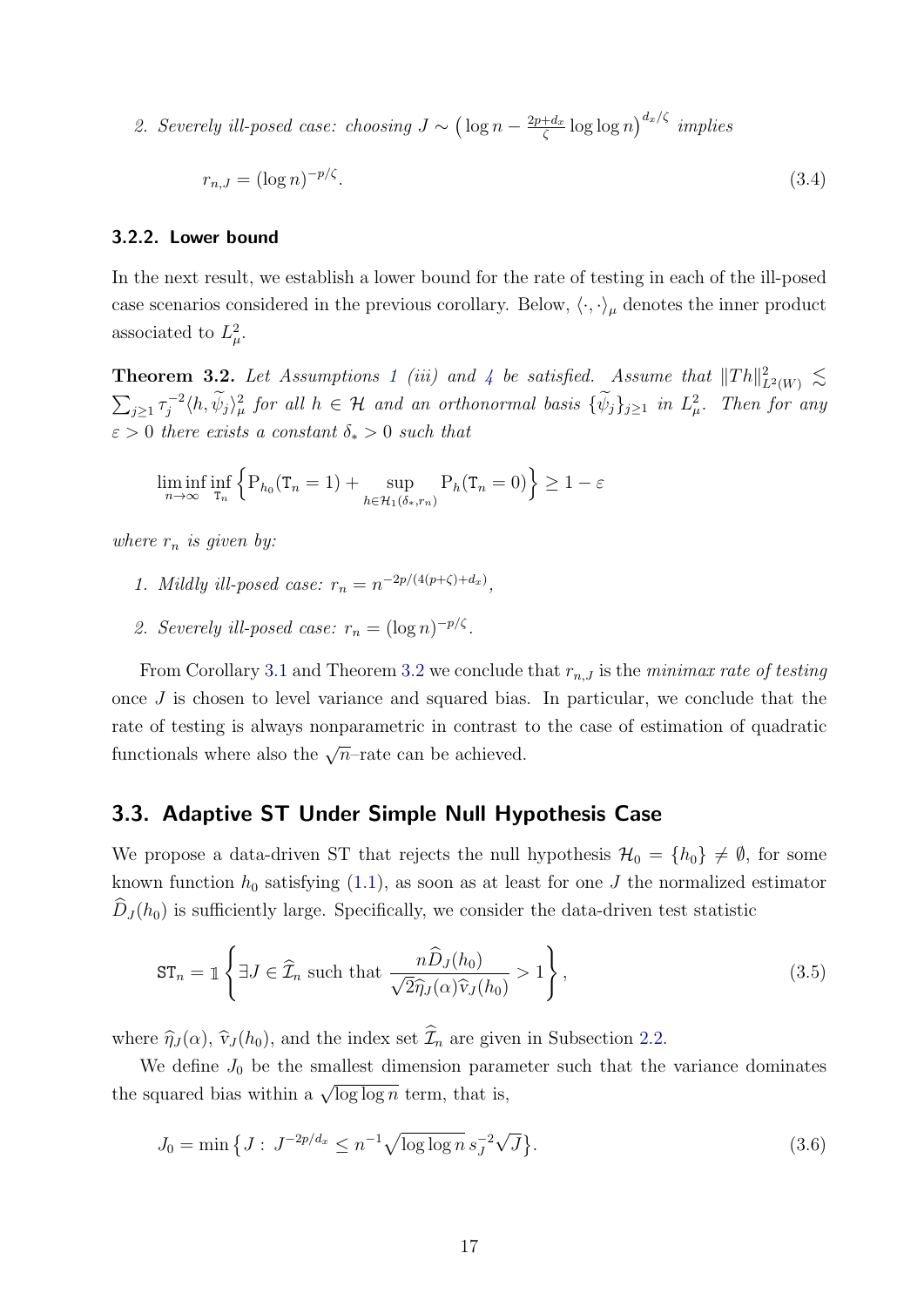Recall the definition of the index set  $\widehat{\mathcal{I}}_n$  given in [\(2.4\)](#page-8-2) which relies on an upper bound  $\widehat{J}_{\text{max}}$ . We introduce the dimension parameter  $\overline{J}$  slowly growing with the sample size n which controls the complexity of the ES index set  $\widehat{\mathcal{I}}_n$ . Specifically, [Chen and Christensen](#page-34-1) [\[2015,](#page-34-1) Theorem 3.2] show that  $\widehat{J}_{\text{max}} \leq \overline{J}$  holds with probability approaching one where  $\overline{J}$  satisfies the rate restrictions imposed in the next assumption. We also make use of the notation  $\zeta = \zeta_{\overline{J}}$ .

<span id="page-18-0"></span>Assumption 5. *(i)*  $s^{-1}$  $\int_{\overline{J}}^{-1} \overline{\zeta}^2 \sqrt{(\log n)/n} = o(1)$ ; (ii) for any  $\alpha \in (0,1)$  it holds  $\widehat{\eta}_{\overline{J}}(\alpha) =$ O( √  $\overline{\log \log n}$  and  $(\log \log J)^c \leq \hat{\eta}_J(\alpha)$  for some constant  $c > 1$  and for all  $\underline{J} \leq J \leq \overline{J}$  with probability approaching one.

Assumption [5](#page-18-0) imposes an upper bound on the growth of the population counterpart of the upper bound of the set  $\widehat{\mathcal{I}}_n$ . Assumption [5](#page-18-0) (i) is a slight modification of Assumption [2](#page-14-2) (i) considered uniformly over  $J \leq J \leq \overline{J}$ . Assumption [5](#page-18-0) (ii) imposes a mild restriction on the critical values  $\hat{\eta}_J (\alpha)$  given in [\(2.5\)](#page-8-3).

<span id="page-18-1"></span>**Theorem 3.3.** Let Assumptions [1](#page-14-1)[–3](#page-14-3) and [5](#page-18-0) be satisfied. Then, for any  $\varepsilon > 0$  there exists a constant  $\delta^{\circ} > 0$  such that

$$
\limsup_{n \to \infty} \left\{ P_{h_0}(\mathsf{ST}_n = 1) + \sup_{h \in \mathcal{H}_1(\delta^\circ, r_n)} P_h(\mathsf{ST}_n = 0) \right\} \le \varepsilon,\tag{3.7}
$$

where the rate  $r_n$  is given by

<span id="page-18-2"></span>
$$
r_n^2 = n^{-1} \sqrt{\log \log n} \, s_{J_0}^{-2} \sqrt{J_0}.\tag{3.8}
$$

Theorem [3.3](#page-18-1) establishes an upper bound for the testing rate of the adaptive structurespace test  $ST_n$ . The proof of Theorem [3.3](#page-18-1) relies on a novel exponential bound for degenerate U-statistics based on sieve estimators. Adaptive testing for inverse problems was considered for deconvolution models (with known degree of ill-posedness) by [Butucea et al.](#page-34-10) [\[2009\]](#page-34-10). In functional linear models, adaptive tests (under unknown, mild degree of ill-posedness) were proposed by [Lei](#page-35-11) [\[2014\]](#page-35-11). In Gaussian white noise models, adaptive tests was proposed by [Ingster et al.](#page-35-12) [\[2012\]](#page-35-12) also under the severely ill-posed case but requires knowledge of the ill-posedness scenario. We now illustrate the upper bound under classical smoothness assumptions. Again, we distinguish between the mildly or severely ill-posed case.

<span id="page-18-3"></span>Corollary 3.2. Let Assumptions [1–](#page-14-1)[5](#page-18-0) be satisfied. Then, the adaptive rate of testing  $r_n$ given in [\(3.8\)](#page-18-2) satisfies:

1. Mildly ill-posed case:

$$
r_n = \left(\sqrt{\log\log n}/n\right)^{2p/(4(p+\zeta)+d_x)},
$$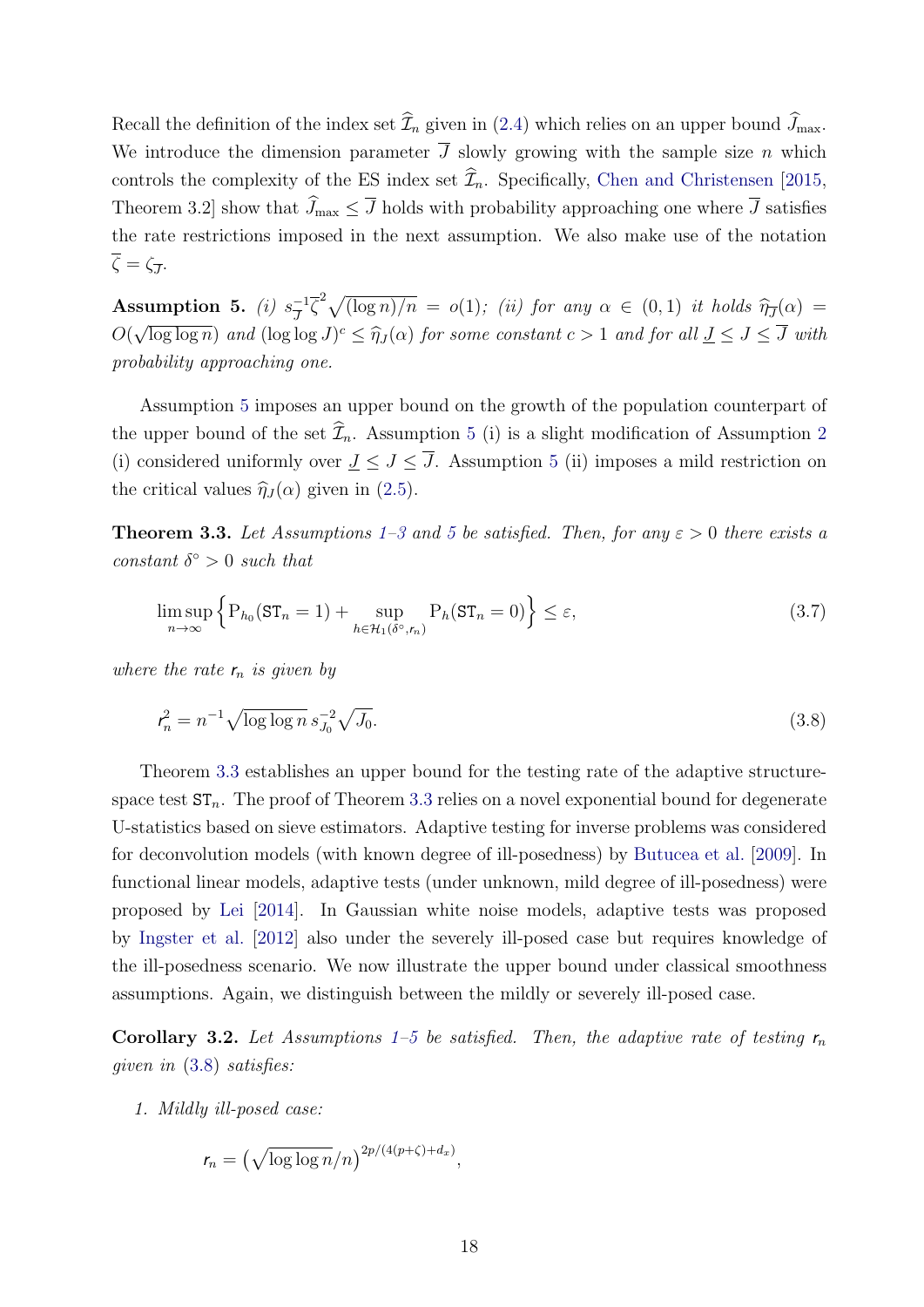2. Severely ill-posed case:

$$
r_n = (\log n)^{-p/\zeta}.
$$

From Corollary [3.2](#page-18-3) we see that the adaptive ST attains in the mildly ill-posed case the minimax rate of testing within a  $(\log \log n)$ -term. For adaptive testing without endogeneity, it is well known that a  $(\log \log n)$ -term is required, see [Spokoiny](#page-36-1) [\[1996\]](#page-36-1). In the severely ill-posed cases, our adaptive test attains the exact minimax rate of testing and hence, there is no price to pay for adaptation.

#### <span id="page-19-2"></span>3.4. Adaptive Testing Under Composite Null Hypothesis Case

We extend the results from the previous subsection to the case of composite hypotheses and, in particular, allow for testing inequality constraints. Below, we discuss two different approaches for deriving critical values in the case of constrained inequality tests. Both methods rely on cone properties imposed on the restricted set of functions. We use the notation  $\Pi_J^{\rm R}$  for the projection on  $\mathcal{H}_J^{\rm R}$ . Here, the set  $\mathcal{H}_J^{\rm R}$  is used to approximate the set of functions  $\mathcal{H}^R \subset \mathcal{H}$  which satisfies a conjectured restriction.

<span id="page-19-0"></span>Remark 3.1 (Adaptive critical values for inequality constrains). In both cases, we rely on the assumption that  $\mathcal{H}_{J}^{\text{R}}$  is a polyhedral cone<sup>[7](#page-19-3)</sup>. In this case, we may infer from [Silvapulle](#page-36-7) [and Sen](#page-36-7) [\[2005,](#page-36-7) Lemma 3.13.5] the existence of a collection of faces  $\{H_1, \ldots, H_L\}$  such that the collection of their relative interiors  $\{ri(H_1), \ldots, ri(H_L)\}\$  forms a partitioning of  $\mathcal{H}_J^{\mathbb{R}}$ . Let  $P_l$  be the projection matrix onto the linear space spanned by  $H_l$  where  $J_l = rank(P_l)$ . Then, a Bonferroni correction of the adaptive critical values of [Al Mohamad et al.](#page-33-3) [\[2018\]](#page-33-3) gives

$$
\widehat{\eta}_J(\alpha) = \sum_{l=1}^L \mathbb{1}\left\{\Pi_J^R \widehat{h}_J \in ri(H_l)\right\} \frac{q(\alpha/\#(\widehat{\mathcal{I}}_n), J_l) - J_l}{\sqrt{2J_l}},
$$

where  $\widehat{h}_J$  is the unconstrained analog of [\(2.1\)](#page-7-1) and we impose the restriction  $J_l \geq 1$ .

<span id="page-19-1"></span>**Remark 3.2** (Bootstrap critical values for inequality constrains). We propose a modification of the bootstrap procedure of [Fang and Seo](#page-35-13) [\[2019\]](#page-35-13) which imposes a cone condition on  $\mathcal{H}^{\text{R}}$ . Below  $\mathbb{Z}_J$  denotes the sieve bootstrap score proposed by [Chen and Christensen](#page-34-3) [\[2018\]](#page-34-3). We proceed in two steps:

STEP 1. Introduce a sequence of independent and identically distributed random variables  $\{\omega_i\}_{i=1}^n$  drawn independently of the original data  $\{(Y_i, X_i, W_i)\}_{i=1}^n$ . Compute the bootstrap

<span id="page-19-3"></span><sup>&</sup>lt;sup>7</sup>A cone C is called polyhedral if there is some matrix M such that  $C = \{ \beta \in \mathbb{R}^J : M\beta \ge 0 \}.$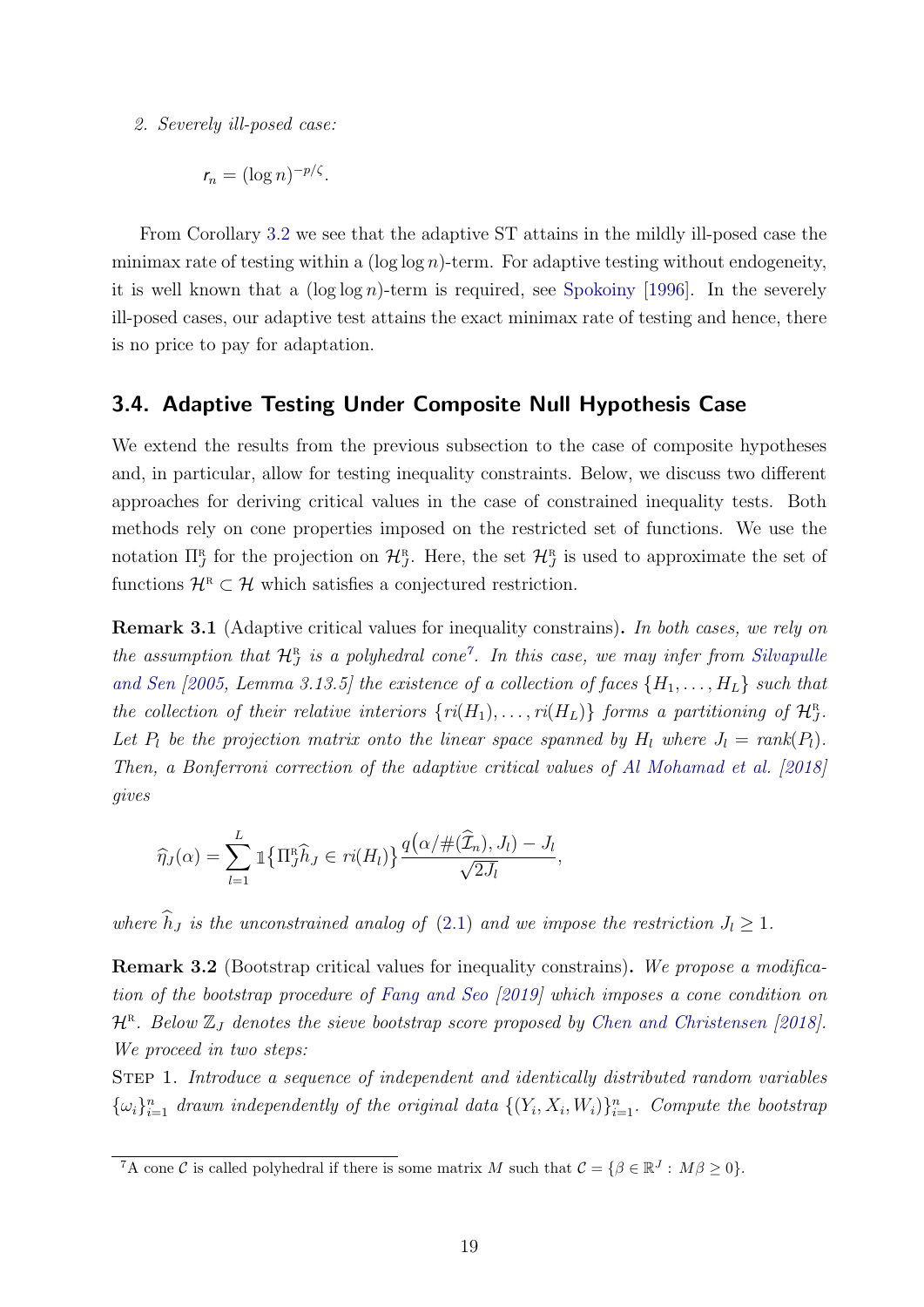version of the quadratic distance estimator given by

<span id="page-20-1"></span>
$$
\widehat{D}_{J}^{\mathbf{B}}(\widehat{h}_{J}) = \frac{2}{n(n-1)} \sum_{1 \leq i < i' \leq n} \widehat{U}_{i} \widehat{U}_{i'} b^{K(J)}(W_{i})' \widehat{A}' G \widehat{A} b^{K(J)}(W_{i'}),\tag{3.9}
$$

where  $\widehat{U}_i = \omega_i (Y_i - \widehat{h}_J(X_i)).$ 

STEP 2. For some  $\gamma_n \in (0,1),^8$  $\gamma_n \in (0,1),^8$  we construct the  $1 - \gamma_n$  quantile of  $\{n\widehat{D}_J^{\mathsf{B}}(\widehat{h}_J)/\}$ √  ${2\widehat{\mathrm{v}}_J(h_J)}$ , based on N bootstrap samples, denoted by  $\hat{\tau}_{n,1-\gamma_n}$ . Set  $\hat{\kappa}_J = \nu_n c_n / \hat{\tau}_{n,1-\gamma_n}$  where  $\nu_n^2 =$  $n/\sqrt{}$  $2\widehat{\mathcal{V}}_J(h_J)$  and  $c_n$  is such that  $\|(h_J - h)/\|$  $\langle h \rangle / \sqrt{2} \hat{\mathbf{v}}_J(\hat{h}_J) - \mathbb{Z}_J \|_{\mu} = o_p(c_n)$ . Compute  $\hat{\eta}_J(\alpha)$  as the  $1 - \alpha / \#(\mathcal{I}_n)$  quantile of  $\{nD_J^{\mathbf{B}}(h_J)/\sqrt{2} \hat{v}_J(h_J)\}$  based on N bootstrap samples, where  $\widetilde{D}_{J}^{\text{B}}(\widehat{h}_{J})$  coincides with  $(3.9)$  but with  $\widehat{U}_{i}$  replaced by  $\widehat{U}_{i} - \widehat{\kappa}_{J} \widehat{h}_{J}(X_{i}) - \Pi_{J}^{\text{R}}(\mathbb{Z}_{J} - \widehat{\kappa}_{J} \widehat{h}_{J})$ .

In the following, we impose restrictions on the complexity of the set  $\mathcal{H}_J^{\scriptscriptstyle R}$ . As we rely on the empirical process theory, we make use of the literature's notation. Let  $N_{\parallel}(t, \mathcal{H}, \|\cdot\|_{\mu})$ denote the smallest number of brackets of size t (under  $\|\cdot\|_{\mu}$ ) required to cover H. We further denote  $\mathcal{H}^{\text{R}}_{J}(\Delta_{J,n}) = \{h \in \mathcal{H}^{\text{R}}_{J} : ||h - h^{\text{R}}||_{\infty} \leq \Delta_{J,n}\}\)$  for some  $\Delta_{J,n} > 0$ . Below,  $\eta_{J}(\alpha)$ denotes a deterministic sequence satisfying  $\eta_{\overline{J}}(\alpha) = O(\alpha)$ י<br>,  $\overline{\log \log n}$  and  $(\log \log J)^c \leq \eta_J(\alpha)$ for some constant  $c > 1$  and for all  $J \leq J \leq \overline{J}$ .

<span id="page-20-2"></span>Assumption 6. (i) For any  $h \in \mathcal{H}$  there exists a sequence  $(\Delta_{J,n})_{n\geq 1}$  satisfying  $\widehat{h}_J^{\scriptscriptstyle R} \in$  $\mathcal{H}^R_J(\Delta_{J,n})$  with probability approaching one and  $\int_0^1 \sqrt{1 + \log N_{[]}(tC, \mathcal{H}^R_J(\Delta_{J,n}), \|\cdot\|_{\mu})} dt \leq$  $C_{J,n}$  where  $\sum_{J \in \widehat{\mathcal{I}}_n} C_{J,n}^2 \Delta_{J,n}^2/(\log \log J) = o_p(1)$  and  $\max_{J \in \widehat{\mathcal{I}}_n} \Delta_{J,n}^2 \zeta_J^2(\log J) = o_p(1)$ . (ii) For some  $J \in \hat{\mathcal{I}}_n$  and any  $\varepsilon > 0$  there exist constants  $c, C > 0$  such that it holds  $\limsup_{n\to\infty} \sup_{h\in\mathcal{H}_0} P_h(\hat{\eta}_J(\alpha) < C \eta_J(\alpha) \big) < \varepsilon$  and  $\limsup_{n\to\infty} \sup_{h\in\mathcal{H}_1(\delta^\circ,r_n)} P_h(\hat{\eta}_J(\alpha) >$  $c\eta_J(\alpha)\big)<\varepsilon.$ 

Assumption [6](#page-20-2) (i) is a mild restriction on the complexity of the set of functions  $\mathcal{H}^R_J(\Delta_{J,n})$ by imposing rate conditions on  $\Delta_{J,n}$ . These conditions determine the rate of convergence of the constraint sieve estimator to any function  $h^R$  satisfying a conjectured restriction captured by  $\mathcal{H}^R$ . It was similarly imposed in Assumption C.2 by [Chen and Pouzo](#page-34-9) [\[2012\]](#page-34-9). Further note that the critical values estimators introduced in Remarks [3.1](#page-19-0) and [3.2](#page-19-1) satisfy Assumption [6](#page-20-2) (ii) under mild conditions. In the case of the adaptive critical values (see Remark [3.1\)](#page-19-0), the cone projection leads to a weakly larger critical values than the one given in [\(2.5\)](#page-8-3) since  $\hat{\eta}_J(\alpha)$  is now determined by the dimension of the face on which the cone projection lands. In the case of the bootstrap critical values (see Remark [3.2\)](#page-19-1), Assumption [6](#page-20-2) (ii) can be justified by following [Fang and Seo](#page-35-13) [\[2019\]](#page-35-13).

The next result establishes an upper bound for the rate of testing of  $\widehat{\mathrm{ST}}_n$ .

<span id="page-20-0"></span><sup>&</sup>lt;sup>8</sup>In the implementation of the procedure we use throughout the paper the choice  $\gamma_n = 0.1/\log n$ , following [Chernozhukov et al.](#page-34-11) [\[2013\]](#page-34-11).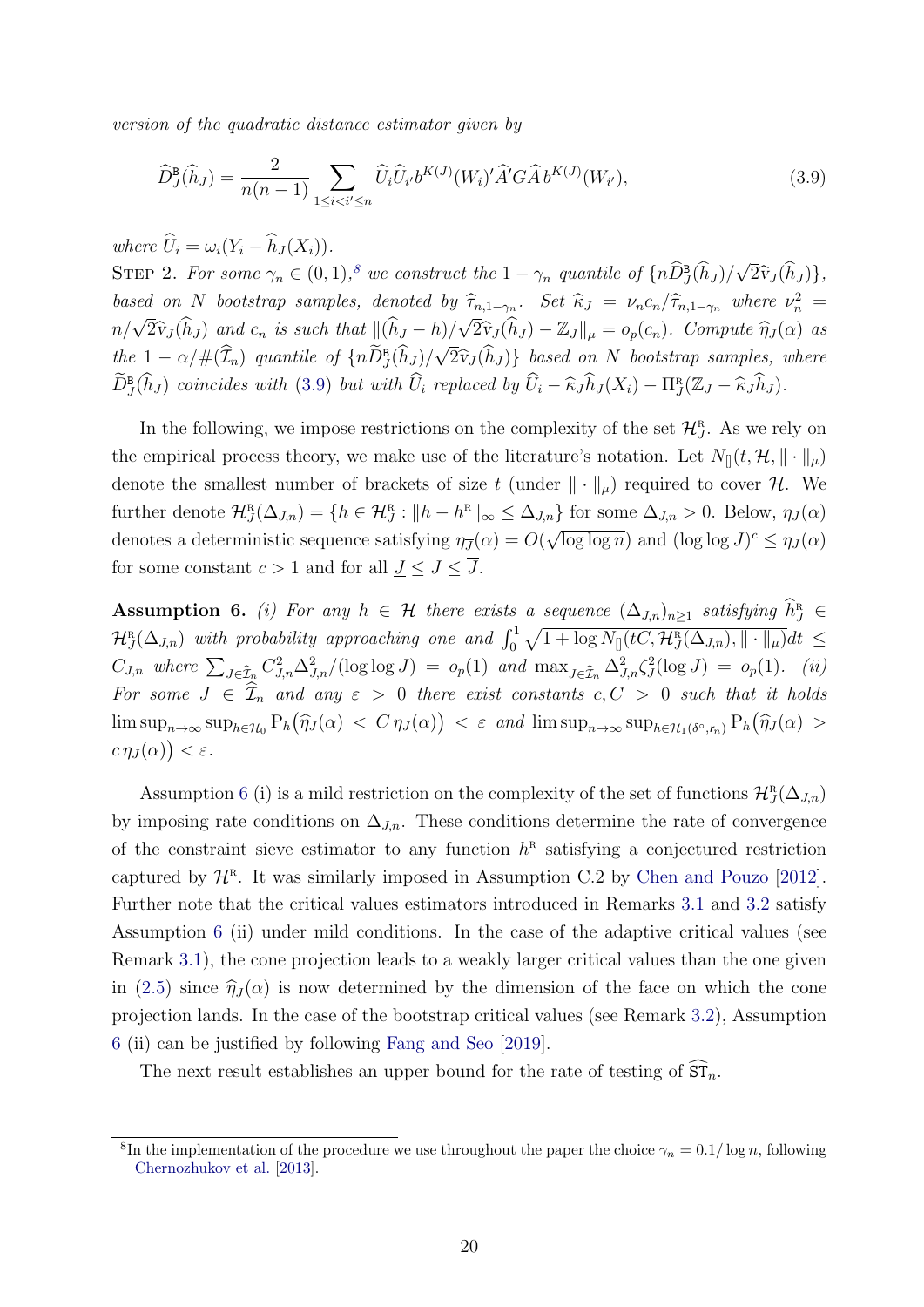<span id="page-21-1"></span>**Theorem 3.4.** Let Assumptions [1](#page-14-1)[–6](#page-20-2) be satisfied. Then, for any  $\varepsilon > 0$  there exists a constant  $\delta^{\circ} > 0$  such that

$$
\limsup_{n \to \infty} \left\{ \sup_{h \in \mathcal{H}_0} \mathcal{P}_h(\widehat{\mathrm{ST}}_n = 1) + \sup_{h \in \mathcal{H}_1(\delta^\circ, \mathcal{F}_n)} \mathcal{P}_h(\widehat{\mathrm{ST}}_n = 0) \right\} \le \varepsilon,
$$
\n(3.10)

where the rate  $r_n$  is given in Theorem [3.3.](#page-18-1)

From Theorem [3.4](#page-21-1) we see that  $\widehat{\mathrm{ST}}_n$  attains the rate of testing  $r_n$  which is the same rate of testing obtained by  $ST_n$  in the case of simple hypotheses. Under the restriction imposed in Assumption [6](#page-20-2) we thus conclude that estimation of restricted functions does not imply slower rates of testing. In the definition of  $\widehat{\text{ST}}_n$ , the dimension parameter for estimating the structural function under the conjectured restriction is set to be equivalent to the unrestricted estimator of the structural function. In this sense, our inference results do not require undersmoothing conditions. Finally, we note that the test statistic can be trivially modified to tests where the constraint functions  $h_0$  might be estimated using a fixed finite dimensional sieve space.

#### <span id="page-21-0"></span>3.5. Confidence Sets

We now propose  $L^2$  confidence sets which are based on inversion of the structural space test. The resulting confidence region imposes conjectured restrictions on the function of interest h. The  $(1 - \alpha)$  –confidence set is given by

$$
\mathcal{C}_n(\alpha) = \left\{ h \in \mathcal{H}^{\mathfrak{n}} : \frac{n \widehat{D}_J(h)}{\sqrt{2} \widehat{\eta}_J(\alpha) \widehat{\mathbf{v}}_J(h)} \le 1 \quad \text{for all } J \in \widehat{\mathcal{I}}_n \right\}.
$$
 (3.11)

The following corollary exploits our previous results and the introduced assumptions to characterize the asymptotic size and power properties of our procedure.

<span id="page-21-3"></span>**Corollary 3.3.** Let Assumptions [1](#page-14-1)[–6](#page-20-2) be satisfied. Then, for any  $\alpha > 0$  it holds

<span id="page-21-2"></span>
$$
\limsup_{n \to \infty} \sup_{h \in \mathcal{H}_0} \mathcal{P}_h \left( h \notin \mathcal{C}_n(\alpha) \right) \le \alpha \tag{3.12}
$$

and there exists a constant  $\delta^{\circ} > 0$  such that

$$
\liminf_{n \to \infty} \inf_{h \in \mathcal{H}_1(\delta^\circ, r_n)} \mathcal{P}_h \left( h \notin \mathcal{C}_n(\alpha) \right) \ge 1 - \alpha. \tag{3.13}
$$

Corollary [3.12](#page-21-2) shows that the  $L^2$  confidence set  $\mathcal{C}_n(\alpha)$  controls size uniformly over the class of functions  $\mathcal{H}_0$ . Moreover, the result establishes power uniformly over the class  $\mathcal{H}_1(\delta^{\circ}, r_n)$ . We immediately see from Corollary [3.3](#page-21-3) that the size of the  $L^2$  confidence ball depends on the degree of ill-posedness captured by the minimal singular values  $s_J$ .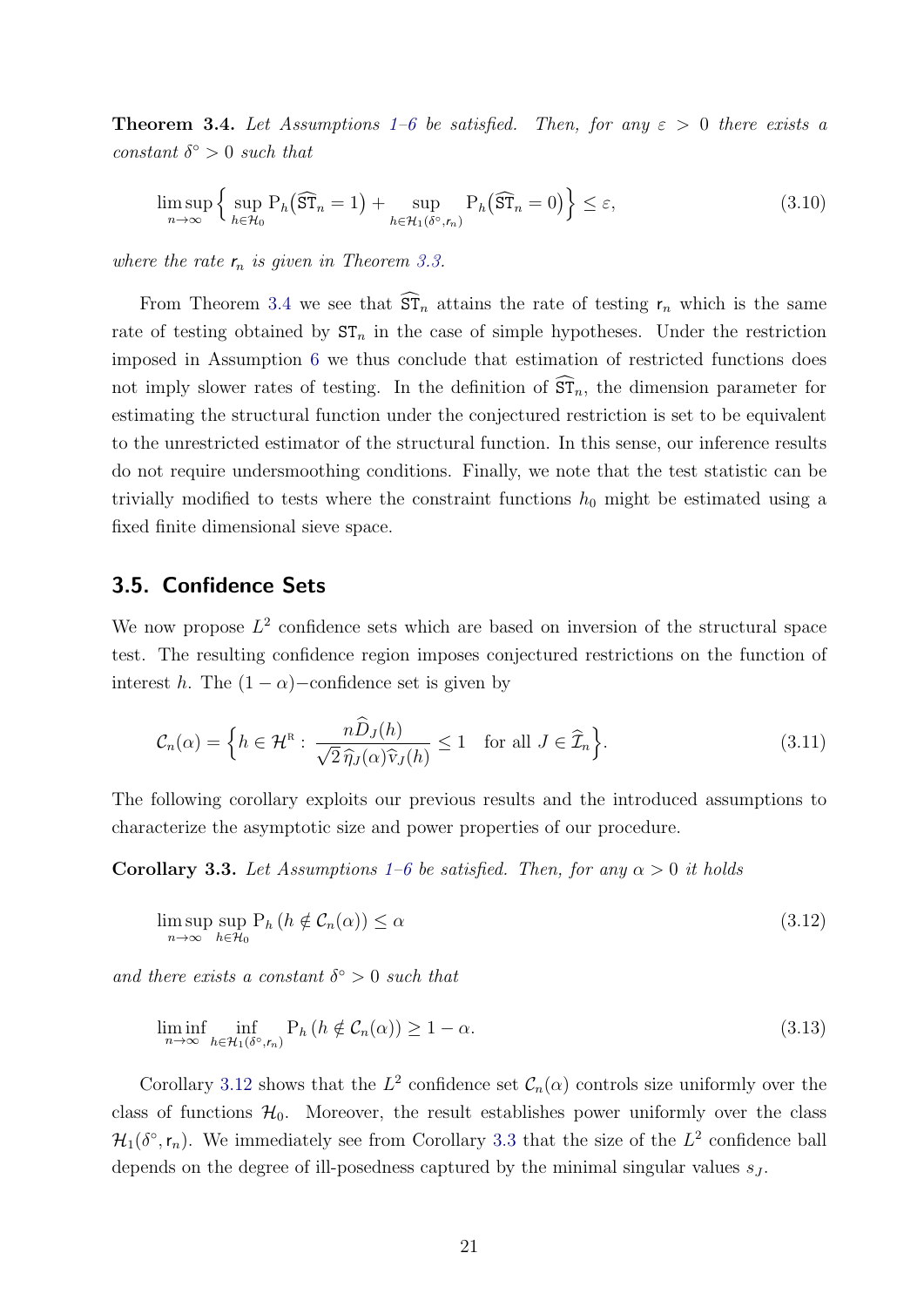<span id="page-22-1"></span>**Corollary 3.4.** Let Assumptions  $1-6$  $1-6$  be satisfied. Then, we have

$$
\limsup_{n\to\infty} \sup_{h\in\mathcal{H}} \mathrm{P}_h\left(\text{diam}(\mathcal{C}_n(\alpha)) \geq Cn^{-1}\sqrt{\log\log(n)}s_{J_0}^{-2}\sqrt{J_0}\right) = 0,
$$

for some constant  $C > 0$  and where the dimension parameter  $J_0$  is given in [\(3.6\)](#page-17-3).

Corollary [3.4](#page-22-1) yields a confidence region of the diameter of the order  $n^{-1}\sqrt{\log \log(n)}s_{J_0}^{-2}$  $J_0$ √  $J_0$ for confidence sets based on inversion of the structural space test statistic. We see that the diameter of the confidence set does not adapt to regularity of submodels. The following remark illustrates that the gain of adaptation is expected to minor in inverse problems.

Remark 3.3 (Adaptive Confidence Sets). Consider the mildly ill-posed case where the degree of ill-posedness is fixed to  $\zeta$  and we wish to adapt over the function classes  $\mathcal{H}(p)$  and  $\mathcal{H}(p_1)$  with smoothness parameters  $p_1 > p$ . Suppose we have an adaptive estimator which attains in the mildly ill-posed case the  $L^2$  rate of convergence  $n^{-p/(2(p+\zeta)+d_x)}$  in comparison to the rate of testing  $n^{-p/(2(p+\zeta)+d_x/2)}$ . It is known in statistical regression models (see [Robins](#page-36-8) [and Van Der Vaart](#page-36-8) [\[2006\]](#page-36-8) and [Cai and Low](#page-34-12) [\[2006\]](#page-34-12)) that rate adaption is only possible over submodels (indexed by  $p_1$ ) such that the rate of estimation over the submodel is larger than the rate of testing over the "supermodel". Specifically, we obtain the restriction

$$
n^{-p/(2(p+\zeta)+d_x/2)} \lesssim n^{-p_1/(2(p_1+\zeta)+d_x)}.
$$

This condition translates into the smoothness restriction

$$
p_1 < p \frac{2\zeta + d_x}{2\zeta + d_x/2}
$$

and hence, in this sense, adaptation is only possible when the submodel  $\mathcal{H}(p_1)$  satisfies

$$
p_1 \in \Big(p, p\frac{2\zeta + d_x}{2\zeta + d_x/2}\Big),
$$

which shows that for large values of  $\zeta$  (or dimension of  $d_x$ ) adaptation with respect to  $\mathcal{H}(p_1)$ can only be achieved over a very limited range of smoothness  $p_1$ .

### <span id="page-22-0"></span>4. Adaptive Inference via the Image-Space Test

In this section we consider a data-driven test in the image-space of the conditional expectation mapping. Subsection [4.1](#page-23-0) proposes a data-driven image-space test (IT) statistic. Subsection [4.2](#page-24-0) establishes the minimax rate of testing of the adaptive IT.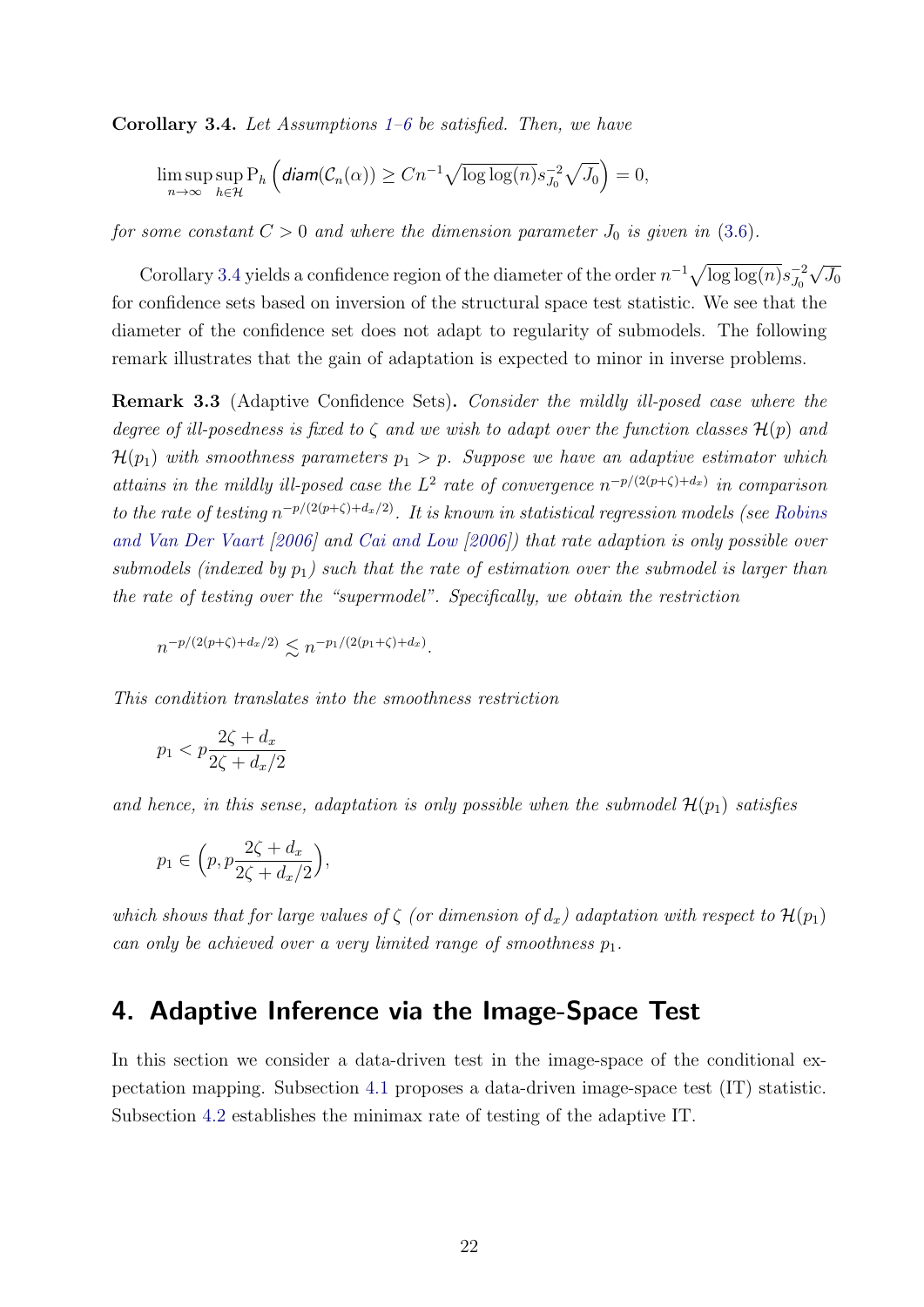#### <span id="page-23-0"></span>4.1. The Data-driven Image-Space Test Statistic

We consider the set of function satisfying  $\mathcal{H}_0 = \{h \in \mathcal{H} : m(\cdot,h) = 0\} \cap \mathcal{H}^{\text{R}} \neq \emptyset$  where, in this section,  $\mathcal{H}^R$  is a finite dimensional, compact function space. We do not address the question of IT with infinite dimensional restricted set of functions here as this would require an additional choice of tuning parameter.

In contrast to the previous section, we specify alternative models through deviations from the conditional moment restriction. For convenience of notation, we introduce the conditional moment function  $m(\cdot, h^{\mathbb{R}}) = \mathbb{E}[\rho(Y, h^{\mathbb{R}}(X)) | W = \cdot].$  For the image space test, we consider a class of functions which are separated from  $\mathcal{H}_0$  in the sense

$$
\mathcal{M}_1(\delta, r_n) := \left\{ h \in \mathcal{H} : m(W, h) = 0 \text{ and } E[m^2(W, h^R)] \geq \delta r_n^2 \right\}.
$$

We propose an image-space test based on a leave-one-out sieve estimator of the quadratic functional  $E[m^2(W, h^R)]$  given by

$$
\widehat{D}_{K}(\widehat{h}^{R}) = \frac{2}{n(n-1)} \sum_{1 \leq i < i' \leq n} \rho(Y_{i}, \widehat{h}^{R}(X_{i})) \rho(Y_{i'}, \widehat{h}^{R}(X_{i'})) b^{K}(W_{i})' (B'B/n)^{-} b^{K}(W_{i'}).
$$

where  $\widehat{h}^{\text{R}}$  is a constrained estimator given by

$$
\widehat{h}^{\mathcal{R}} = \underset{h \in \mathcal{H}^{\mathcal{R}}}{\arg \min} \sum_{1 \leq i, i' \leq n} \rho(Y_i, h(X_i)) \rho(Y_{i'}, h(X_{i'})) b^K(W_i)' (B'B/n)^{-} b^K(W_{i'}).
$$
(4.1)

We reject the null hypothesis as soon as at least for one K the normalized estimator  $\widehat{D}_K(\widehat{h}^{\scriptscriptstyle\mathrm{R}})$ is sufficiently large. The data-driven image-space test (IT) statistic is given by

<span id="page-23-1"></span>
$$
\widehat{\text{IT}}_n = \mathbb{1} \left\{ \exists K \in \widehat{\mathcal{I}}_n \text{ such that } \frac{n \widehat{D}_K(\widehat{h}^{\text{R}})}{\sqrt{2} \eta_K(\alpha) \widehat{v}_K(\widehat{h}^{\text{R}})} > 1 \right\},\tag{4.2}
$$

based on  $\eta_K(\alpha)$  as given in [\(2.5\)](#page-8-3) and the estimated normalization factor

$$
\widehat{v}_K(h) = \left\| n^{-1} \sum_{i=1}^n \rho^2 \big(Y_i, h(X_i)\big) (B'B/n)^{-1/2} b^K(W_i) b^K(W_i)' (B'B/n)^{-1/2} \right\|_F. \tag{4.3}
$$

Also the image space test  $IT_n$  relies on the ES selection method to determine the index set  $\widehat{\mathcal{I}}_n$  as given in [\(2.4\)](#page-8-2) yet its upper bound has to be modified as follows. We replace the upper bound  $\widehat{J}_{\max}$  of the index set  $\widehat{\mathcal{I}}_n$  by the estimator

$$
\widehat{K}_{\max} = \min \left\{ K > \underline{J} : \zeta^2(K) \sqrt{\ell(K) (\log n) / n} \ge s_{\min} \left( (B'B/n)^{-1/2} \right) \right\}
$$

where  $\ell(K) = 0.1 \log \log K$ .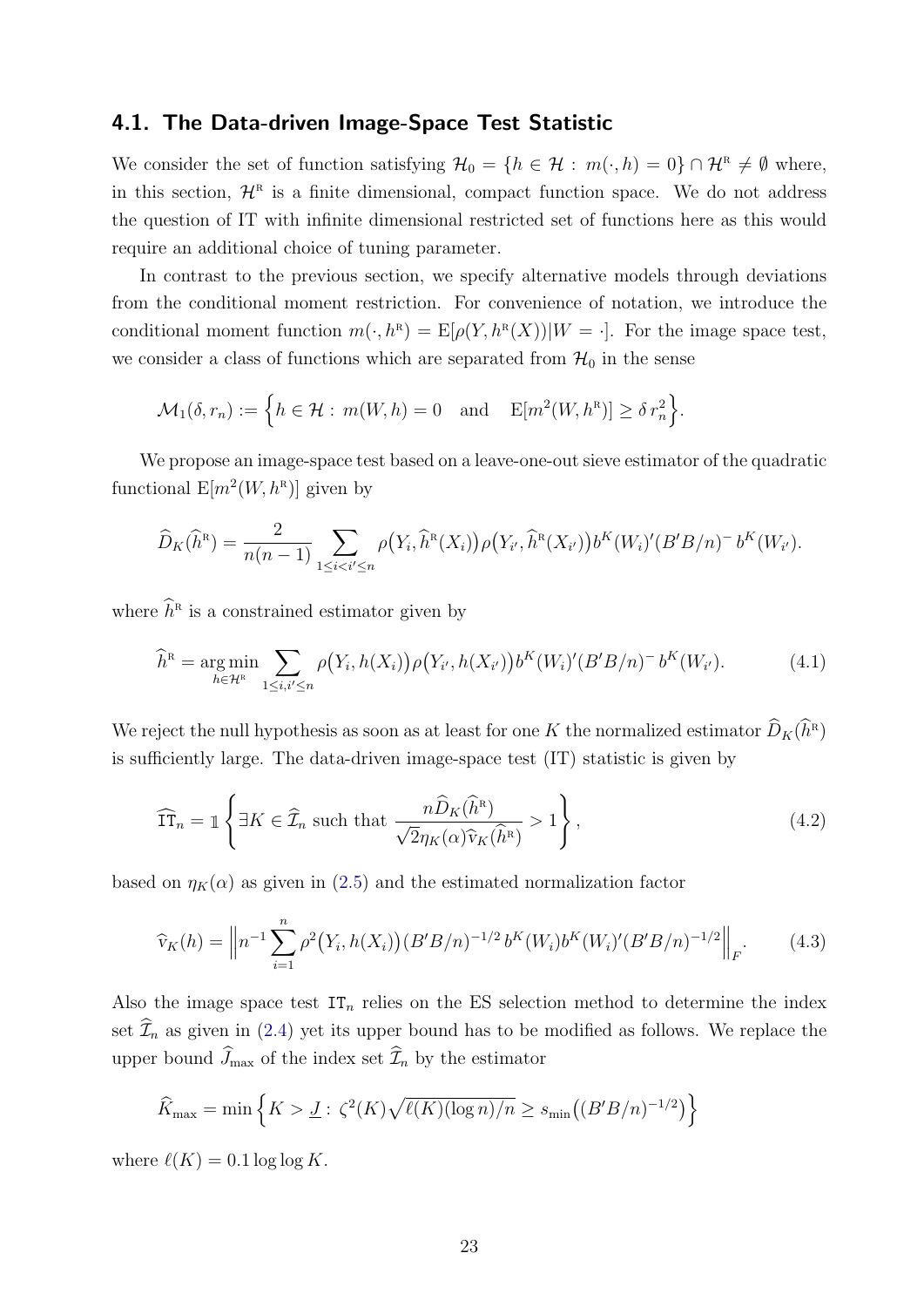#### <span id="page-24-0"></span>4.2. Adaptive Testing

For the IT case the index set  $\widehat{\mathcal{I}}_n$  depends on the upper bound  $\widehat{K}_{\text{max}}$ . As in the previous section, we may assume that  $\widehat{K}_{\max} \leq \overline{K}$  with probability approaching one where  $\overline{K}$  satisfies the following rate conditions. We further denote  $\mathcal{H}^R(\Delta_n) = \{h \in \mathcal{H}^R : ||h - h^R||_{\infty} \leq \Delta_n\}$ for some  $\Delta_n > 0$ , where  $h^R = \arg \min_{h \in \mathcal{H}^R} ||m(\cdot, h)||_{L^2(W)}$ . Further, we define  $\widetilde{b}^K = G_b^{-1/2}$  $b^{-1/2}b^K$ with entries  $b_k$ ,  $1 \leq k \leq K$ .

<span id="page-24-1"></span>Assumption 7. (i)  $\zeta_h^2$  $\frac{1}{b,K}\sqrt{(\log n)/n} = o(1)$  (ii)  $\|\Pi_K m(\cdot, h^R) - m(\cdot, h^R)\|_{L^2(W)} = O(K^{-\gamma/d_w})$ for some  $\gamma > 0$  such that  $\zeta_{b,\overline{K}}$  $\sqrt{\log K} = O(K^{\gamma/d_w})$ ; (iii) the eigenvalues  $G_b$  are uniformly bounded from below and above; (iv)  $\int_0^1 \sqrt{1 + \log N_{\parallel}(w, \mathcal{H}^R, \| \cdot \|_{L^2(Z)})} dw \leq C$  for some con $stant C > 0; (v) \|\mathbb{E}_h[(\rho(Y, h(X)) - \rho(Y, h^{\mathsf{R}}(X)))\widetilde{b}^K(W)]\| \leq \|h - h^{\mathsf{R}}\|_{\mu}$  for all  $h \in \mathcal{H}^{\mathsf{R}}(\Delta_n);$ and (vi)  $\widehat{h}^{\text{R}} \in \mathcal{H}^{\text{R}}(\Delta_n)$  with probability approaching one such that

$$
\max_{1 \le k \le K} \mathbb{E} \sup_{h \in \mathcal{H}^{\mathbb{R}}(\Delta_n)} \left| \left( \rho(Y, h(X)) - \rho(Y, h^{\mathbb{R}}(X)) \right) \widetilde{b}_k(W) \right|^2 \le C \Delta_n^{2\kappa}
$$

for some  $\kappa \in (0,1]$  and  $\Delta_n \sum_{K \in \widehat{\mathcal{I}}_n}$  $\sqrt{K/\log\log K} = o_p(1).$ 

Assumption [7](#page-24-1) (ii) does not impose regularity on the structural function h but rather on the conditional mean function m. Assumption [7](#page-24-1) (iv) restricts the complexity of the set of functions  $\mathcal{H}^R$  by imposing a finite entropy integral condition. Assumption [7](#page-24-1) (v)(vi) were similarly imposed in [Chen and Pouzo](#page-34-9) [\[2012\]](#page-34-9). We are now in the position to establish an upper bound for the first and second type error, uniformly of the function class  $\mathcal{M}_1(\delta^{\circ}, r_n)$ , of the data driven test statistic  $IT_n$ .

<span id="page-24-2"></span>**Theorem 4.1.** Let Assumptions [1,](#page-14-1) [5](#page-18-0) (ii) with J reeplaced by K, and  $\gamma$  be satisfied. Then, for any  $\varepsilon > 0$  there exists a constant  $\delta^{\circ} > 0$  such that

$$
\limsup_{n \to \infty} \left\{ P_{h \in \mathcal{H}_0}(\widehat{\mathrm{IT}}_n = 1) + \sup_{h \in \mathcal{M}_1(\delta^\circ, r_n)} P_h(\widehat{\mathrm{IT}}_n = 0) \right\} \le \varepsilon,\tag{4.4}
$$

where the rate  $r_n$  is given by

$$
r_n = \left(\sqrt{\log \log n}/n\right)^{2\gamma/(4\gamma+d_w)}.
$$

Remark 4.1 (Formulation of Hypotheses). We see from Theorem [4.1](#page-24-2) that the IT rate attains the usual minimax rate of testing within a  $(\log \log n)$  term and, in particular, does not suffer from the ill-posedness of the underlying inverse problem. This is due to the definition of the class of alternative function  $\mathcal{M}_1(\delta^{\circ}, r_n)$ , which measures deviations from the null by the squared norm of the conditional mean function under consideration. Note that it is possible to achieve the same rate of testing as in ST once we are willing to impose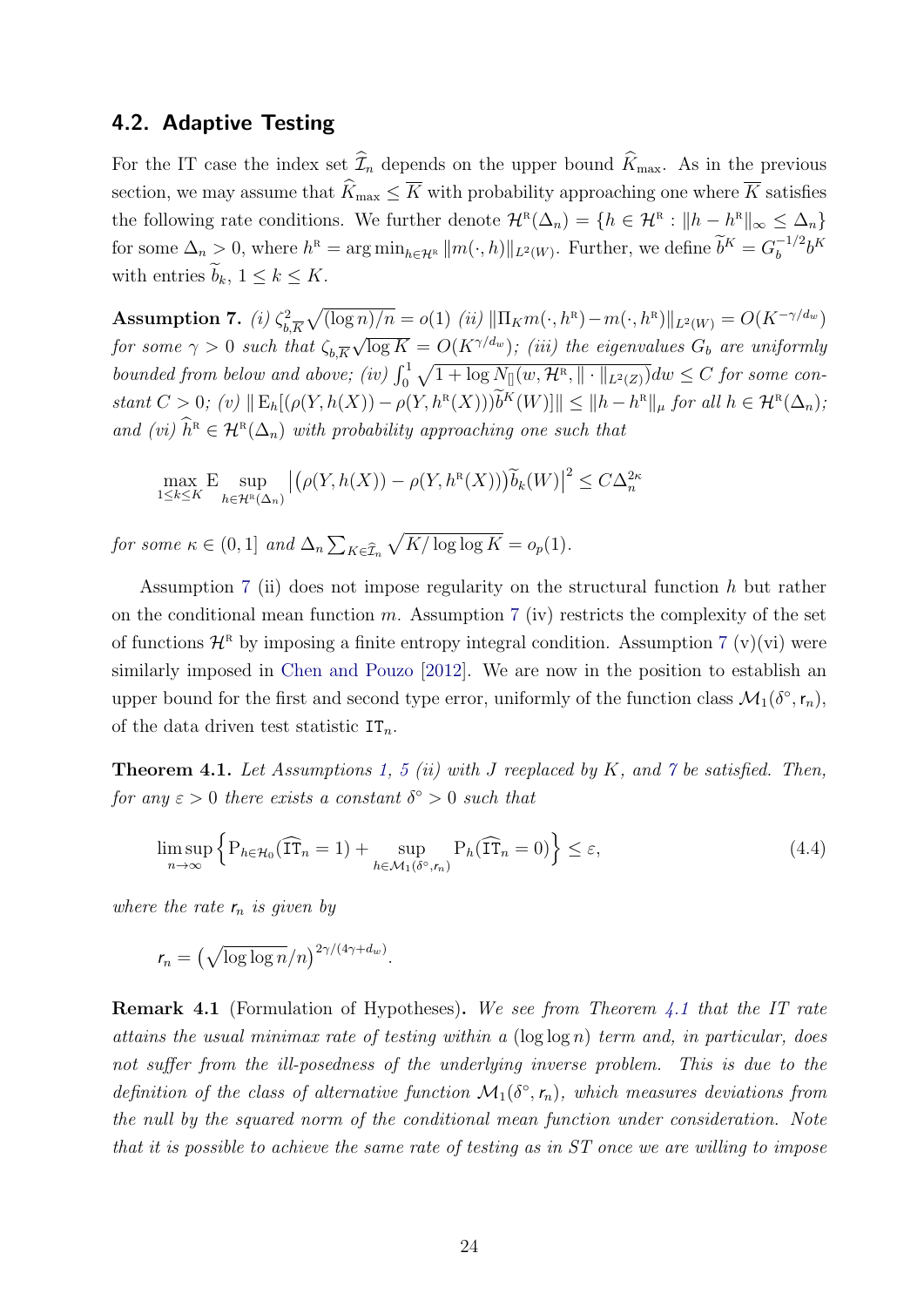link conditions between  $||h - h^{R}||_{\mu}$  and  $||m_h(\cdot, h^{R})||_{L^2(W)}$ . We do not provide this result explicitly in this paper, in the interest of space.

<span id="page-25-1"></span>Remark 4.2 (Comparison of Testing Rates). From Corollary [3.1](#page-16-3) we see that the rate of testing suffers only in the case of ST from the ill-posed inverse problem. Nevertheless, in the mildly ill-posed case, the rate of  $ST$  can be even better than of  $IT$ , that is,

$$
n^{-2p/(4(p+\zeta)+d_x)} < n^{-2\gamma/(4\gamma+d_w)}
$$

if and only if the dimension of W satisfies

$$
d_w > \frac{\gamma}{p} \big( 4\zeta + d_x \big).
$$

In contrast the rate in case of ST is always slower than the IT rate in the severely ill-posed case.

### <span id="page-25-0"></span>5. Empirical Applications, Further Simulations Studies

#### 5.1. Empirical Applications

We present three empirical applications of our adaptive structure-space tests for NPIV models. The first one tests for monotonicity of demand for differentiated products in IO. The second one tests for monotonicity of gasoline demand function. The third one tests for monotonicity or parametric specification of Engel curves for non-durable good consumption.

In all of the empirical applications, we implement the adaptive test  $ST_n$  given in [\(2.2\)](#page-8-1), using the adaptive critical values  $\hat{\eta}_J (\alpha)$  presented in Remark [3.1](#page-19-0) (see Appendix [C](#page-1-0) for bootstrap critical values). Throughout this section, we use quadratic B-spline basis with varying number of knots to approximate h and set  $K(J) = 2J$ . For any sieve dimension  $J \in \widehat{\mathcal{I}}_n$  (the ES index set), we denote the corresponding "standardized test value" as

$$
\widehat{\mathcal{W}}_J := \frac{n \,\widehat{D}_J(\widehat{h}_J^{\scriptscriptstyle\mathrm{R}})}{\sqrt{2} \widehat{\eta}_J(\alpha) \,\widehat{\mathrm{v}}_J(\widehat{h}_J^{\scriptscriptstyle\mathrm{R}})}
$$

at the nominal level  $\alpha = 0.05$ . The null hypothesis is rejected whenever  $\widehat{W}_J > 1$  for some  $J \in \widehat{\mathcal{I}}_n$ . Tables below reports a set  $\widehat{\mathcal{J}} \subset \widehat{\mathcal{I}}_n$ , which equals to  $\arg \max_{J \in \widehat{\mathcal{I}}_n} \widehat{\mathcal{W}}_J$  when the null is not rejected at the nominal level  $\alpha = 0.05$ ; and equals to  $\{J \in \hat{\mathcal{I}}_n : \hat{W}_J > 1\}$  when the null is rejected at the nominal level  $\alpha = 0.05$ . Let  $\widehat{J}$  denote the minimal integer of  $\widehat{J}$ . In all the tables below, we report  $\widehat{W}_{\widehat{J}}$ , and its corresponding p value, which should, by Bonferroni correction, be compared to the nominal level 0.05 divided by the cardinality of  $\widehat{\mathcal{I}}_n$ , which differ in the applications presented below.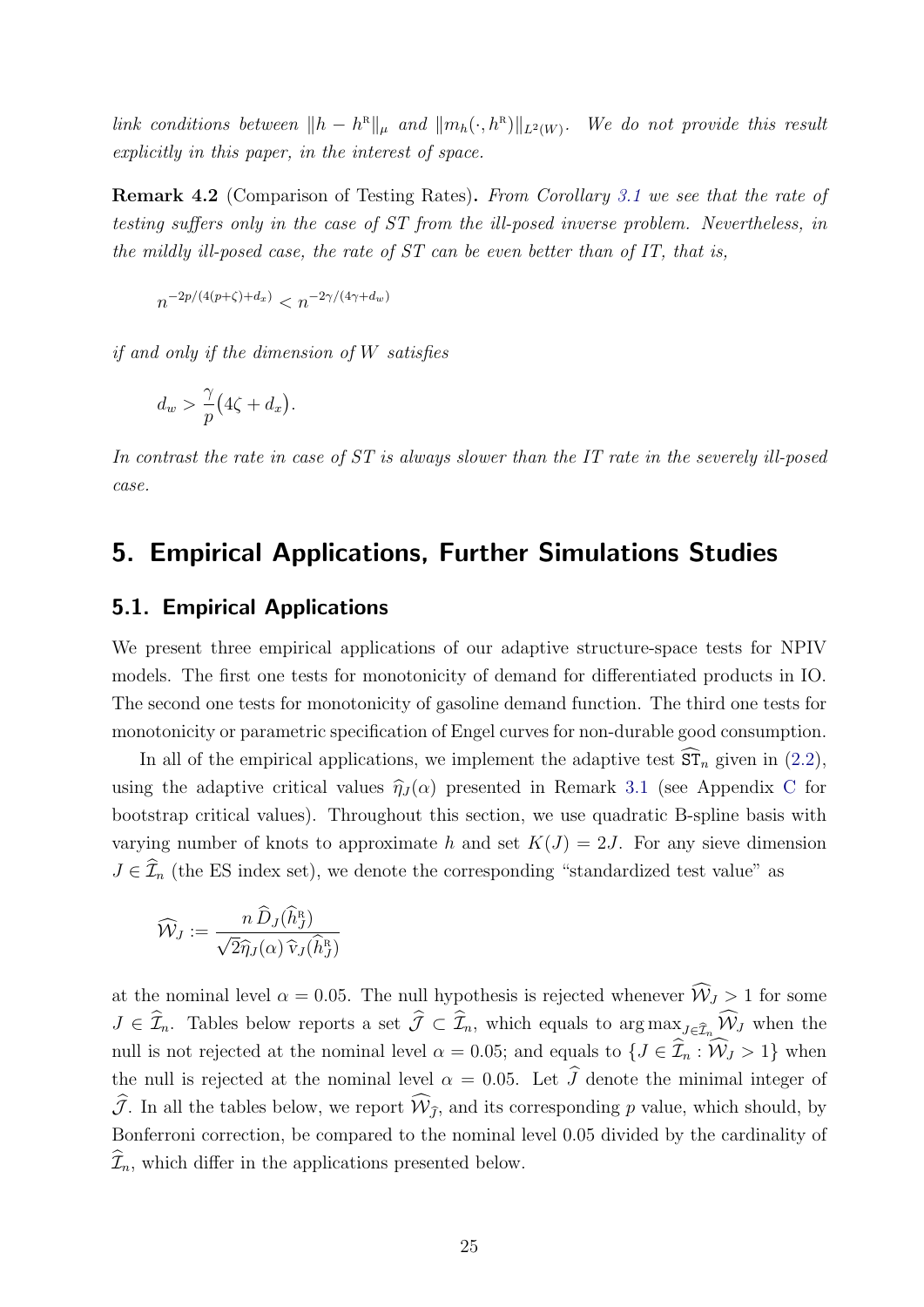#### 5.1.1. Adaptive ST testing for a multi-Product Demand systems

Recently [Compiani](#page-34-8) [\[2019\]](#page-34-8) applies nonparametric estimation of a NPIV model as an alternative to BLP semiparametric specification. He directly imposes shape restrictions to reduce dimensionality in nonparametric estimation of own-price elasticity and cross-price elasticity of multi-product demand. Following [Compiani](#page-34-8) [\[2019\]](#page-34-8) we use the Nielsen scanner data set on demand for strawberries in California.

Our application here is to provide adaptive nonparametric hypothesis testing on the monotonicity of demand in its own price. First notice that by imposing an index restriction and a connected substitute assumption the empirical model can be written in NPIV form, following [Berry and Haile](#page-33-4) [\[2014\]](#page-33-4) and [Compiani](#page-34-8) [\[2019\]](#page-34-8):

$$
Y_o = h(P_o, P_{no}, P_{other}, S_o, In) - U, \qquad E[U|W_o, W_{no}, W_{other}, W_{S_o}, In] = 0,
$$

where  $Y_o$  denotes a measure of taste for organic products,  $S_o$  denotes the share of the organic products, In income, and U unobserved shocks for organic produce. The vector  $(P_o, P_{no}, P_{other})$  denotes the prices of organic strawberries, non-organic strawberries, and non-strawberry fresh fruit, respectively. To account for possible endogeneity of prices we fol-low [Compiani](#page-34-8) [\[2019\]](#page-34-8) and use Hausman-type instrumental variables denoted by  $(W_o, W_{no}, W_{other})$ and shipping-point spot prices  $W_{S_o}$  as a proxy for the wholesale prices faced by retailers.

| Income          |                                               |               | $H_0$ : h is decreasing in $P_o$                                                    |                 | $H_0$ : h is increasing in $P_o$ |  |                                        |                    |  |
|-----------------|-----------------------------------------------|---------------|-------------------------------------------------------------------------------------|-----------------|----------------------------------|--|----------------------------------------|--------------------|--|
| groups          |                                               |               | $\widehat{W}_{\widehat{\tau}}$ <i>p</i> val. reject $H_0$ ? $\widehat{\mathcal{J}}$ |                 |                                  |  | $W_{\hat{\tau}}$ p val. reject $H_0$ ? |                    |  |
| $_{\text{low}}$ | $\begin{array}{ l} 0.552 & 0.103 \end{array}$ |               | no                                                                                  | ${8}$           | 1.852 0.003                      |  | yes                                    | $\{6\}$            |  |
| middle          |                                               | $0.234$ 0.246 | $\mathbf{n}\mathbf{o}$                                                              | ${10}$          | 6.720 0.000                      |  | yes                                    | $\{6, 8, 10\}$     |  |
| high            | 1.526 0.000                                   |               | yes                                                                                 | $\{8, 10, 12\}$ | $8.883$ 0.000                    |  | yes                                    | $\{6, 8, 10, 12\}$ |  |

<span id="page-26-0"></span>Table 2: Adaptive testing for monotonic demand for organic products.

Data on prices and quantities come from the 2014 Nielsen scanner data set. For each market, the most granular unit of observation in the Nielsen data is a UPC (i.e. a specific bar code). We consider a "low income", "middle income", and "high income" group based on individuals between the 5%–25%, 40%–60%, and 75%–95% quantile, respectively, of the income distribution. The resulting sample sizes for the three subgroups are 1509, 1491, and 2093. We implement our adaptive test  $\overline{\text{ST}}_n$  by making use of a semiparametric specification of the structural demand function: we consider the tensor product of quadratic B-splines  $q^{J_1}(P_o)$  and the vector  $(1, In)$ , hence  $J = 2J_1$ . The other variables are accounted for separately, that is,  $P_{no}$  and  $P_{other}$  fixed with two interior knots and market shares  $S_o$ linearly. The cardinality of the index set  $\widehat{\mathcal{I}}_n$  changes for the different subgroups considered: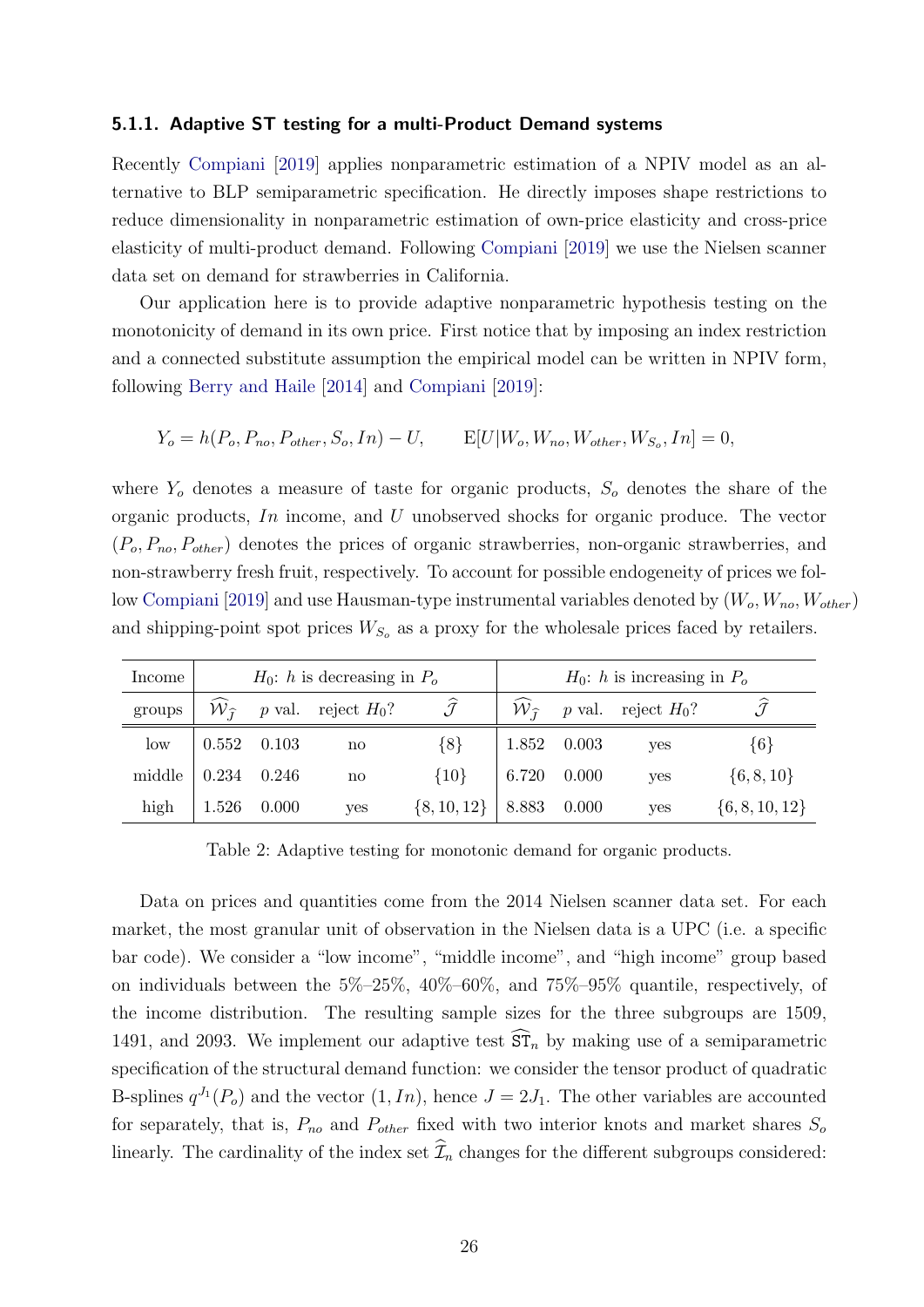We have  $\widehat{\mathcal{I}}_n = \{6, 8, 10\}$  for the low and middle income groups but  $\widehat{\mathcal{I}}_n = \{6, 8, 10, 12\}$  for the high income group.

According to Table [2,](#page-26-0) our adaptive test rejects the null of weakly decreasing demand curve (in own price) at the nominal level  $\alpha = 0.05$  for the high income group, but fails to reject the decreasing demand for the low and middle income groups. In addition, our adaptive test rejects the null of weakly increasing demand curve (in own price) for all income groups.

#### 5.1.2. Adaptive testing for monotonicity in gasoline demand

In this subsection, we revisit the problem whether the gasoline demand is monotone decreasing in its own price or not. We consider the following partially linear specification of the demand function:

$$
Y = h(P, In) + \gamma'H + U, \qquad \mathbb{E}[U|W, In, H] = 0
$$

where Y denotes annual log-gasoline consumption of a household,  $P$  log-price of gasoline (average local price), In log-household income,  $H$  are control variables (such as log age of the household respondent, the log household size, the log number of drivers, and the number of workers in the household), and W distance to major oil platform as instrumental variables. We allow for price P to be endogenous, but assume that  $(In, H)$  is exogenous.

| Income          |                                               | $H_0$ : h is decreasing in P                                                                                                                      |                           | $H_0$ : h is increasing in P |  |            |                |  |
|-----------------|-----------------------------------------------|---------------------------------------------------------------------------------------------------------------------------------------------------|---------------------------|------------------------------|--|------------|----------------|--|
| groups          |                                               | $\widehat{\mathcal{W}}_{\widehat{I}}$ p val. reject $H_0$ ? $\widehat{\mathcal{J}}$   $\widehat{\mathcal{W}}_{\widehat{I}}$ p val. reject $H_0$ ? |                           |                              |  |            |                |  |
| $_{\text{low}}$ | $\begin{array}{ c} 0.433 & 0.111 \end{array}$ | no                                                                                                                                                | ${8}$                     | 1.268 0.000                  |  | <b>ves</b> | $\{6, 8\}$     |  |
| high            | $11.703$ 0.000                                | yes                                                                                                                                               | $\{8, 10\}$   1.625 0.000 |                              |  | yes        | $\{6, 8, 10\}$ |  |

<span id="page-27-1"></span>Table 3: Adaptive testing for monotonicity of gasoline demand.

Consumer theory requires downward-sloping compensated demand curves. In the following we provide a test for monotonicity of the uncompensated (Marshallian) demand curves. The data are from the 2001 National Household Travel Survey (NHTS), which surveys, on a household-level, the civilian noninstitutionalized population in the United States. Following [Blundell et al.](#page-33-5) [\[2017\]](#page-33-5) we restrict the analysis to households with a white respondent, two or more adults, at least one child under age 16, and at least one driver. The resulting sample contains 3,640 observations.<sup>[9](#page-27-0)</sup>

[Chetverikov and Wilhelm](#page-34-7) [\[2017\]](#page-34-7) and [Freyberger and Reeves](#page-35-8) [\[2019\]](#page-35-8) have used this data set to estimate the gasoline demand by assuming a decreasing demand curve. Instead we

<span id="page-27-0"></span><sup>9</sup>We thank Matthias Parey for sharing the dataset with us. We refer the reader to [Blundell et al.](#page-33-5) [\[2017\]](#page-33-5) for a detailed description of the data.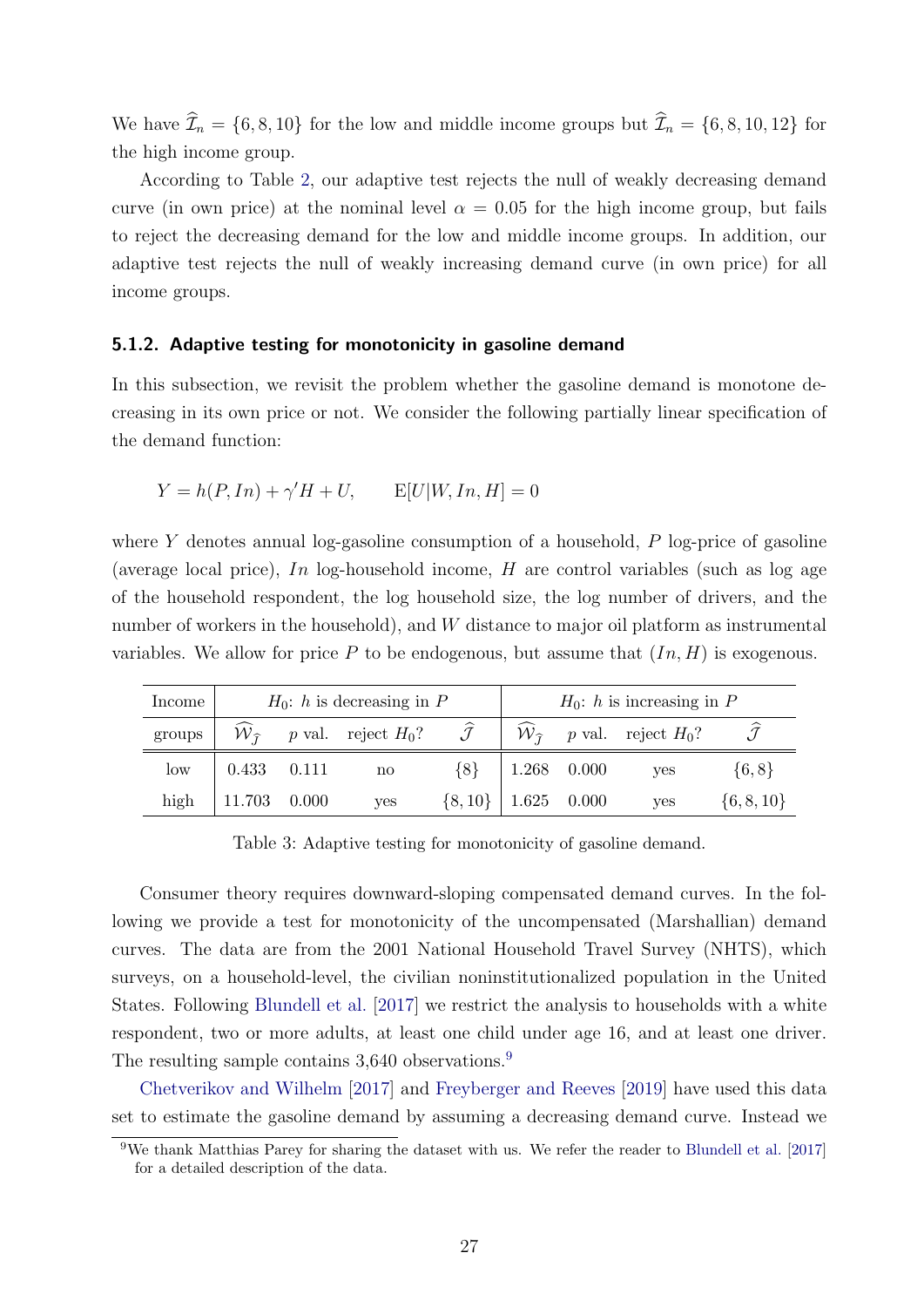

<span id="page-28-0"></span>Figure 4: Estimated demand curves for the low income group using  $\hat{J} = 8$ : constraint estimator (blue solid line) and unconstraint estimator (red dashed line). LHS: Dotted blue lines show 95% uniform CBs based on constrained estimator. RHS: Dotted red lines show 95% uniform CBs based on unconstrained estimator. All other variables are fixed to their median levels (implying \$32,500 of income).

aim at testing the monotonicity of the gasoline demand here. We consider a semiparametric specification similar to theirs to approximate the unknown function  $h$ , that is, our test is based on the tensor product of quadratic B-splines  $q^{J_1}(P)$  and the vector  $(1, In)$ , hence  $J = 2J_1$ . To analyze heterogeneity in demand for different income levels we make use of two different subsamples of the data set. We consider a sample of  $n = 803$  "low income" households whose income is below the first quartile, and a sample of  $n = 1369$  "high income" households whose income is weakly above the third quartile. When computing the ES index set we obtain  $\widehat{\mathcal{I}}_n = \{6, 8\}$  for low income group and  $\widehat{\mathcal{I}}_n = \{6, 8, 10\}$  for the high income group.

According to Table [3,](#page-27-1) our adaptive test rejects the null of weakly decreasing gasoline demand at the nominal level  $\alpha = 0.05$  for the high income group, but fails to reject the decreasing demand for the low income group. In addition, our adaptive test rejects the null of weakly increasing gasoline demand curve for both income groups.

We illustrate our testing results in Figures [4](#page-28-0) and [5](#page-29-0) which shows the graphs of restricted and unrestricted NPIV estimators for the low and high income groups, respectively. The estimators are implemented using the choice of the sieve dimension given by  $\hat{J} = 8$  in both groups. Variables other than price are fixed to their median level at each subgroup. In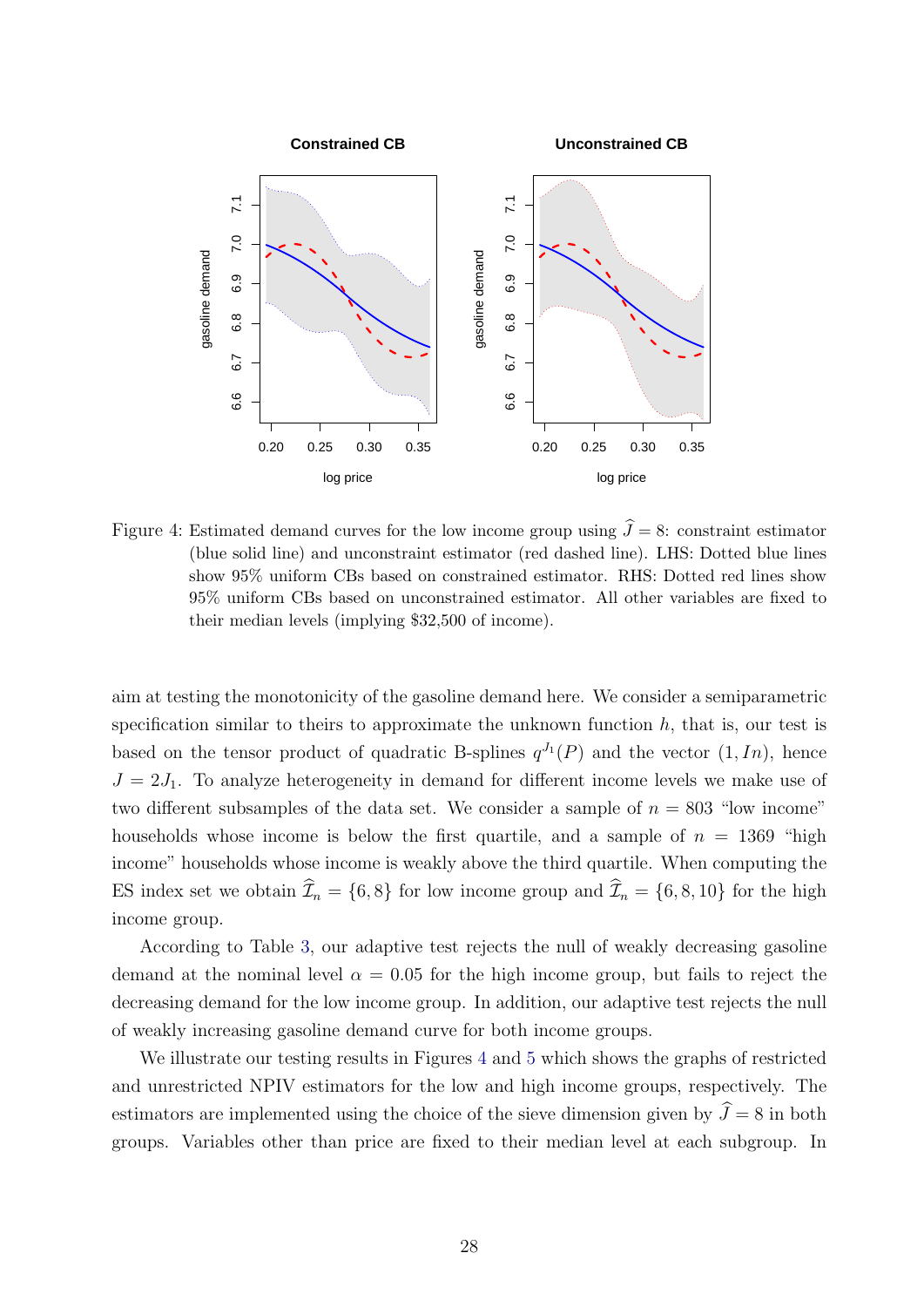

<span id="page-29-0"></span>Figure 5: Estimated demand curves for the high income group using  $\hat{J} = 8$ : constraint estimator (blue solid line) and unconstraint estimator (red dashed line). LHS: Dotted blue lines show 95% uniform CBs based on constrained estimator. RHS: Dotted red lines show 95% uniform CBs based on unconstrained estimator. All other variables are fixed to their median levels (implying \$120,000 of income).

particular, the median income is given by roughly \$32,500 and \$120,000 for the two income groups considered. We also provide 95% bootstrap uniform confidence bands (CBs), using 1000 bootstrap iterations. Both figures are in line with our adaptive testing results reported in Table [3,](#page-27-1) that is, only the demand curves for high income households seem to violate a montonically decreasing shape. For high income households the unrestricted demand curves are slightly outside of the 95% confidence bands of the restricted NPIV estimator.

#### 5.1.3. Adaptive testing for Engel Curves

Engel curves play a central role in the analysis of consumer demand and describe the household budget share  $Y_{\ell}$  for non-durable goods  $\ell$  as a function of household log-total expenditure X. [Blundell et al.](#page-33-2) [\[2007\]](#page-33-2) estimated a system of nonparametric Engel curves as functions of endogenous log-total expenditure and family size, using log-gross earnings of the head of household as an instrument  $W$ . We use a subset of their data from the 1995 British Family Expenditure Survey, with the head of household aged between 20 and 55 and in work, and household with one or two children. This leaves a sample of size  $n = 1027$ . As an illustration we consider Engel curves  $h_{\ell}(X)$  for four non-durable goods  $\ell$ : "food in", "fuel", "travel", and "leisure":  $E[Y_j - h_\ell(X)|W] = 0$ . We use the same quadratic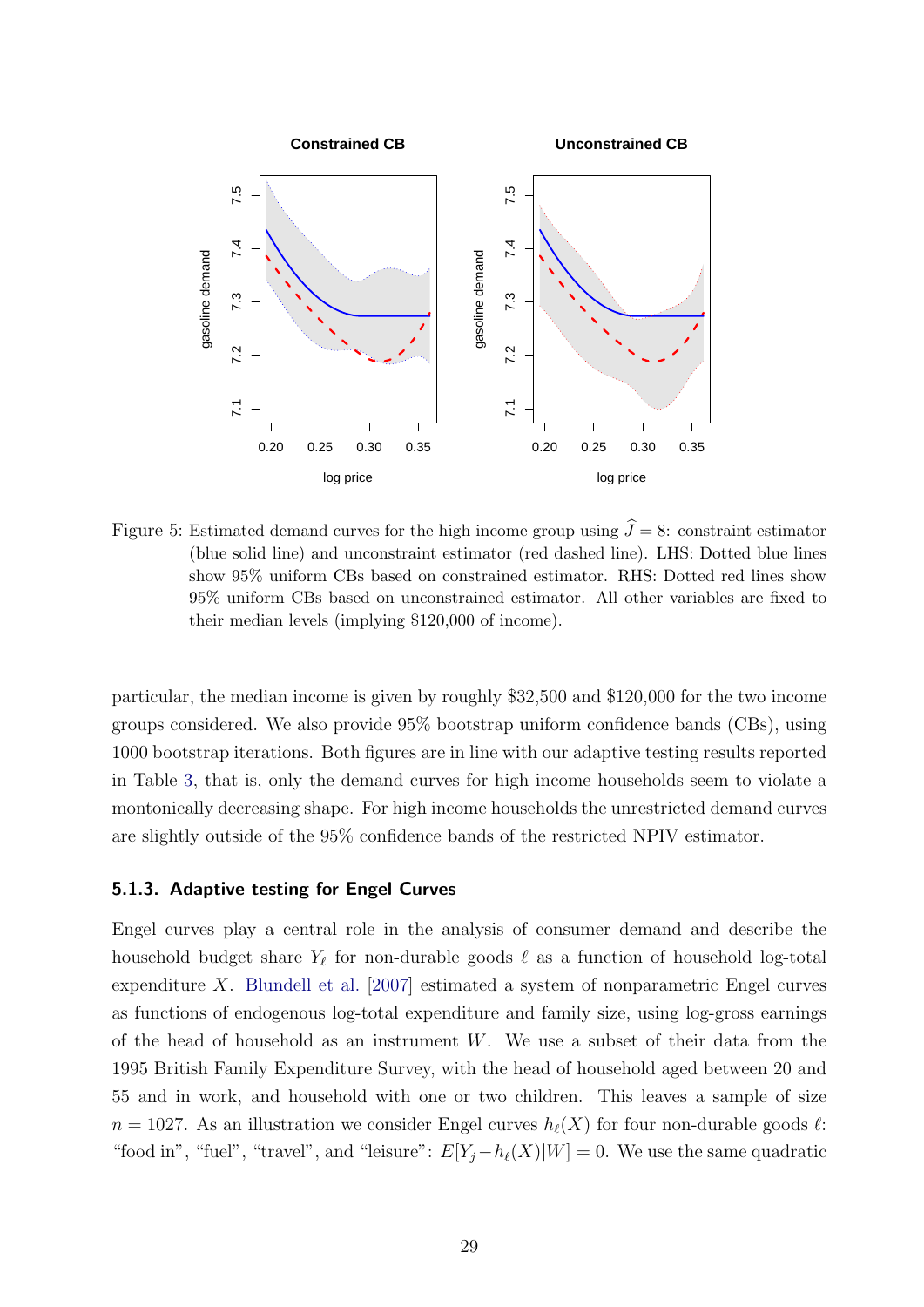B-spline basis with up to 3 knots to approximate all the Engel curves. Hence the index set  $\widehat{\mathcal{I}}_n = \{3, 4, 5, 6\}$  $\widehat{\mathcal{I}}_n = \{3, 4, 5, 6\}$  $\widehat{\mathcal{I}}_n = \{3, 4, 5, 6\}$  is the same for the different Engel curves. Table 4 reports the adaptive test for weak monotonicity of Engel curves.

|           |                             |       | $H_0$ : h is increasing |                         | $H_0$ : h is decreasing     |       |                        |                         |  |
|-----------|-----------------------------|-------|-------------------------|-------------------------|-----------------------------|-------|------------------------|-------------------------|--|
| Goods     | ${\cal W}_{\widehat{\tau}}$ |       | p value reject $H_0$ ?  | $\widehat{\mathcal{J}}$ | ${\cal W}_{\widehat{\tau}}$ |       | p value reject $H_0$ ? | $\widehat{\mathcal{J}}$ |  |
| "food in" | 1.347                       | 0.002 | yes                     | $\{3\}$                 | $-0.269$                    | 0.821 | $\mathbf{n}\mathbf{o}$ | $\{3\}$                 |  |
| "fuel"    | 4.484                       | 0.000 | yes                     | $\{3,4\}$               | 0.347                       | 0.114 | $\mathbf{n}\mathbf{o}$ | $\{3\}$                 |  |
| "travel"  | 2.074                       | 0.000 | yes                     | $\{3\}$                 | 0.255                       | 0.155 | $\mathbf{n}\mathbf{o}$ | ${3}$                   |  |
| "leisure" | 0.295                       | 0.151 | $\mathbf{n}\mathbf{o}$  | ${6}$                   | 2.550                       | 0.000 | yes                    | $\{3,4\}$               |  |

<span id="page-30-0"></span>Table 4: Adaptive testing for monotonicity of Engel curves.

Table [4](#page-30-0) reports that our test rejects increasing Engel curves for "food in", "fuel", and "travel" categories, and also rejects decreasing Engel curve for "leisure" at the 0.05 nominal level. Previously, to decide whether the Engel curves is strictly monotonic, estimated derivatives of these function together with their 95% uniform confidence bands were also provided in [Chen and Christensen](#page-34-3) [\[2018,](#page-34-3) Figure 4]. Those confidence bands contain zero almost over the whole support of household expenditure. It is interesting to see that our adaptive test is more informative about monotonicity in certain directions that are not obvious from their uniform confidence bands.

|           |                                       |       | $H_0$ : h is linear    |                         | $H_0$ : h is quadratic         |       |                        |                         |  |
|-----------|---------------------------------------|-------|------------------------|-------------------------|--------------------------------|-------|------------------------|-------------------------|--|
| Goods     | $\widehat{{\cal W}}_{\widehat{\tau}}$ |       | p value reject $H_0$ ? | $\widehat{\mathcal{J}}$ | $\widehat{W}_{\widehat{\tau}}$ |       | p value reject $H_0$ ? | $\widehat{\mathcal{J}}$ |  |
| "food in" | $-0.169$                              | 0.644 | $\mathbf{n}\mathbf{o}$ | $\{3\}$                 | 0.230                          | 0.186 | no                     | $\{3\}$                 |  |
| "fuel"    | 1.174                                 | 0.004 | yes                    | $\{3\}$                 | $-0.089$                       | 0.502 | no                     | $\{6\}$                 |  |
| "travel"  | 1.052                                 | 0.007 | yes                    | $\{3\}$                 | $-0.108$                       | 0.531 | no                     | ${5}$                   |  |
| "leisure" | 0.536                                 | 0.074 | $\mathbf{no}$          | ${6}$                   | 0.454                          | 0.098 | no                     | $\{6\}$                 |  |

<span id="page-30-1"></span>Table 5: Adaptive testing for linear/quadratic specification of Engel curves.

The most popular class of parametric demand systems is the almost ideal class, pioneered by [Deaton and Muellbauer](#page-35-14) [\[1980\]](#page-35-14), where budget shares are assumed to be linear in log-total expenditure. [Banks et al.](#page-33-6) [\[1997\]](#page-33-6) proposed a popular extension of this model to include a squared term in log-total expenditure. Table [5](#page-30-1) presents tests for either a linear or quadratic specification of the Engel curves for the four goods considered above. According to this table, at the nominal level  $\alpha = 0.05$ , our adaptive ST fails to reject quadratic form for all the goods, while rejects a linear Engel curve for fuel and travel goods.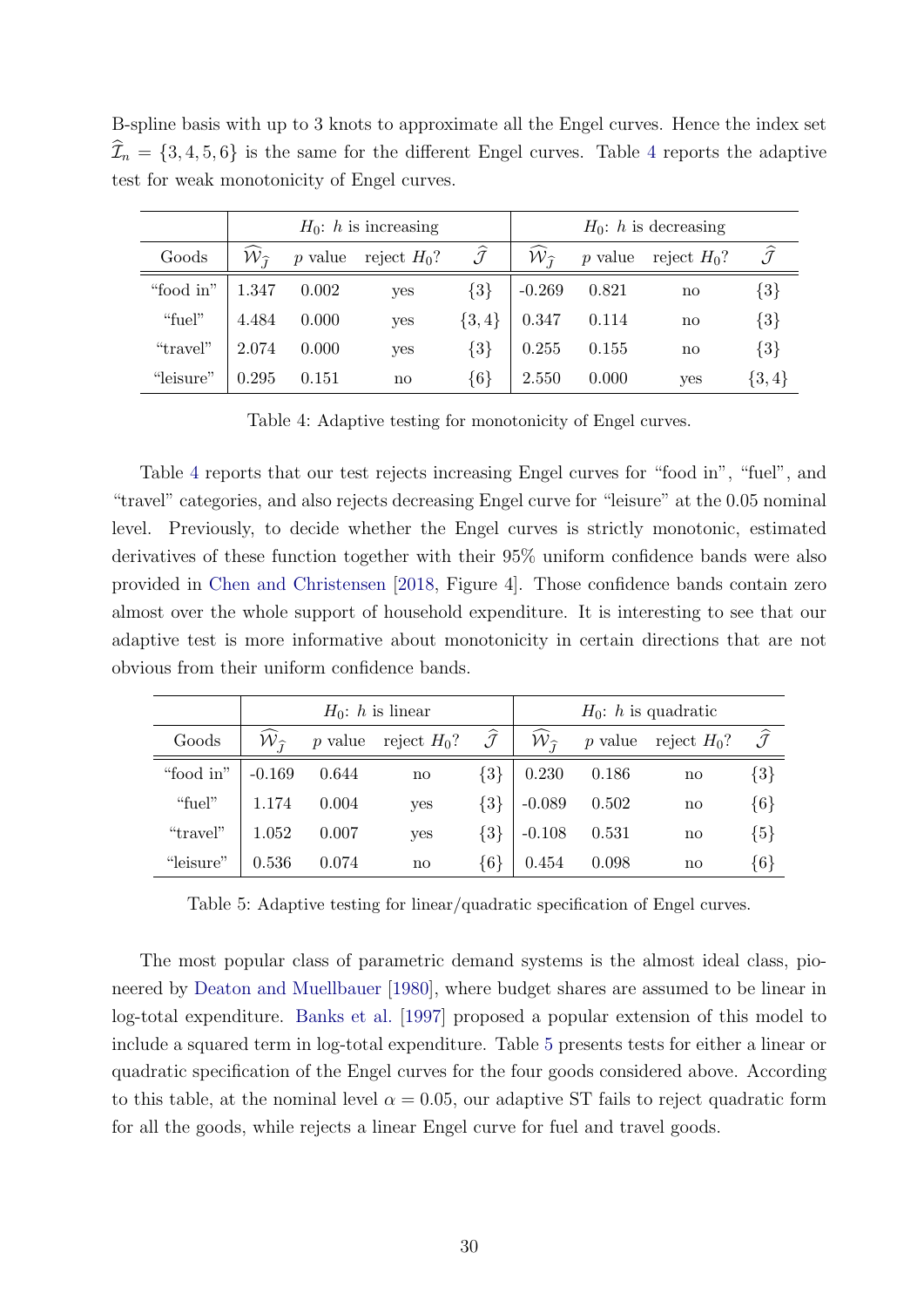#### 5.2. A Monte Carlo Study: Testing for Parametric Restrictions

In this subsection, we compare the finite sample performances of the adaptive structurespace test  $(\widehat{\mathrm{ST}}_n)$  and the adaptive image-space test  $(\widehat{\mathrm{IT}}_n)$  when h takes a parametric form under the null. The results are based on 5000 Monte Carlo replications for every experiment.

We consider two different designs similar to the simulation set up in [\(2.7\)](#page-9-2). First, we set  $X_i = \Phi(X_i^*)$  and  $W_i = \Phi(W_i^*)$ , where the random vector  $(X_i^*, W_i^*, U_i)$  is generated according to

<span id="page-31-0"></span>
$$
\begin{pmatrix} X_i^* \\ W_i^* \\ U_i \end{pmatrix} \sim \mathcal{N} \left( \begin{pmatrix} 0 \\ 0 \\ 0 \end{pmatrix}, \begin{pmatrix} 1 & \xi & 0.3 \\ \xi & 1 & 0 \\ 0.3 & 0 & \sigma_U^2 \end{pmatrix} \right) . \tag{5.1}
$$

Second, we consider multivariate conditioning variable  $W = (W_1, W_2)$ . To do so, we set  $X_i = \Phi(X_i^*), W_{1i} = \Phi(W_{1i}^*), \text{ and } W_{2i} = \Phi(W_{2i}^*), \text{ where}$ 

<span id="page-31-1"></span>
$$
\begin{pmatrix} X_i^* \\ W_{1i}^* \\ W_{2i}^* \\ U_i \end{pmatrix} \sim \mathcal{N} \left( \begin{pmatrix} 0 \\ 0 \\ 0 \\ 0 \end{pmatrix}, \begin{pmatrix} 1 & \xi & 0.4 & 0.3 \\ \xi & 1 & 0 & 0 \\ 0.4 & 0 & 1 & 0 \\ 0.3 & 0 & 0 & \sigma_U^2 \end{pmatrix} \right) . \tag{5.2}
$$

In both experiment designs, [\(5.1\)](#page-31-0) and [\(5.2\)](#page-31-1), we let  $\sigma_U = 0.2$ , and  $Y_i$  be generated according to [\(2.6\)](#page-9-1) with the structural function

$$
h(x) = -x/5 + c_A x^2 + (c_B x)^3,
$$

where the constants  $c_A$  and  $c_B$  will vary in the experiments below. Specifically, we consider either a linear (i.e.,  $(c_A, c_B) = (0, 0)$ ) or quadratic form (i.e.,  $(c_A, c_B) = (1, 0)$ ) as the null hypothesis. We evaluate the power of our tests to detect either quadratic models (i.e.,  $(c_A, c_B) = (1, 0)$ ) or cubic ones (i.e.,  $(c_A, c_B) = (1, 1)$ ) when the null is linear or  $(c_A, c_B) = (1, 5)$  when the null is quadratic).

The simulation sample size is  $n = 500$ . We implement the adaptive structure-space test  $\widehat{\text{ST}}_n$  given in [\(2.2\)](#page-8-1) using quadratic B-spline basis functions with varying number of knots. The number of knots is varied within the index set  $\widehat{\mathcal{I}}_n$  as implemented in the last subsection, also with  $K(J) = 2J$ . In addition, we implement the adaptive image-space test  $\widehat{\text{IT}}_n$  given in [\(4.2\)](#page-23-1) with using quadratic B-spline basis functions with varying number of knots, where  $h_0$  is replaced by the 2SLS estimator.

In Table [6,](#page-32-0) we depict the empirical rejection probabilities of the test statistics  $\widehat{\mathrm{ST}}_n$  and  $\widehat{\text{IT}}_n$ , and their bootstrapped versions  $\widehat{\text{ST}}_n^{\text{B}}$  and  $\widehat{\text{IT}}_n^{\text{B}}$ , with 200 bootstrap replications for the bootstrapped critical values. Again, the adaptive tests and their respectively bootstrapped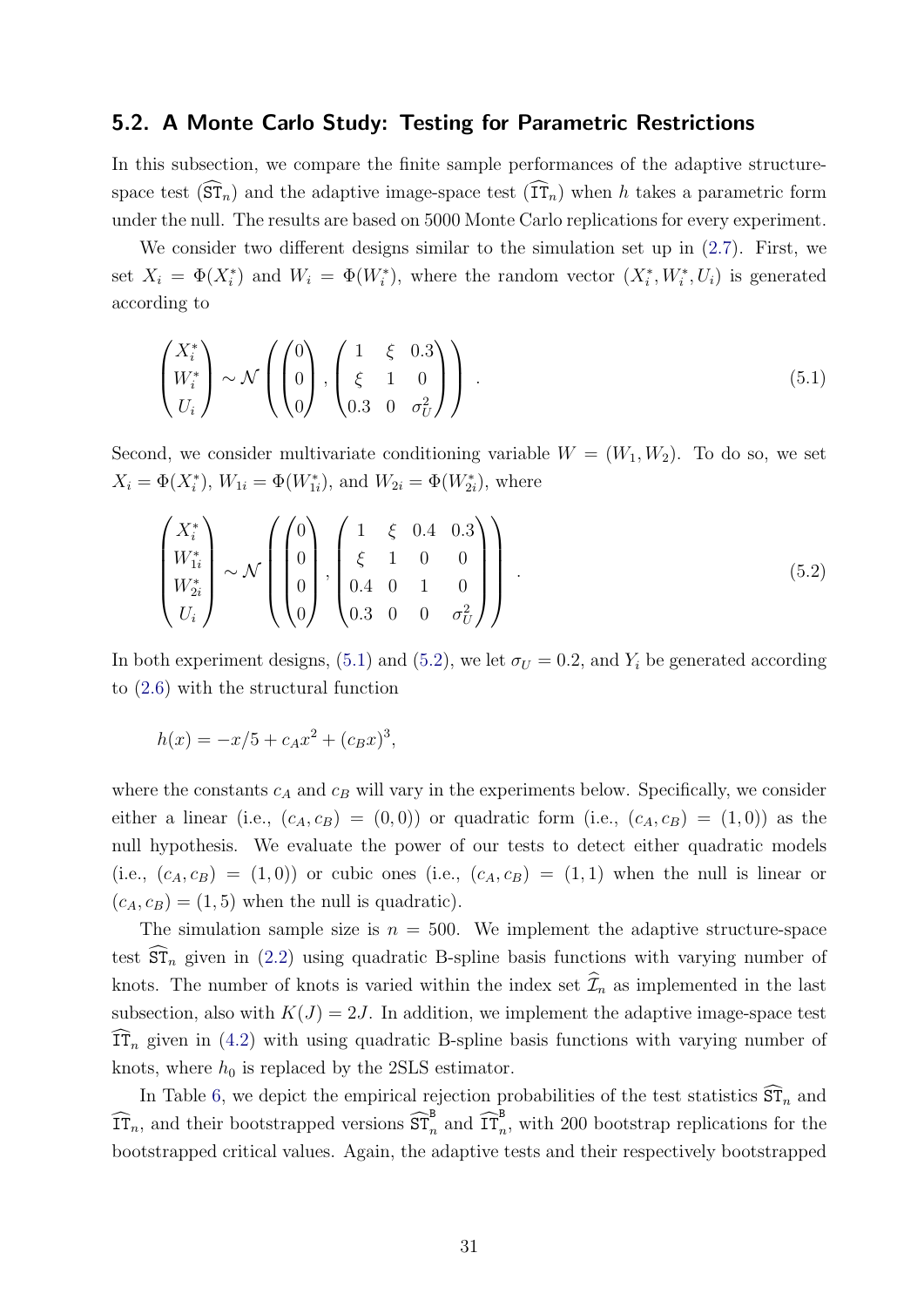| Design      | $\xi$   | <b>Null</b> | Alt.        |                                    |                           |                   | <i>Empirical Rejection prob./Average dimension choice</i> |                           |                       |             |
|-------------|---------|-------------|-------------|------------------------------------|---------------------------|-------------------|-----------------------------------------------------------|---------------------------|-----------------------|-------------|
|             |         | $(c_A,c_B)$ | $(c_A,c_B)$ | $\widehat{\text{ST}}^\texttt{B}_n$ | $\widehat{\texttt{ST}}_n$ | $J_{\mathtt{ST}}$ | $\widehat{\textrm{IT}}^\textrm{B}_n$                      | $\widehat{\mathtt{IT}}_n$ | $\hat{K}_{\text{IT}}$ | $t$ -test   |
| (5.1)       | $0.5\,$ | (0, 0)      |             | 0.046                              | 0.055                     | 3.92              | 0.051                                                     | 0.047                     | 3.81                  | $0.026\,$   |
| $d_x = d_w$ |         | (1,0)       |             | 0.022                              | 0.031                     | 4.17              | 0.029                                                     | 0.024                     | 4.14                  | $0.001\,$   |
|             |         | (0, 0)      | (1,0)       | $0.072\,$                          | 0.088                     | 3.78              | 0.084                                                     | 0.080                     | 3.76                  | 0.084       |
|             |         | (0, 0)      | (1,1)       | 0.272                              | 0.279                     | 3.40              | 0.252                                                     | 0.245                     | 3.54                  | 0.380       |
|             |         | (1,0)       | (1, 5)      | 0.092                              | 0.120                     | 4.16              | 0.038                                                     | 0.037                     | 4.12                  | 0.087       |
|             | $0.7\,$ | (0, 0)      |             | 0.046                              | 0.049                     | 4.13              | 0.042                                                     | 0.049                     | 3.82                  | 0.045       |
|             |         | (1,0)       |             | 0.026                              | 0.029                     | 4.53              | 0.023                                                     | 0.026                     | 4.12                  | 0.027       |
|             |         | (0, 0)      | (1,0)       | 0.185                              | 0.167                     | 3.68              | 0.184                                                     | 0.198                     | 3.57                  | 0.293       |
|             |         | (0, 0)      | (1, 1)      | 0.810                              | 0.815                     | 3.06              | 0.802                                                     | 0.822                     | 3.14                  | $\,0.912\,$ |
|             |         | (1,0)       | (1, 5)      | 0.515                              | 0.538                     | 4.08              | 0.295                                                     | 0.330                     | 4.12                  | 0.728       |
| (5.2)       | $0.5\,$ | (0, 0)      |             | 0.052                              | 0.052                     | $3.98\,$          | 0.041                                                     | 0.039                     | 7.82                  | 0.035       |
| $d_x < d_w$ |         | (1,0)       |             | 0.030                              | 0.032                     | 4.20              | 0.028                                                     | 0.032                     | 8.12                  | 0.007       |
|             |         | (0, 0)      | (1,0)       | 0.111                              | 0.115                     | 3.79              | 0.061                                                     | 0.052                     | 7.73                  | 0.121       |
|             |         | (0, 0)      | (1, 1)      | 0.430                              | 0.461                     | 3.31              | 0.113                                                     | 0.116                     | 7.42                  | 0.536       |
|             |         | (1,0)       | (1, 5)      | 0.321                              | 0.340                     | 4.28              | 0.031                                                     | 0.032                     | 8.17                  | 0.255       |
|             | $0.7\,$ | (0, 0)      |             | 0.042                              | 0.050                     | 4.10              | 0.036                                                     | 0.040                     | 7.84                  | 0.045       |
|             |         | (1,0)       |             | 0.026                              | 0.031                     | 4.43              | 0.033                                                     | 0.034                     | 8.13                  | 0.034       |
|             |         | (0, 0)      | (1,0)       | 0.209                              | $0.206\,$                 | 3.61              | 0.064                                                     | 0.063                     | 7.46                  | $0.322\,$   |
|             |         | (0,0)       | (1,1)       | 0.874                              | 0.883                     | 3.04              | 0.370                                                     | 0.354                     | 6.54                  | 0.942       |
|             |         | (1,0)       | (1, 5)      | 0.687                              | 0.700                     | 4.08              | 0.054                                                     | 0.052                     | 8.25                  | 0.797       |

<span id="page-32-0"></span>Table 6: Empirical Rejection probabilities of  $\widehat{\text{ST}}_n^B$ ,  $\widehat{\text{ST}}_n$ ,  $\widehat{\text{IT}}_n^B$ ,  $\widehat{\text{IT}}_n$ -tests, and t-test (of the hypothesis  $(c_A, c_B) = (0, 0)$  if null is linear and of  $(c_A, c_B) = (1, 0)$  if null is quadratic) under 5\% nominal level,  $n = 500$ .

versions perform similarly in terms of sizes and powers. All these adaptive tests are compared with the asymptotic t-test of the hypothesis  $c_A = 0$  if the null is linear and of  $c_B = 0$ if the null is quadratic. We see that the adaptive tests are overall not very conservative in comparison to the t-test that imposes specific parametric restrictions. The powers of all the tests increases as  $\xi$  increases (i.e., the instrument gets stronger). Very remarkably, the adaptive ST performs as well as the asymptotic  $t$ -test does. For the first experiment design given in [\(5.1\)](#page-31-0) (with  $d_x = d_w$ ), we see that the adaptive ST is somewhat more powerful than the adaptive IT when the true model is cubic, i.e.,  $(c_A, c_B) = (1, 5)$ . But, in the second simulation design [\(5.2\)](#page-31-1) (with  $d_x < d_w$ ), the adaptive ST is much more powerful than the adaptive IT. This finding is consistent with our theoretical findings as described in Remark [4.2.](#page-25-1) This severe power difference also holds when cubic or quartic B-splines are used as the vector of instrument basis functions  $b^K(W)$ .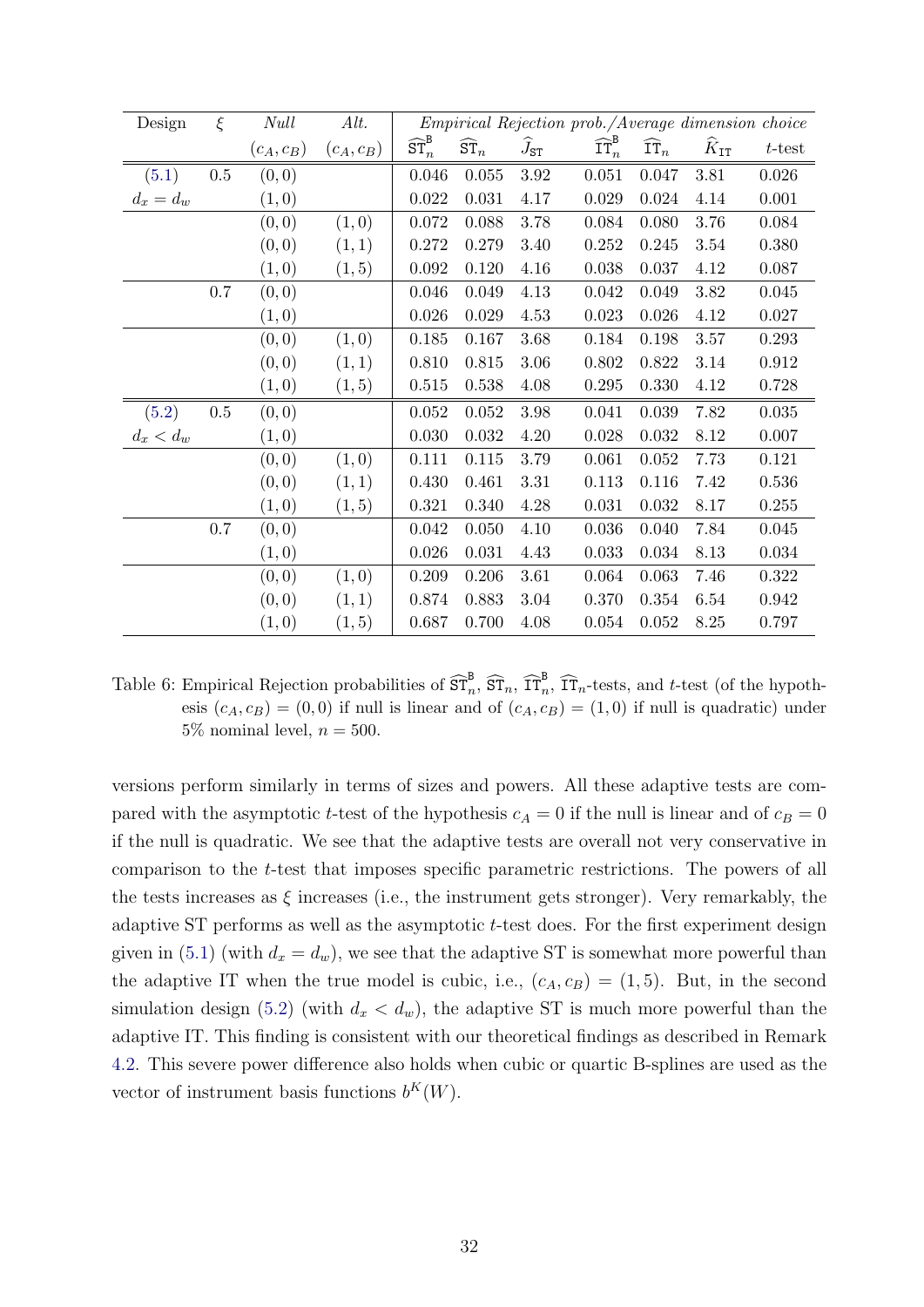### <span id="page-33-1"></span>6. Conclusion

In this paper, we propose data-driven, minimax rate-adaptive hypothesis testing on a structural function in semi-nonparametric conditional moment restrictions. Our main focus is the adaptive structure-space test (ST) that is based on a leave-one-out sieve estimate of quadratic distance between the structural functions of endogenous variables in NPIV models. But we also present the minimax rate-adaptive image-space test (IT) as comparison. This is because our sieve IT is related to the Bierens' type tests that have been utilized by many existing papers on inference for semi-nonparametric conditional moment restrictions. All the prior existing papers on testing for NPIV models do not consider data-driven choice of tuning parameters, however. For both tests, we first establish their respective minimax rate of testing against classes of nonparametric alternative models. We then provide computationally simple data-driven choices of sieve tuning parameters and adaptive critical values. The resulting tests attain the optimal minimax rate of testing, adapt to the unknown smoothness of functions, and are robust to the unknown degree of ill-posedness (endogeneity). Data-driven confidence sets are easily obtained by inverting the adaptive ST. Monte Carlo studies and empirical applications demonstrate that our simple, adaptive ST has good size and power properties in finite samples for testing monotonicity or parametric restrictions in NPIV models, without the need of using computationally intensive bootstrapped critical values.

### References

- <span id="page-33-3"></span>D. Al Mohamad, E. W. Van Zwet, E. Cator, and J. J. Goeman. Adaptive critical value for constrained likelihood ratio testing. arXiv preprint arXiv:1806.01325, 2018.
- <span id="page-33-6"></span>J. Banks, R. Blundell, and A. Lewbel. Quadratic engel curves and consumer demand. Review of Economics and Statistics, 79(4):527–539, 1997.
- <span id="page-33-4"></span>S. T. Berry and P. A. Haile. Identification in differentiated products markets using market level data. Econometrica, 82(5):1749–1797, 2014.
- <span id="page-33-0"></span>H. J. Bierens. A consistent conditional moment test of functional form. Econometrica, 58 (6):1443–1458, 1990.
- <span id="page-33-2"></span>R. Blundell, X. Chen, and D. Kristensen. Semi-nonparametric iv estimation of shapeinvariant engel curves. Econometrica, 75(6):1613–1669, 2007.
- <span id="page-33-5"></span>R. Blundell, J. Horowitz, and M. Parey. Nonparametric estimation of a nonseparable demand function under the slutsky inequality restriction. Review of Economics and Statistics, 99(2):291–304, 2017.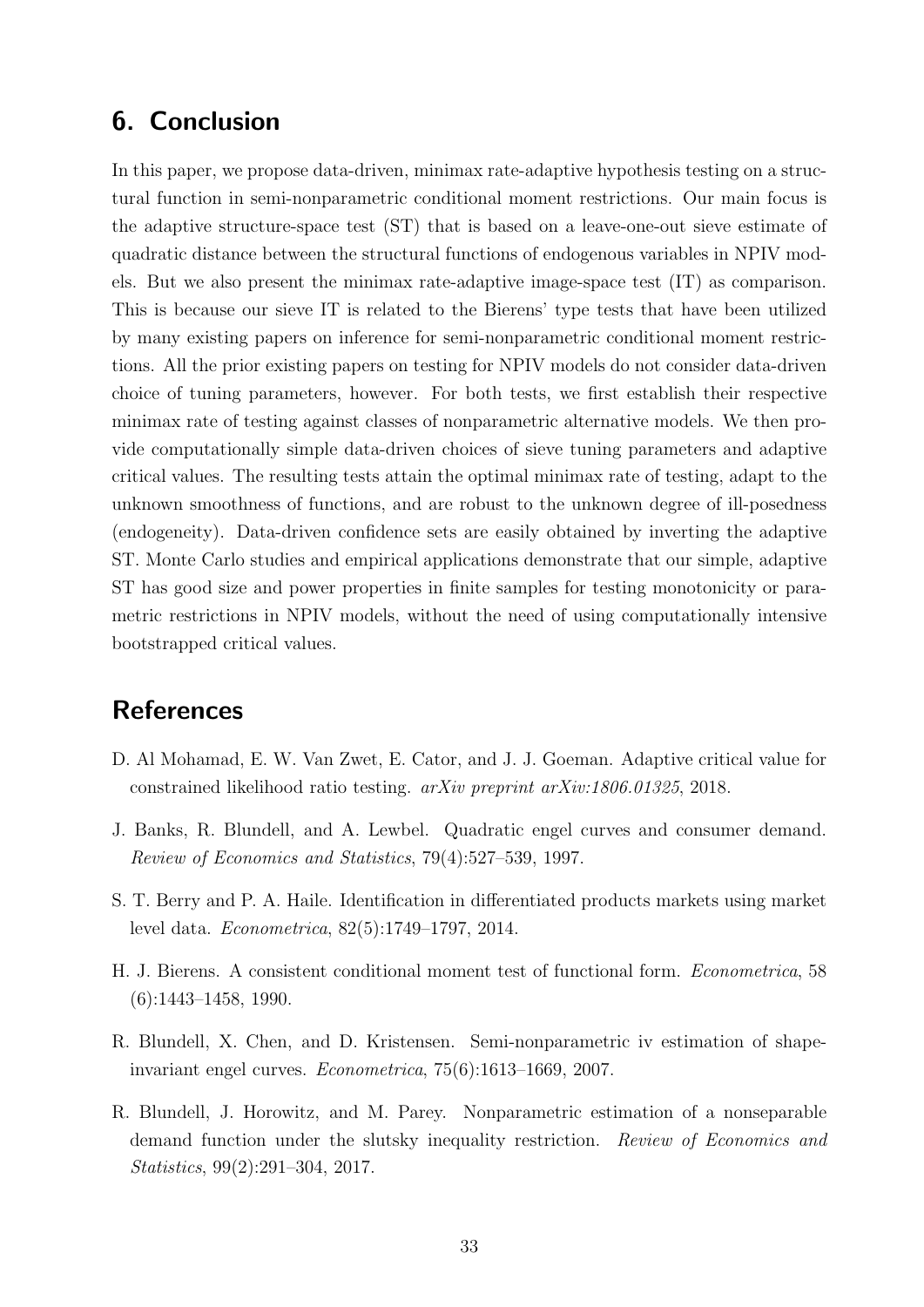- <span id="page-34-4"></span>C. Breunig. Goodness-of-fit tests based on series estimators in nonparametric instrumental regression. Journal of Econometrics, 184(2):328–346, 2015.
- <span id="page-34-2"></span>C. Breunig and J. Johannes. Adaptive estimation of functionals in nonparametric instrumental regression. Econometric Theory, 32(3):612–654, 2016.
- <span id="page-34-10"></span>C. Butucea, C. Matias, and C. Pouet. Adaptive goodness-of-fit testing from indirect observations. Ann. Inst. Henri Poincaré Probab. Stat, 45(2):352–372, 2009.
- <span id="page-34-12"></span>T. T. Cai and M. G. Low. Adaptive confidence balls. The Annals of Statistics, 34(1): 202–228, 2006.
- <span id="page-34-0"></span>S. Centorrino. Data driven selection of the regularization parameter in additive nonparametric instrumental regressions. Working paper, Stony Brook, 2014.
- <span id="page-34-1"></span>X. Chen and T. Christensen. Optimal sup-norm rates, adaptivity and inference in nonparametric instrumental variables estimation, 2015.
- <span id="page-34-3"></span>X. Chen and T. M. Christensen. Optimal sup-norm rates and uniform inference on nonlinear functionals of nonparametric iv regression. Quantitative Economics, 9(1):39–84, 2018.
- <span id="page-34-9"></span>X. Chen and D. Pouzo. Estimation of nonparametric conditional moment models with possibly nonsmooth generalized residuals. Econometrica, 80(1):277–321, 01 2012.
- <span id="page-34-6"></span>X. Chen and D. Pouzo. Sieve quasi likelihood ratio inference on semi/nonparametric conditional moment models. Econometrica, 83(3):1013–1079, 2015.
- <span id="page-34-13"></span>X. Chen and M. Reiß. On rate optimality for ill-posed inverse problems in econometrics. Econometric Theory, 27(03):497–521, 2011.
- <span id="page-34-11"></span>V. Chernozhukov, S. Lee, and A. M. Rosen. Intersection bounds: Estimation and inference. Econometrica, 81(2):667–737, 2013.
- <span id="page-34-5"></span>V. Chernozhukov, W. K. Newey, and A. Santos. Constrained conditional moment restriction models. arXiv preprint arXiv:1509.06311, 2015.
- <span id="page-34-7"></span>D. Chetverikov and D. Wilhelm. Nonparametric instrumental variable estimation under monotonicity. *Econometrica*, 85:1303-1320, 2017.
- <span id="page-34-14"></span>O. Collier, L. Comminges, and A. B. Tsybakov. Minimax estimation of linear and quadratic functionals on sparsity classes. The Annals of Statistics, 45(3):923–958, 2017.
- <span id="page-34-8"></span>G. Compiani. Market counterfactuals and the specification of multi-product demand: A nonparametric approach. Available at SSRN 3134152, 2019.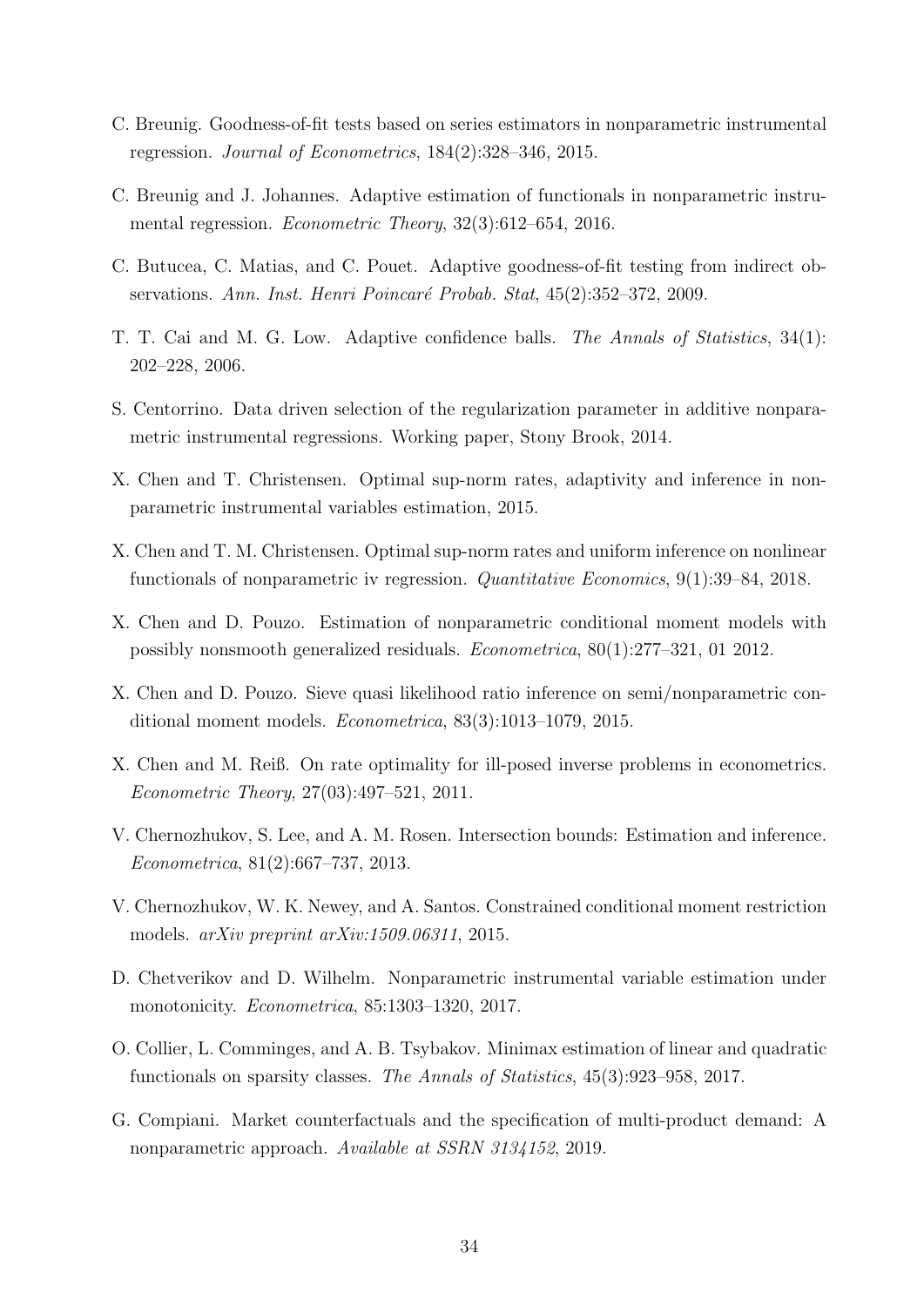- <span id="page-35-14"></span>A. Deaton and J. Muellbauer. An almost ideal demand system. American Economic Review, pages 312–326, 1980.
- <span id="page-35-13"></span>Z. Fang and J. Seo. A general framework for inference on shape restrictions. arXiv preprint arXiv:1910.07689, 2019.
- <span id="page-35-8"></span>J. Freyberger and B. Reeves. Inference under shape restrictions. Working paper, University of Wisconsin, 2019.
- <span id="page-35-2"></span>E. Gautier and E. Le Pennec. Adaptive estimation in the nonparametric random coefficients binary choice model by needlet thresholding. *Electronic Journal of Statistics*, 12(1):277– 320, 2018.
- <span id="page-35-0"></span>E. Gine and R. Nickl. Mathematical Foundations of Infinite-Dimensional Statistical Models. Cambridge University Press, 2016.
- <span id="page-35-6"></span>E. Guerre and P. Lavergne. Data-driven rate-optimal specification testing in regression models. The Annals of Statistics, 33(2):840–870, 2005.
- <span id="page-35-9"></span>L. P. Hansen and T. J. Sargent. Robustness. Princeton university press, 2008.
- <span id="page-35-7"></span>J. L. Horowitz. Testing a parametric model against a nonparametric alternative with identification through instrumental variables. Econometrica, 74(2):521–538, 2006.
- <span id="page-35-1"></span>J. L. Horowitz. Adaptive nonparametric instrumental variables estimation: Empirical choice of the regularization parameter. Journal of Econometrics, 180:158–173, 2014.
- <span id="page-35-5"></span>J. L. Horowitz and V. G. Spokoiny. An adaptive, rate-optimal test of a parametric meanregression model against a nonparametric alternative. Econometrica, 69(3):599–631, 2001.
- <span id="page-35-10"></span>J. Z. Huang. Projection estimation in multiple regression with application to functional anova models. The Annals of Statistics, 26(1):242–272, 1998.
- <span id="page-35-4"></span>Y. I. Ingster. Asymptotically minimax hypothesis testing for nonparametric alternatives. i, ii, iii. Math. Methods Statist, 2(2):85–114, 1993.
- <span id="page-35-12"></span>Y. I. Ingster, T. Sapatinas, I. A. Suslina, et al. Minimax signal detection in ill-posed inverse problems. The Annals of Statistics, 40(3):1524–1549, 2012.
- <span id="page-35-3"></span>M. Jansson and D. Pouzo. Towards a general large sample theory for regularized estimators. Working paper, University of California, Berkeley, 2019.
- <span id="page-35-11"></span>J. Lei. Adaptive global testing for functional linear models. Journal of the American Statistical Association, 109(506):624–634, 2014.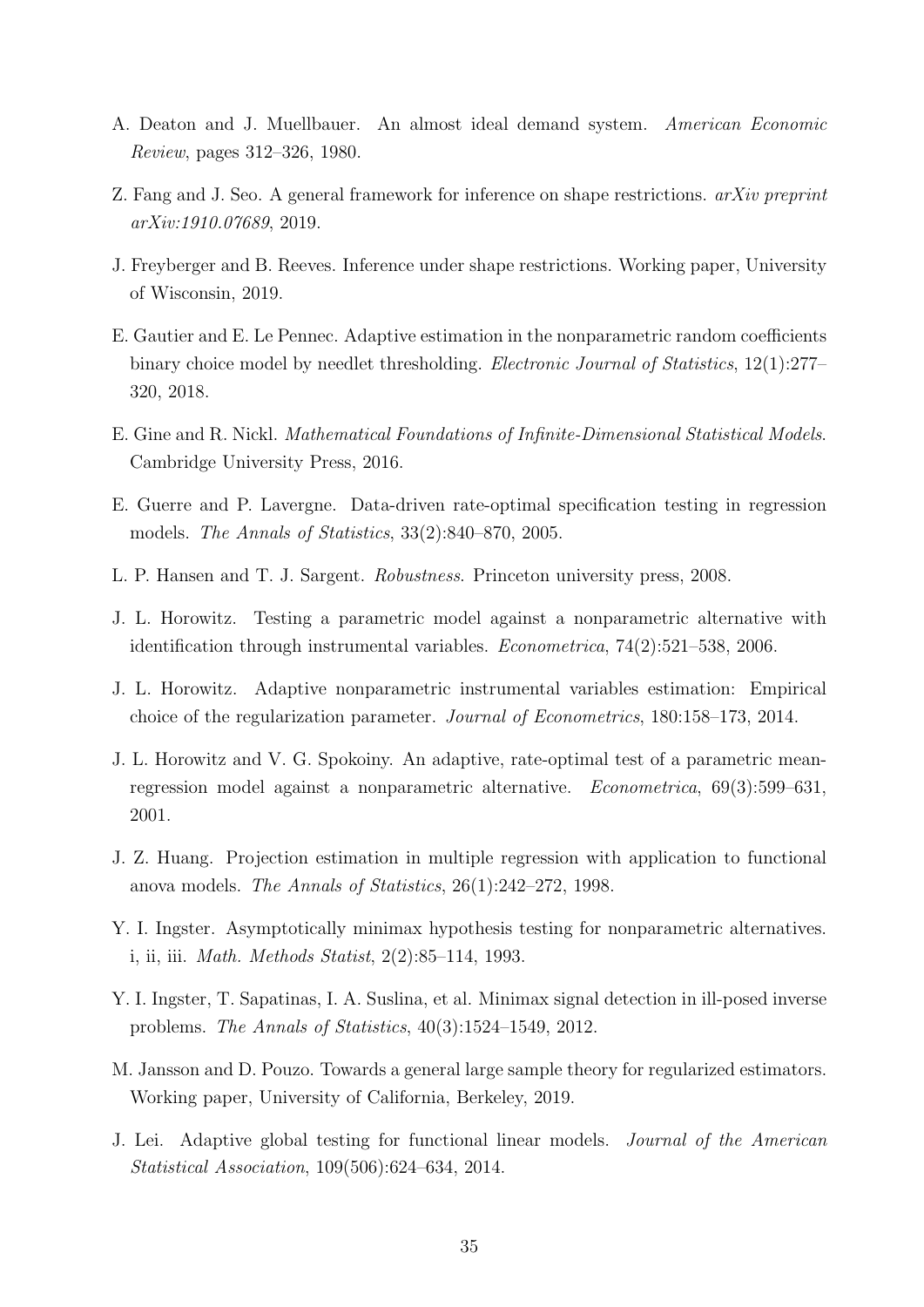- <span id="page-36-0"></span>C.-A. Liu and J. Tao. Model selection and model averaging in nonparametric instrumental variables models. Working paper, National University of Singapore and University of Wisconsin-Madison, 2014.
- <span id="page-36-6"></span>W. K. Newey. Convergence rates and asymptotic normality for series estimators. *Journal* of Econometrics, 79(1):147–168, 1997.
- <span id="page-36-8"></span>J. Robins and A. Van Der Vaart. Adaptive nonparametric confidence sets. The Annals of Statistics, 34(1):229–253, 2006.
- <span id="page-36-2"></span>A. Santos. Inference in nonparametric instrumental variables with partial identification. Econometrica, 80(1):213–275, 2012.
- <span id="page-36-7"></span>M. J. Silvapulle and P. K. Sen. Constrained statistical inference: Inequality, order and shape restrictions. John Wiley & Sons, 2005.
- <span id="page-36-1"></span>V. G. Spokoiny. Adaptive hypothesis testing using wavelets. The Annals of Statistics, 24 (6):2477–2498, 1996.
- <span id="page-36-3"></span>J. Tao. Inference for point and partially identified semi-nonparametric conditional moment models. In Unpublished Manuscript, University of Wisconsin-Madison, 2014.
- <span id="page-36-9"></span>A. B. Tsybakov. Introduction to nonparametric estimation. Springer, 2009.
- <span id="page-36-4"></span>Y. Zhu. Inference in nonparametric/semiparametric moment equality models with shape restrictions. Quantitative Economics, 11(2):609–636, 2020.

### <span id="page-36-5"></span>A. Proofs of Minimax ST Results in Subsection [3.2](#page-15-0)

We introduce additional notation used in the proofs. For a  $r \times c$  matrix M with  $r \leq c$ and full row rank r we let  $M_l^-$  denote its left pseudoinverse, namely  $(M'M)^-M'$  where ' denotes transpose and – denotes generalized inverse. We define  $A = [S'G_b^{-1}S]^{-1}S'G_b^{-1}$ b where  $S = \mathbb{E}[b^K(W)\psi^J(X)']$ . For all  $J \ge 1$  such that  $s_J = s_{\min}(G_b^{-1/2}SG^{-1/2}) > 0$  it holds

$$
\left\| G^{1/2} A G_b^{1/2} \right\| = \left\| G^{1/2} [S' G_b^{-1} S]^{-1} S' G_b^{-1/2} \right\| = \left\| [G^{-1/2} S' G_b^{-1} S G^{-1/2}]^{-1} G^{-1/2} S' G_b^{-1/2} \right\|
$$
  
= 
$$
\left\| \left( G_b^{-1/2} S G^{-1/2} \right)_l^{-} \right\| = s_J^{-1}.
$$

Below, we make use of the notation  $V_i^J := (Y_i - h_0(X_i))G^{1/2}Ab^K(W_i)$ . We also introduce the projection  $Q_J h(\cdot) = \psi^J(\cdot) A \, \mathbb{E}[h(X)b^K(W)]$  for  $h \in L^2_\mu$ . We introduce the normalization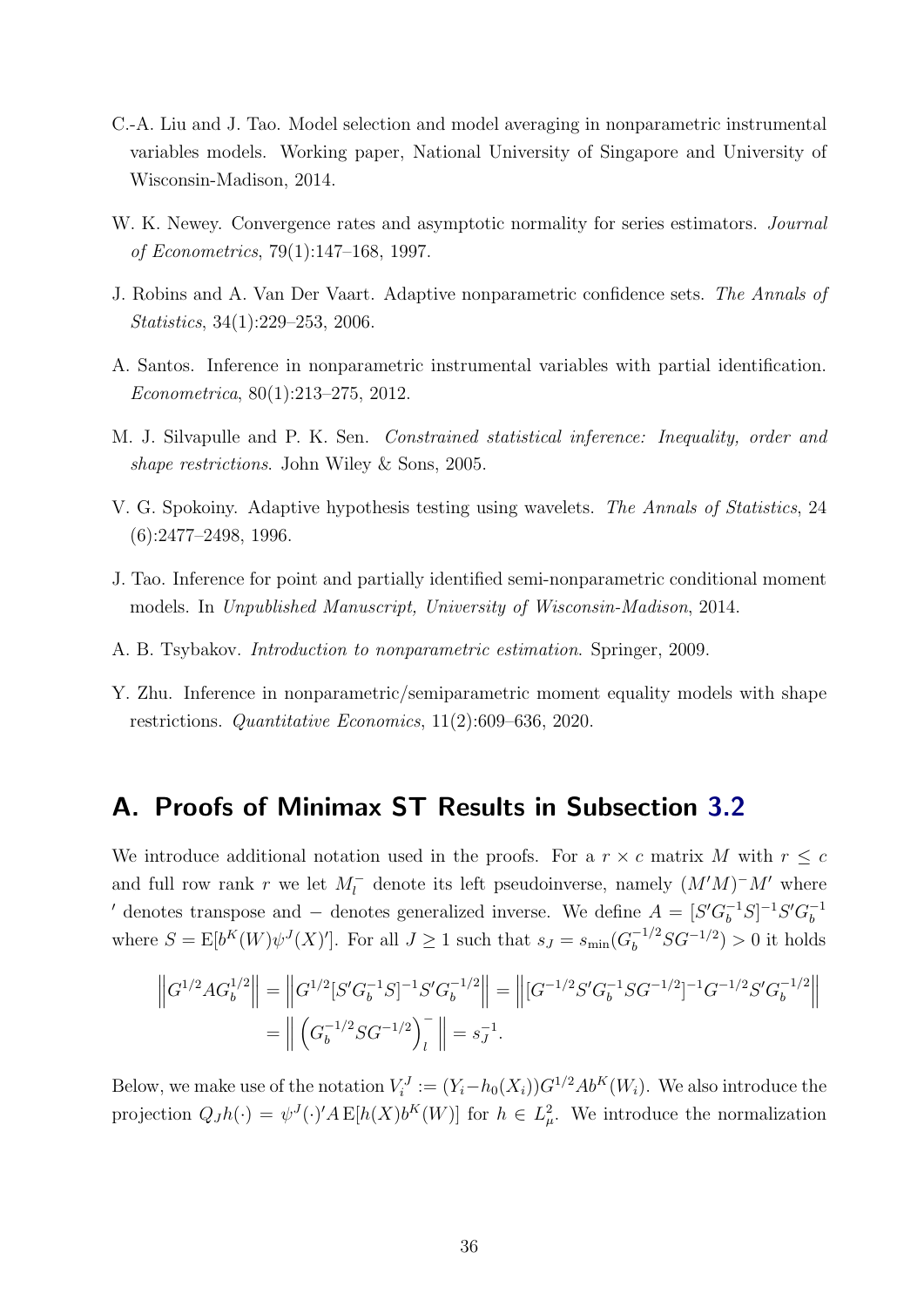term

$$
v_J(h_0) = || E_h[ (Y - h_0(X))^2 G^{1/2} A b^{K(J)}(W) b^{K(J)}(W)' A' G^{1/2}] ||_F.
$$

For simplicity of notation, we write  $\widehat{D}_J$  instead of  $\widehat{D}_J (h_0)$  and  $v_J$  instead of  $v_J (h_0)$ .

Proof of Theorem [3.1.](#page-16-0) For the proof of the result, we proceed in three steps. First, we bound the first type error of the test statistic

$$
\widetilde{\mathrm{ST}}_{n,J} = \mathbb{1} \left\{ n \widehat{D}_J > \eta' v_J \right\}
$$

for some constant  $\eta' > 0$ . Second, we bound the second type error of  $\widetilde{\mathrm{ST}}_{n,J}$  where  $\eta'$  is replaced by  $\eta'' > 0$ . Third, we make the dependence of  $\eta', \eta''$  with  $\eta$  explicit and show that the derived bounds in the previous steps are sufficient to control the first and second type error of our test statistic  $\widetilde{\mathrm{ST}}_{n,J}$ .

**Step 1:** Under the simple null hypothesis we have  $||h - h_0||_{\mu} = 0$  and hence we obtain for any  $\varepsilon > 0$  and  $\eta$  sufficiently large that

$$
P_{h_0}(\widetilde{ST}_{n,J}=1) = P_{h_0}\left(n\widehat{D}_J > \eta' v_J\right) \leq \varepsilon
$$

by the upper bound derived in [\(F.4\)](#page-1-0).

Step 2: From the Step 2. of the proof of Theorem [3.3](#page-18-1) (with  $J^*$  replaced by  $J$  and using that  $\eta_{J^*}'$  replaced by  $\eta''$ ) we obtain uniformly over  $h \in \mathcal{H}_1(\delta^*, r_{n,J})$  that

$$
P_h(\widetilde{ST}_{n,J}=0) = P_h\left(\widehat{D}_J \le \frac{\eta''\,v_J}{n}\right) = o(1).
$$

**Step 3:** Finally, we account for estimation of the normalization factor  $v_J$ . Now since  $|\hat{v}_J-v_J| \leq c_0v_J$  wpa1 for some  $0 < c_0 < 1$  by Lemma [F.6](#page-1-0) it holds  $(1-c_0)v_J \leq \hat{v}_J \leq (1+c_0)v_J$ wpa1. Let  $\eta'$  and  $\eta''$  be such that

$$
\sqrt{2}\eta = \frac{\eta'}{(1 - c_0)} = \frac{\eta''}{(1 + c_0)}.
$$

Hence, we control the first type error of the test  $\overline{\text{ST}}_{n,J}$  as follows

$$
P_{h_0} (ST_{n,J} = 1) \le P_{h_0} (ST_{n,J} = 1, \hat{v}_J \ge (1 - c_0)v_J) + P_{h_0} (\hat{v}_J < (1 - c_0)v_J)
$$
  
\n
$$
\le P_{h_0} (\hat{D}_J > \sqrt{2}\eta v_J(1 - c_0)) + o(1)
$$
  
\n
$$
= P_{h_0} (\hat{D}_J > \eta' v_J) + o(1)
$$
  
\n
$$
= o(1)
$$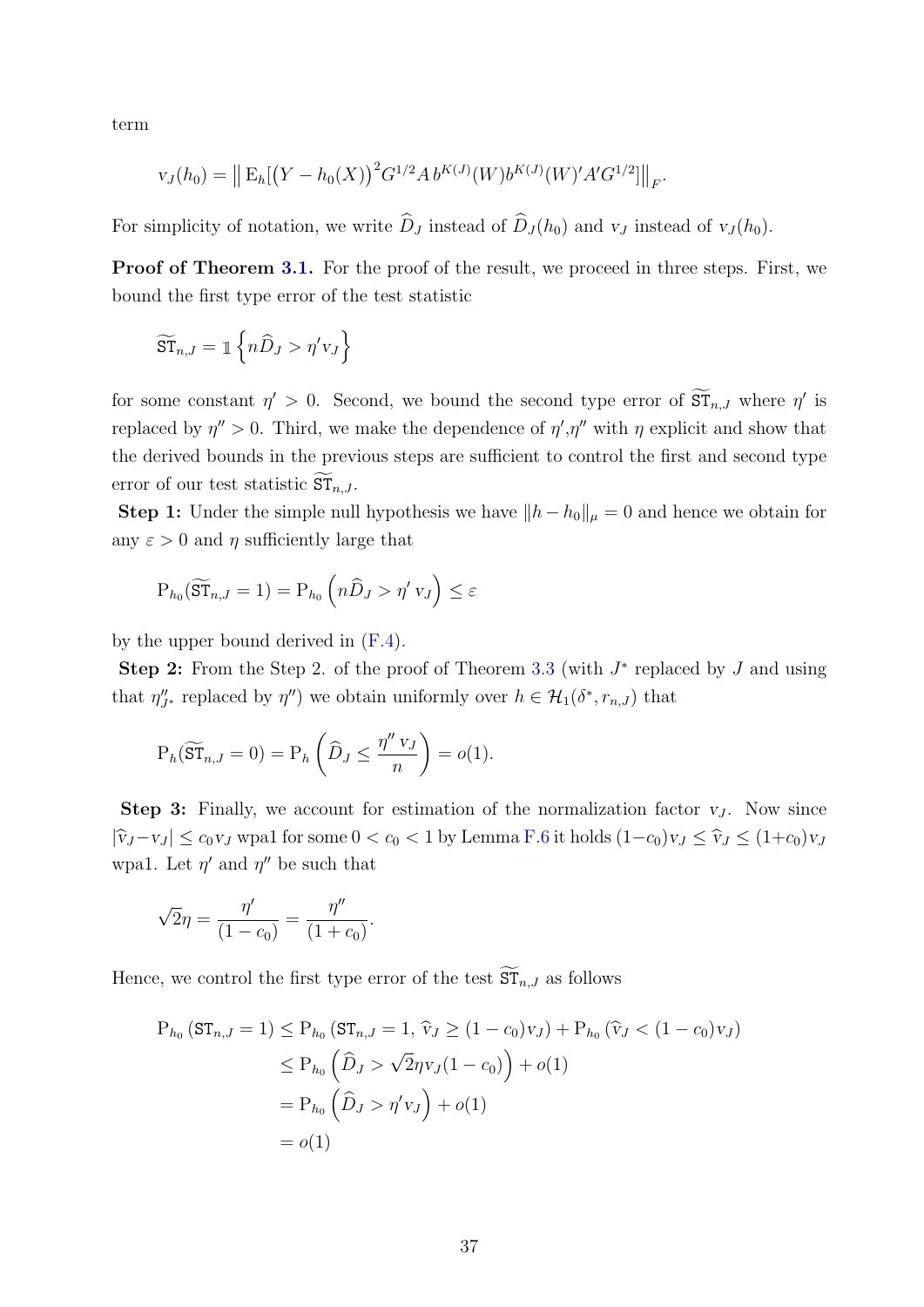where the last equation is due to Step 1. To bound the second error term of  $ST_{n,J}$  we calculate uniformly over  $h \in \mathcal{H}_1(\delta^*, r_{n,J})$  that

$$
P_h\left(\widetilde{\mathrm{ST}}_{n,J}=0\right) \le P_h\left(\widetilde{\mathrm{ST}}_{n,J}=0, \quad \widehat{v}_J \le (1+c_0)v_J\right) + P_{h_0}\left(\widehat{v}_J > (1+c_0)v_J\right)
$$
  
=  $P_h\left(|\widehat{D}_J| \le \eta''v_J\right) + o(1)$   
=  $o(1)$ ,

 $\Box$ 

<span id="page-38-0"></span> $\Box$ 

where the last equation is due to Step 2.

**Proof of Corollary [3.1.](#page-16-3)** We make use of the observation  $s_J^{-1} = (1 + o(1))\tau_J$ . Proof of [\(3.3\)](#page-16-4). The choice of  $J \sim n^{2d_x/(4(p+\zeta)+d_x)}$  implies

$$
n^{-1} \tau_J^2 \sqrt{J} \sim n^{-1} J^{1/2 + 2\zeta/d_x} \sim n^{-4p/(4(p+\zeta) + d_x)}
$$

and for the bias term  $J^{-2p/d_x} \sim n^{-4p/(4(p+\zeta)+d_x)}$ .

Proof of [\(3.4\)](#page-17-4). The choice of  $J \sim (\log n - \zeta^{-1}(2p + d_x) \log \log n)^{d_x/\zeta}$  implies

$$
n^{-1}\tau_J^2\sqrt{J} \sim n^{-1}\sqrt{J} \exp(J^{\zeta/d_x}) \sim \left(\log n - \frac{2p + d_x}{\zeta} \log \log n\right)^{d_x/(2\zeta)} (\log n)^{-(2p+1)/\zeta}
$$
  
\$\lesssim (\log n)^{d\_x/(2\zeta)} (\log n)^{-(2p+d\_x)/\zeta}\$  
\$\lesssim (\log n)^{-2p/\zeta}\$

and for the bias term  $J^{-2p/d_x} \sim (\log n)^{-2p/\zeta}$ , which yields equation [\(3.4\)](#page-17-4).

Proof of Theorem [3.2.](#page-17-2) It is sufficient to consider the Gaussian reduced-form NPIR as in [Chen and Reiß](#page-34-13) [\[2011\]](#page-34-13). From the proof of [Collier et al.](#page-34-14) [\[2017,](#page-34-14) Lemma 3] we infer for any  $h_{\theta} \in \mathcal{H}_1(\delta_*, r_n)$  that

$$
\inf_{\mathbf{T}_n} \left\{ P_{h_0}(\mathbf{T}_n = 1) + \sup_{h \in \mathcal{H}_1(\delta_*, r_n)} P_h(\mathbf{T}_n = 0) \right\} \ge \inf_{\mathbf{T}_n} \left\{ P_{h_0}(\mathbf{T}_n = 1) + P_{h_\theta}(\mathbf{T}_n = 0) \right\}
$$
\n
$$
\ge 1 - \mathcal{V}(P_{h_\theta}, P_{h_0})
$$
\n
$$
\ge 1 - \sqrt{\chi^2(P_{h_\theta}, P_{h_0})}, \tag{A.1}
$$

where  $\mathcal{V}(\cdot,\cdot)$  denotes the total variation distance and  $\chi^2(\cdot,\cdot)$  denotes the  $\chi^2$  divergence. We consider  $\theta = (\theta_j)_{j\geq 1}$  with  $\theta_j \in \{-1, 1\}$  and introduce the test function

$$
h_{\theta} = h_0 + \sqrt{\frac{\delta_*}{n}} \sum_{j=1}^{J} \tau_j^2 \theta_j \widetilde{\psi}_j \Big( \sum_{j=1}^{J} \tau_j^4 \Big)^{-1/4},
$$

where  $\{\tilde{\psi}_j\}_{j\geq 1}$  forms an orthonormal basis in  $L^2_{\mu}$  and the dimension parameter J satisfies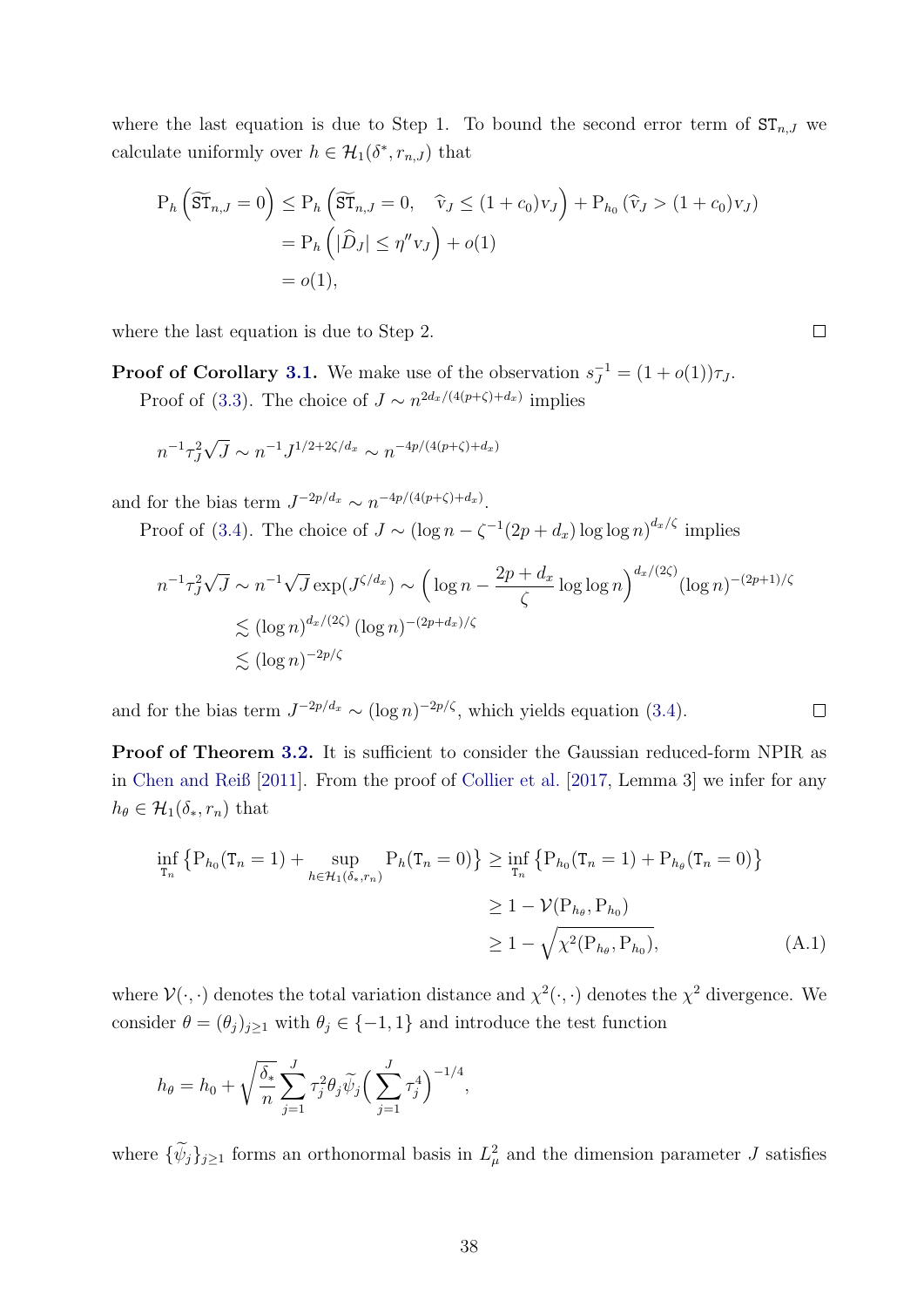the inequality restriction

<span id="page-39-0"></span>
$$
\frac{\delta_*}{n} \sqrt{\sum_{j=1}^J \tau_j^4 j^{4p}} \le C_0 \tag{A.2}
$$

for some constant  $C_0 > 0$ . Therefore, orthonormality of the basis functions  $\{\psi_j\}_{j\geq 1}$  in  $L^2_{\mu}$ together with the Cauchy-Schwarz inequality implies

$$
\sum_{j=1}^{\infty} \langle h_{\theta} - h_0, \widetilde{\psi}_j \rangle_{\mu}^2 j^{2p} = \frac{\delta_*}{n} \sum_{j=1}^J \tau_j^4 j^{2p} \Big( \sum_{l=1}^J \tau_l^4 \Big)^{-1/2} \le \frac{\delta_*}{n} \sqrt{\sum_{j=1}^J \tau_j^4 j^{4p}} \le C_0
$$

and we conclude that  $h_{\theta} - h_0$  attains the sieve approximation error imposed in Assumption [2.](#page-14-2) Denoting  $r_n = n^{-1/2} \left( \sum_{j=1}^J \tau_j^4 \right)^{1/4}$  we obtain

$$
||h_{\theta} - h_0||_{\mu}^2 = \frac{\delta_*}{n} \left(\sum_{j=1}^J \tau_j^4\right)^{1/2} \int \widetilde{\psi}_j^2(x) \mu(x) dx = \frac{\delta_*}{n} \left(\sum_{j=1}^J \tau_j^4\right)^{1/2} = \delta^* r_n^2
$$

and hence,  $h_{\theta} \in H_1(\delta^*, r_n)$ . Under  $P_{h_{\theta}}$  the conditional distribution of Y given W is Gaussian with mean  $Th_{\theta}(W)$  and variance 1. We may assume that  $\{\lambda_j, \psi_j, b_j\}, j \geq 1$ , forms a singular value decomposition of the conditional expectation operator T. The total variation of  $P_{h_{\theta}}$ and  $P_{h_0}$  thus satisfies

$$
\chi^2(\mathbf{P}_{h_{\theta}}, \mathbf{P}_{h_0}) = \int \left(\frac{\mathbf{P}_{h_{\theta}}}{\mathbf{P}_{h_0}}\right) d\mathbf{P}_{h_0} - 1 = \prod_{j=1}^J \frac{\exp(-n\lambda_j^2 \gamma_j^2) - \exp(n\lambda_j^2 \gamma_j^2)}{2} - 1,
$$

where we define  $\gamma_j = n^{-1/2} \tau_j^2 \left( \sum_{j=1}^J \tau_j^4 \right)^{-1/4}$ . By [Tsybakov](#page-36-9) [\[2009,](#page-36-9) Section 2.7.5] there exists a constant  $c_1 > 0$  such that  $\exp(-n\lambda_j^2\gamma_j^2) - \exp(n\lambda_j^2\gamma_j^2) \leq 2 \exp(c_1n^2\lambda_j^4\gamma_j^4)$ . By making use of condition  $\lambda_j \leq c\tau_j^{-1}$  for all  $j \geq 1$  we obtain for some  $c_2 > 0$  (which can be arbitrary small as  $\tau_j \to \infty$ ) that

$$
\chi^2(P_{h_{\theta}}, P_{h_0}) \le \exp\left(c_1 c n^2 \sum_{j=1}^J \tau_j^4 \gamma_j^4\right) - 1 \le \exp(c_2) - 1,
$$

by the definition of  $\gamma_j$ . Consequently, the results follows by making use of inequality [\(A.1\)](#page-38-0).

Finally, we derive specific rate results under the different measures of ill-posedness. Consider the mildly ill-posed case with the choice of  $J \sim n^{2d_x/(4(p+\zeta)+d_x)}$  then J satisfies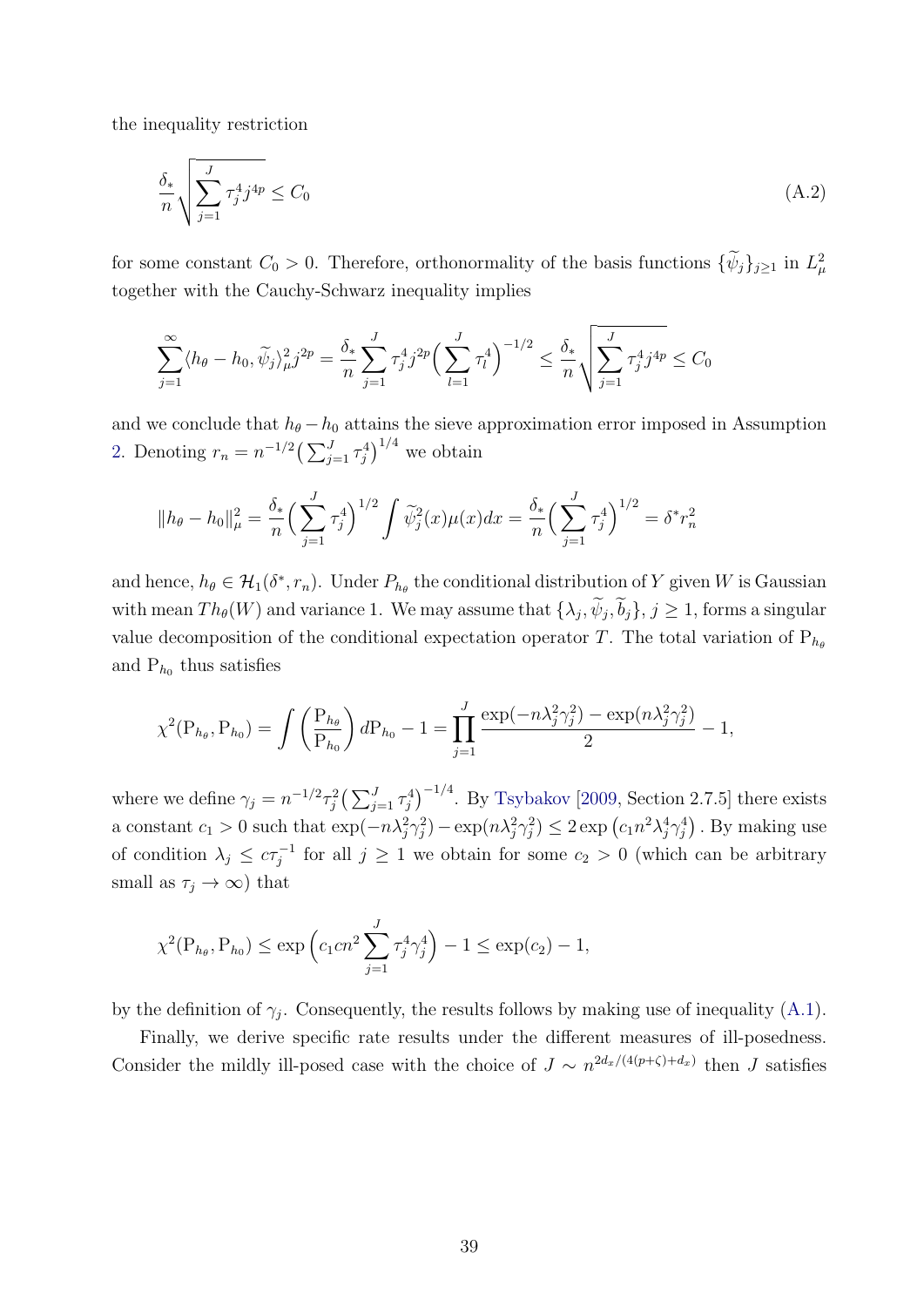constraint [\(A.2\)](#page-39-0) within a constant and

$$
n^{-1} \Big(\sum_{j=1}^{J} \tau_j^4\Big)^{1/2} \sim n^{-1} \Big(\sum_{j=1}^{J} j^{4\zeta/d_x}\Big)^{1/2} \sim n^{-4p/(4(p+\zeta)+d_x)}.
$$

In the severely ill-posed case, the choice of  $J \sim (\log n - \zeta^{-1}(2p+1) \log \log n)^{1/\zeta}$  also satisfies [\(A.2\)](#page-39-0) within a constant and

$$
n^{-1} \Big( \sum_{j=1}^{J} \tau_j^4 \Big)^{1/2} \sim n^{-1} \Big( \sum_{j=1}^{J} \exp \left( 2j^{\zeta/d_x} \right) \Big)^{1/2} \sim (\log n)^{-2p/\zeta},
$$

which completes the proof.

 $\Box$ 

### <span id="page-40-0"></span>B. Proofs of Adaptive ST Results in Subsection [3.3](#page-17-0)

We require some additional notation. We set  $Z_i = (Y_i, X_i, W_i)$  and introduce a function

$$
R(Z_i, Z_{i'}, D_i) = (Y_i - h_0(X_i)) \mathbb{1}_{D_i} b^K(W_i)' A' G A b^K(W_{i'}) (Y_{i'} - h_0(X_{i'})) \mathbb{1}_{D_{i'}}
$$
  
- 
$$
E_h[(Y - h_0(X)) \mathbb{1}_D b^K(W)]' A' G A E_h[b^K(W)(Y - h_0(X)) \mathbb{1}_D]
$$

for any set  $D_i$ . We define  $R_1(Z_i, Z_{i'}) := R(Z_i, Z_{i'}, M_i)$  and  $R_2(Z_i, Z_{i'}) := R(Z_i, Z_{i'}, M_i^c)$ where  $M_i = \{ |Y_i - h_0(X_i)| \leq M_n \}$  and  $(M_n)_{n \geq 1}$  is an increasing sequence satisfying  $M_n =$  $o(\sqrt{n}\,\overline{\zeta}^{-1}(\log\log\overline{J})^{-3/4})$ . Based on kernels  $R_l$ , where  $l = 1, 2$ , we introduce the U-statistic

$$
\mathcal{U}_{J,l} = \frac{2}{n(n-1)} \sum_{1 \leq i < i' \leq n} R_l(Z_i, Z_{i'}).
$$

We make also use of the notation

$$
\Lambda_1 = \left(\frac{n(n-1)}{2} \mathbb{E}[R_1^2(Z_1, Z_2)]\right)^{1/2}, \qquad \Lambda_2 = n \sup_{\|\nu\|_Z \le 1, \|\kappa\|_Z \le 1} \mathbb{E}[R_1(Z_1, Z_2)\nu(Z_1)\kappa(Z_2)],
$$
  

$$
\Lambda_3 = \left(n \sup_z |\mathbb{E}[R_1^2(Z_1, z)]|\right)^{1/2}, \qquad \text{and} \qquad \Lambda_4 = \sup_{z_1, z_2} |R_1(z_1, z_2)|.
$$

In addition to the data driven index set  $\widehat{\mathcal{I}}_n$  given in [\(2.4\)](#page-8-2) we now consider here a population analog

$$
\mathcal{I}_n = \left\{ J \le \overline{J} : \quad J = \underline{J}2^j \text{ where } j = 0, 1, \dots, j_{\text{max}} \right\} \tag{B.1}
$$

where  $\overline{J}$  satisfies the rate conditions captured in Assumption [5.](#page-18-0) From [Chen and Christensen](#page-34-1) [\[2015,](#page-34-1) Theorem 3.2] we infer that  $\widehat{J}_{\text{max}} \leq \overline{J}$  holds with probability approaching one and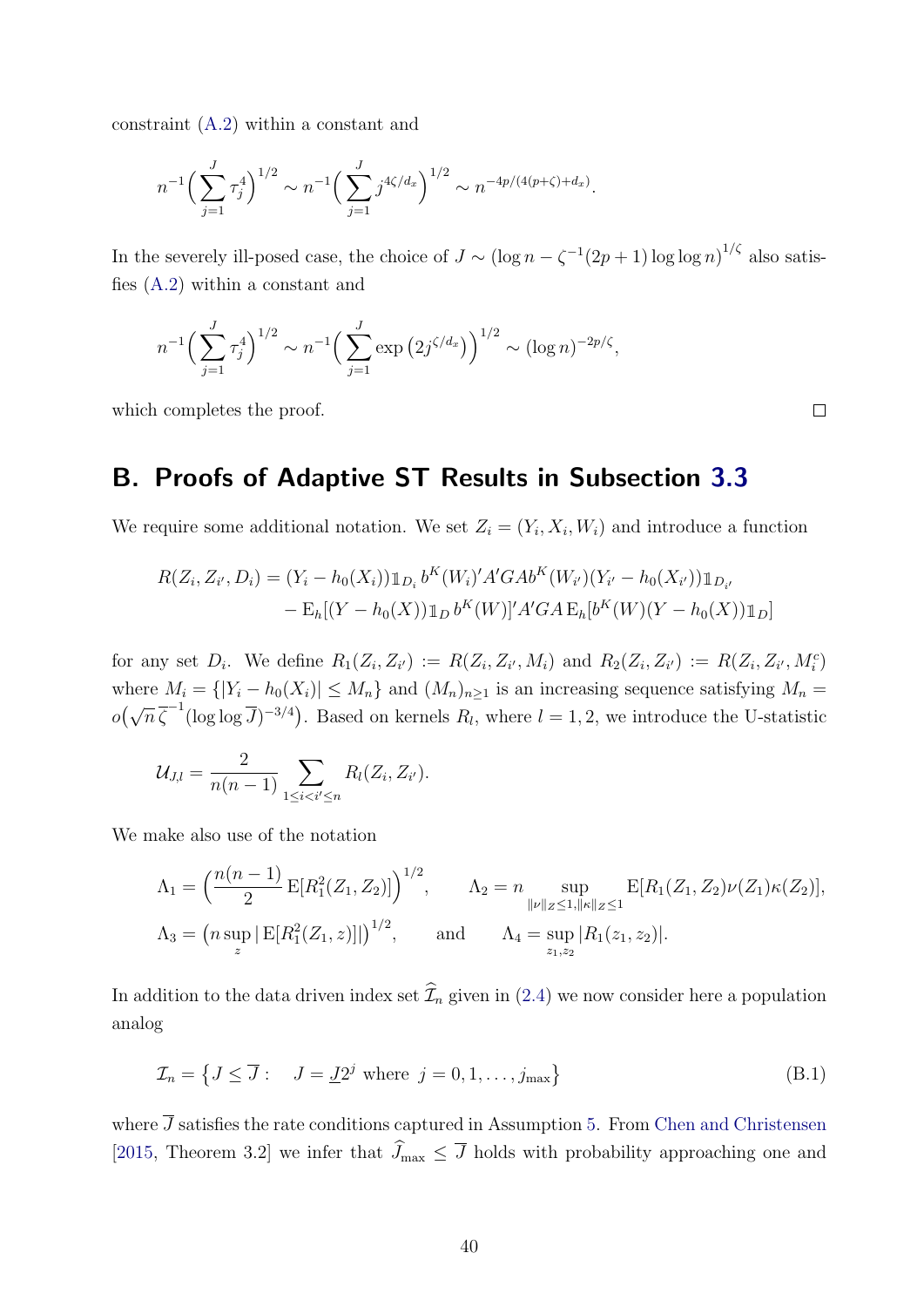hence, we may restrict the index set to  $\mathcal{I}_n$  in the following proofs. In particular, the empirical normalization term  $\hat{\eta}_J (\alpha)$  given in [\(2.5\)](#page-8-3) becomes deterministic and we introduce the notation

$$
\eta_J = \frac{q\big(\alpha/\#(\mathcal{I}_n), J\big) - J}{\sqrt{2J}}.
$$

Proof of Theorem [3.3.](#page-18-1) For the proof of the result, we proceed in three steps. First, we bound the first type error of the test statistic

$$
\widetilde{\mathrm{ST}}_n = \mathbb{1}\left\{\max_{J\in\mathcal{I}_n} |n\widehat{D}_J/(n'_Jv_J)| > 1\right\}
$$

for some  $\eta'_J > 0$ . Second, we bound the second type error of  $\overline{ST}_n$  where  $\eta'_J$  is replaced by  $\eta''_J > 0$ . Let  $\eta'_J$  and  $\eta''_J$  be such that

$$
\sqrt{2}\eta_J = \frac{\eta_J'}{1 - c_0} = \frac{\eta_J''}{1 + c_0}
$$

for some constant  $0 < c_0 < 1$ . Finally, we show that the derived bounds in the previous steps are sufficient to control the first and second type error of our test statistic  $ST_n$ .

**Step 1:** To control the first type error of the test statistic  $ST_n$ , we make use of the decomposition for all  $h \in \mathcal{H}_0$ :

$$
P_h\left(\widetilde{\mathrm{ST}}_n = 1\right) \le P_h\left(\max_{J \in \mathcal{I}_n} \left\{ |n\widehat{D}_J| / (\eta'_J v_J) \right\} > 1 \right).
$$
  
\n
$$
\le P_h\left(\max_{J \in \mathcal{I}_n} \left| \frac{1}{\eta'_J v_J (n-1)} \sum_{j=1}^J \sum_{i \neq i'} V_{ij} V_{ij} \right|
$$
  
\n
$$
+ \max_{J \in \mathcal{I}_n} \left| \frac{1}{\eta'_J v_J (n-1)} \sum_{i \neq i'} U_i U_{i'} b^K(W_i)' \left( A' G A - \widehat{A}' G \widehat{A} \right) b^K(W_{i'}) \right| > 1 \right)
$$
  
\n
$$
\le P_h\left(\max_{J \in \mathcal{I}_n} \left| n U_{J,1} / (\eta'_J v_J) \right| > \frac{1}{4} \right) + P_h\left(\max_{J \in \mathcal{I}_n} \left| n U_{J,2} / (\eta'_J v_J) \right| > \frac{1}{4} \right)
$$
  
\n
$$
+ P_h\left(\max_{J \in \mathcal{I}_n} \left| \frac{1}{\eta'_J v_J (n-1)} \sum_{i \neq i'} U_i U_{i'} b^K(W_i)' \left( A' G A - \widehat{A}' G \widehat{A} \right) b^K(W_{i'}) \right| > \frac{1}{2} \right)
$$
  
\n
$$
= II
$$

using that  $U_i = Y_i - h_0(X_i)$  under  $\mathcal{H}_0$ . Consider I. From Lemma [G.1](#page-1-0) and Lemma [G.2](#page-1-0) we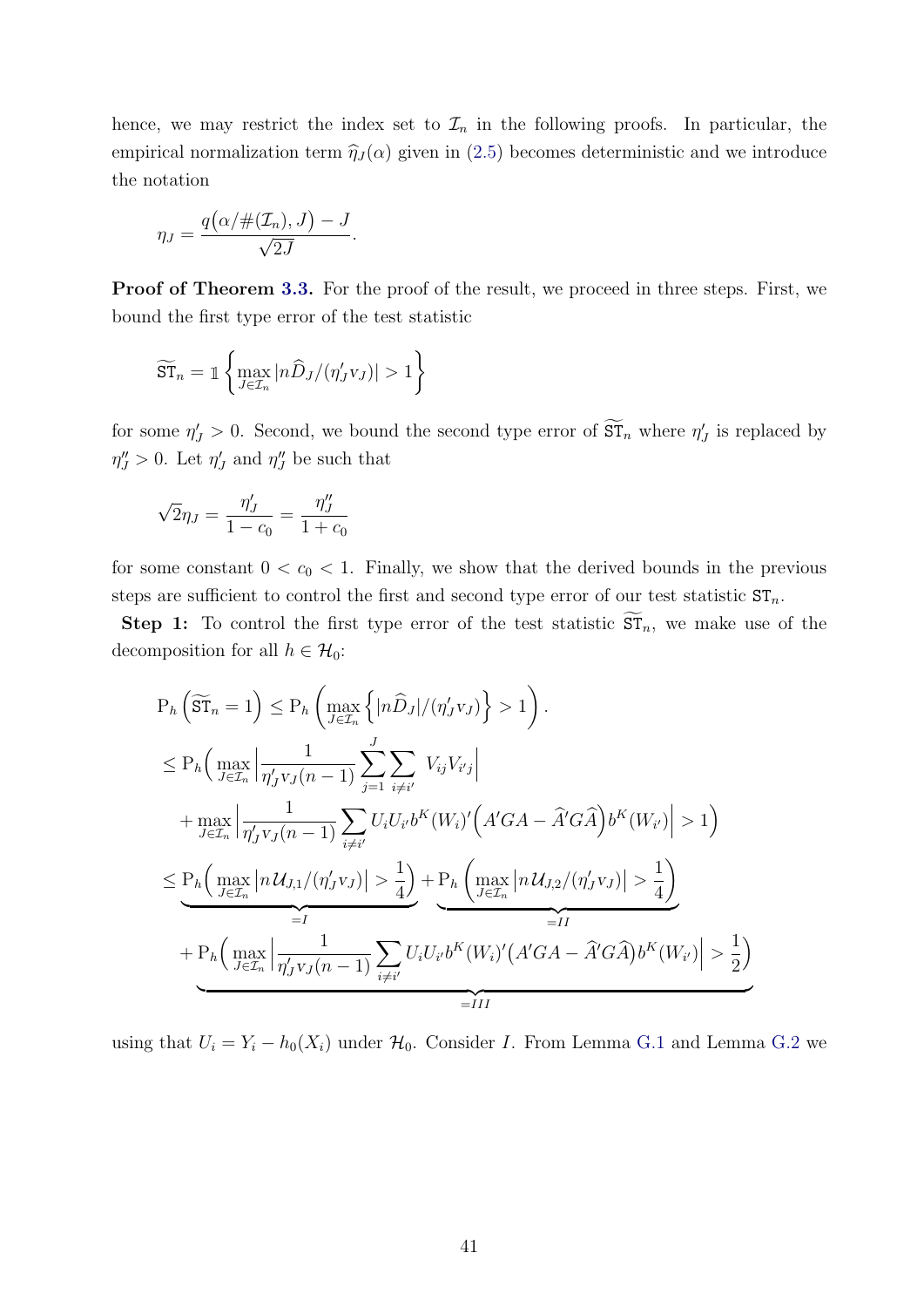conclude for  $u = 2 \log \log J$  and  $M_n = o(\sqrt{n} \overline{\zeta}^{-1} (\log \log \overline{J})^{-3/4})$  that for all  $J \in \mathcal{I}_n$  we have

$$
\Lambda_1 \sqrt{u} + \Lambda_2 u + \Lambda_3 u^{3/2} + \Lambda_4 u^2
$$
  
\n
$$
\leq \Lambda_1 \sqrt{2 \log \log J} + 2\Lambda_2 \log \log J + \Lambda_3 (2 \log \log J)^{3/2} + 4\Lambda_4 (\log \log J)^2
$$
  
\n
$$
\leq n v_J \sqrt{\log \log J} + 4\overline{\sigma}^2 n s_J^{-2} \log \log J + \overline{\sigma}^2 n s_J^{-2} (2 \log \log J)^{3/4} + 4n s_J^{-2} \sqrt{\log \log J}
$$

for *n* sufficiently large. Lemma [F.2](#page-1-0) implies  $s_J^{-2} \leq \underline{\sigma}^{-2}v_J$ . Assumption [5](#page-18-0) (ii) yields  $\log \log J \leq \underline{\sigma}^2 \eta'_J/(16\overline{\sigma}^2)$  for all  $J \in \mathcal{I}_n$  and n sufficiently large and hence, we obtain

$$
\Lambda_1\sqrt{u} + \Lambda_2 u + \Lambda_3 u^{3/2} + \Lambda_4 u^2 \le \frac{n-1}{2} v_J \eta'_J.
$$

Consequently, the exponential inequality for degenerate U-statistics in Lemma [G.1](#page-1-0) with  $u = 2 \log \log J$  together with the definition of  $\mathcal{I}_n$ , i.e.,  $J = \underline{J}2^j$  for all  $J \in \mathcal{I}_n$ , yields

$$
I \leq \sum_{J \in \mathcal{I}_n} P_h \left( |n \mathcal{U}_{J,1}| > \frac{\eta'_J}{4} v_J \right) = \sum_{J \in \mathcal{I}_n} P_h \left( \left| \sum_{i < i'} R_1(Z_i, Z_{i'}) \right| \geq \frac{\eta'_J}{4} \frac{n-1}{2} v_J \right)
$$
  
\n
$$
\leq 6 \sum_{J \in \mathcal{I}_n} \exp(-2 \log \log J)
$$
  
\n
$$
= 6 \sum_{J \in \mathcal{I}_n} (\log J)^{-2}
$$
  
\n
$$
\leq 6 \sum_{j \geq 0} (\log 2 + j \log 2)^{-2}
$$
  
\n
$$
\leq 6 \left( (\log 2)(\log \underline{J} - \log 2) \right)^{-1} = o(1)
$$

by making use of the definition  $\underline{J} = |3$ √  $\overline{\log \log n}$ . Consider II. By Markov's inequality we obtain

$$
II \leq E_h \max_{J \in \mathcal{I}_n} \left| \frac{4}{\eta_J' v_J (n-1)} \sum_{i < i'} U_i \mathbb{1}_{M_i^c} U_{i'} \mathbb{1}_{M_{i'}^c} b^K(W_i)' A' G_\mu A b^K(W_{i'}) \right|
$$
  
\n
$$
\leq 4n E_h |U \mathbb{1}_{\{|U| > M_n\}} | E_h |U \mathbb{1}_{\{|U| > M_n\}} | \max_{J \in \mathcal{I}_n} \frac{\zeta_J^2 ||G_\mu^{1/2} A G_b^{1/2}||^2}{\eta_J' v_J}
$$
  
\n
$$
\leq 4n M_n^{-6} \left( E_h [U^4] \right)^2 \overline{\zeta}^2 \max_{J \in \mathcal{I}_n} \frac{s_J^{-2}}{\eta_J' v_J}
$$

where the fourth moment of  $U = Y - h_0(X)$  is bounded under Assumption [1](#page-14-1) (ii). From Lemma [F.2](#page-1-0) we deduce  $s_J^{-2} \leq \underline{\sigma}^{-2} v_J$ . Thus, using definition  $M_n = o(\sqrt{n} \overline{\zeta}^{-1} (\log \log \overline{J})^{-3/4})$ gives

$$
II = o\left(n^{-2}(\log \log \overline{J})^{9/2}\overline{\zeta}^{8}\right) = o(1)
$$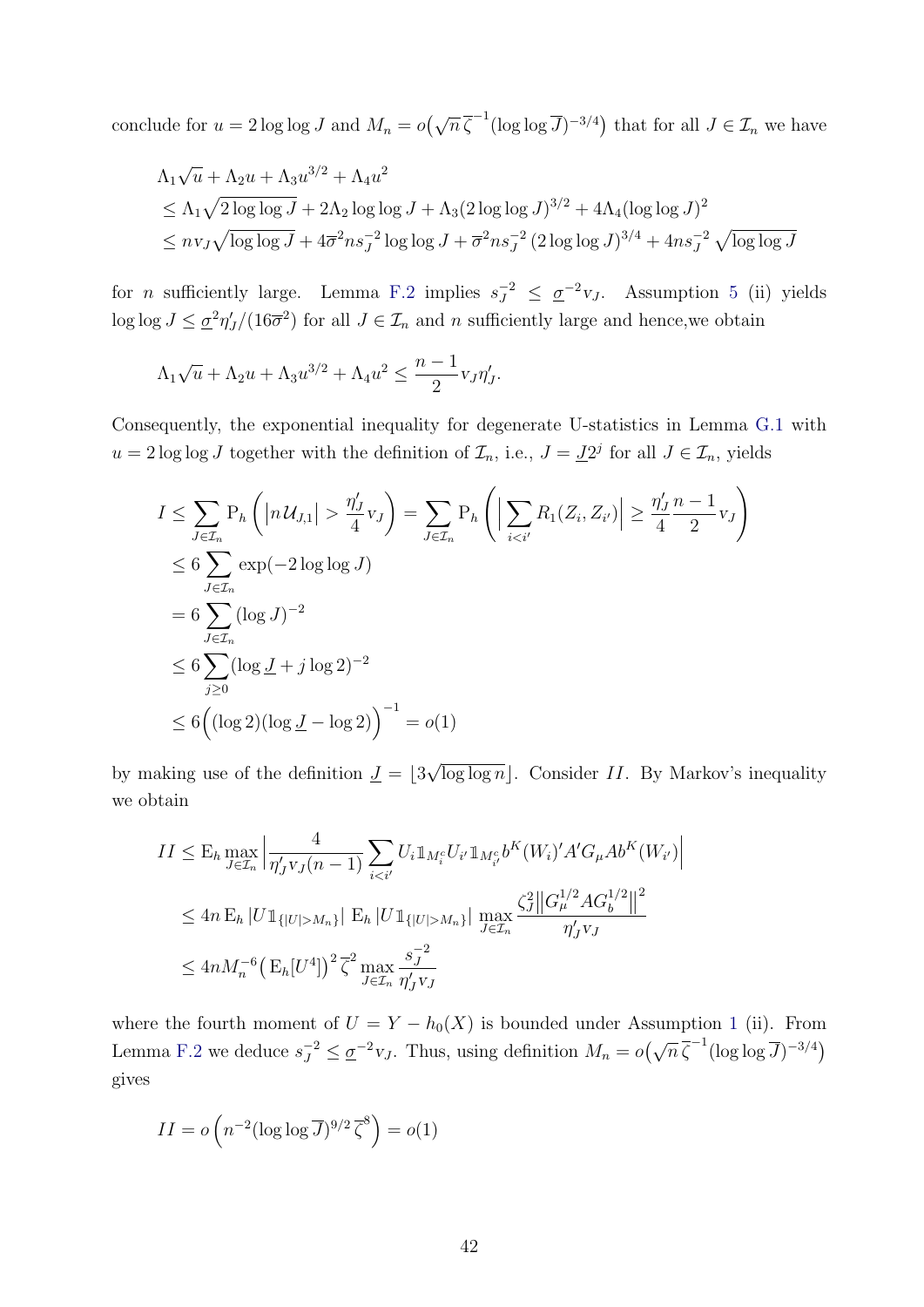where the last equation is due to rate restriction on  $\overline{J}$  imposed Assumption [5](#page-18-0) (i). Consider III. Lemma [F.5](#page-1-0) implies uniformly in  $J \in \mathcal{I}_n$  that

$$
\frac{1}{n-1}\sum_{i\neq i'}U_iU_{i'}b^K(W_i)'(A'GA - \widehat{A}'G\widehat{A})b^K(W_{i'}) = o_p(v_J\eta'_J)
$$

and hence  $III = o(1)$ .

**Step 2:** We control the second type error of the test statistic  $\widetilde{\text{ST}}_n$  where  $\eta'_J$  is replaced by  $\eta''_J > 0$ . We may assume that there exists  $\tilde{J}$  with  $\underline{J} \leq \tilde{J} \leq n^{1/3}$  such that  $\tilde{J}^{-2p/d} \leq n^{-1}v_{\tilde{J}}$ . Thus, by the construction of the set  $\mathcal{I}_n$  we have that there exists  $J^* \in \mathcal{I}_n$  such that  $\tilde{J} \leq J^* < 2\tilde{J}$ . We denote  $K^* = K(J^*)$ . We further evaluate for all  $h \in \mathcal{H}_1(\delta^{\circ}, r_n)$  that

$$
P_h\left(\widetilde{\mathrm{ST}}_n=0\right)=P_h\left(n\,\widehat{D}_J\leq \eta''_J\,v_J\text{ for all }J\in\mathcal{I}_n\right)\leq P_h\left(n\,\widehat{D}_{J^*}\leq \eta''_{J^*}\,v_{J^*}\right).
$$

We make use of the notation  $B_J = ||E_h[V^J]||_2^2 - ||h - h_0||_{\mu}^2$  and obtain uniformly over  $h \in \mathcal{H}_1(\delta^\circ, \mathsf{r}_n)$  that

$$
P_h\left(n\,\hat{D}_{J^*} \leq \eta_{J^*}'' \,v_{J^*}\right) = P_h\left(\|\mathbf{E}_h[V^{J^*}]\|_2^2 - \hat{D}_{J^*} > \|\mathbf{E}_h[V^{J^*}]\|_2^2 - \frac{\eta_{J^*}'' \,v_{J^*}}{n}\right)
$$
\n
$$
\leq P_h\left(\left|\frac{8}{n^2}\sum_{j=1}^{J^*}\sum_{i \|h - h_0\|_{\mu}^2 - \frac{\eta_{J^*}'' \,v_{J^*}}{n} + B_{J^*}\right)
$$
\n
$$
IV
$$
\n
$$
+ P_h\left(\left|\frac{8}{n^2}\sum_{i \|h - h_0\|_{\mu}^2 - \frac{\eta_{J^*}'' \,v_{J^*}}{n} + B_{J^*}\right)
$$

using  $n/(n-1) \leq 2$  for all  $n \geq 2$ . Consider IV. We first derive an upper bound for the term  $B_{J^*}$ . The definitions of  $V^J$  and  $Q_J$  imply

$$
\| \mathcal{E}_h[V^{J^*}] \|^2 = \mathcal{E}_h[(Y - h_0(X))b^{K^*}(W)']A'GA \mathcal{E}_h[(Y - h_0(X))b^{K^*}(W)] = \|Q_{J^*}(h - h_0)\|_{\mu}^2.
$$

Consequently, from Lemma [F.3](#page-1-0) we infer

$$
|B_{J^*}| = \left| ||Q_{J^*}(h - h_0)||_{\mu}^2 - ||h - h_0||_{\mu}^2 \right| \le C_B r_n^2
$$

for some constant  $C_B$ , due to the definition of  $J^*$ . To establish an upper bound of  $IV$ , we make use of inequality [\(F.3\)](#page-8-3) together with Markov's inequality which yields

<span id="page-43-0"></span>
$$
IV = O\left(\frac{n^{-1} \left\| \left\langle Q_{J^*}(h - h_0), \psi^{J^*} \right\rangle_{\mu} \left( G_b^{-1/2} S \right)_l^- \right\|^2 + n^{-2} v_{J^*}^2}{\left( \|h - h_0\|_{\mu}^2 - \eta_{J^*}'' n^{-1} v_{J^*} + B_{J^*} \right)^2} \right).
$$
\n(B.2)

In the following, we distinguish between two cases. First, consider the case where  $n^{-2}v_{J^*}^2$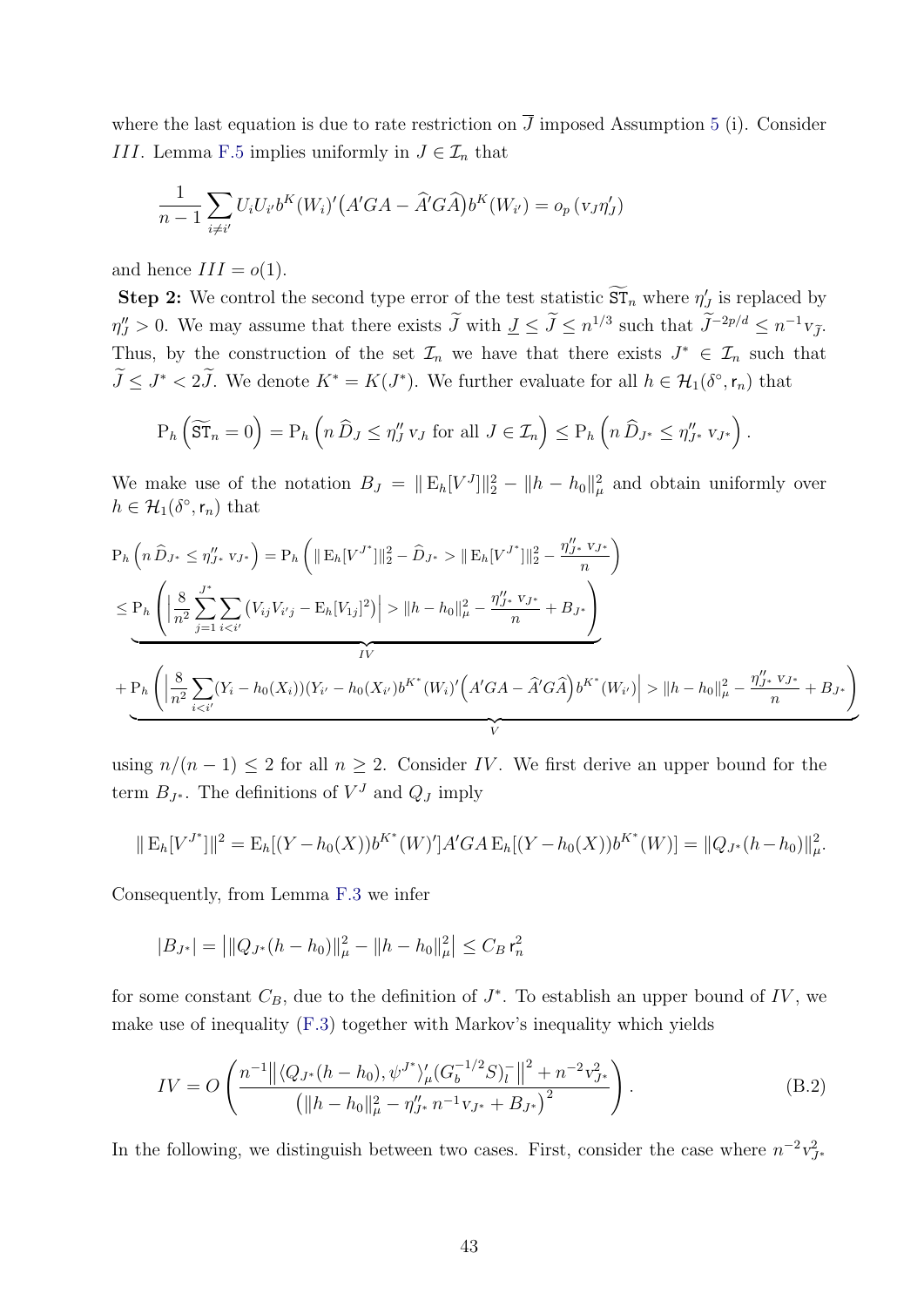dominates the summand in the numerator. Assumption [5](#page-18-0) (ii) implies  $\eta_{J^*}'' \leq C_{\eta}$ √  $\overline{\log\log n}$ for some constant  $C_{\eta} > 0$ . For any  $h \in \mathcal{H}_{1}(\delta^{\circ}, \mathsf{r}_{n})$  we have  $||h - h_{0}||_{\mu}^{2} \geq \delta^{\circ} \mathsf{r}_{n}^{2}$  and hence, we obtain the lower bound

$$
||h - h_0||_{\mu}^2 - \eta_{J^*}'' n^{-1} v_{J^*} + B_{J^*} \ge (\delta^\circ - C_\eta - C_B) r_n^2 \ge c_0 r_n^2
$$

for some constant  $c_0 := \delta^{\circ} - C_{\eta} - C_B$  which is positive for any  $\delta^{\circ} > C_{\eta} + C_B$ . From inequality [\(B.2\)](#page-43-0) we infer

$$
IV \le O\left(\frac{v_{J^*}^2}{c_0^2 r_n^4 n^2}\right) = o(1).
$$

Second, consider the case where  $n^{-1} || \langle Q_{J^*}(h - h_0), \psi^{J^*} \rangle_{\mu}' (G_b^{-1/2} S)_l^{-1}$  $\frac{1}{l}$ 2 dominates. Now using  $\|(G_b^{-1/2}SG^{-1/2})_l^{-1}$  $\|u\|_{l} = s_{J^*}^{-1}$  together with Assumption [2](#page-14-2) (iii), i.e., the eigenvalues of G are uniformly bounded away from zero, we obtain

$$
n^{-1} \left\| \langle Q_{J^*}(h-h_0), \psi^{J^*} \rangle_{\mu}' (G_b^{-1/2} S)_{l}^- \right\|^2 = n^{-1} \left\| \langle Q_{J^*}(h-h_0), \psi^{J^*} \rangle_{\mu}' G^{-1/2} (G_b^{-1/2} S G^{-1/2})_{l}^- \right\|^2
$$
  
=  $O\left(n^{-1} s_{J^*}^{-2} \left\| \langle Q_{J^*}(h-h_0), \psi^{J^*} \rangle_{\mu} \right\|^2\right)$   
=  $O\left(n^{-1} s_{J^*}^{-2} \left( \|h-h_0\|_{\mu}^2 + (J^*)^{-2p/d} \right) \right),$ 

where the last bound is due to Lemma [F.3.](#page-1-0) For any  $h \in \mathcal{H}_1(\delta^{\circ}, \mathsf{r}_n)$  we have  $||h - h_0||^2_{\mu} \geq$  $\delta^{\circ}$   $\mathsf{r}_n^2 > \delta^{\circ} n^{-1} \mathsf{v}_{J^*}$  and hence, obtain the lower bound

$$
||h - h_0||_{\mu}^2 - \eta_{J^*}'' n^{-1} v_{J^*} + B_{J^*} \ge \left(1 - \frac{1}{\delta^{\circ}} - \frac{C_B}{\delta^{\circ}}\right) ||h - h_0||_{\mu}^2 \ge c_1 ||h - h_0||_{\mu}^2
$$

for some constant  $c_1 = 1 - (1 + C_B)/\delta^{\circ}$  which is positive for any  $\delta^{\circ} > 1 + C_B$ . Hence, inequality [\(B.2\)](#page-43-0) yields for all  $h \in \mathcal{H}_1(\delta^{\circ}, r_n)$  that

$$
IV = O\Big(n^{-1} s_{J^*}^{-2} \Big(\frac{1}{\|h - h_0\|_{\mu}^2} + \frac{1}{\|h - h_0\|_{\mu}^4 (J^*)^{2p/d}}\Big)\Big) = O\Big(n^{-1} s_{J^*}^{-2} r_n^{-2}\Big) = o(1).
$$

Finally,  $V = o(1)$  by making use of Lemma [F.4.](#page-1-0)

**Step 3:** Finally, we account for estimation of the normalization factor  $v_j$ . Now since  $|\hat{v}_J - v_J| \leq c_0 v_J$  wpa1 for some  $0 < c_0 < 1$  for all  $J \in \mathcal{I}_n$  by Lemma [F.6](#page-1-0) it holds  $(1 - c_0)v_J \leq \hat{v}_J \leq (1 + c_0)v_J$  wpa1. Hence, we control the first type error of the test  $ST_n$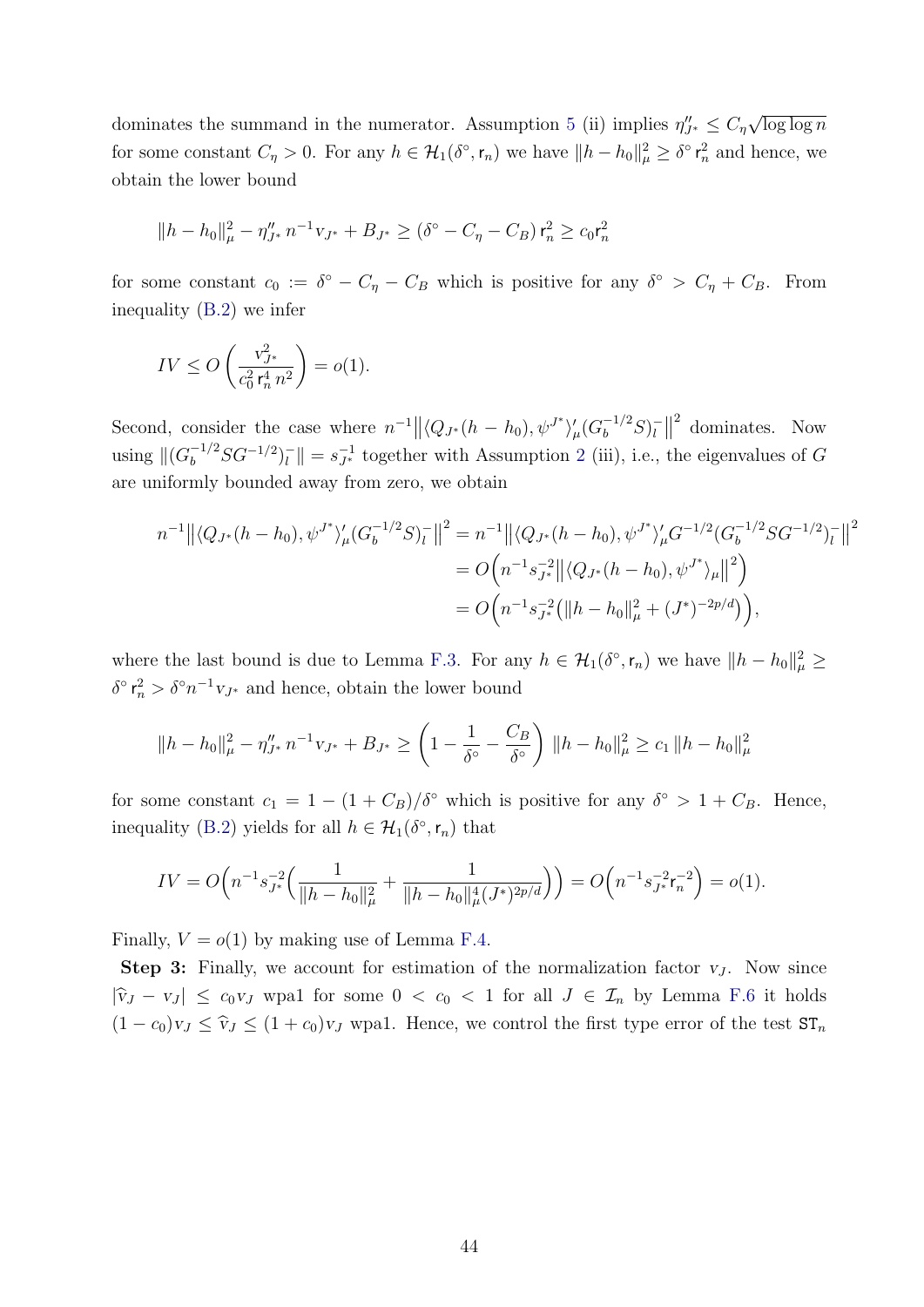as follows, using for any  $\widetilde{J}\in\mathcal{I}_n$  and for all  $h\in\mathcal{H}_0$  that

$$
P_h (ST_n = 1) \le P_h (ST_n = 1, \quad \hat{v}_J \ge (1 - c_0)v_J \text{ for all } J \in \mathcal{I}_n)
$$
  
+ 
$$
P_h (\hat{v}_J < (1 - c_0)v_J \text{ for all } J \in \mathcal{I}_n)
$$
  

$$
\le P_h \left( \max_{J \in \mathcal{I}_n} \left\{ |\hat{D}_J| / (\sqrt{2}\eta_J \hat{v}_J) \right\} > 1, \quad \hat{v}_J \ge (1 - c_0)v_J \text{ for all } J \in \mathcal{I}_n \right\}
$$
  
+ 
$$
P_h (\hat{v}_J < (1 - c_0)v_J)
$$
  

$$
\le P_h \left( \max_{J \in \mathcal{I}_n} \left\{ |\hat{D}_J| / (\sqrt{2}\eta_J v_J) \right\} > 1 - c_0 \right) + o(1)
$$
  

$$
= P_h \left( \max_{J \in \mathcal{I}_n} \left\{ |\hat{D}_J| / (\eta_J' v_J) \right\} > 1 \right) + o(1) = o(1)
$$

where the last equation is due to Step 1. To bound the second error term of the test  $ST_n$ recall the definition of  $J^* \in \mathcal{I}_n$  given in Step 2. We evaluate for all  $h \in \mathcal{H}_1(\delta^{\circ}, r_n)$  that

$$
P_h (ST_n = 0) \le P_h \left( |\hat{D}_{J^*}| \le \sqrt{2} \eta_{J^*} \hat{v}_{J^*} \right)
$$
  
\n
$$
\le P_h \left( |\hat{D}_{J^*}| \le \sqrt{2} \eta_{J^*} \hat{v}_{J^*}, \quad \hat{v}_{J^*} \le (1 + c_0) v_{J^*} \right) + P_h (\hat{v}_{J^*} > (1 + c_0) v_{J^*})
$$
  
\n
$$
= P_h \left( |\hat{D}_{J^*}| \le \sqrt{2} \eta_{J^*} (1 + c_0) v_{J^*} \right) + o(1)
$$
  
\n
$$
= P_h \left( |\hat{D}_{J^*}| \le \eta_{J^*}'' v_{J^*} \right) + o(1) = o(1),
$$

 $\Box$ 

where the last equation is due to Step 2.

**Proof of Corollary [3.2.](#page-18-3)** Theorem [3.3](#page-18-1) establishes the rate  $r_n^2 = n^{-1} \sqrt{\log \log n} s_{J_0}^{-2}$ √  $J_0$ where  $J_0$  satisfies  $J_0^{-2p/d_x} \sim n^{-1} \sqrt{\log \log n} s_{J_0}^{-2}$ √  $\overline{J_0}$ . Consequently, following the proof of Corollary [3.1,](#page-16-3) the result immediately follows.  $\Box$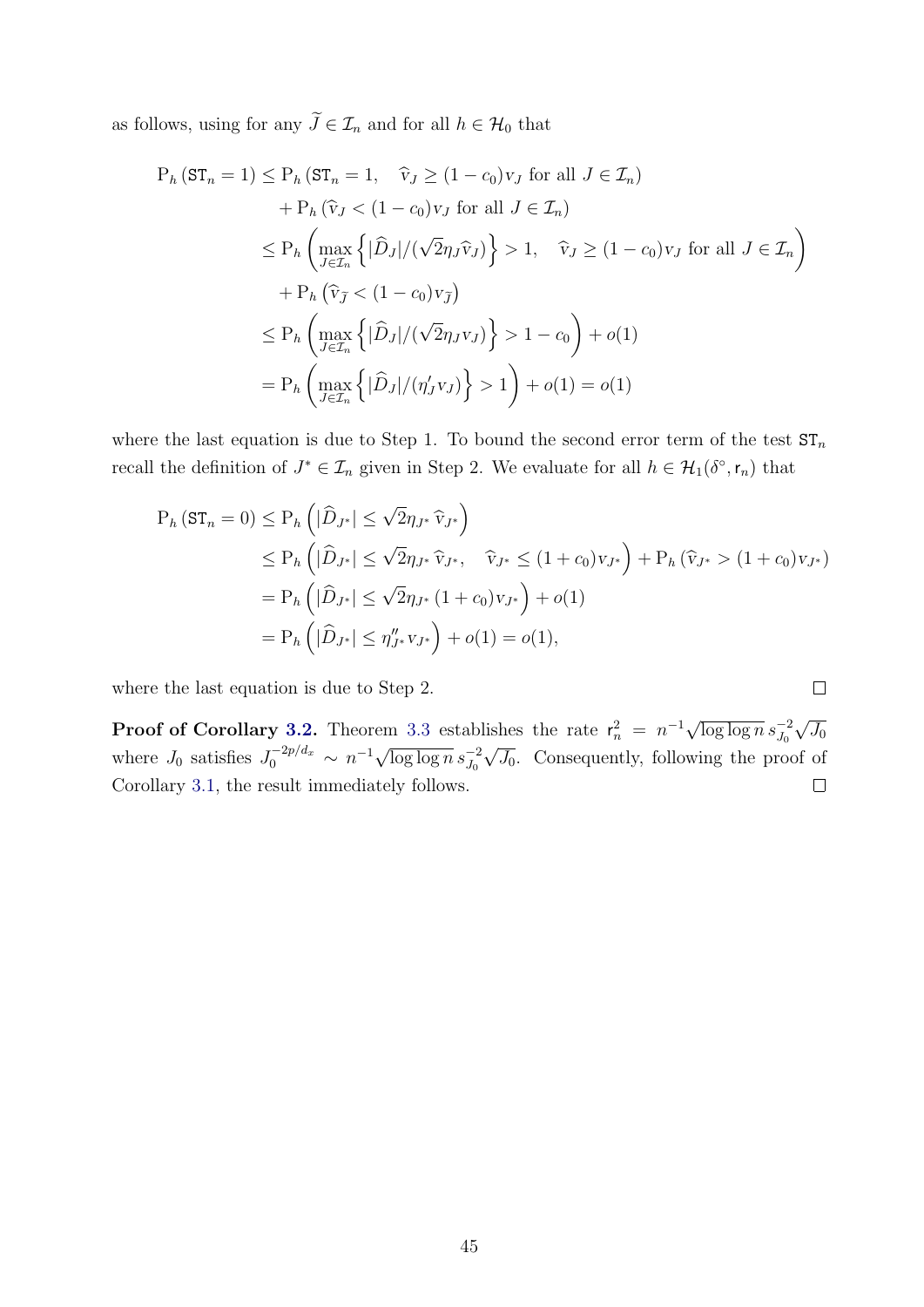# <span id="page-46-2"></span>Supplement to"Adaptive, Rate-Optimal Testing in Instrumental Variables Models"

CHRISTOPH BREUNIG XIAOHONG CHEN

First version: August 2018, Revised June 16, 2020

This supplementary appendix contains materials to support our paper. Appendix [C](#page-46-0) contains robustness checks using bootstrap critical values for the empirical illustrations. Appendix [D](#page-48-0) provides proofs of our adaptive ST results under composite null hypothesis. Appendix [E](#page-54-0) establishes the results for our adaptive IT for conditional moment restrictions. Appendix [F](#page-57-0) provides an upper bound for quadratic distance estimation which is essential for our minimax testing results. It also contains further technical Lemmas. Finally, Appendix [G](#page-67-0) gathers an exponential inequality for U-statistics.

### <span id="page-46-0"></span>C. Empirical Results based on Bootstrap Critical Values

In the section, we present robustness checks of our empirical findings when the critical values of our adaptive test are computed using bootstrap. For the bootstrap critical values  $\hat{\eta}_J(\alpha)$ , the i.i.d. bootstrap weight is generated according to  $\omega \sim \mathcal{N}(0, 1)$ , independently from the original data sample, according to Remark 3.2 for constrained inequality tests. We use 1000 bootstrap iterations. We see below that all the empirical findings based on bootstrap critical values coincide with the empirical results based on our simple adaptive critical values reported in the main paper.

| Income |                             |             | $H_0$ : h is decreasing in $P_o$ |                         | $H_0$ : h is increasing in $P_o$ |  |                              |                    |  |
|--------|-----------------------------|-------------|----------------------------------|-------------------------|----------------------------------|--|------------------------------|--------------------|--|
| groups | ${\cal W}_{\widehat{\tau}}$ |             | <i>p</i> val. reject $H_0$ ?     | $\widehat{\mathcal{J}}$ | $\mathcal{W}_{\widehat{\tau}}$   |  | <i>p</i> val. reject $H_0$ ? |                    |  |
| low    | $0.497$ 0.094               |             | $\mathbf{n}\mathbf{o}$           | ${8}$                   | 1.695 0.003                      |  | yes                          |                    |  |
| middle | $0.292$ $0.175$             |             | no                               | $\{10\}$                | 4.918 0.000                      |  | yes                          | $\{6, 8, 10\}$     |  |
| high   |                             | 1.471 0.002 | yes                              | $\{8, 10, 12\}$         | $6.070$ 0.000                    |  | yes                          | $\{6, 8, 10, 12\}$ |  |

<span id="page-46-1"></span>Table A: Adaptive bootstrap testing for monotonic demand for organic products.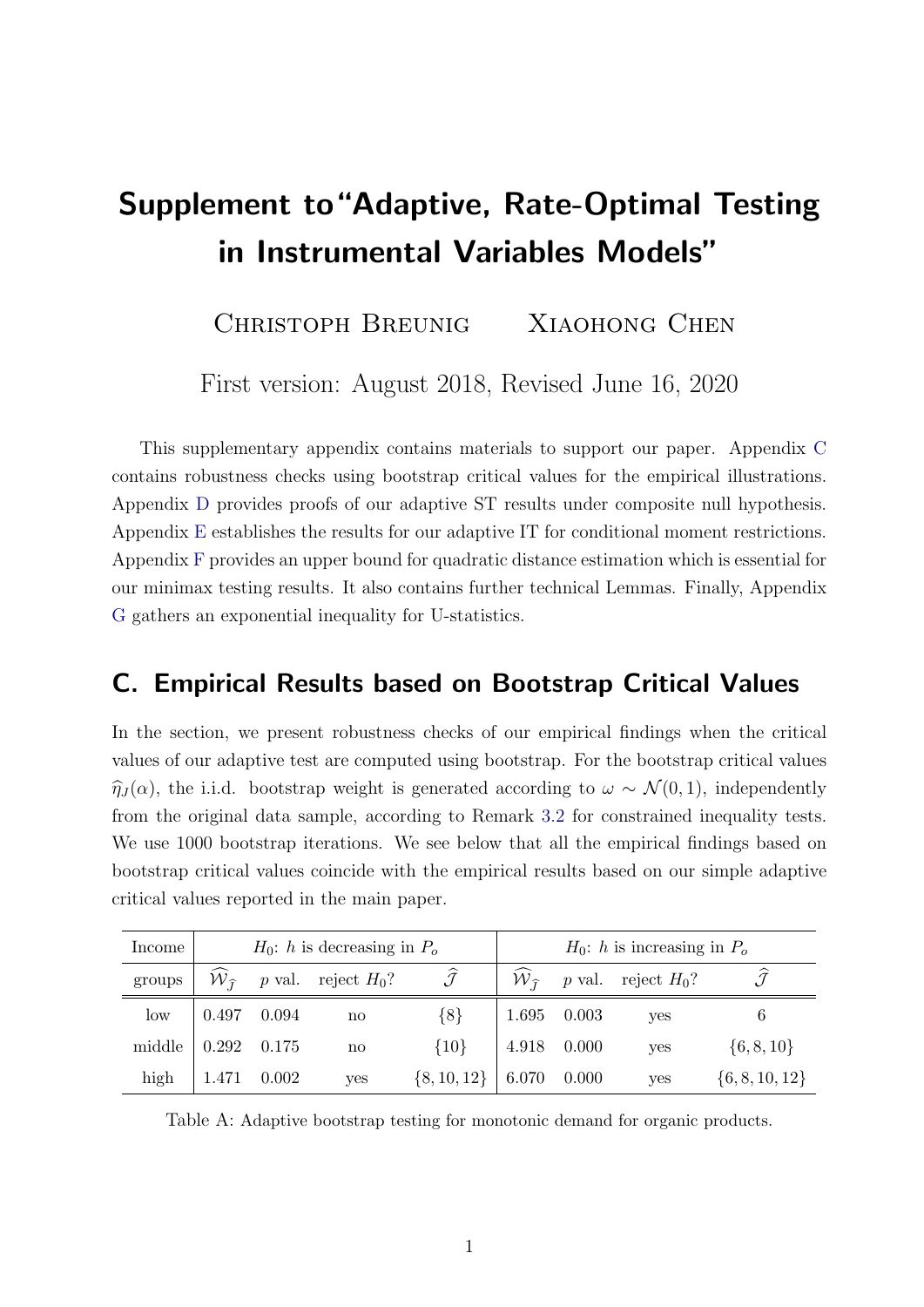| Income |                | $H_0$ : h is decreasing in P                               |       | $H_0$ : h is increasing in P |  |                                                                           |         |  |
|--------|----------------|------------------------------------------------------------|-------|------------------------------|--|---------------------------------------------------------------------------|---------|--|
| groups |                | $W_{\hat{\tau}}$ p val. reject $H_0$ ? $\hat{\mathcal{J}}$ |       |                              |  | $\mathcal{W}_{\widehat{I}}$ p val. reject $H_0$ ? $\widehat{\mathcal{J}}$ |         |  |
| low    | $0.408$ 0.159  | $\mathbf{n}$                                               | ${8}$ | 2.611 0.000                  |  | yes                                                                       | $\{8\}$ |  |
| high   | $15.256$ 0.000 | yes                                                        |       | $\{8, 10\}$   11.894 0.000   |  | yes                                                                       | {10}    |  |

Table [A](#page-46-1) reports bootstrap adaptive testing results for monotonic multi-product demand in Subsection [5.1.1.](#page-46-2) It replicates Table [2.](#page-46-2)

<span id="page-47-0"></span>Table B: Adaptive bootstrap testing for monotonic gasoline demand.

Table [B](#page-47-0) reports bootstrap adaptive testing results for monotonic gasoline demand in Subsection [5.1.2.](#page-46-2) It replicates Table [3.](#page-46-2)

|           |                             |           | $H_0$ : h is increasing |                         | $H_0$ : h is decreasing     |           |                |                         |  |  |
|-----------|-----------------------------|-----------|-------------------------|-------------------------|-----------------------------|-----------|----------------|-------------------------|--|--|
| Goods     | ${\cal W}_{\widehat{\tau}}$ | $p$ value | reject $H_0$ ?          | $\widehat{\mathcal{J}}$ | ${\cal W}_{\widehat{\tau}}$ | $p$ value | reject $H_0$ ? | $\widehat{\mathcal{J}}$ |  |  |
| "food in" | 1.449                       | 0.003     | yes                     | $\{3\}$                 | $-0.262$                    | 0.947     | no             | $\{6\}$                 |  |  |
| "fuel"    | 3.936                       | 0.000     | yes                     | $\{3\}$                 | 0.327                       | 0.677     | no             | $\{3\}$                 |  |  |
| "travel"  | 2.079                       | 0.001     | yes                     | ${3}$                   | 0.246                       | 0.144     | no             | $\{3\}$                 |  |  |
| "leisure" | 0.241                       | 0.152     | $\mathbf{n}$            | ${6}$                   | 2.851                       | 0.000     | yes            | $\{3,4\}$               |  |  |

<span id="page-47-1"></span>Table C: Adaptive bootstrap testing for monotonicity of Engel curves.

Table [C](#page-47-1) reports bootstrap adaptive testing results for monotonic Engel curves in Subsection [5.1.3.](#page-46-2) It replicates Table [4.](#page-46-2)

|           |                             |       | $H_0$ : h is linear    |                         | $H_0$ : h is quadratic         |       |                        |                         |  |
|-----------|-----------------------------|-------|------------------------|-------------------------|--------------------------------|-------|------------------------|-------------------------|--|
| Goods     | ${\cal W}_{\widehat{\tau}}$ |       | p value reject $H_0$ ? | $\widehat{\mathcal{J}}$ | $\mathcal{W}_{\widehat{\tau}}$ |       | p value reject $H_0$ ? | $\widehat{\mathcal{J}}$ |  |
| "food in" | $-0.177$                    | 0.785 | no                     | $\{3\}$                 | 0.240                          | 0.159 | no                     | ${3}$                   |  |
| "fuel"    | 1.141                       | 0.009 | yes                    | $\{3\}$                 | $-0.078$                       | 0.502 | no                     | ${4}$                   |  |
| "travel"  | 1.260                       | 0.005 | <b>ves</b>             | $\{3\}$                 | $-0.098$                       | 0.539 | no                     | ${5}$                   |  |
| "leisure" | 0.482                       | 0.077 | $\mathbf{n}$           | $\{6\}$                 | 0.408                          | 0.092 | no                     | ${3}$                   |  |

<span id="page-47-2"></span>Table D: Adaptive bootstrap testing for linear/quadratic Engel curves.

Table [D](#page-47-2) reports bootstrap adaptive testing results for either linear or quadratic Engel curves in Subsection [5.1.3.](#page-46-2) It replicates Table [5.](#page-46-2)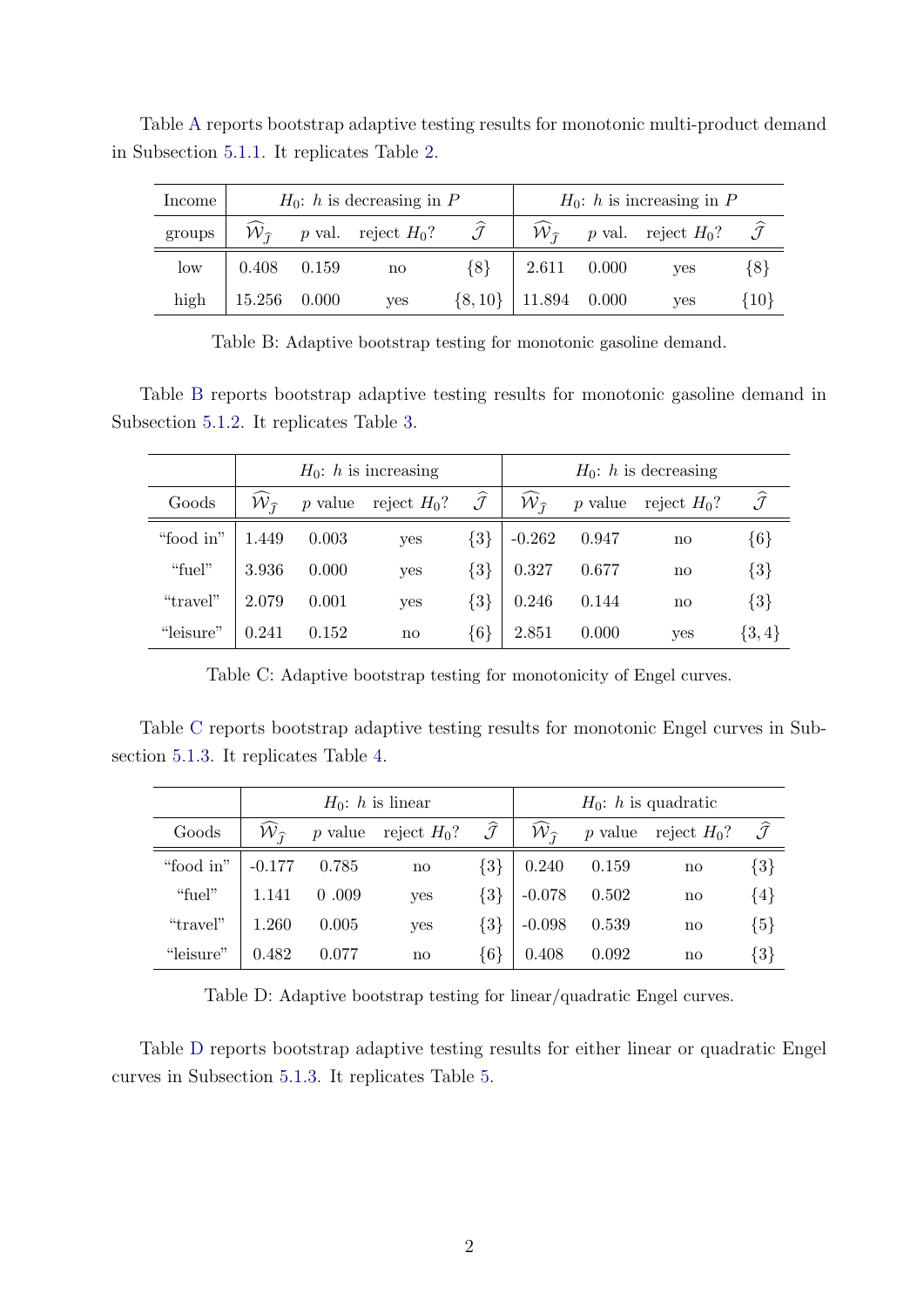## <span id="page-48-0"></span>D. Proofs of Adaptive ST Results Under Composite Null Hypothesis in Subsection [3.4](#page-46-2)

Recall the definition of the deterministic index set  $\mathcal{I}_n$  in [\(B.1\)](#page-46-2) satisfying  $\widehat{\mathcal{I}}_n \subset \mathcal{I}_n$  with probability approaching one. Also recall the notation  $\tilde{b}^K(\cdot) = G_b^{-1/2}$  $b_b^{-1/2}b^K(\cdot)$ . Below, we denote by  $C > 0$  a generic constant that may be different in different uses. For simplicity of notation, we write  $v_J$  instead of  $v_J(h^R)$  and  $\hat{\eta}_J(\alpha)$  instead of  $\hat{\eta}_J$ . Below,  $\eta_J$  denotes a deterministic sequence satisfying  $\eta_{\overline{J}} = O(r)$ √  $\overline{\log \log n}$  and  $(\log \log J)^c \leq \eta_J$  for some constant  $c > 1$  and for all  $\underline{J} \leq J \leq \overline{J}$ .

Proof of Theorem [3.4.](#page-46-2) For the proof of the result, we proceed in three steps. First, we bound the first type error of the test statistic

$$
\widetilde{\mathrm{ST}}_n = \mathbb{1} \left\{ \max_{J \in \mathcal{I}_n} |n \widehat{D}_J(\widehat{h}_J^{\scriptscriptstyle\mathrm{R}})/(\eta_J \widehat{v}_J(\widehat{h}_J^{\scriptscriptstyle\mathrm{R}}))| > \sqrt{2} \right\}.
$$

Second, we bound the second type error of  $\widetilde{\rm ST}_n$ . Third, we show that these steps are sufficient to control the first and second type error of our test statistic  $\widehat{\mathrm{ST}}_n$ .

**Step 1:** We control the first type error of the test statistic  $\widetilde{\text{ST}}_n$  by making use of the decomposition for all  $h \in \mathcal{H}_0$ :

$$
P_h\left(\widetilde{ST}_n = 1\right) \leq \underbrace{P_h\left(\max_{J \in \mathcal{I}_n} \frac{n \widehat{D}_J(h^R)}{\eta_J \widehat{v}_J(h^R)} > \sqrt{1/2}\right)}_{I} + P_h\left(n \max_{J \in \mathcal{I}_n} \sup_{h \in \mathcal{H}_J^R} \left| \widehat{D}_J(h) - \widehat{D}_J(h^R) \right| / (\eta_J \widehat{v}_J(h^R)) > \sqrt{1/8}\right)}_{II} + \underbrace{P_h\left(\max_{J \in \mathcal{I}_n} \left|\frac{n \widehat{D}_J(\widehat{h}_J)}{\eta_J \widehat{v}_J(h^R)}\right|\max_{J \in \mathcal{I}_n} \left|1 - \frac{\widehat{v}_J(h^R)}{\widehat{v}_J(\widehat{h}_J)}\right| > \sqrt{1/8}\right)}_{III}.
$$

We have  $I = o(1)$  due to the proof of Theorem [3.1.](#page-46-2) Consider II. We may assume that  $\widehat{h}_J^{\text{\tiny R}} \in \mathcal{H}_J^{\text{\tiny R}}(\Delta_{J,n})$  due to Assumption [6](#page-46-2) (i). The definition of the estimator  $\widehat{D}_J(h)$  implies for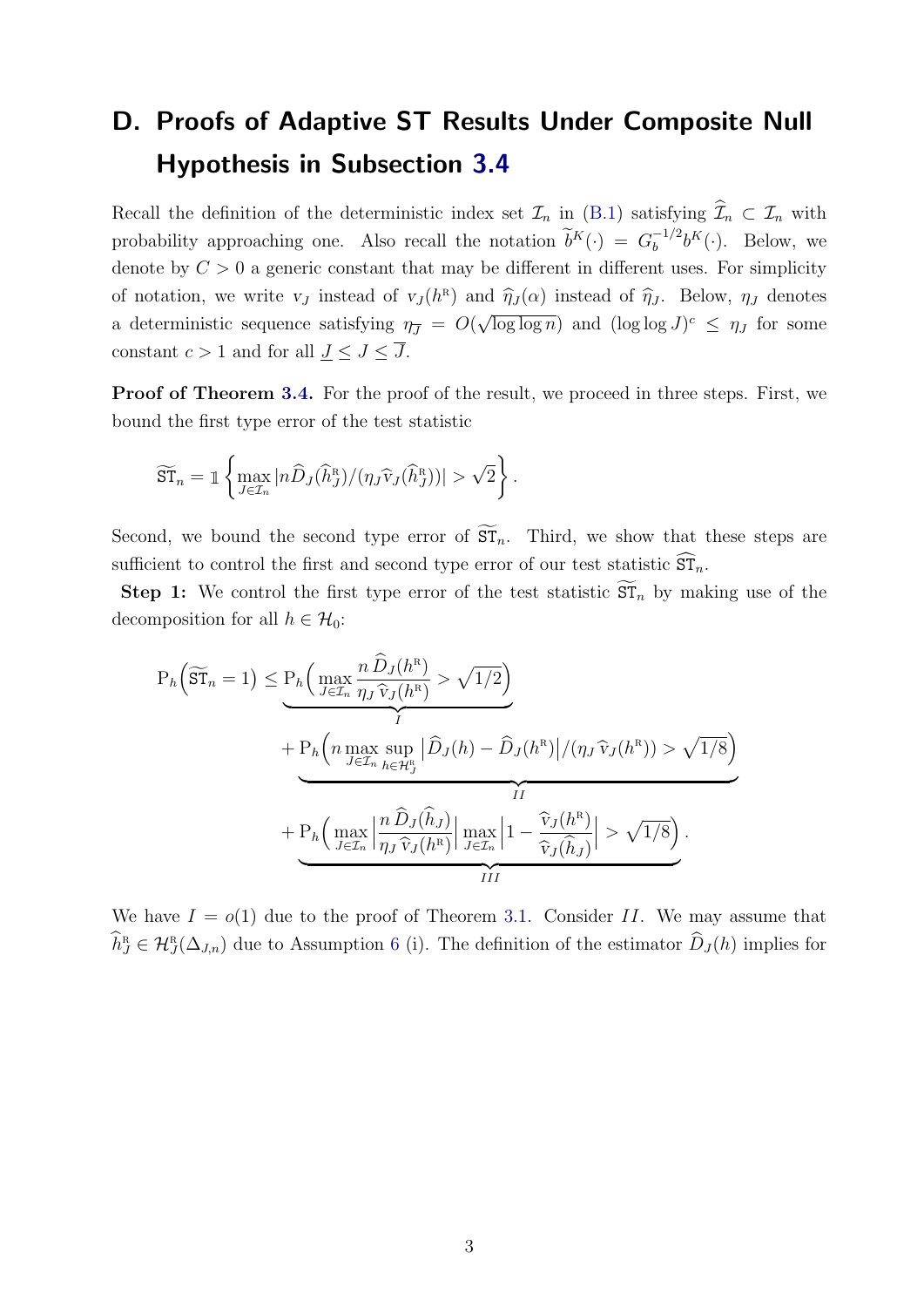all  $J \in \mathcal{I}_n$  and  $h \in \mathcal{H}_J^{\mathbb{R}}(\Delta_{J,n})$  that

$$
\frac{n}{\eta_{J}v_{J}}(\hat{D}_{J}(h) - \hat{D}_{J}(h^{R}))
$$
\n
$$
= \frac{1}{\eta_{J}v_{J}(n-1)} \sum_{i \neq i'} (h - h^{R})(X_{i})(h - h^{R})(X_{i'})b^{K}(W_{i})'A'GAb^{K}(W_{i'})
$$
\n
$$
+ \frac{1}{\eta_{J}v_{J}(n-1)} \sum_{i \neq i'} (h - h^{R})(X_{i})(h - h^{R})(X_{i'})b^{K}(W_{i})' (A'GA - \hat{A}'G\hat{A})b^{K}(W_{i'})
$$
\n
$$
+ \frac{2}{\eta_{J}v_{J}(n-1)} \sum_{i \neq i'} (Y_{i} - h^{R}(X_{i}))(h - h^{R})(X_{i'})b^{K}(W_{i})'A'GAb^{K}(W_{i'})
$$
\n
$$
+ \frac{2}{\eta_{J}v_{J}(n-1)} \sum_{i \neq i'} (Y_{i} - h^{R}(X_{i}))(h - h^{R})(X_{i'})b^{K}(W_{i})' (A'GA - \hat{A}'G\hat{A})b^{K}(W_{i'})
$$
\n
$$
= T_{1,J}(h) + T_{2,J}(h) + T_{3,J}(h) + T_{4,J}(h).
$$

Consider  $T_{1,J}(h)$ . We obtain

$$
|T_{1,J}(h)| \leq \frac{1}{\eta_{J}v_{J}} \left\| n^{-1/2} \sum_{i=1}^{n} (h - h^{R})(X_{i}) b^{K}(W_{i})' A' G^{1/2} \right\|^{2}
$$

$$
+ \frac{1}{n\eta_{J}v_{J}} \sum_{i=1}^{n} \left\| (h - h^{R})(X_{i}) b^{K}(W_{i})' A' G^{1/2} \right\|^{2}
$$

$$
= T_{11,J}(h) + T_{12,J}(h).
$$

Consider  $T_{11,J}(h)$ . We obtain

$$
P_h\Big(\max_{J\in\mathcal{I}_n} \sup_{h\in\mathcal{H}_J^R(\Delta_{J,n})} T_{11,J}(h) > 1\Big)
$$
  
\n
$$
\leq P_h\Big(\exists J \in\mathcal{I}_n : \sup_{h\in\mathcal{H}_J^R(\Delta_{J,n})} \Big\|\frac{1}{\sqrt{n}} \sum_{i=1}^n \Big((h-h^R)(X_i)b^K(W_i)' - \mathbb{E}\left[(h-h^R)(X)b^K(W')'\right]\Big)A'G^{1/2}\Big\|^2
$$
  
\n
$$
> \frac{\eta_J v_J}{2} - \sup_{h\in\mathcal{H}_J^R(\Delta_{J,n})} \left\|G^{1/2}A\mathbb{E}\left[(h-h^R)(X)b^K(W)\right]\right\|^2\Big)
$$
  
\n
$$
\leq P_h\Big(\exists J \in\mathcal{I}_n : \sup_{h\in\mathcal{H}_J^R(\Delta_{J,n})} \Big\|\frac{1}{\sqrt{n}} \sum_{i=1}^n \Big((h-h^R)(X_i)b^K(W_i)' - \mathbb{E}\left[(h-h^R)(X)b^K(W)'\right]\Big)A'G^{1/2}\Big\|^2
$$
  
\n
$$
> (1-c_0)\eta_J v_J\Big),
$$

where the second inequality is due Lemma [F.3,](#page-61-0) i.e., that uniformly in  $h \in \mathcal{H}_J^{\mathbb{R}}$ .

$$
||G^{1/2}A E [(h - h^{R})(X)b^{K}(W)]||^{2} = ||Q_{J}(h - h^{R})||_{\mu}^{2} \leq C(\Delta_{J,n}^{2} + J^{-2p/d})
$$

and for *n* sufficiently large that  $2C(\Delta_{J,n}^2 + J^{-2p/d}) \leq c_0 \eta_J v_J$  for some  $0 < c_0 < 1$  and all  $J \in \mathcal{I}_n$ . Let  $s_i^{-1}$  $j^{-1}$ ,  $1 \leq j \leq J$ , be the nondecreasing singular values of  $G^{1/2}AG_b^{1/2}$ . Further,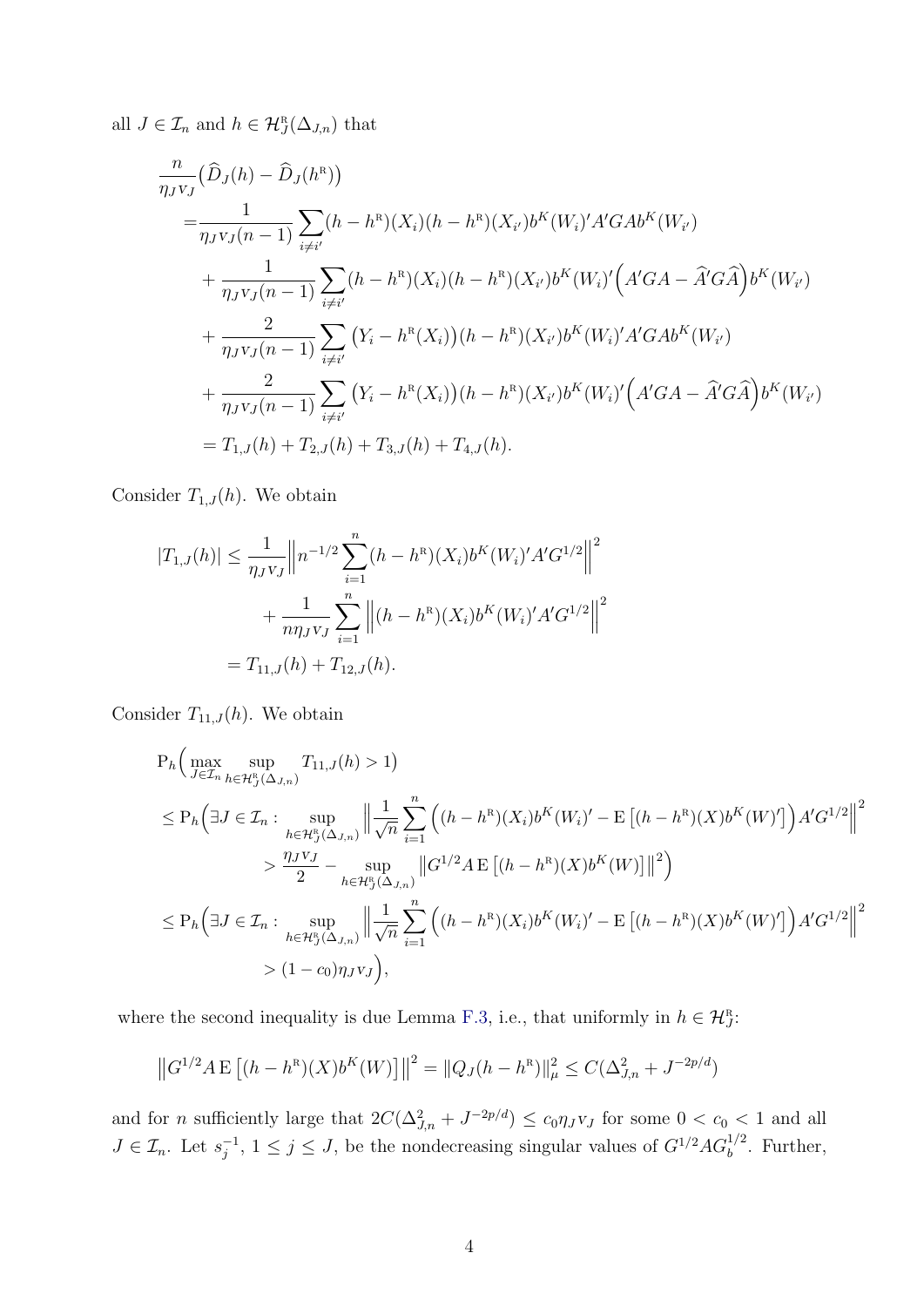let  $e_j$  be the unit vector with 1 at the j-th position. We bound for all  $h \in \mathcal{H}_J^R(\Delta_{J,n})$  and all  $j \geq 1$ 

$$
\begin{split} \mathcal{E} \sup_{h \in \mathcal{H}_{J}^{R}(\Delta_{J,n})} |(h - h^{R})(X)\widetilde{b}^{K}(W)' \text{diag}(s_{1}^{-1}, \dots, s_{J}^{-1}) e_{j}|^{2} \\ &\leq \sup_{h \in \mathcal{H}_{J}^{R}(\Delta_{J,n})} ||h - h^{R}||_{\infty}^{2} \mathcal{E} |\widetilde{b}^{K}(W)' \text{diag}(s_{1}^{-1}, \dots, s_{J}^{-1}) e_{j}|^{2} \\ &\leq \Delta_{J,n}^{2} || \text{diag}(s_{1}^{-1}, \dots, s_{J}^{-1}) e_{j} ||^{2} \\ &\leq s_{j}^{-2} \Delta_{J,n}^{2} \end{split}
$$

by the definition of  $\mathcal{H}^R_J(\Delta_{J,n})$ . Consequently, Markov's inequality together with the proof of [Chen and Pouzo](#page-69-0) [\[2012,](#page-69-0) Lemma C.1] yields

$$
P_h\Big(\max_{J\in\mathcal{I}_n}\sup_{h\in\mathcal{H}_J^{\text{R}}(\Delta_{J,n})}T_{11,J}(h) > 1\Big) \leq \sum_{J\in\mathcal{I}_n} P_h\Big(\sup_{h\in\mathcal{H}_J^{\text{R}}(\Delta_{J,n})}T_{11,J}(h) > 1\Big)
$$
  

$$
\leq \sum_{J\in\mathcal{I}_n}\frac{1}{(1-c_0)\eta_J v_J} \mathbb{E}\sup_{h\in\mathcal{H}_J^{\text{R}}(\Delta_{J,n})} \Big\|\frac{1}{\sqrt{n}} \sum_{i=1}^n \Big((h-h^{\text{R}})(X_i)b^K(W_i)' - \mathbb{E}\left[(h-h^{\text{R}})(X)b^K(W')'\right]\Big)A'G^{1/2}\Big\|^2
$$
  

$$
\leq C(1-c_0)^{-1} \sum_{J\in\mathcal{I}_n}\frac{1}{\eta_J v_J} \Big(\sum_{j=1}^J s_j^{-2}\Big)\Delta_{J,n}^2 \Big(\int_0^1 \sqrt{1 + \log N_{[]}(tC, \mathcal{H}_J^{\text{R}}, \|\cdot\|_{\mu})}dt\Big)^2
$$
  

$$
\leq C\underline{\sigma}^{-2}(1-c_0)^{-1} \sum_{J\in\mathcal{I}_n}\frac{\Delta_{J,n}^2}{\eta_J}C_{J,n}^2,
$$

for *n* sufficiently large, using  $\sum_{j=1}^{J} s_j^{-2} \leq 2 \underline{\sigma}^{-2} \sqrt{v_j}$  by Lemma [F.2.](#page-61-1) Consequently, the rate condition imposed in Assumption [6](#page-46-2) (i) implies

<span id="page-50-0"></span>
$$
P_h\Big(\max_{J\in\mathcal{I}_n}\sup_{h\in\mathcal{H}_J^R(\Delta_{J,n})}T_{11,J}(h)>1\Big)=o(1).
$$
\n(D.1)

Consider  $T_{12,J}(h)$ . Using the notation  $\widetilde{b}^K(\cdot) = G_b^{-1/2}$  $b^{-1/2}b^{K}(\cdot)$  we obtain

$$
\max_{J \in \mathcal{I}_n} \sup_{h \in \mathcal{H}_J^{\text{R}}} T_{12,J}(h) \le \max_{J \in \mathcal{I}_n} \left( \sup_{h \in \mathcal{H}_J^{\text{R}}} \|h - h^{\text{R}}\|_{\infty} \sup_w \|\tilde{b}^K(w)\| \left( |G_b^{-1/2}SG^{-1/2})_l^- \right\| \right)^2 / (\eta_J v_J)
$$
  

$$
\le \max_{J \in \mathcal{I}_n} \frac{\left(\Delta_{J,n} \zeta_J s_J^{-1}\right)^2}{\eta_J v_J} = o(1).
$$

Consider  $T_{2,J}(h)$ . For all  $J \in \mathcal{I}_n$  and  $h \in \mathcal{H}_J^R$  we evaluate

$$
|T_{2,J}(h)| \leq \frac{2n}{\eta_J v_J} \Big\| \frac{1}{n} \sum_{i=1}^n (h - h^R)(X_i) \widetilde{b}^K(W_i) - \mathbb{E} \left[ (h - h^R)(X) \widetilde{b}^K(W) \right] \Big\|^2 \|G^{1/2}(\widehat{A} - A) G_b^{1/2}\|^2
$$
  
+ 
$$
\frac{2n}{\eta_J v_J} \Big\| \mathbb{E} \left[ (h - h^R)(X) \widetilde{b}^K(W) \right] G^{1/2}(\widehat{A} - A) G_b^{1/2} \Big\|^2
$$
  
= 
$$
2T_{21,J}(h) + 2T_{22,J}(h).
$$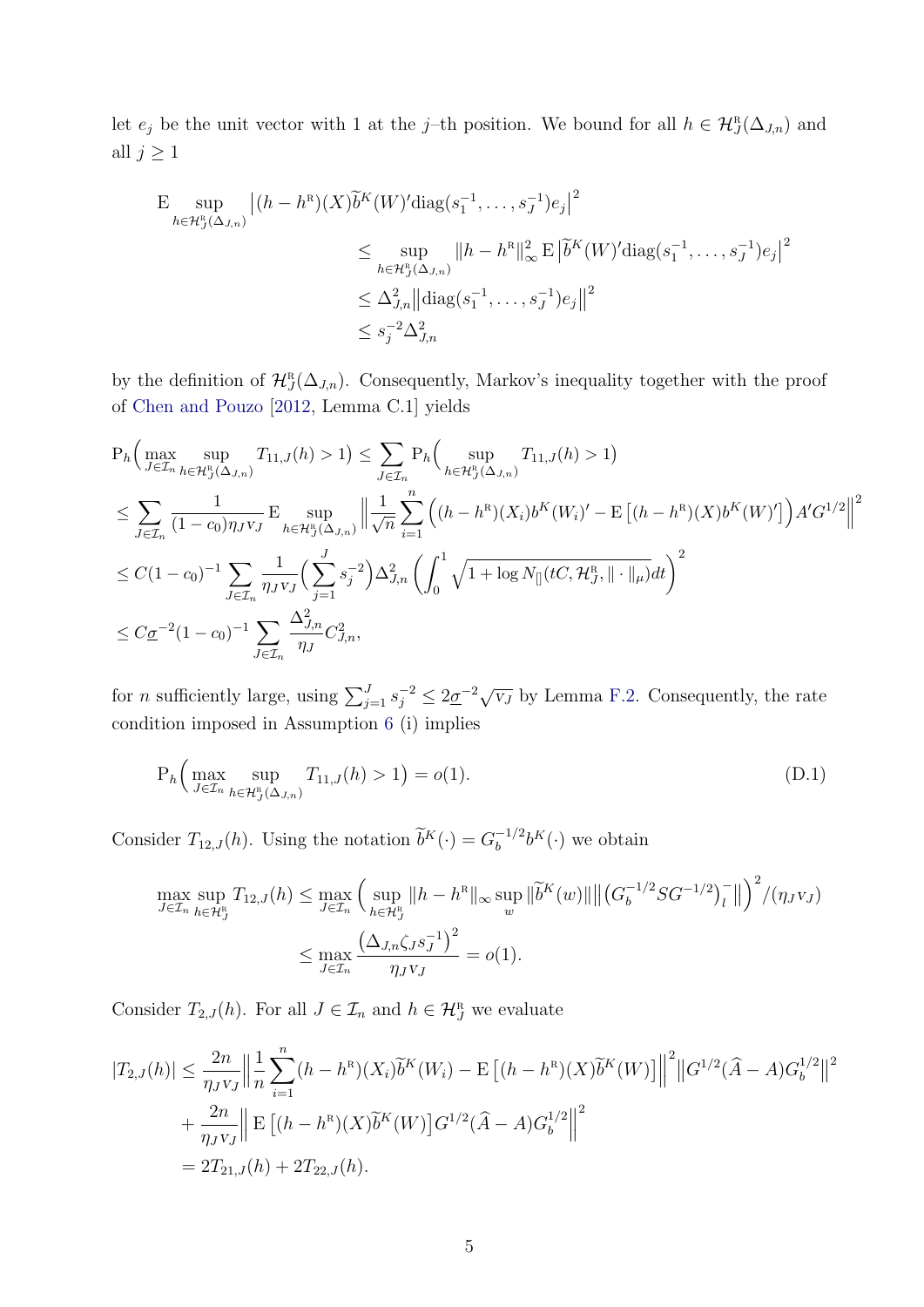Consequently, using [Chen and Christensen](#page-69-1) [\[2018,](#page-69-1) Lemma F.10 (b)] (with  $G_{\psi}$  replaced by G), i.e.,  $||G^{1/2}(\hat{A} - A)G_b^{1/2}$  $\binom{1/2}{b}$  $2^2 = O_p(n^{-1}s_J^{-4})$  $J^4\zeta_J^2(\log J)$  we obtain

$$
P_h\Big(\max_{J\in\mathcal{I}_n} \sup_{h\in\mathcal{H}_J^n} T_{21,J}(h) > 1\Big) \le \sum_{J\in\mathcal{I}_n} P_h\Big(\sup_{h\in\mathcal{H}_J^n} T_{21,J}(h) > 1\Big) \n\le C \sum_{J\in\mathcal{I}_n} \left(\int_0^1 \sqrt{1 + \log N_{\parallel}(wC, \mathcal{H}_J^n, \|\cdot\|_{\mu})} dw\right)^2 \frac{K(J)}{\eta_J v_J} \Delta_{J,n}^2 n^{-1} s_J^{-4} \zeta_J^2(\log J) \n\le C n^{-1} s_J^{-2} \overline{\zeta}^4(\log n) \sum_{J\in\mathcal{I}_n} C_{J,n}^2 \frac{\Delta_{J,n}^2}{\eta_J},
$$

again using by Lemma [F.2.](#page-61-1) By Assumption [5](#page-46-2) (i) we have  $s_{\overline{1}}^{-1}$  $\overline{J}^{-1}\overline{\zeta}^2\sqrt{(\log n)/n} = o(1)$  and consequently,

$$
P_h\Big(\max_{J\in\mathcal{I}_n}\sup_{h\in\mathcal{H}_J^R}T_{2,J}(h)>1\Big)=o\Big(\sum_{J\in\mathcal{I}_n}C_{J,n}^2\frac{\Delta_{J,n}^2}{\eta_J}\Big)=o(1),
$$

where the last equation is due to Assumption [6](#page-46-2) (i). Consider  $T_{22,J}(h)$ . We make use of the inequality

$$
T_{22,J}(h) \leq n \|\Pi_K T(h - h^R)\|_{L^2(W)}^2 \|G^{1/2}(\widehat{A} - A)G_b^{1/2}\|^2.
$$

Now Assumption [3](#page-46-2) implies  $\|\Pi_K T(h - h^R)\|_{L^2(W)} = O(s_J \|h - h^R\|_{\mu})$  and thus, we obtain

$$
\max_{J \in \mathcal{I}_n} \sup_{h \in \mathcal{H}_J^{\text{R}}} T_{22,J}(h) = o\left(\max_{J \in \mathcal{I}_n} \Delta_{J,n}^2 \zeta_J^2(\log J)\right) = o(1),
$$

by Assumption [6](#page-46-2) (i). The bound of  $T_{3,J}(h)$  and  $T_{4,J}(h)$  follow analogously. Consider III. We make use of the inequality

$$
III \le P_h \Big( \max_{J \in \mathcal{I}_n} \Big| \frac{n \,\widehat{D}_J(\widehat{h}_J^R)}{\eta_J \,\widehat{v}_J(h^R)} \Big| > \sqrt{1/32} \Big) + P_h \Big( \max_{J \in \mathcal{I}_n} \Big| 1 - \frac{\widehat{v}_J(h^R)}{\widehat{v}_J(\widehat{h}_J^R)} \Big| > \sqrt{1/32} \Big)
$$

where the first term on the right hand side tends to zero which follows immediately from the upper bounds derived for I and II. Consequently, from Lemma [F.7](#page-66-0) we infer  $III = o(1)$ .

Step 2: We control the second type error of the test statistic  $ST_n$  where  $\eta'_J$  is replaced by  $\eta''_J > 0$ . Let  $J^*$  be as in the proof of Theorem [3.1.](#page-46-2) We thenobtain uniformly over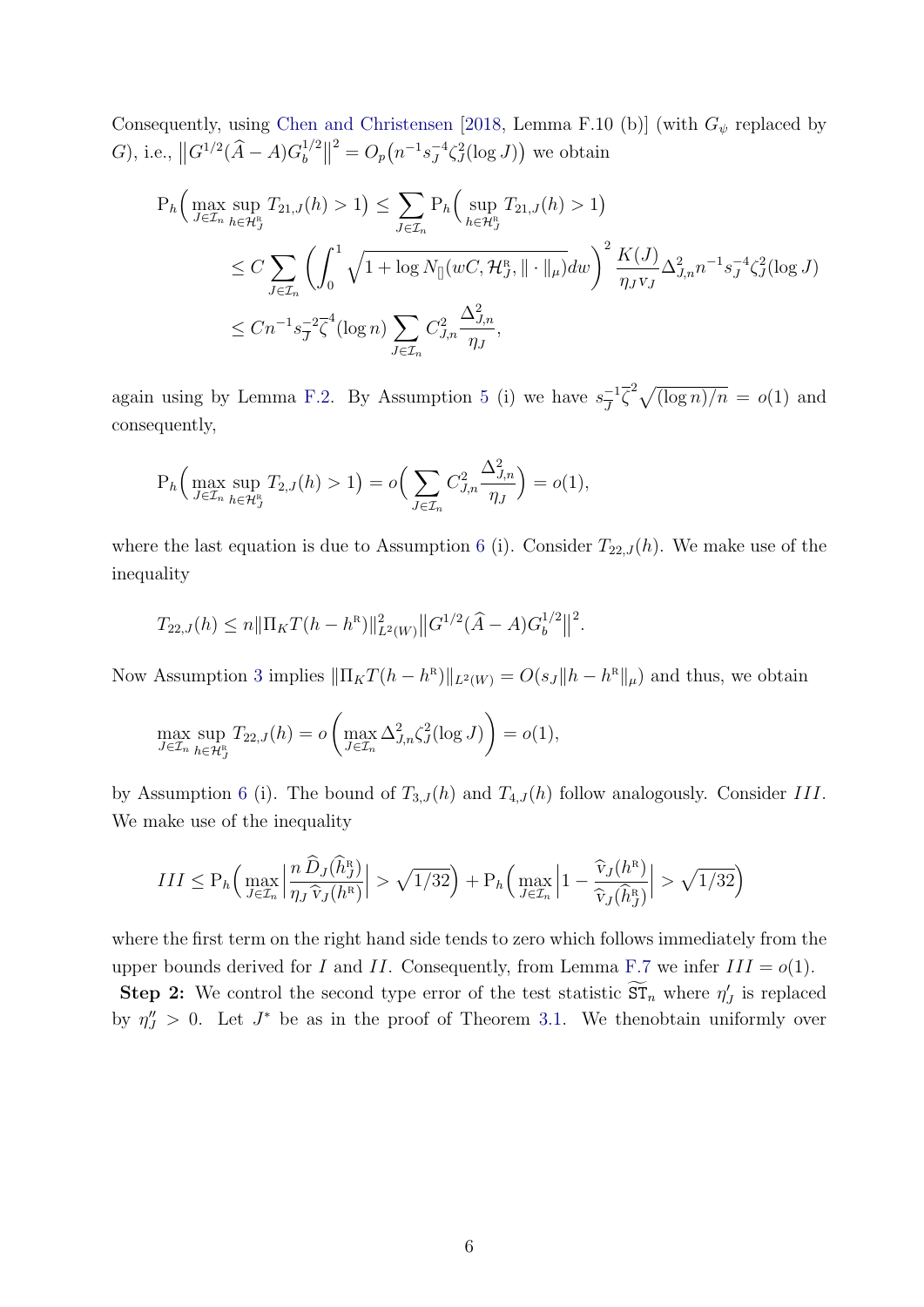$h \in \mathcal{H}_1(\delta^\circ, \mathsf{r}_n)$  that

$$
P_h\left(\widetilde{\mathrm{ST}}_n = 0\right) \le P_h\left(n\,\widehat{D}_{J^*}(\widehat{h}_{J^*}^{\mathrm{R}}) \le \eta_{J^*}'' \, v_{J^*}\right)
$$
  
\n
$$
\le P_h\left(||\mathrm{E}_h[V^{J^*}]\|_2^2 - \widehat{D}_{J^*}(h^{\mathrm{R}})| > ||\mathrm{E}_h[V^{J^*}]\|_2^2/2 - \frac{\eta_{J^*}'' \, v_{J^*}}{2n}\right)
$$
  
\n
$$
+ P_h\left(|\widehat{D}_{J^*}(\widehat{h}_{J^*}^{\mathrm{R}}) - \widehat{D}_{J^*}(h^{\mathrm{R}})| > ||\mathrm{E}_h[V^{J^*}]\|_2^2/2 - \frac{\eta_{J^*}'' \, v_{J^*}}{2n}\right)
$$

where the first summand on the right hand side tends to zero following the proof of Theorem [3.1.](#page-46-2) The second summand tends to zero analogously to the previous step of this proof.

**Step 3:** Finally, we account for estimation of the normalization factor  $v_J$ . We control the first type error of the test  $\widehat{\mathrm{ST}}_n$  as follows, using for any  $\widetilde{J} \in \mathcal{I}_n$  and  $h \in \mathcal{H}_0$  by making use of Assumption [6](#page-46-2) (iii)

$$
P_h\left(\widehat{\mathrm{ST}}_n = 1\right) \le P_h\left(\max_{J \in \mathcal{I}_n} \left\{|\widehat{D}_J(\widehat{h}_J^R)|/(\widehat{\eta}_J v_J)\right\} > 1, \quad \widehat{\eta}_J \ge C\eta_J \text{ for all } J \in \mathcal{I}_n\right) + P_h(\widehat{\eta}_J < C\eta_J \text{ for all } J \in \mathcal{I}_n) + o(1) \le P_h\left(\max_{J \in \mathcal{I}_n} \left\{|\widehat{D}_J(\widehat{h}_J^R)|/(C\eta_J v_J)\right\} > 1\right) + P_h(\widehat{\eta}_J < C\eta_{\widehat{J}}) + o(1) = o(1)
$$

where the last equation is due to Step 1. To bound the second error term of the test  $ST_n$ recall the definition of  $J^* \in \mathcal{I}_n$  introduced in Step 2. We evaluate for all  $h \in \mathcal{H}_1(\delta^{\circ}, \mathsf{r}_n)$  by making use of Assumption [6](#page-46-2) (iii) that

$$
P_h\left(\widehat{\mathrm{ST}}_n = 0\right) \le P_h\left(|\widehat{D}_{J^*}(\widehat{h}_J^R)| \le \widehat{\eta}_{J^*} v_{J^*}, \quad \widehat{\eta}_{J^*} \le c \eta_{J^*}\right) + P_h\left(\widehat{\eta}_{J^*} > c \eta_{J^*}\right)
$$
  
=  $P_h\left(|\widehat{D}_{J^*}(\widehat{h}_J^R)| \le c \eta_{J^*} v_{J^*}\right) + o(1)$   
=  $o(1)$ ,

where the last equation is due to Step 2.

Proof of Corollary [3.3.](#page-46-2) Proof of  $(3.12)$ . We observe

$$
\limsup_{n\to\infty} \sup_{h\in\mathcal{H}_0} P_h\left(h \notin \mathcal{C}_n(\alpha)\right) = \limsup_{n\to\infty} \sup_{h\in\mathcal{H}_0} P_h\left(\max_{J\in\mathcal{I}_n} \frac{n\widehat{D}_J(h)}{\widehat{\eta}_J\widehat{v}_J(h)} > \sqrt{2}\right) \leq \alpha,
$$

where the last inequality is due to step 1 of the proof of Theorem [3.3](#page-46-2) and step 3 of the proof of Theorem [3.4.](#page-46-2)

Proof of  $(3.13)$ . Let  $J^*$  be as be as in step 2 of the proof of Theorem [3.3.](#page-46-2) We observe

 $\Box$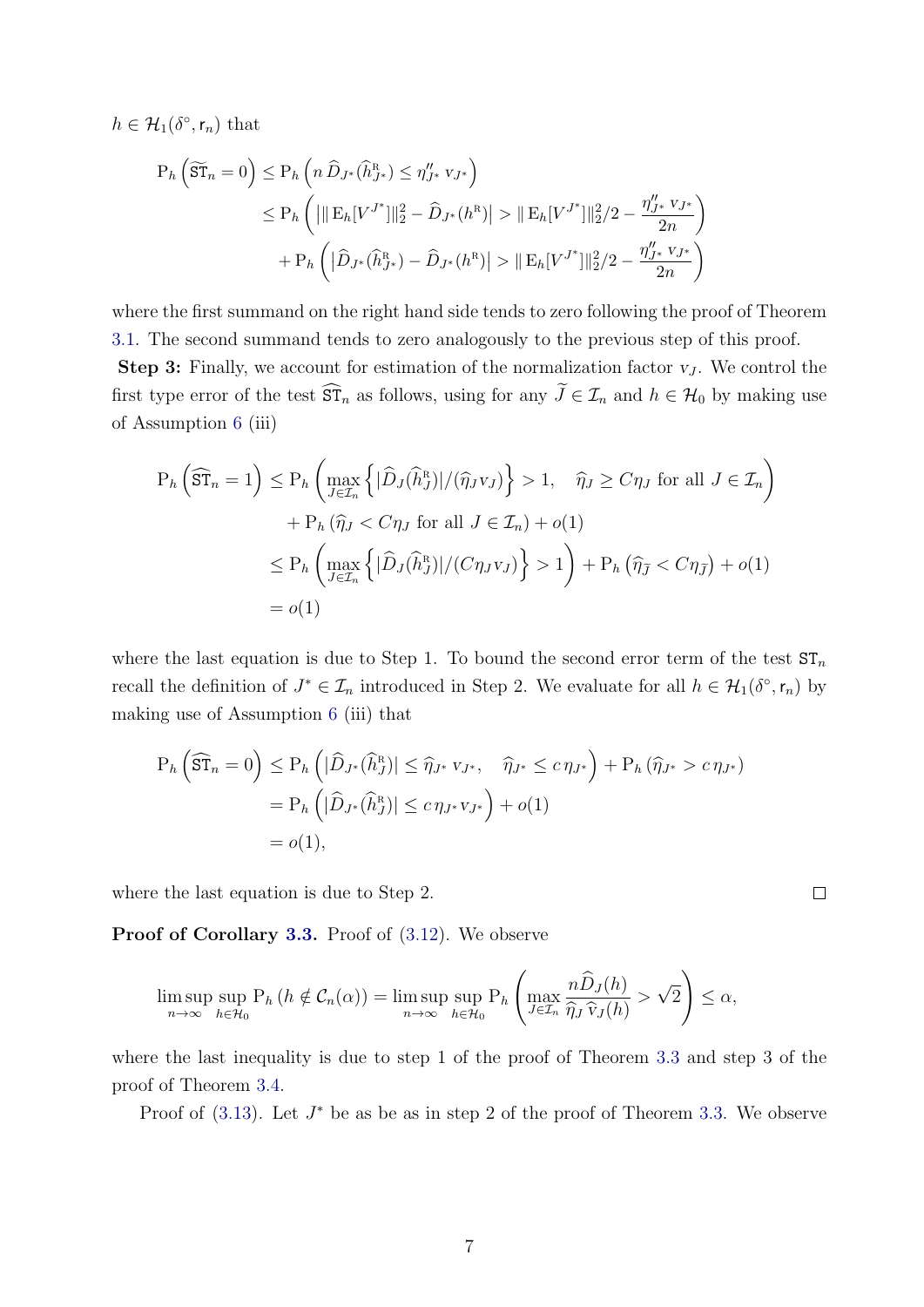for all  $h \in \mathcal{H}_1(\delta^{\circ}, \mathsf{r}_n)$  that

$$
P_h(h \notin C_n(\alpha)) = P_h \left( \max_{J \in \mathcal{I}_n} \frac{n \widehat{D}_J(h)}{\widehat{\eta}_J \widehat{v}_J(h)} > \sqrt{2} \right)
$$
  
=  $1 - P_h \left( \max_{J \in \mathcal{I}_n} \frac{n \widehat{D}_J(h)}{\widehat{\eta}_J \widehat{v}_J(h)} \le \sqrt{2} \right)$   
 $\ge 1 - P_h \left( \frac{n \widehat{D}_{J^*}(h)}{\widehat{\eta}_{J^*} \widehat{v}_{J^*}(h)} \le \sqrt{2} \right)$   
 $\ge 1 - \alpha,$ 

for  $n$  sufficiently large, where the last inequality is due to step 2 of the proof of Theorem [3.3](#page-46-2) and step 3 of the proof of Theorem [3.4.](#page-46-2)  $\Box$ 

**Proof of Corollary [3.4.](#page-46-2)** For any  $h \in \mathcal{H}$ , we analyze the diameter of the confidence set  $\mathcal{C}_n(\alpha)$  under P<sub>h</sub> for some For all  $h_1 \in \mathcal{C}_n(\alpha) \subset \mathcal{H}$  it holds for all  $J \in \mathcal{I}_n$  by using the definition of the projection  $Q_J$ :

$$
||h - h_1||_{\mu} \le ||Q_J \Pi_J (h - h_1)||_{\mu} + ||\Pi_J h - h||_{\mu} + ||\Pi_J h_1 - h_1||_{\mu}
$$
  
\n
$$
\le ||Q_J (h - h_1)||_{\mu} + O(J^{-p/d_x}),
$$

where the second inequality due to the triangular inequality and Assumptions [2](#page-46-2) (ii) and [3](#page-46-2) (ii). The upper bound established in [\(F.4\)](#page-60-0) yields:

$$
\left| \|Q_J(h-h_1)\|_{\mu}^2 - \widehat{D}_J(h_1) \right| \leq n^{-1/2} \left| \left| \langle Q_J(h-h_1), \psi^J \rangle_{\mu}' (G_b^{-1/2} S)_l^- \right| \right| + n^{-1} v_J
$$

with probability approaching one. Consequently, the definition of the confidence set  $\mathcal{C}_n(\alpha)$ with  $h_1 \in C_n(\alpha)$  gives

$$
||Q_{J}(h - h_{1})||_{\mu}^{2} \leq \widehat{D}_{J}(h_{1}) + n^{-1/2} ||\langle Q_{J}(h - h_{1}), \psi^{J}\rangle_{\mu}' (G_{b}^{-1/2}S)_{l}^{-}|| + n^{-1}v_{J}
$$
  
\n
$$
\leq \sqrt{2}n^{-1}\widehat{\eta}_{J}\widehat{v}_{J} + n^{-1/2} ||\langle Q_{J}(h - h_{1}), \psi^{J}\rangle_{\mu}' (G_{b}^{-1/2}S)_{l}^{-}|| + n^{-1}v_{J}
$$
  
\n
$$
\leq C\Big(n^{-1}\eta_{J}v_{J} + n^{-1/2} ||\langle Q_{J}(h - h_{1}), \psi^{J}\rangle_{\mu}' (G_{b}^{-1/2}S)_{l}^{-}||\Big)
$$

with probability approaching one. We may choose  $J = J_0 \in \mathcal{I}_n$  for n sufficiently large and hence, the result follows by applying Lemma [F.1](#page-60-1) and Assumption [5](#page-46-2) (ii), i.e.,  $\eta_J = \Omega(\sqrt{1-\mu})$  $\Box$  $O(\sqrt{\log \log n})$ .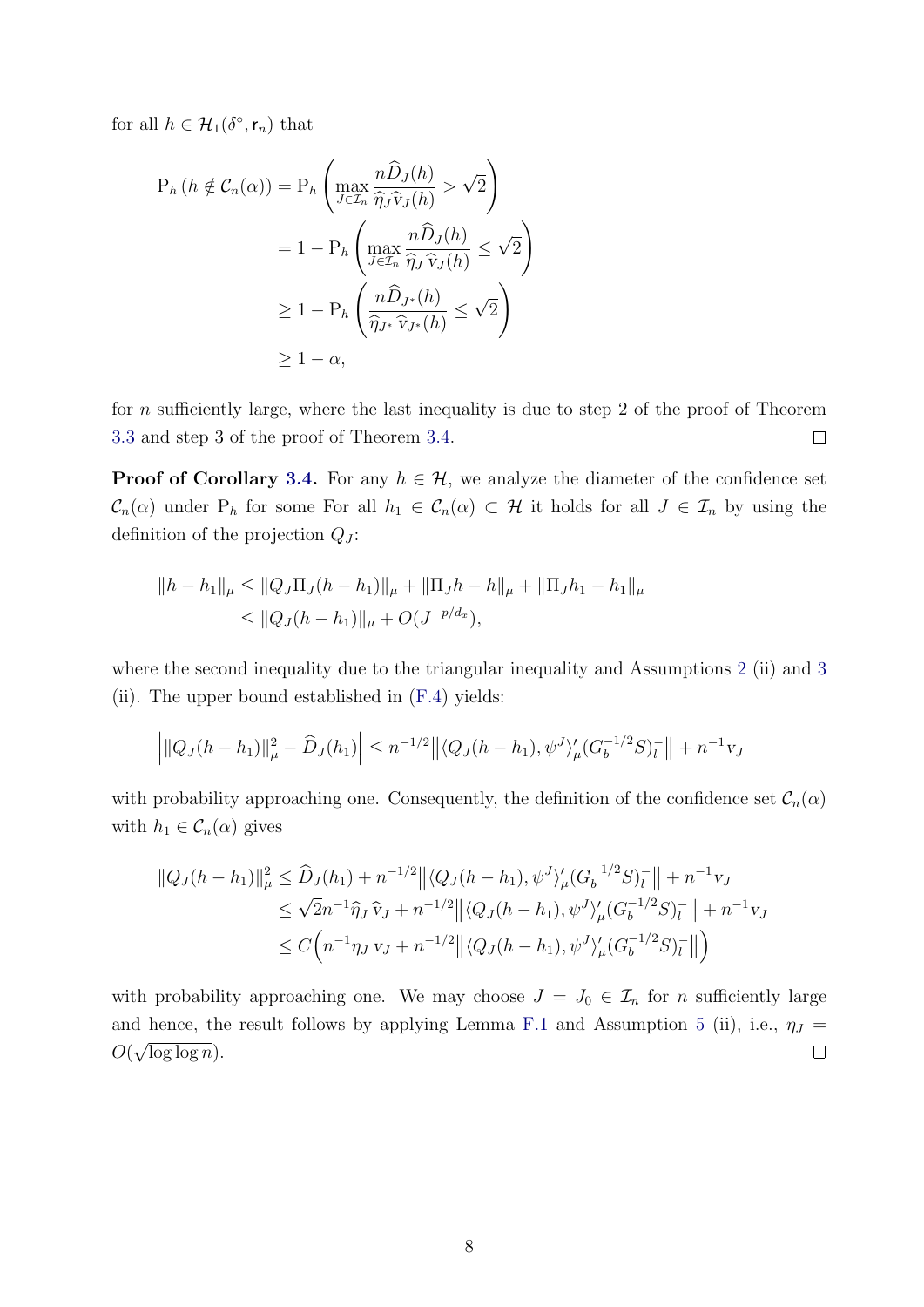### <span id="page-54-0"></span>E. Proofs of Adaptive IT Results in Subsection [4.2](#page-46-2)

For the adaptive IT results, we may consider restriction to the index set  $\mathcal{I}_n$  given in [\(B.1\)](#page-46-2), but where the uppder bound  $\overline{J}$  is replaced by  $\overline{K}$ . As in Appendix [B](#page-46-2) this implies that  $\widehat{\eta}_K(\alpha)$ is deterministic and is denoted by  $\eta_K$  in the following.

Proof of Theorem [4.1.](#page-46-2) The proof is based on two steps, where we bound the first and second type error of  $\widehat{\text{IT}}_n$  separately.

**Step 1:** The definition of the test statistic  $\widehat{\text{IT}}_n$  implies for all  $h \in \mathcal{H}_0$ :

$$
P_h\left(\widehat{\mathrm{IT}}_n = 1\right) \leq \underbrace{P_h\left(\max_{K \in \mathcal{I}_n} \frac{n \widehat{D}_K(h^{\mathrm{R}})}{\eta_K \widehat{v}_K(h^{\mathrm{R}})} > \sqrt{1/2}\right)}_{I} + \underbrace{P_h\left(n \max_{K \in \mathcal{I}_n} \sup_{h \in \mathcal{H}^{\mathrm{R}}}\left|\widehat{D}_K(h) - \widehat{D}_K(h^{\mathrm{R}})\right| / (\eta_K \widehat{v}_K(h^{\mathrm{R}})) > \sqrt{1/8}\right)}_{II} + \underbrace{P_h\left(\max_{K \in \mathcal{I}_n} \left|\frac{n \widehat{D}_K(\widehat{h}^{\mathrm{R}})}{\eta_K \widehat{v}_K(h^{\mathrm{R}})}\right|\max_{K \in \mathcal{I}_n} \left|1 - \frac{\widehat{v}_K(h^{\mathrm{R}})}{\widehat{v}_K(\widehat{h}^{\mathrm{R}})}\right| > \sqrt{1/8}\right)}_{III}.
$$

We obtain  $I = o(1)$  following the proof of Theorem [3.1](#page-46-2) (with  $U_i$  replaced by  $\rho(Y_i, h^R(X_i))$ and  $\hat{A}^{\prime}G\hat{A}$  replaced by  $(B^{\prime}B/n)^{-}$ ). Consider II. The definition of the estimator  $\hat{D}_{K}$  implies for all  $K \in \mathcal{I}_n$  and  $h \in \mathcal{H}^{\mathbb{R}}$  that

$$
\frac{1}{\eta_K v_K(n-1)} \sum_{i \neq i'} \left( \rho(Y_i, h(X_i)) - \rho(Y_i, h^R(X_i)) \right) \left( \rho(Y_{i'}, h(X_{i'})) - \rho(Y_{i'}, h^R(X_{i'})) \right) \widetilde{b}^K(W_i)' \widetilde{b}^K(W_{i'})
$$
\n
$$
+ \frac{1}{\eta_K v_K(n-1)} \sum_{i \neq i'} \rho(Y_i, h^R(X_i)) \left( \rho(Y_{i'}, h(X_{i'})) - \rho(Y_{i'}, h^R(X_{i'})) \right) \widetilde{b}^K(W_i)' \widetilde{b}^K(W_{i'})
$$
\n
$$
= T_{1,K}(h) + T_{2,K}(h).
$$

Consider  $T_{1,K}(h)$ . We obtain

$$
|T_{1,K}(h)| \leq \frac{1}{\eta_K v_K} \left\| n^{-1/2} \sum_{i=1}^n \left( \rho(Y_i, h(X_i)) - \rho(Y_i, h^R(X_i)) \right) \tilde{b}^K(W_i) \right\|^2
$$
  
+ 
$$
\frac{1}{n \eta_K v_K} \sum_{i=1}^n \left\| \left( \rho(Y_i, h(X_i)) - \rho(Y_i, h^R(X_i)) \right) \tilde{b}^K(W_i) \right\|^2
$$
  
=  $T_{11,K}(h) + T_{12,K}(h).$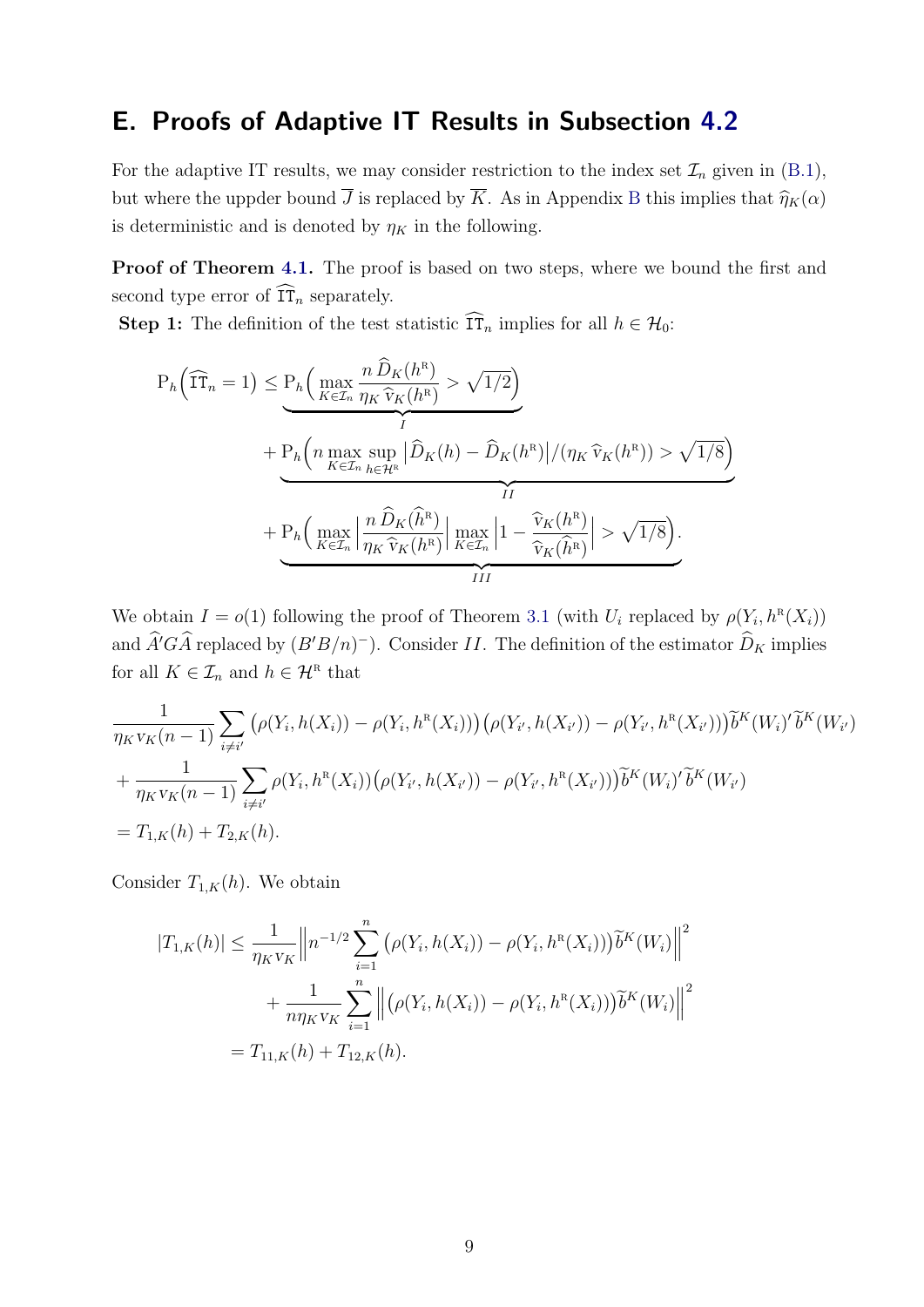Consider  $T_{11,K}(h)$ . We obtain

$$
P_h\Big(\max_{K\in\mathcal{I}_n}\sup_{h\in\mathcal{H}^R}T_{11,K}(h) > 1\Big)
$$
  
\n
$$
\leq P_h\Big(\exists K\in\mathcal{I}_n:\sup_{h\in\mathcal{H}^R}\Big|\Big|\frac{1}{\sqrt{n}}\sum_{i=1}^n\Big(\big(\rho(Y_i,h(X_i))-\rho(Y_i,h^R(X_i))\big)\tilde{b}^K(W_i)-\mathbb{E}\big[\big(\rho(Y,h(X))-\rho(Y,h^R(X))\big)\tilde{b}^K(W)\big]\Big)\Big|\Big|^2
$$
  
\n
$$
> \frac{\eta_K v_K}{2}-\sup_{h\in\mathcal{H}^R}\Big|\mathbb{E}\big[\big(\rho(Y,h(X))-\rho(Y,h^R(X))\big)\tilde{b}^K(W)\big]\Big|\Big|^2\Big).
$$

We evaluate by using Assumption [3](#page-46-2) (ii) that uniformly in  $h \in \mathcal{H}^n$ :

$$
\left\| \mathbf{E} \left[ \left( \rho(Y, h(X)) - \rho(Y, h^{\mathbf{R}}(X)) \right) \widetilde{b}^{K}(W) \right] \right\| \leq \| h - h^{\mathbf{R}} \|_{\mu} \leq \Delta_{n}.
$$

Now using that for each  $K \in \mathcal{I}_n$  and  $1 \leq k \leq K$  we have

$$
\mathbb{E} \sup_{h \in \mathcal{H}^{\mathbb{R}}} \left| \left( \rho(Y, h(X)) - \rho(Y, h^{\mathbb{R}}(X)) \right) \widetilde{b}_{k}(W) \right|^{2} \leq C \Delta_{n}^{2\kappa}
$$

by Assumption [6](#page-46-2) (i). Consequently,following the derivation of the upper bound [\(D.1\)](#page-50-0) we obtain

$$
P_h\Big(\max_{K\in\mathcal{I}_n(\Delta_n)}\sup_{h\in\mathcal{H}^R}T_{11,K}(h)>1\Big)\leq \max_{K\in\mathcal{I}_n}\frac{K\Delta_n^{2\kappa}}{\eta_Kv_K-\Delta_n^2}\left(\int_0^1\sqrt{1+\log N_{[]}(wC,\mathcal{H}^R,\|\cdot\|_2)}dw\right)^2
$$

$$
\leq (1-c_0)^{-1}\max_{K\in\mathcal{I}_n}\frac{K\Delta_n^{2\kappa}}{\eta_Kv_K}=o(1)
$$

where the second inequality is based on the inequality  $\Delta_n^{2k} \leq c_0 \eta_K v_K$  for some  $0 < c_0 < 1$ and all  $K \in \mathcal{I}_n$  as n becomes sufficiently large. Consider  $T_{12,K}(h)$ . We obtain

$$
\max_{K \in \mathcal{I}_n} \sup_{h \in \mathcal{H}^{\mathbb{R}}} T_{12,K}(h) \le \max_{J \in \mathcal{I}_n} \frac{\left(\Delta_n \zeta_K\right)^2}{\eta_K v_K} = o(1).
$$

The bound for  $T_{2,K}(h)$  follows analogously.

Step 2: It is sufficient to control the second type error of the statistic

$$
\widetilde{\text{IT}}_n = \mathbb{1}\left\{\max_{K \in \mathcal{I}_n} |n\widehat{D}_K(\widehat{h}^{\text{R}})/(\eta''_K v_K)| > 1\right\}
$$

for some  $\eta_K'' > 0$ . Let  $K^*$  denote the largest integer such that  $n^{-1}\sqrt{ }$  $\overline{K^*} \leq r_n^2$ . We evaluate for all  $h \in \mathcal{M}_1(\delta^\circ, \mathsf{r}_n)$  that

$$
P_h\left(\widetilde{\mathrm{IT}}_n = 0\right) = P_h\left(n\,\widehat{D}_K(\widehat{h}^R) \le \eta_K''\,v_K \text{ for all } K \in \mathcal{I}_n\right)
$$

$$
\le P_h\left(n\,\widehat{D}_{K^*}(\widehat{h}^R) \le \eta_{K^*}''\,v_{K^*}\right).
$$

We make use of the notation  $B_K = ||E_h[V^K]||_2^2 - ||m(\cdot, h^R)||_{L^2(W)}^2$  where we write  $V^K =$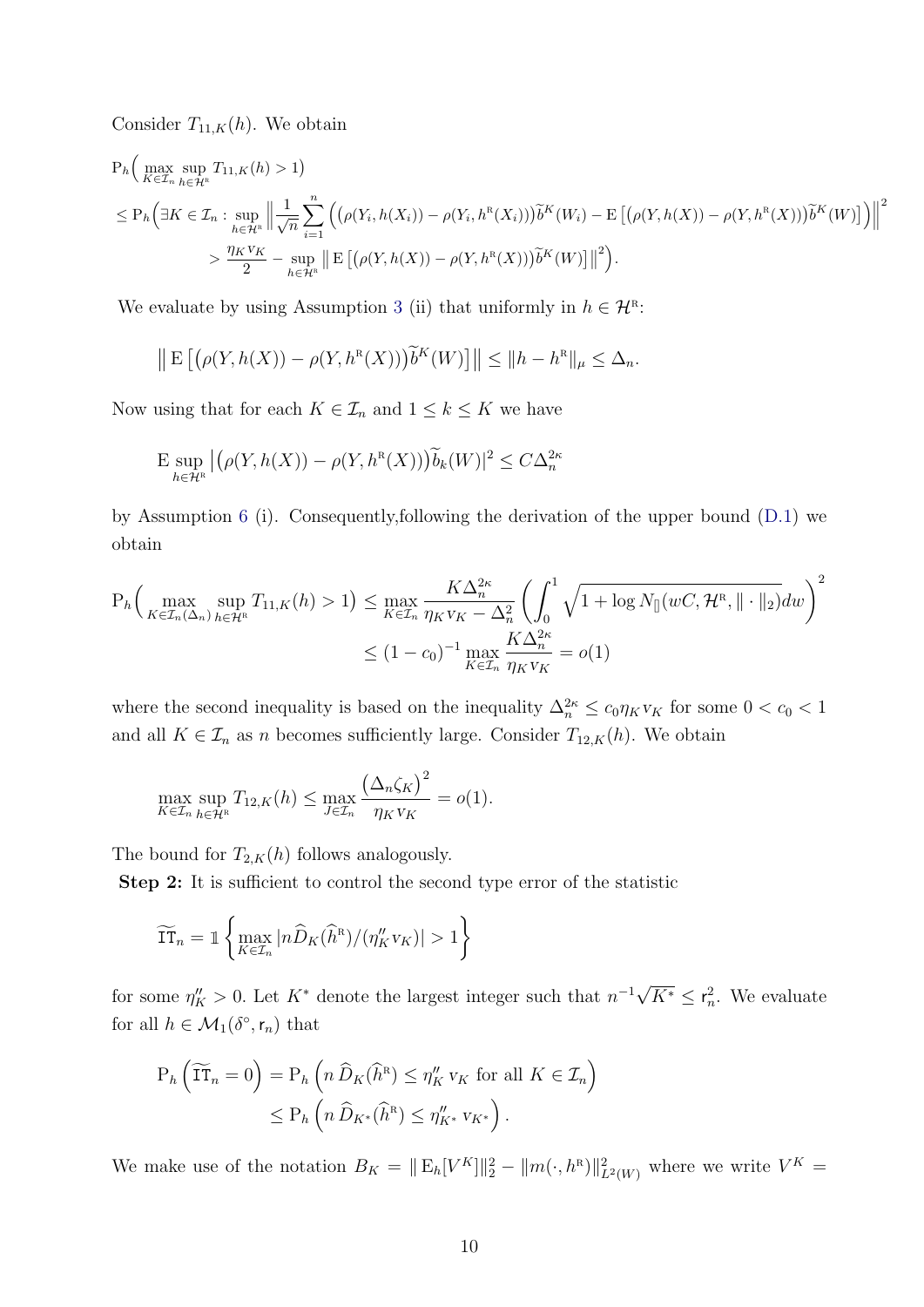$$
\rho(Y, h^{R}(X))G_{b}^{-1/2}b^{K^{*}}(W). \text{ We obtain uniformly over } h \in \mathcal{M}_{1}(\delta^{\circ}, \mathbf{r}_{n}) \text{ that}
$$
\n
$$
P_{h}\left(n\,\widehat{D}_{K^{*}}(\widehat{h}^{R}) \leq \eta_{K^{*}}''v_{K^{*}}\right) = P_{h}\left(\|\mathbf{E}_{h}[V^{K^{*}}]\|_{2}^{2} - \widehat{D}_{K^{*}}(\widehat{h}^{R}) > \|\mathbf{E}_{h}[V^{K^{*}}]\|_{2}^{2} - \frac{\eta_{K^{*}}''v_{K^{*}}}{n}\right)
$$
\n
$$
\leq P_{h}\left(\left|\frac{8}{n^{2}}\sum_{k=1}^{K^{*}}\sum_{i="" +="" -="" \frac{\eta_{k^{*}}''v_{k^{*}}}{n}="" \mathbf{e}[m^{2}(w,="" \mathbf{e}_{h}[v_{1k}]^{2}\right)\right|="" b_{k^{*}}\right)<="" h^{r})]="" math="">\n
$$
+ P_{h}\left(\left|\frac{8}{n^{2}}\sum_{i="" +="" -="" \frac{\eta_{k^{*}}''v_{k^{*}}}{n}="" \mathbf{e}[m^{2}(w,="" b_{k^{*}}\right)<="" g_{b}^{-1}\right)b^{k^{*}}(w_{i'})\right|="" h^{r}(x_{i'}))b^{k^{*}}(w_{i})'\left(\widehat{g}_{b}^{-1}="" h^{r}(x_{i}))\rho(y_{i'},="" h^{r})]="" math="">\n
$$
+ P_{h}\left(\left|\widehat{D}_{K^{*}}(\widehat{h}^{R}) - \widehat{D}_{K^{*}}(h^{R})\right| > \mathbf{E}[m^{2}(W, h^{R})] - \frac{\eta_{K^{*}}''v_{K^{*}}}{n} + B_{K^{*}}\right),
$$
$$
$$

using  $n/(n-1) \leq 2$  for  $n \geq 2$ . Consider IV. We observe  $|B_{K^*}| \leq C_B r_n^2$  which is due to the upper bound

$$
\| \mathcal{E}_h[V^{K^*}] \| = \left( \mathcal{E}_h[\rho(Y, h^{\mathcal{R}}(X)) b^{K^*}(W)'] G_b^{-1} \mathcal{E}_h[\rho(Y, h^{\mathcal{R}}(X)) b^{K^*}(W)] \right)^{1/2} = \| \Pi_{K^*} m(\cdot, h^{\mathcal{R}}) \|_{L^2(W)}.
$$

Further, from the proof of Lemma [F.9](#page-67-1) we deduce

$$
E_h \left| \frac{1}{n(n-1)} \sum_{k=1}^{K^*} \sum_{i \neq i'} \left( V_{ik} V_{i'k} - E_h[V_{1k}]^2 \right) \right|^2 \leq \frac{C}{n} \left( \| \Pi_{K^*} m(\cdot, h^R) \|_{L^2(W)}^2 + \frac{v_{K^*}^2}{n} \right).
$$

Consequently, Markov's inequality yields

<span id="page-56-0"></span>
$$
IV = O\left(\frac{n^{-1} \|\Pi_{K^*} m(\cdot, h^R)\|_{L^2(W)}^2 + n^{-2} v_{K^*}^2}{\left(\|m(\cdot, h^R)\|_{L^2(W)}^2 - \eta_{K^*}'' n^{-1} v_{K^*} + B_{K^*}\right)^2}\right)
$$
(E.1)

In the following, we distinguish between two cases. First, consider the case where  $n^{-2}v_{K^*}^2$ dominates the summand in the numerator. For any  $h \in \mathcal{M}_1(\delta^\circ, \mathsf{r}_n)$  we have  $||m(\cdot, h^R)||_{L^2(W)}^2 \geq$  $\delta^{\circ}$   $\mathsf{r}_n^2$  and hence, using that  $v_{K^*} \geq c_0 \sqrt{K^*}$  for some constant  $0 < c_0 < 1$  we obtain the lower bound

$$
||m(\cdot,h^{R})||_{L^{2}(W)}^{2} - \eta_{K^{*}}'' n^{-1} v_{K^{*}} + B_{K^{*}} \geq (\delta^{\circ} - c_{0} - C_{B}) r_{n}^{2} \geq C_{0} r_{n}^{2}
$$

for some constant  $C_0 := \delta^{\circ} - c_0 - C_B$  which is positive for any  $\delta^{\circ} > c_0 + C_B$ . From inequality [\(E.1\)](#page-56-0) we infer  $IV = O(r_n^{-4}n^{-2}v_{K^*}^2) = o(1)$ . Second, consider the case where  $n^{-1} \|\Pi_{K^*} m(\cdot, h^R)\|_{L^2(W)}$  dominates. For any  $h \in \mathcal{M}_1(\delta^\circ, \mathsf{r}_n)$  we have  $\|m(\cdot, h^R)\|_{L^2(W)}^2 \geq$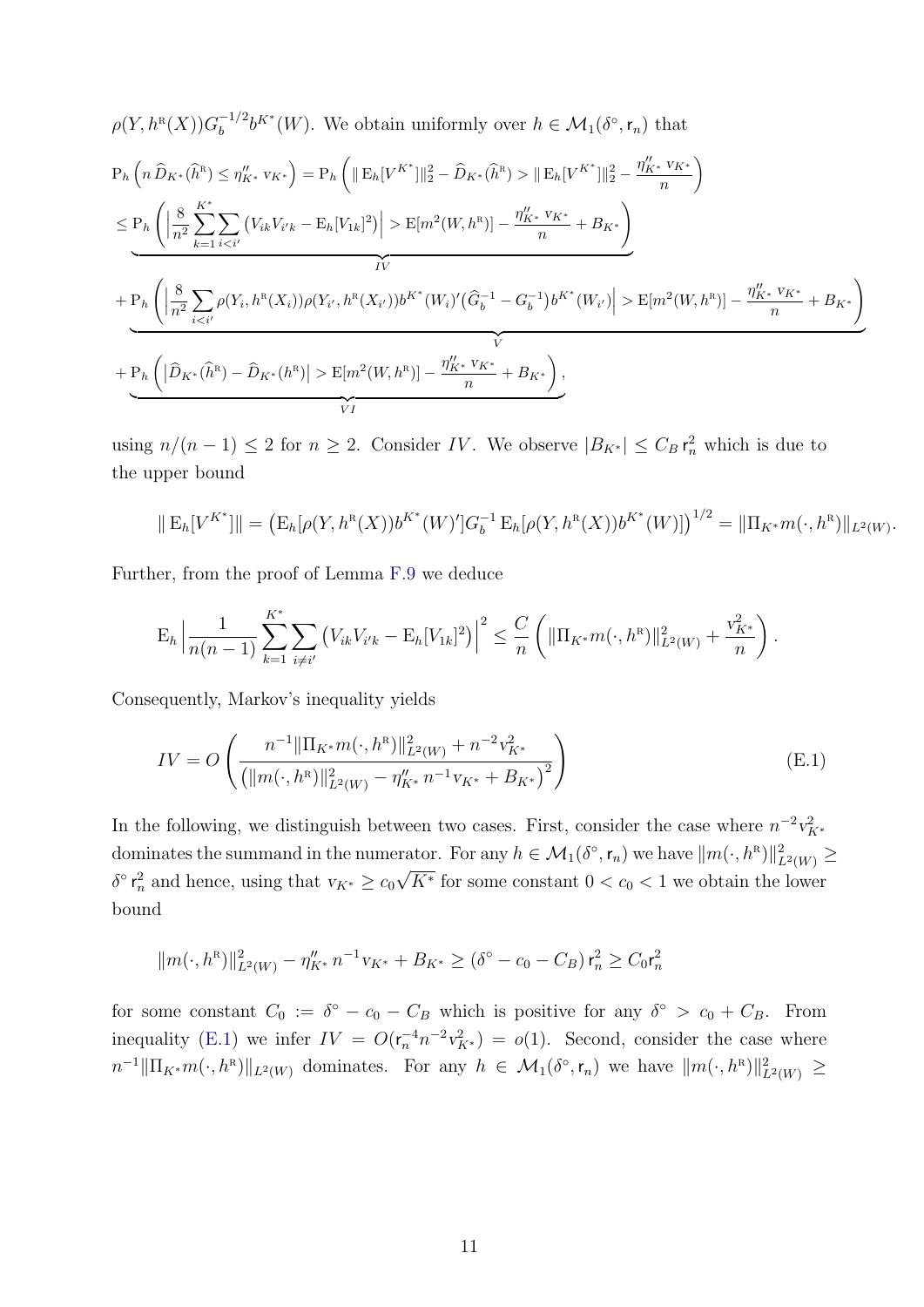δ°  $\mathsf{r}_n^2 > \delta$ °  $n^{-1}\sqrt{2}$  $K^*$  and hence, obtain the lower bound

$$
||m(\cdot,h^R)||_{L^2(W)}^2 - \eta_{K^*}'' n^{-1} v_{K^*} + B_{K^*} \ge \left(1 - \frac{1}{\delta^{\circ}} - \frac{C_B}{\delta^{\circ}}\right) ||m(\cdot,h^R)||_{L^2(W)}^2
$$
  

$$
\ge c_1 ||m(\cdot,h^R)||_{L^2(W)}^2
$$

for some constant  $c_1 := 1 - (1 + C_B)/\delta^{\circ}$  which is positive for any  $\delta^{\circ} > 1 + C_B$ . Hence, inequality [\(E.1\)](#page-56-0) yields for all  $h \in \mathcal{M}_1(\delta^{\circ}, r_n)$  that

$$
IV = O\left(n^{-1} \frac{1}{\|m(\cdot, h^R)\|_{L^2(W)}^2}\right) = O\left(n^{-1} \mathsf{r}_n^{-2}\right) = o(1).
$$

Finally,  $V = o(1)$  by making use of Lemma [F.4](#page-62-0) (with  $U_i$  replaced by  $\rho(Y_i, h^R(X_i))$  and  $\widehat{A}'G\widehat{A}$  replaced by  $(B'B/n)^{-}$  and  $VI = o(1)$  by following step 1.  $\Box$ 

### <span id="page-57-0"></span>F. Technical Results

<span id="page-57-1"></span>**Theorem F.1.** Let Assumptions  $1-3$  be satisfied. Then, it holds

$$
\left|\widehat{D}_J - \|h - h_0\|_{\mu}^2\right| = O_p\left(n^{-1}s_J^{-2}\sqrt{J} + n^{-1/2}\right|\left| \langle Q_J(h - h_0), \psi^J \rangle_{\mu}'(G^{-1/2}S)_l^- \right| + J^{-2p/d_x}\right).
$$

Proof. We make use of the decomposition

$$
\widehat{D}_J - ||h - h_0||_{\mu}^2 = \widehat{D}_J - ||Q_J(h - h_0)||_{\mu}^2 + ||Q_J(h - h_0)||_{\mu}^2 - ||h - h_0||_{\mu}^2.
$$

Note that

$$
||Q_{J}(h - h_{0})||_{\mu}^{2} = \int (\psi^{J}(x)^{'} A E_{h}[(Y - h_{0}(X))b^{K}(W)])^{2} \mu(x) dx
$$
  
=  $E_{h}[(Y - h_{0}(X))b^{K}(W)]^{'} A' \underbrace{\int \psi^{J}(x)\psi^{J}(x)^{\prime}\mu(x) dx A E_{h}[(Y - h_{0}(X))b^{K}(W)]}$   
=  $||G^{1/2} A E_{h}[(Y - h_{0}(X))b^{K}(W)]||^{2}$   
=  $||E_{h}[V^{J}]||^{2}$ 

using the notation  $V_i^J = (Y_i - h_0(X_i))G^{1/2}Ab^K(W_i)$ . Thus, the definition of the estimator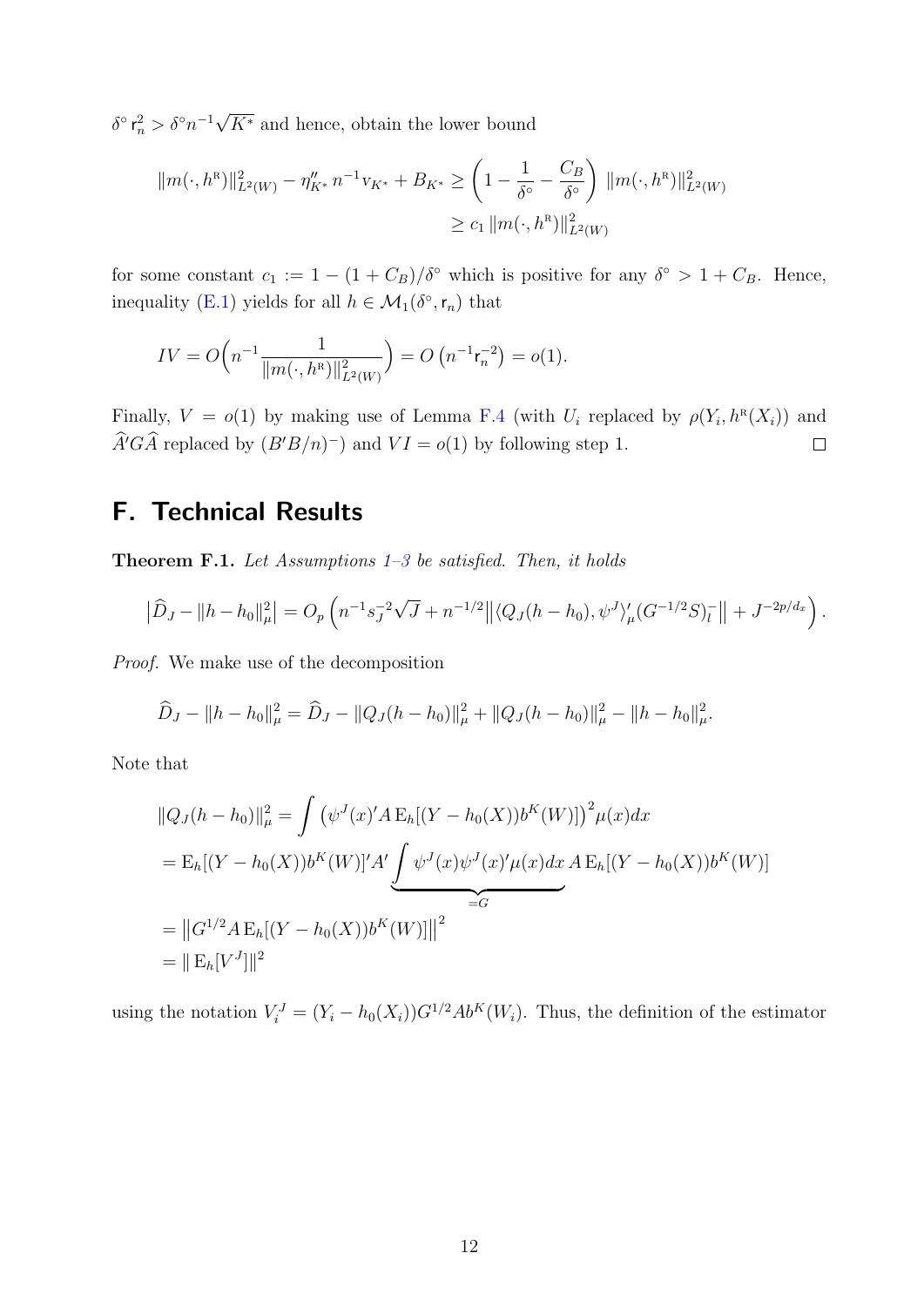$\widehat D_J$  implies

$$
\widehat{D}_J - ||Q_J(h - h_0)||_{\mu}^2
$$
\n
$$
= \frac{1}{n(n-1)} \sum_{j=1}^J \sum_{i \neq i'} \left( V_{ij} V_{i'j} - \mathbf{E}_h[V_{1j}]^2 \right)
$$
\n(F.1)

<span id="page-58-1"></span><span id="page-58-0"></span>
$$
+\frac{1}{n(n-1)}\sum_{i\neq i'}Y_iY_{i'}b^K(W_i)'(A'GA - \widehat{A}'G\widehat{A})b^K(W_{i'}),
$$
\n(F.2)

where we bound both summands on the right hand side separately in the following. Consider the summand in [\(F.1\)](#page-58-0), we observe

$$
\Big|\sum_{j=1}^{J} \sum_{i \neq i'} \left( V_{ij} V_{i'j} - \mathbb{E}_h[V_{1j}]^2 \right) \Big|^2 = \sum_{j,j'=1}^{J} \sum_{i \neq i'} \sum_{i'' \neq i'''} \left( V_{ij} V_{i'j} - \mathbb{E}_h[V_{1j}]^2 \right) \left( V_{i''j'} V_{i'''j'} - \mathbb{E}_h[V_{1j'}]^2 \right)
$$

We distinguish three different cases. First: i, i', i'', i''' are all different, second: either  $i = i'$ or  $i' = i'''$ , or third:  $i = i'$  and  $i' = i'''$ . We thus calculate for each  $j, j' \geq 1$  that

$$
\sum_{i \neq i'} \sum_{i'' \neq i'''} (V_{ij}V_{i'j} - \mathbb{E}_h[V_{1j}]^2) (V_{i''j'}V_{i'''j'} - \mathbb{E}_h[V_{1j'}]^2)
$$
\n
$$
= \sum_{i,i',i'',i'' \text{all different}} (V_{ij}V_{i'j} - \mathbb{E}_h[V_{1j}]^2) (V_{i''j'}V_{i'''j'} - \mathbb{E}_h[V_{1j'}]^2)
$$
\n
$$
+ 2 \sum_{i \neq i' \neq i''} (V_{ij}V_{i'j} - \mathbb{E}_h[V_{1j}]^2) (V_{i''j'}V_{i'j'} - \mathbb{E}_h[V_{1j'}]^2)
$$
\n
$$
+ \sum_{i \neq i'} (V_{ij}V_{i'j} - \mathbb{E}_h[V_{1j}]^2) (V_{ij'}V_{i'j'} - \mathbb{E}_h[V_{1j'}]^2).
$$

Due to independent observations we have

$$
\sum_{i,i',i'',i''\text{all different}} \mathbf{E}_h \left[ \left( V_{ij} V_{i'j} - \mathbf{E}_h [V_{1j}]^2 \right) \left( V_{i''j'} V_{i'''j'} - \mathbf{E}_h [V_{1j'}]^2 \right) \right] = 0
$$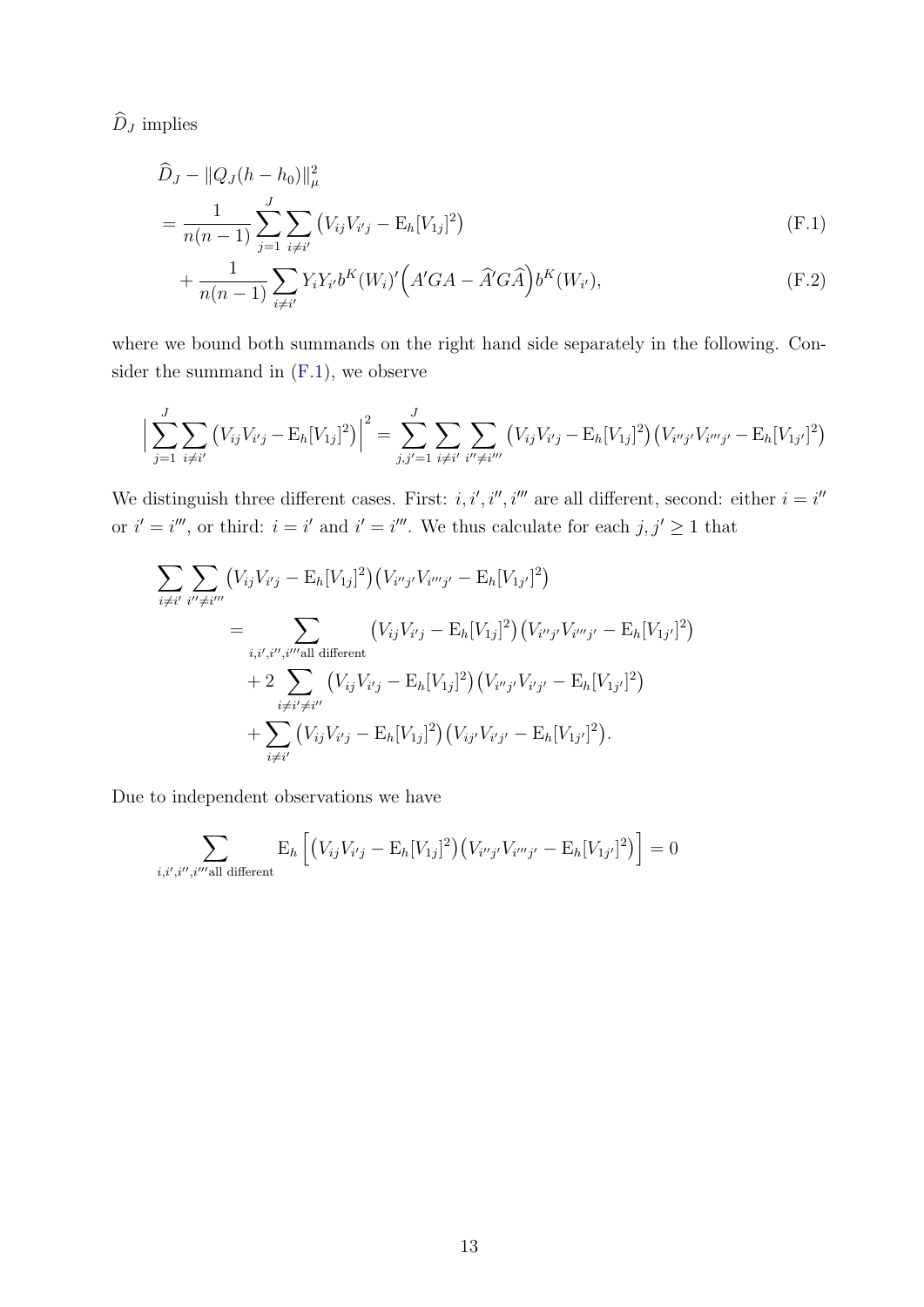Consequently, we calculate

$$
E_h \Big| \sum_{j=1}^{J} \sum_{i \neq i'} (V_{ij} V_{i'j} - E_h[V_{1j}]^2) \Big|^2
$$
  
=  $2n(n-1)(n-2) \sum_{j,j'=1}^{J} E_h \Big[ (V_{1j} V_{2j} - E_h[V_{1j}]^2) (V_{3j'} V_{2j'} - E_h[V_{1j'}]^2) \Big]$   
+  $n(n-1) \sum_{j,j'=1}^{J} E_h \Big[ (V_{1j} V_{2j} - E_h[V_{1j}]^2) (V_{1j'} V_{2j'} - E_h[V_{1j'}]^2) \Big].$ 

To bound the summand  $I$  we observe that

$$
I = \sum_{j,j'=1}^{J} \mathbb{E}_{h}[V_{1j}] \mathbb{E}_{h}[V_{1j'}] \mathbb{C}ov_{h}(V_{1j}, V_{1j'})
$$
  
\n
$$
= \mathbb{E}_{h}[V_{1}^{J}]' \mathbb{C}ov_{h}(V_{1}^{J}, V_{1}^{J}) \mathbb{E}_{h}[V_{1}^{J}]
$$
  
\n
$$
\leq \lambda_{\max} (\mathbb{V}ar_{h}((Y - h_{0}(X))G_{b}^{-1/2}b^{K}(W))) ||G_{b}^{1/2}A'G^{1/2} \mathbb{E}_{h}[V_{1}^{J}]||^{2}
$$
  
\n
$$
\leq \overline{\sigma}^{2} || \mathbb{E}_{h}[(Y - h_{0}(X))b^{K}(W)]'A'GAG_{b}^{1/2} ||^{2}
$$
  
\n
$$
= \overline{\sigma}^{2} || \int Q_{J}(h - h_{0})(x)\psi^{J}(x')'\mu(dx)(G_{b}^{-1/2}S)_{I}^{-} ||^{2}
$$

by using the notation  $V_i^J = (Y_i - h_0(X_i))G^{1/2}Ab^K(W_i)$ ,  $AG_b^{1/2} = (G_b^{-1/2}S)_l^{-1}$  $\overline{l}$ , and Lemma [F.8,](#page-66-1) i.e.,  $\lambda_{\max}(\mathbb{V}ar_h((Y - h_0(X))\tilde{b}^K(W))) \leq \overline{\sigma}^2$ . Consider II. We observe

$$
II = n(n - 1) \sum_{j,j'=1}^{J} E_h[V_{1j}V_{1j'}]^2 - n(n - 1) \left(\sum_{j=1}^{J} E_h[V_{1j}]^2\right)^2
$$
  
\n
$$
\leq n(n - 1) \sum_{j,j'=1}^{J} E_h[V_{1j}V_{1j'}]^2
$$
  
\n
$$
= n(n - 1)v_J^2.
$$

The upper bounds derived for the terms I and II imply for all  $n \geq 2$ :

$$
E_h \left| \frac{1}{n(n-1)} \sum_{j=1}^J \sum_{i \neq i'} \left( V_{ij} V_{i'j} - E_h[V_{1j}]^2 \right) \right|^2
$$
  
 
$$
\leq 2\overline{\sigma}^2 \left( \frac{1}{n} \left\| \langle Q_J(h - h_0), \psi^J \rangle_{\mu} (G_b^{-1/2} S)_l^- \right\|^2 + \frac{v_J^2}{n^2} \right). \tag{F.3}
$$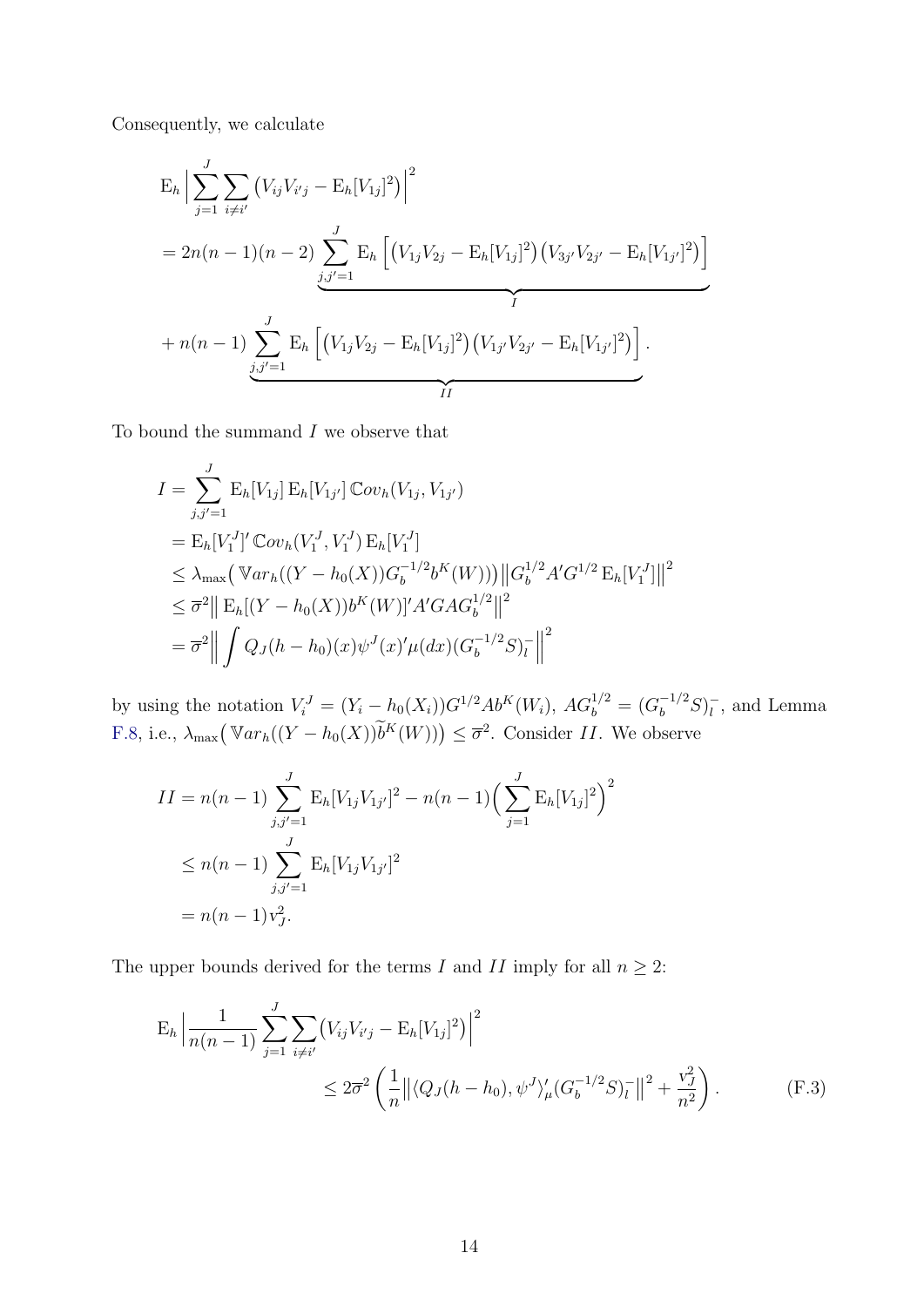Consequently, equality [\(F.2\)](#page-58-1) together with Lemma [F.4](#page-62-0) yields

$$
\widehat{D}_J - ||Q_J(h - h_0)||^2_{\mu} = O_p\left(n^{-1/2} \left| \langle Q_J(h - h_0), \psi^J \rangle_{\mu}' (G_b^{-1/2} S)_l^- \right| \right| + n^{-1} v_J^1\right), \tag{F.4}
$$

which implies the variance part by employing Lemma [F.1.](#page-60-1) Finally, Lemma [F.3](#page-61-0) implies for the bias term

$$
||Q_J(h - h_0)||_{\mu}^2 - ||h - h_0||_{\mu}^2 = O(J^{-2p/d})
$$

which completes the proof.

<span id="page-60-1"></span>**Lemma F.[1](#page-46-2).** Let Assumption 1 (ii) be satisfied. Then, it holds

$$
v_J \le \overline{\sigma}^2 s_J^{-2} \sqrt{J}.
$$

*Proof.* In the following, let  $e_j$  be the unit vector with 1 at the j-th position. We obtain

$$
v_J^2 = \sum_{j,j'=1}^J \mathbb{E}_h[V_{1j}V_{1j'}]^2
$$
  
= 
$$
\sum_{j=1}^J \left\| \mathbb{E}[\mathbb{E}_h[(Y - h_0(X))^2 | W] e_j' G^{1/2} A b^K(W) G^{1/2} A b^K(W)] \right\|^2
$$
  
= 
$$
\sum_{j=1}^J \left\| G^{1/2} A G_b^{1/2} \mathbb{E}[\chi_j(W) \widetilde{b}^K(W)] \right\|^2
$$
  

$$
\leq s_J^{-2} \sum_{j=1}^J \left\| \mathbb{E}[\chi_j(W) \widetilde{b}^K(W)] \right\|^2,
$$

using the relationship  $||G^{1/2}AG_b^{1/2}|| = s_J^{-1}$  $J^{\text{-}1}$ . For all  $j \geq 1$  we have the upper bound

$$
\left\| \mathbf{E}[\chi_j(W)\widetilde{b}^K(W)] \right\| \leq \|\chi_j\|_{L^2(W)}.
$$

Now using that  $\sup_{w \in \mathcal{W}} \sup_{h \in \mathcal{H}} E_h[(Y - h_0(X))^2 | W = w] \leq \overline{\sigma}^2$  due to Assumption [1](#page-46-2) (ii), we get

$$
\sum_{j=1}^{J} ||\chi_j||_{L^2(W)}^2 \leq \overline{\sigma}^4 \sum_{j=1}^{J} E |e'_j G^{1/2} Ab^K(W)|^2
$$
  
=  $\overline{\sigma}^4 \sum_{j=1}^{J} e'_j G^{1/2} AG_b A' G^{1/2} e_j$   
 $\leq \overline{\sigma}^4 s_J^{-2} J,$ 

<span id="page-60-0"></span> $\Box$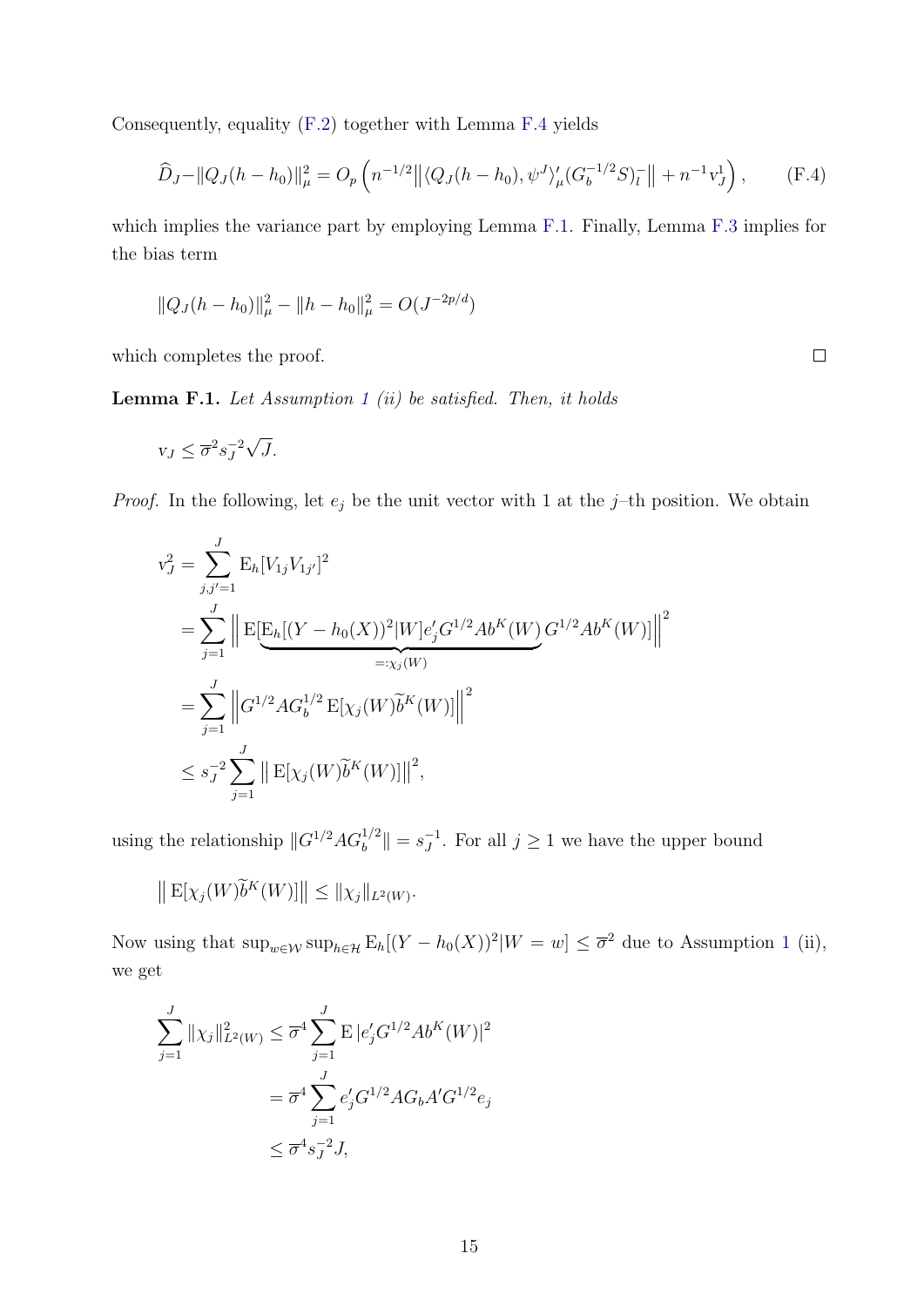which implies the assertion.

<span id="page-61-1"></span>**Lemma F.2.** Let Assumption [1](#page-46-2) (iii) be satisfied. Then, it holds

$$
\sqrt{\sum_{j=1}^J s_j^{-4}} \le \underline{\sigma}^{-2} v_J,
$$

where  $s_i^{-1}$  $j^{-1}$ ,  $1 \leq j \leq J$ , are the nondecreasing singular values of  $G^{1/2} A G_b^{1/2}$ .

*Proof.* In the following, let  $e_j$  be the unit vector with 1 at the j-th position. Introduce a unitary matrix  $Q$  such that by Schur decomposition

$$
Q'G^{1/2}AG_bA'G^{1/2}Q = \text{diag}(s_1^{-2}, \dots, s_J^{-2}).
$$

We make use of the notation  $V_i^J = (Y_i - h_0(X_i))Q'G^{1/2}Ab^K(W_i)$ . Now since the Frobenius norm is invariant under unitary matrix multiplication we have

$$
v_J^2 = \sum_{j,j'=1}^J \mathbb{E}_h[\widetilde{V}_{1j}\widetilde{V}_{1j'}]^2
$$
  
\n
$$
\geq \sum_{j=1}^J \mathbb{E}_h[\widetilde{V}_{1j}^2]^2
$$
  
\n
$$
= \sum_{j=1}^J (\mathbb{E} |(Y - h_0(X))e'_j Q' G^{1/2} Ab^K(W)|^2)^2
$$
  
\n
$$
\geq \underline{\sigma}^4 \sum_{j=1}^J (\mathbb{E}[e'_j Q' G^{1/2} Ab^K(W) b^K(W)' A' G^{1/2} Q e_j])^2
$$
  
\n
$$
= \underline{\sigma}^4 \sum_{j=1}^J (e'_j Q' G^{1/2} AG_b A' G^{1/2} Q e_j)^2
$$
  
\n
$$
= \underline{\sigma}^4 \sum_{j=1}^J (e'_j \operatorname{diag}(s_1^{-2}, \dots, s_J^{-2}) e_j)^2
$$
  
\n
$$
\geq \underline{\sigma}^4 \sum_{j=1}^J s_j^{-4},
$$

using  $\inf_{w \in \mathcal{W}} \inf_{h \in \mathcal{H}} \mathbb{E}_h[(Y - h_0(X))^2 | W = w] \ge \underline{\sigma}^2$  by Assumption [1](#page-46-2) (iii).

 $\Box$ 

<span id="page-61-0"></span>**Lemma F.[3](#page-46-2).** Let Assumptions [2](#page-46-2) and 3 be satisfied. Then, for all  $h \in \mathcal{H}$  we have

$$
||Q_J(h - h_0)||_{\mu} = ||h - h_0||_{\mu} + O(J^{-p/d}).
$$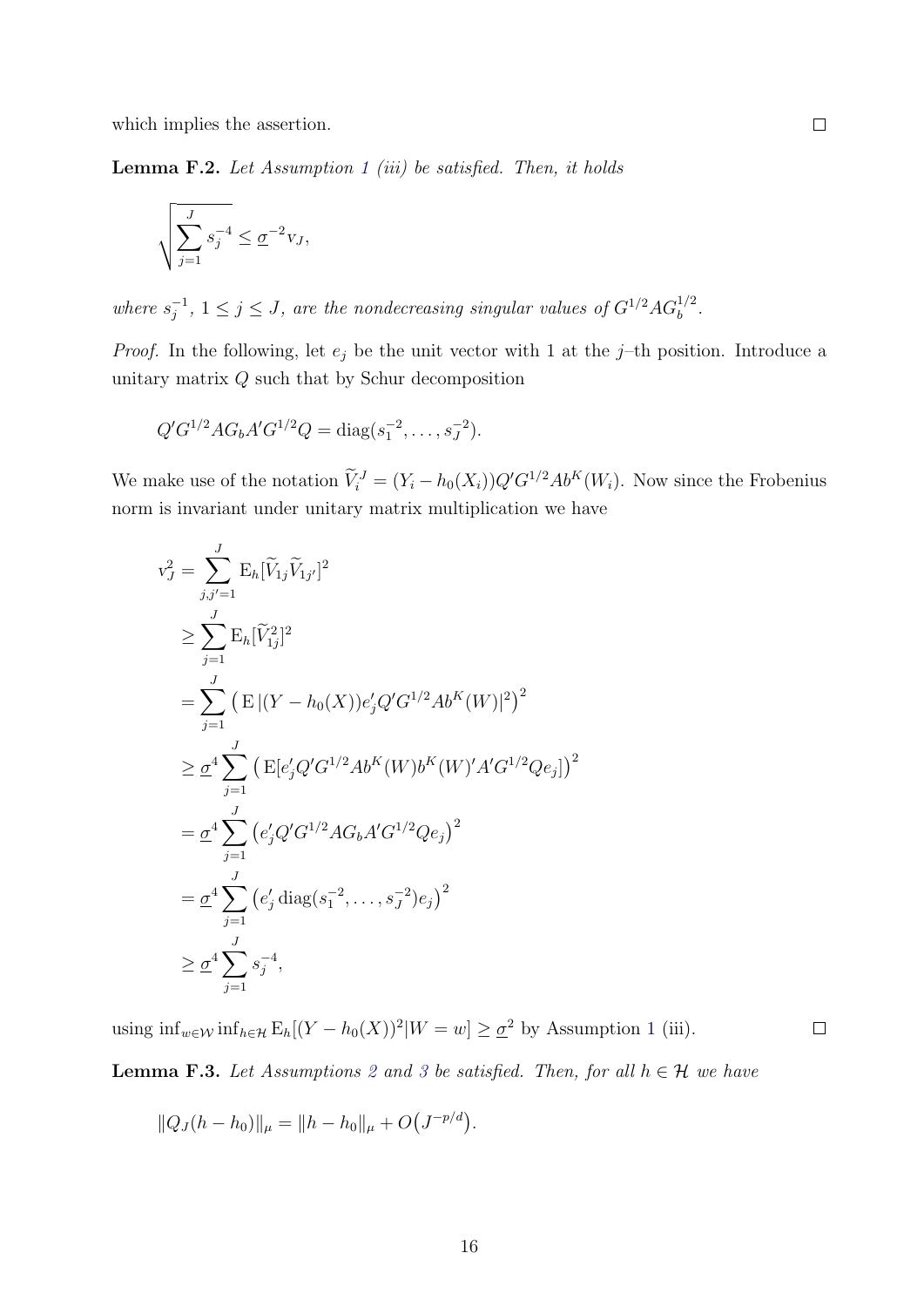*Proof.* Using the notation  $\widetilde{b}^K(\cdot) := G_b^{-1/2}$  $b^{-1/2}b^{K}(\cdot)$ , we observe for all  $h \in \mathcal{H}$  that

$$
||Q_{J}(h - h_{0})||_{\mu} = ||(G_{b}^{-1/2}SG^{-1/2})_{l}^{-} E[\tilde{b}^{K}(W)(h - h_{0})(X)]||
$$
  
\n
$$
\leq ||(G_{b}^{-1/2}SG^{-1/2})_{l}^{-} E[\tilde{b}^{K}(W)(\Pi_{J}h - \Pi_{J}h_{0})(X)]||
$$
  
\n
$$
+ ||(G_{b}^{-1/2}SG^{-1/2})_{l}^{-} E[\tilde{b}^{K}(W)((h - h_{0})(X) - (\Pi_{J}h - \Pi_{J}h_{0})(X))]]||
$$
  
\n
$$
\leq ||\Pi_{J}h - \Pi_{J}h_{0}||_{\mu} + s_{J}^{-1}||\Pi_{K}T((h - h_{0}) - (\Pi_{J}h - \Pi_{J}h_{0}))||_{L^{2}(W)}
$$
  
\n
$$
\leq ||\Pi_{J}h - \Pi_{J}h_{0}||_{\mu} + O(J^{-p/d})
$$

by making use of Assumption [3](#page-46-2) (ii).

<span id="page-62-0"></span>**Lemma F.4.** Let Assumptions [1–3](#page-46-2) be satisfied. Then, uniformly in  $h \in \mathcal{H}$  it holds

$$
\frac{1}{n(n-1)} \sum_{i \neq i'} (Y_i - h_0(X_i)) (Y_{i'} - h_0(X_{i'})) b^K(W_i)' (A'GA - \hat{A}'G\hat{A}) b^K(W_{i'})
$$
  
=  $O_p \Big( n^{-1} s_J^{-2} \sqrt{J} + n^{-1/2} || \langle Q_J(h - h_0), \psi^J \rangle_{\mu} (G_b^{-1/2} S)_l^- || \Big).$ 

 $\Box$ 

Proof. In the proof, we establish an upper bound of

$$
\frac{1}{n^2} \sum_{i,i'} (Y_i - h_0(X_i)) (Y_{i'} - h_0(X_{i'})) b^{K}(W_i)' (A'GA - \hat{A}'G\hat{A}) b^{K}(W_i')
$$
\n
$$
= \mathbb{E}[(h - h_0)(X) b^{K}(W)]' (A'GA - \hat{A}'G\hat{A}) \mathbb{E}[(h - h_0)(X) b^{K}(W)]
$$
\n
$$
+ 2\left(\frac{1}{n}\sum_{i} (Y_i - h_0(X_i)) b^{K}(W_i)' - \mathbb{E}[(h - h_0)(X) b^{K}(W)]'\right) (A'GA - \hat{A}'G\hat{A})
$$
\n
$$
\times \mathbb{E}[(h - h_0)(X) b^{K}(W)]
$$
\n
$$
+ \left(\frac{1}{n}\sum_{i} (Y_i - h_0(X_i)) b^{K}(W_i)' - \mathbb{E}[(h - h_0)(X) b^{K}(W)]'\right) (A'GA - \hat{A}'G\hat{A})
$$
\n
$$
\times \left(\frac{1}{n}\sum_{i} (Y_i - h_0(X_i)) b^{K}(W_i)' - \mathbb{E}[(h - h_0)(X) b^{K}(W)]'\right)
$$

uniformly in  $h \in \mathcal{H}$ . It is sufficient to bound the first summand on the right hand side. We make use of the decomposition

$$
E[(h - h_0)(X)b^{K}(W)]'\left(A'GA - \hat{A}'G\hat{A}\right)E[(h - h_0)(X)b^{K}(W)]
$$
  
=  $2 E[(h - h_0)(X)b^{K}(W)]'A'G(A - \hat{A}) E[(h - h_0)(X)b^{K}(W)]$   
 $- E[(h - h_0)(X)b^{K}(W)]'(A - \hat{A})'G(A - \hat{A}) E[(h - h_0)(X)b^{K}(W)]$   
=  $2T_1 - T_2$ ,

where we bound each summand separately in what follows. Consider  $T_1$ . Below, we show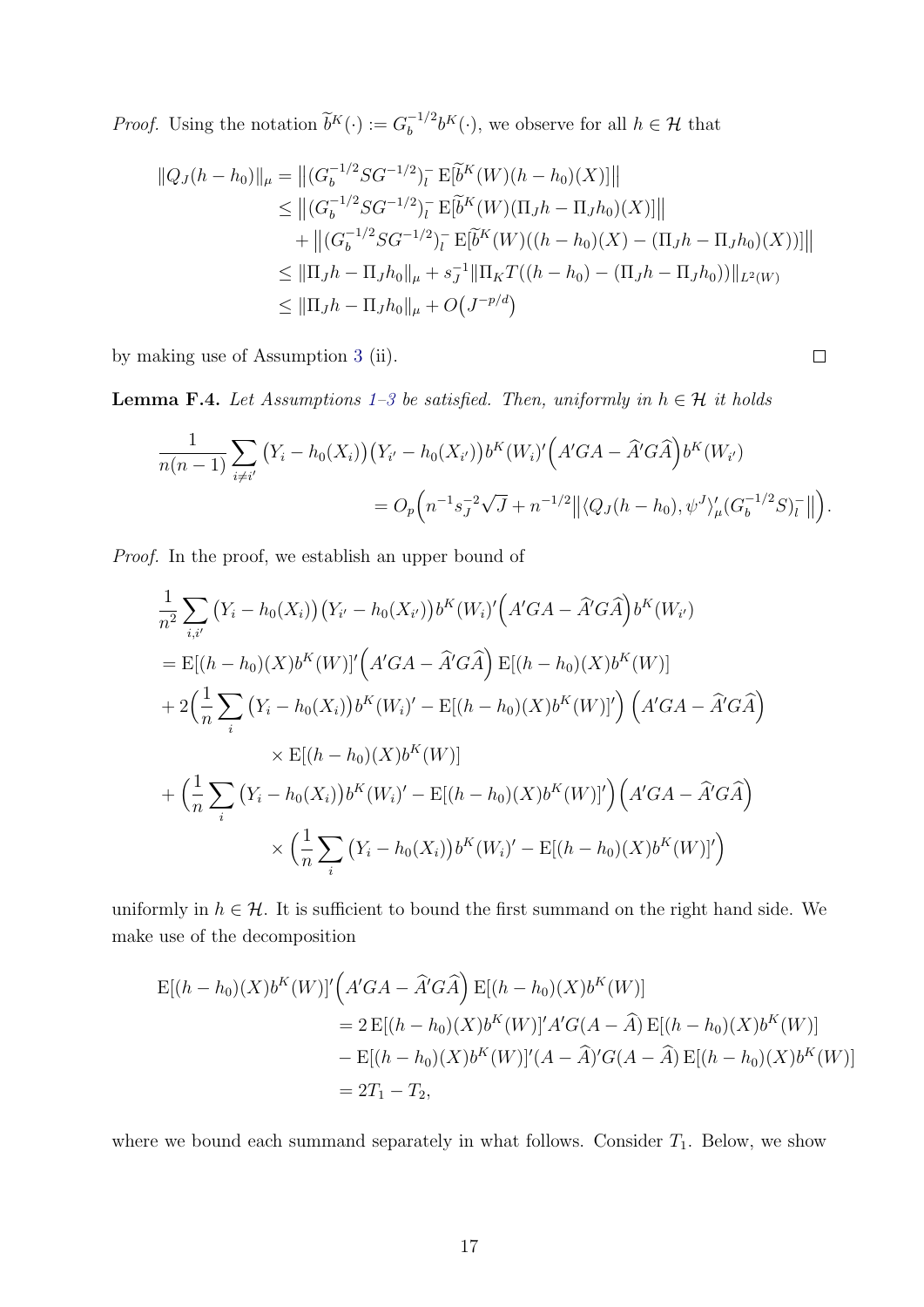the result

<span id="page-63-1"></span>
$$
T_1 = O_p\left(n^{-1/2} \left\| \langle Q_J(h - h_0), \psi^J \rangle_{\mu} (G_b^{-1/2} S)_l^- \right\| \right).
$$
 (F.5)

To do so, we make use of the decomposition

<span id="page-63-0"></span>
$$
T_1 = \mathbb{E}[(h - h_0)(X)b^{K}(W)]'A'G(\hat{A} - A)\mathbb{E}[\Pi_{J}(h - h_0)(X)b^{K}(W)]
$$
  
+  $\mathbb{E}[(h - h_0)(X)b^{K}(W)]'A'G(\hat{A} - A)\mathbb{E}[(h - h_0 - \Pi_{J}(h - h_0))(X)b^{K}(W)].$  (F.6)

Consider the first summand on the right hand side of the equation. Using the definition of the left pseudo inverse we can write  $\widehat{A} = (\widehat{G}_b^{-1/2} \widehat{S})_l^{\dagger} \widehat{G}_b^{-1/2}$  where  $\widehat{S} = n^{-1} \sum_i b^K(W_i) \psi^J(X_i)'$ . Making use of the relation  $Q_J \Pi_J h = \Pi_J h$  and  $\hat{S}G^{-1} \langle h, \psi^J \rangle_\mu = n^{-1} \sum_i \Pi_J h(X_i) b^K(W_i)$ yields

$$
E[(h-h_0)(X)b^{K}(W)]'A'G(A - \hat{A}) E[\Pi_{J}(h-h_0)(X)b^{K}(W)]
$$
  
=  $\int Q_{J}(h-h_0)(x)\Big(\Pi_{J}(h-h_0)(x) - \psi^{J}(x)'\Big(\hat{G}_{b}^{-1/2}\hat{S}\Big)_{l}^{-} \hat{G}_{b}^{-1/2} E[(h-h_0)(X)b^{K}(W)]\Big) \mu(x)dx$   
=  $\langle Q_{J}(h-h_0), \psi^{J}\rangle_{\mu}'(\hat{G}_{b}^{-1/2}\hat{S})_{l}^{-} \hat{G}_{b}^{-1/2} \Big(\frac{1}{n}\sum_{i} \Pi_{J}(h-h_0)(X_{i})b^{K}(W_{i}) - E[(h-h_0)(X)b^{K}(W)]\Big)$   
=  $\langle Q_{J}(h-h_0), \psi^{J}\rangle_{\mu}'(G_{b}^{-1/2}S)_{l}^{-} \Big(\frac{1}{n}\sum_{i} \Pi_{J}(h-h_0)(X_{i})\tilde{b}^{K}(W_{i}) - E[\Pi_{J}(h-h_0)(X)\tilde{b}^{K}(W)]\Big)$   
+  $\langle Q_{J}(h-h_0), \psi^{J}\rangle_{\mu}'(G_{b}^{-1/2}S)_{l}^{-} G_{b}^{-1/2} S' \Big((\hat{G}_{b}^{-1/2}\hat{S})_{l}^{-} \hat{G}_{b}^{-1/2} G_{b}^{1/2} - (\hat{G}_{b}^{-1/2}S)_{l}^{-}\Big)$   
 $\times \Big(\frac{1}{n}\sum_{i} \Pi_{J}(h-h_0)(X_{i})\tilde{b}^{K}(W_{i}) - E[\Pi_{J}(h-h_0)(X)\tilde{b}^{K}(W)]\Big)$   
=  $T_{11} + T_{12}$ ,

where we used the notation  $\widetilde{b}^K(\cdot) = G_b^{-1/2}$  $b_b^{-1/2}b^K(\cdot)$ . Consider  $T_{11}$ . We obtain

$$
\begin{split} \mathcal{E} |T_{11}|^{2} &\leq n^{-1} \mathcal{E} \left| \langle Q_{J}(h-h_{0}), \psi^{J} \rangle_{\mu}^{\prime} (G_{b}^{-1/2}S)_{l}^{-} \Pi_{J}(h-h_{0})(X) \widetilde{b}^{K}(W) \right|^{2} \\ &\leq 2n^{-1} \left| \left| \langle Q_{J}(h-h_{0}), \psi^{J} \rangle_{\mu}^{\prime} (G_{b}^{-1/2}S)_{l}^{-} \right| \right|^{2} \left| \Pi_{K} T(h-h_{0}) \right|_{L^{2}(W)}^{2} \\ &\quad + 2n^{-1} \left| \left| \langle Q_{J}(h-h_{0}), \psi^{J} \rangle_{\mu}^{\prime} (G_{b}^{-1/2}S)_{l}^{-} \right| \right|^{2} \left| \Pi_{K} T(h-h_{0} - \Pi_{J}(h-h_{0})) \right|_{L^{2}(W)}^{2} \\ &= O\Big(n^{-1} \left| \left| \langle Q_{J}(h-h_{0}), \psi^{J} \rangle_{\mu}^{\prime} (G_{b}^{-1/2}S)_{l}^{-} \right|^{2} \Big), \end{split}
$$

where the second bound is due to the Cauchy-Schwarz inequality and the third bound is due to Assumption [2.](#page-46-2) To establish an upper bound for  $T_{12}$  we infer from [Chen and Christensen](#page-69-1)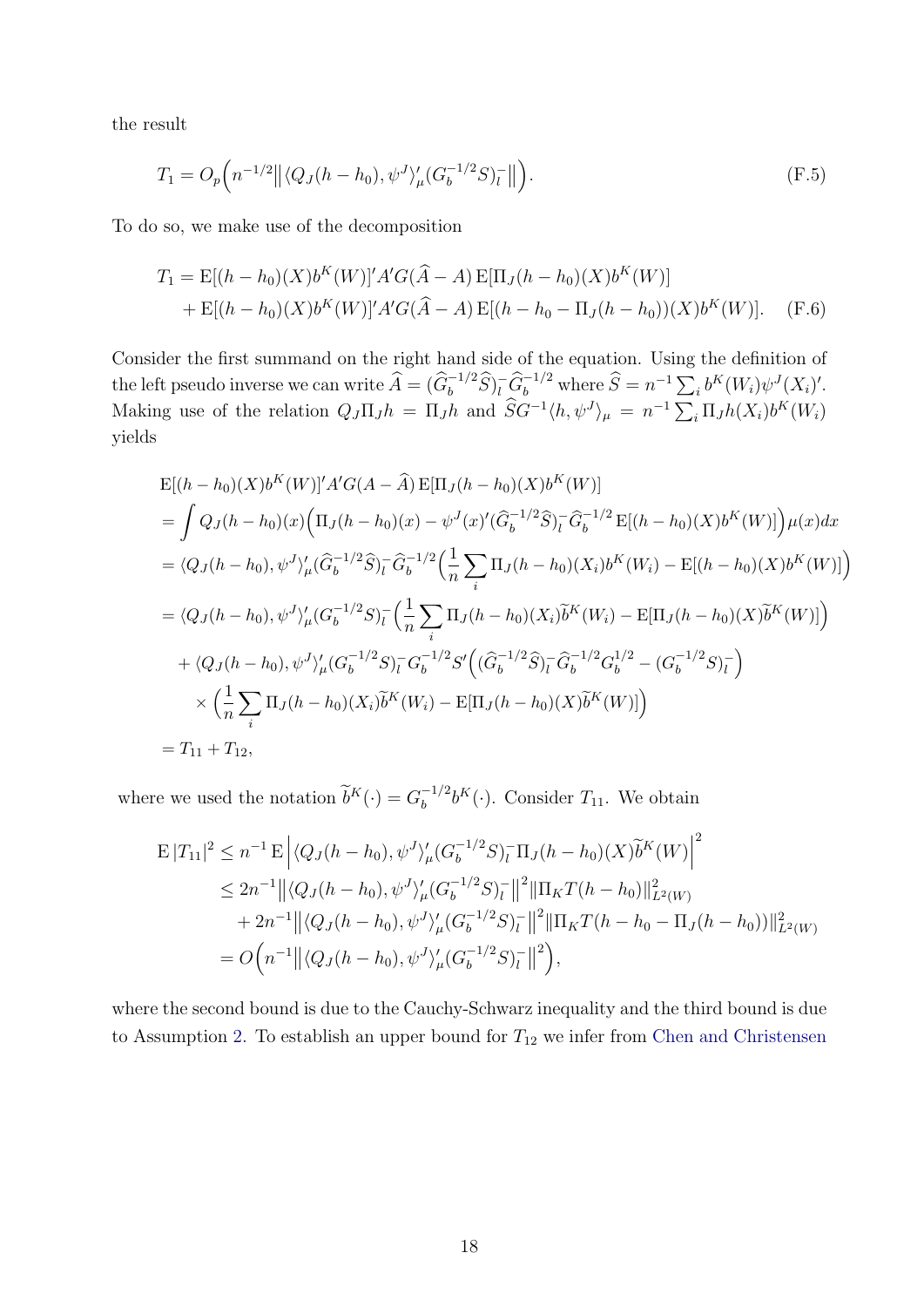[\[2018,](#page-69-1) Lemma F.10 (c)] that

$$
|T_{12}|^2 \le ||\langle Q_J(h-h_0), \psi^J \rangle_{\mu}' (G_b^{-1/2} S)_{l}^- ||^2
$$
  
\n
$$
\times ||G_b^{-1/2} S' \Big( (\hat{G}_b^{-1/2} \hat{S})_{l}^- \hat{G}_b^{-1/2} G_b^{1/2} - (G_b^{-1/2} S)_{l}^- \Big) ||^2
$$
  
\n
$$
\times ||\frac{1}{n} \sum_{i} b^K(W_i) \Pi_J(h-h_0)(X_i) - \mathbb{E}[\Pi_J(h-h_0)(X) b^K(W)] ||^2
$$
  
\n
$$
= ||\langle Q_J(h-h_0), \psi^J \rangle_{\mu}' (G_b^{-1/2} S)_{l}^- ||^2 \times O_p(n^{-1} s_J^{-2} \zeta_J^2(\log J)) \times O_p(n^{-1} \zeta_J^2)
$$
  
\n
$$
= O_p(n^{-1} || \langle Q_J(h-h_0), \psi^J \rangle_{\mu}' (G_b^{-1/2} S)_{l}^- ||^2)
$$

using Assumption [2](#page-46-2) (i), i.e.,  $s_I^{-1}$  $J^1 \zeta_J^2 \sqrt{\left(\log J\right)/n} = O(1)$ . Consider the second summand on the right hand side of [\(F.6\)](#page-63-0). Following the upper bound of  $T_{12}$  we obtain

$$
\begin{aligned}\n&\left| \mathbf{E}[(h-h_0)(X)b^K(W)]' A' G(\hat{A} - A) \mathbf{E}[(h-h_0 - \Pi_J(h-h_0))(X)b^K(W)] \right|^2 \\
&\leq \left\| \langle Q_J(h-h_0), \psi^J \rangle_{\mu}' (G_b^{-1/2} S)_{l}^{-} \right\|^2 \left\| G_b^{-1/2} S' \left( (\hat{G}_b^{-1/2} \hat{S})_{l}^{-} \hat{G}_b^{-1/2} G_b^{1/2} - (G_b^{-1/2} S)_{l}^{-} \right) \right\|^2 \\
&\times \left\| \langle T(h-h_0 - \Pi_J(h-h_0)), \tilde{b}^K \rangle_{L^2(W)} \right\|^2 \\
&\leq \left\| \langle Q_J(h-h_0), \psi^J \rangle_{\mu}' (G_b^{-1/2} S)_{l}^{-} \right\|^2 \left\| \Pi_K T(h-h_0 - \Pi_J(h-h_0)) \right\|_{L^2(W)}^2 \\
&\times O_p(n^{-1} s_J^{-2} \zeta_J^2(\log J)) \\
&= O\Big(n^{-1} \left\| \langle Q_J(h-h_0), \psi^J \rangle_{\mu}' (G_b^{-1/2} S)_{l}^{-} \right\|^2 \Big)\n\end{aligned}
$$

using that  $s_I^{-2}$  $\int_J^2 ||T(h-h_0-\Pi_J(h-h_0))||^2_{L^2(W)} = O(||h-h_0-\Pi_J(h-h_0)||^2_{\mu})$  by Assumption [3](#page-46-2) (ii) and  $\zeta^2 J(\log J) \|h - \Pi_J h\|^2 = O(1)$  $\zeta^2 J(\log J) \|h - \Pi_J h\|^2 = O(1)$  $\zeta^2 J(\log J) \|h - \Pi_J h\|^2 = O(1)$  by Assumption 2 (ii), which implies the upper bound [\(F.5\)](#page-63-1).

Consider  $T_2$ . We make use of the decomposition

$$
T_2 = \mathbb{E}[\Pi_J(h - h_0)(X)b^K(W)]'(\hat{A} - A)'G(\hat{A} - A) \mathbb{E}[\Pi_J(h - h_0)(X)b^K(W)]
$$
  
+ 2  $\mathbb{E}[\Pi_J^{\perp}(h - h_0)(X)b^K(W)]'(\hat{A} - A)'G(\hat{A} - A) \mathbb{E}[\Pi_J(h - h_0)(X)b^K(W)]$   
+  $\mathbb{E}[\Pi_J^{\perp}(h - h_0)(X)b^K(W)]'(\hat{A} - A)'G(\hat{A} - A) \mathbb{E}[\Pi_J^{\perp}(h - h_0)(X)b^K(W)]$   
=  $T_{21} + T_{22} + T_{23}$ 

where we denote the projection  $\Pi_J^{\perp} = \mathrm{id} - \Pi_J$ . Consider  $T_{21}$ . We make use of the inequality

$$
\mathcal{E} \left\| \left( \frac{1}{n} \sum_{i} (h - h_0)(X_i) b^{K}(W_i) - \mathcal{E}[(h - h_0)(X) b^{K}(W)] \right)^{'} A' G^{1/2} \right\|^{2}
$$
  

$$
\leq n^{-1} \mathcal{E} \left[ (h - h_0(X))^2 \left\| b^{K}(W)' A' G^{1/2} \right\|^{2} \right]
$$
  

$$
\leq n^{-1} s_J^{-2} \sqrt{J},
$$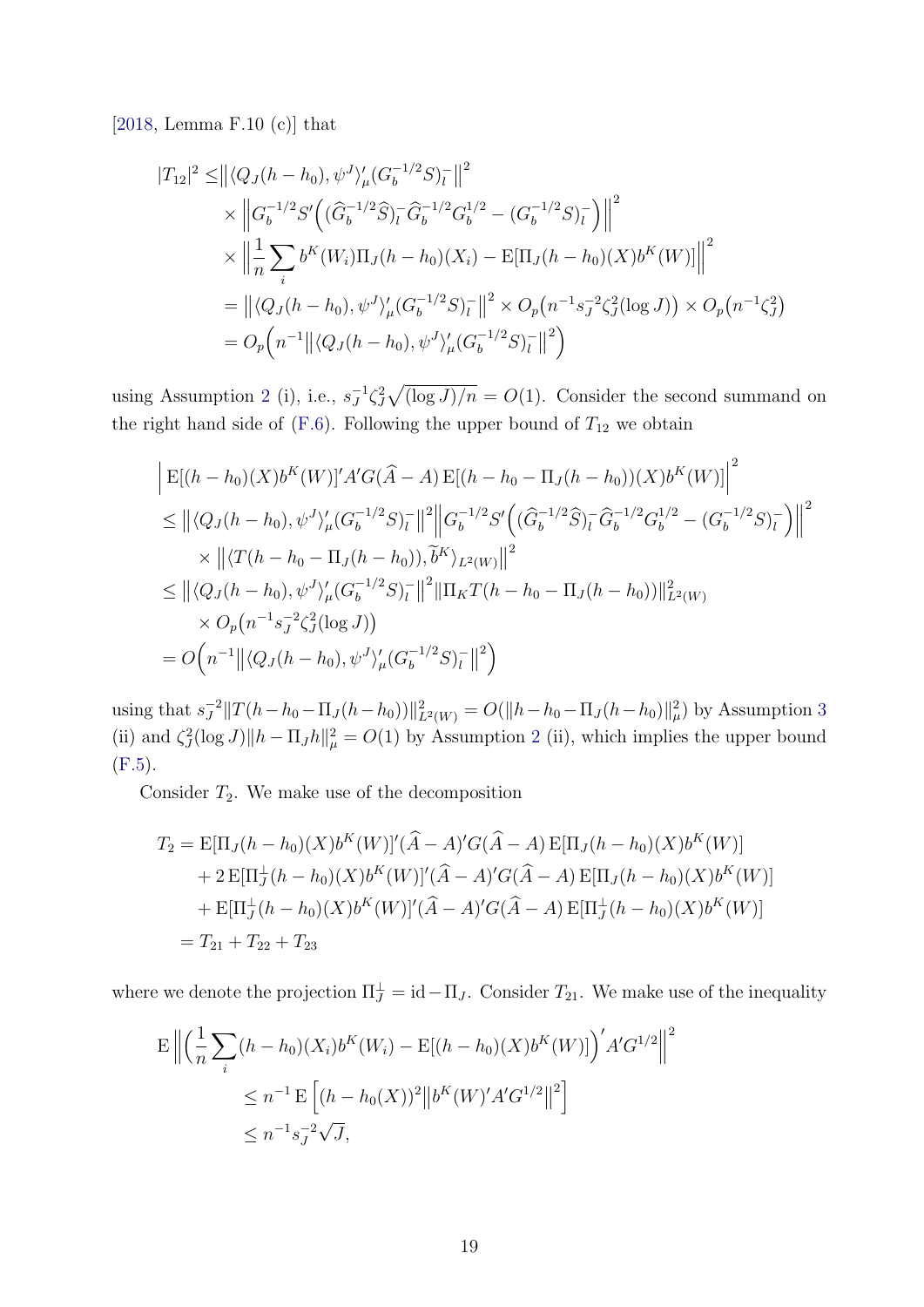using the Euclidean norm is bounded by the Frobenius norm. Consequently, we get

$$
T_{21} \leq 2||G^{1/2}\{(\widehat{G}_{b}^{-1/2}\widehat{S})_{l}^{-}\widehat{G}_{b}^{-1/2}G_{b}^{1/2} - (G_{b}^{-1/2}S)_{l}^{-}\}||^{2}
$$
  
\$\times \left\|\frac{1}{n}\sum\_{i}(Y\_{i} - h\_{0}(X\_{i}))b^{K}(W\_{i}) - \text{E}[(Y - h\_{0}(X))b^{K}(W)]\right\|^{2}  
+ 2\left\|\frac{1}{n}\sum\_{i}(b^{K}(W\_{i})(h - h\_{0})(X\_{i}) - \text{E}[(Y - h\_{0}(X))b^{K}(W)])'A'G^{1/2}\right\|^{2}  
= O\_{p}(n^{-1}s\_{J}^{-4}\zeta\_{J}^{2}(\log J)) \times O\_{p}(n^{-1}\zeta\_{J}^{2}) + O\_{p}(n^{-1}v\_{J})  
= O\_{p}(n^{-1}s\_{J}^{-2}\sqrt{J})

using [Chen and Christensen](#page-69-1) [\[2018,](#page-69-1) Lemma F.10(b)] (with  $G_{\psi}$  replaced by G) and that  $J^2 \zeta_j^4 (\log J) = O(1)$  $J^2 \zeta_j^4 (\log J) = O(1)$  $J^2 \zeta_j^4 (\log J) = O(1)$  by Assumption 2 (i). Since  $|T_{22}| \leq \sqrt{T_{21} T_{23}}$  we conclude  $T_2 =$  $n^{-1} s_J^{-2}$  $O_p(n^{-1}s_J^{-2})$  $\Box$  $J<sup>2</sup>$ ), which completes the proof.

**Lemma F.5.** Let Assumptions [1–5](#page-46-2) be satisfied. Then, under  $\mathcal{H}_0 = \{h_0\}$  it holds uniformly in  $J \in \mathcal{I}_n$ :

$$
\frac{1}{n-1}\sum_{i\neq i'} (Y_i - h_0(X_i))(Y_{i'} - h_0(X_{i'}))b^K(W_i)'(A'GA - \hat{A}'G\hat{A})b^K(W_{i'}) = O_p(v_J).
$$

Proof. We make use of the inequality

$$
\sum_{i \neq i'} (Y_i - h_0(X_i))(Y_{i'} - h_0(X_{i'}))b^K(W_i)'(A'GA - \hat{A}'G\hat{A})b^K(W_{i'})
$$
\n
$$
\leq \Big\| \sum_i (Y_i - h_0(X_i))\tilde{b}^K(W_i) \Big\|^2 \|G_b^{1/2}(A'GA - \hat{A}'G\hat{A})G_b^{1/2}\|
$$
\n
$$
= \sum_{i \neq i'} (Y_i - h_0(X_i))(Y_{i'} - h_0(X_{i'}))\tilde{b}^K(W_i')\tilde{b}^K(W_{i'}) \|G_b^{1/2}(A'GA - \hat{A}'G\hat{A})G_b^{1/2}\|
$$
\n
$$
+ \frac{1}{n} \sum_i \| (Y_i - h_0(X_i))\tilde{b}^K(W_i) \|^2 \|G_b^{1/2}(A'GA - \hat{A}'G\hat{A})G_b^{1/2}\|.
$$

Note that  $n^{-1} \sum_i ||(Y_i - h_0(X_i))b^K(W_i)||^2 \leq K + o_p(1)$  uniformly in K. Further, by Lemma [F.2](#page-61-1) we have  $v_J \geq \frac{\sigma^2}{\sqrt{J}}$  (we may assume that  $s_1 = 1$ ) and thus we obtain

$$
P_{h_0}\Big(\max_{J\in\mathcal{I}_n}\Big|\frac{1}{(n-1)v_J}\sum_{i,i'}\big(Y_i-h_0(X_i)\big)\big(Y_{i'}-h_0(X_{i'})\big)b^K(W_i)'\Big(A'GA-\hat{A}'G\hat{A}\Big)b^K(W_{i'}\Big|>1\Big)
$$
  
\n
$$
\leq P_{h_0}\Big(\max_{J\in\mathcal{I}_n}\Big|\frac{1}{n\sqrt{J}}\sum_{i\neq i'}\big(Y_i-h_0(X_i)\big)\big(Y_{i'}-h_0(X_{i'})\big)\tilde{b}^K(W_i)'\tilde{b}^K(W_{i'})\Big|>\underline{\sigma}^{-2}\Big)
$$
  
\n
$$
+P_{h_0}\Big(\max_{J\in\mathcal{I}_n}\big(\big\|G_b^{1/2}(A'GA-\hat{A}'G\hat{A})G_b^{1/2}\big\|\big)>\underline{\sigma}^{-2}/2\Big)
$$
  
\n
$$
+P_{h_0}\Big(\max_{J\in\mathcal{I}_n}\big(K\big\|G_b^{1/2}(A'GA-\hat{A}'G\hat{A})G_b^{1/2}\big\|\big)>\underline{\sigma}^{-2}/2\Big)+o(1).
$$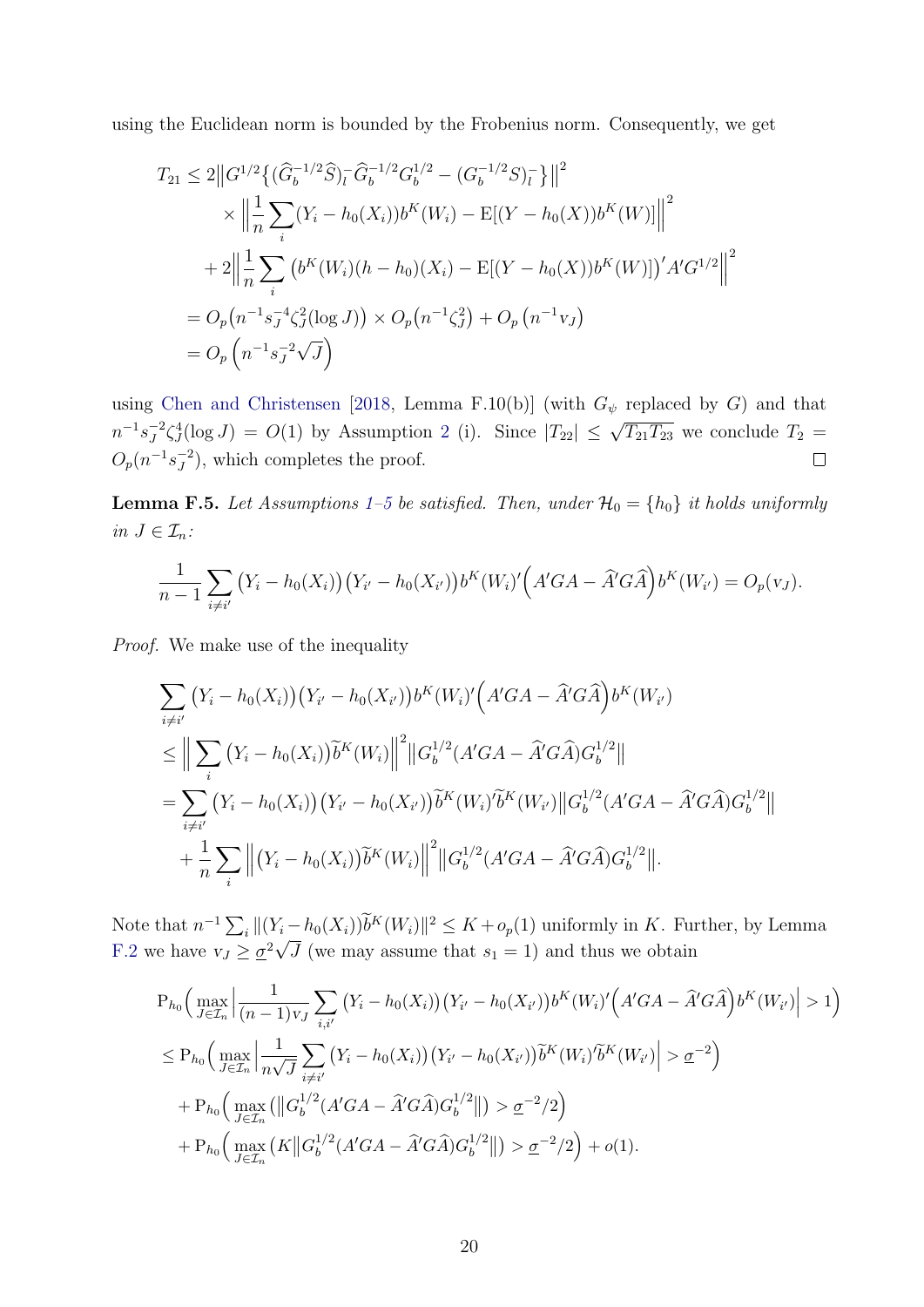Consequently, the result follows from the proofs of Theorem [3.3](#page-46-2) and [Chen and Christensen](#page-69-2) [\[2015,](#page-69-2) Lemma E.16].  $\Box$ 

**Lemma F.6.** Let Assumptions [1–5](#page-46-2) be satisfied. Then, for some  $c_0 \in (0,1)$  it holds  $|\hat{v}_J - \hat{v}_J|$  $|v_J| \leq c_0 v_J$  wpa1 for all  $J \in \mathcal{I}_n$ .

*Proof.* We denote  $G_{\sigma^2} = \mathbb{E}_h[(Y - h_0(X))^2 b^K(W) b^K(W)']$  and its empirical analog  $\hat{G}_{\sigma^2} =$  $n^{-1} \sum_i (Y_i - h_0(X_i))^2 b^K(W_i) b^K(W_i)'$ . Note that for any  $J \times J$  matrix M it holds  $||M||_F \leq$  $\sqrt{J}||M||$  and hence For all  $J \in \mathcal{I}_n$  the triangular inequality implies

$$
|\widehat{v}_J - v_J| \leq \left\| G^{1/2} \widehat{A} \widehat{G}_{\sigma^2} \widehat{A}' G^{1/2} - G^{1/2} A G_{\sigma^2} A' G^{1/2} \right\|_F
$$
  

$$
\leq \sqrt{J} \left\| G^{1/2} \widehat{A} \widehat{G}_{\sigma^2} \widehat{A}' G^{1/2} - G^{1/2} A G_{\sigma^2} A' G^{1/2} \right\|.
$$

Thus, the result follows from the proof of [Chen and Christensen](#page-69-2) [\[2015,](#page-69-2) Lemma E.16].  $\Box$ 

<span id="page-66-0"></span>**Lemma F.7.** Let Assumptions [1–5](#page-46-2) be satisfied. Then, we have  $\max_{J \in \mathcal{I}_n}$  $1-\frac{\widehat{v}_J(h_0)}{\widehat{c_1(h_0)}}$  $\widehat{\mathrm{v}}_J(h_J)$  $= o_p(1).$ *Proof.* For all  $J \in \mathcal{I}_n$  and  $h \in \mathcal{H}_J^{\mathbb{R}}$  the triangular inequality implies

$$
\begin{split}\n|\hat{\mathbf{v}}_{J}(h) - \hat{\mathbf{v}}_{J}(h_{0})| \\
&\leq \left\| G^{1/2} \hat{A}_{\overline{n}}^{\frac{1}{2}} \sum_{i} \left( (Y_{i} - h(X_{i}))^{2} - (Y_{i} - h_{0}(X_{i}))^{2} \right) b^{K}(W_{i}) b^{K}(W_{i})' \hat{A}' G^{1/2} \right\|_{F} \\
&\leq \sqrt{J} \left\| G^{1/2} \hat{A}_{\overline{n}}^{\frac{1}{2}} \sum_{i} \left( h(X_{i}) - h_{0}(X_{i}) \right)^{2} b^{K}(W_{i}) b^{K}(W_{i})' \hat{A}' G^{1/2} \right\| \\
&\quad + 2\sqrt{J} \left\| G^{1/2} \hat{A}_{\overline{n}}^{\frac{1}{2}} \sum_{i} \left( h(X_{i}) - h_{0}(X_{i}) \right) (Y_{i} - h_{0}(X_{i})) b^{K}(W_{i}) b^{K}(W_{i})' \hat{A}' G^{1/2} \right\| \\
&= T_{1} + T_{2}.\n\end{split}
$$

Consider  $T_1$ . Following the proof of Theorem [3.4](#page-46-2) we obtain

$$
T_1 \leq \sqrt{J} s_J^{-2} \left\| n^{-1} \sum_i \left( h(X_i) - h_0(X_i) \right)^2 b^K(W_i) b^K(W_i)' \right\| = O_p(\sqrt{J} s_J^{-2} n^{-1}) = o_p(1)
$$

uniformly in  $J \in \mathcal{I}_n$  by Assumption [\(5\)](#page-46-2) (i). Analogously, we obtain  $T_2 = o_p(1)$  uniformly  $\Box$ in  $J \in \mathcal{I}_n$ .

<span id="page-66-1"></span>**Lemma F.8.** Under Assumption [1](#page-46-2) (ii) and [2](#page-46-2) (iii) it holds for all  $h \in \mathcal{H}$  that

$$
\lambda_{\max} \big( \mathbb{V}ar_h(\rho(Y, h_0(X))G_b^{-1/2}b^K(W)) \big) \leq \overline{\sigma}^2 < \infty.
$$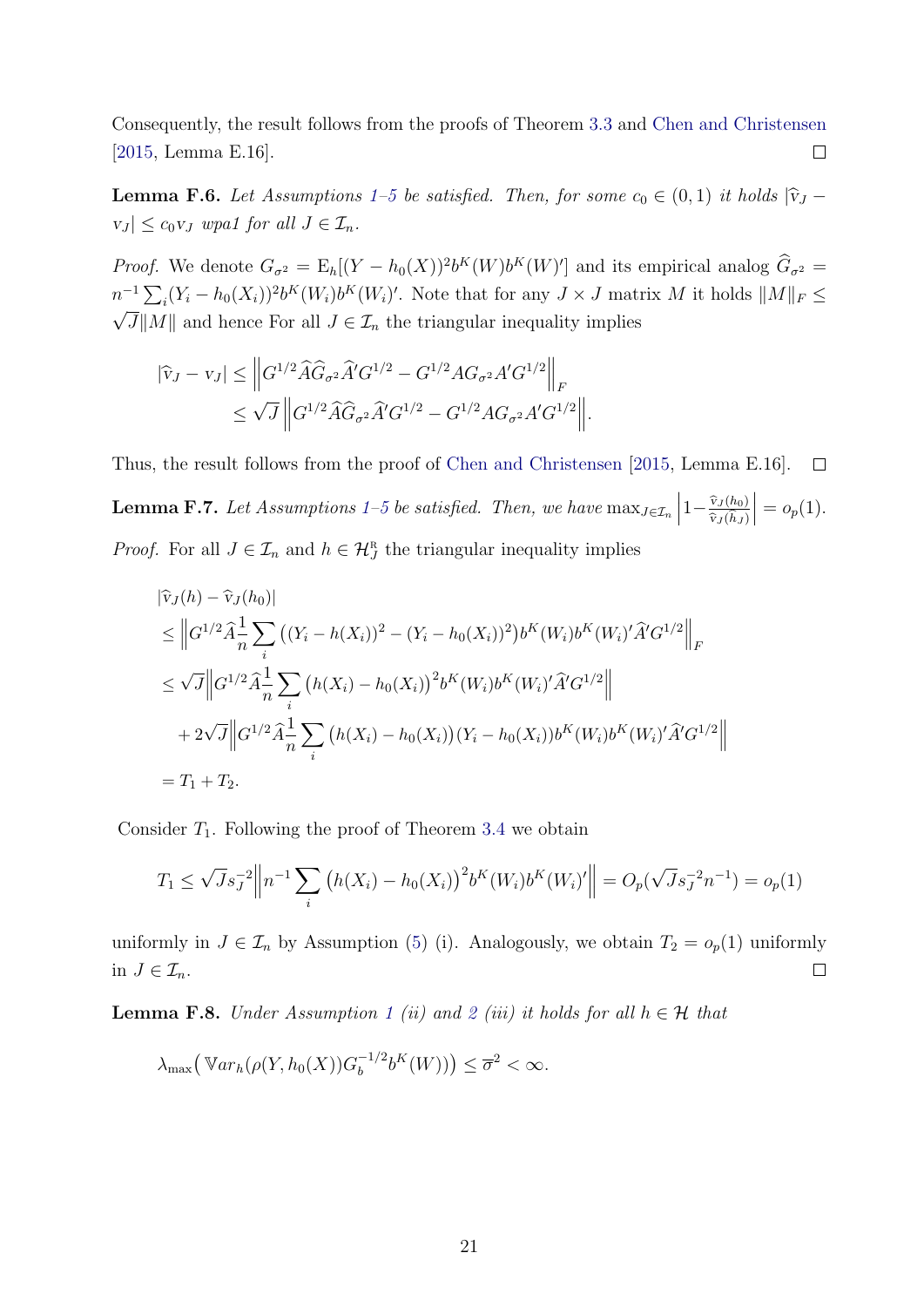*Proof.* For any  $\gamma \in \mathbb{R}^K$  it holds

$$
\gamma' \mathbb{V}ar_h \left( \rho(Y, h_0(X)) G_b^{-1/2} b^K(W) \right) \gamma \leq E \left[ E_h[\rho^2(Z, h_0)|W] \left( \gamma' G_b^{-1/2} b^K(W) \right)^2 \right]
$$
  

$$
\leq \overline{\sigma}^2 E \left[ \left( \gamma' G_b^{-1/2} b^K(W) \right)^2 \right]
$$
  

$$
= \overline{\sigma}^2 \gamma' G_b^{-1/2} E \left[ b^K(W) b^K(W) \right] G_b^{-1/2} \gamma = \overline{\sigma}^2 ||\gamma||^2,
$$

 $\Box$ 

where the second inequality is due to to Assumption [1](#page-46-2) (ii).

<span id="page-67-1"></span>**Lemma F.9.** Under the conditions of Theorem  $4.1$  it holds

$$
\widehat{D}_K - ||m(\cdot, h_0)||_{L^2(W)}^2 = O_p\left(n^{-1}\sqrt{K} + n^{-1/2} ||\Pi_K m(\cdot, h_0)||_{L^2(W)} + K^{-2\gamma/d_w}\right).
$$

Proof. Similarly to Theorem [F.1](#page-57-1) we obtain

$$
\widehat{D}_K - ||m(\cdot, h_0)||_{L^2(W)}^2 = \widehat{D}_K - ||\Pi_K m(\cdot, h_0)||_{L^2(W)}^2 + ||\Pi_K m(\cdot, h_0)||_{L^2(W)}^2 - ||m(\cdot, h_0)||_{L^2(W)}^2.
$$

Following the first part of the proof of Theorem [F.1](#page-57-1) with  $V_i^K$  replaced by  $\rho(Y_i, h_0(X_i))G_b^{-1/2}$  $b^{-1/2}b^{K}(W_{i})$ and using Lemma [F.4](#page-62-0) yields

$$
\widehat{D}_K - ||\Pi_K m(\cdot, h_0)||_{L^2(W)}^2 = O\left(n^{-1}\sqrt{K} + n^{-1/2} ||\Pi_K m(h_0, \cdot)||_{L^2(W)}\right).
$$

Moreover, we obtain using that  $\Pi_K$  is a projection on  $L^2(W)$ :

$$
\begin{aligned} &\|\Pi_K m(\cdot, h_0)\|_{L^2(W)}^2 - \|m(\cdot, h_0)\|_{L^2(W)}^2 \\ &= \|\Pi_K m(\cdot, h_0) - m(\cdot, h_0)\|_{L^2(W)}^2 + 2\langle\Pi_K m(\cdot, h_0) - m(\cdot, h_0), \Pi_K m(\cdot, h_0)\rangle_{L^2(W)} \\ &= 3\|\Pi_K m(\cdot, h_0) - m(\cdot, h_0)\|_{L^2(W)}^2 \\ &= O(K^{-2\gamma/d_w}), \end{aligned}
$$

where the last bound is due to the sieve approximation rate imposed in Assumption [7.](#page-46-2)  $\Box$ 

### <span id="page-67-0"></span>G. U-statistics deviation results

We make use of the following exponential inequality established by Houdré and Reynaud-[Bouret](#page-69-3) [\[2003\]](#page-69-3).

**Lemma G.1** (Houdré and Reynaud-Bouret [\[2003\]](#page-69-3)). Let  $U_n$  be a degenerate U-statistic of order 2 with kernel R based on a simple random sample  $Z_1, \ldots, Z_n$ . Then there exists a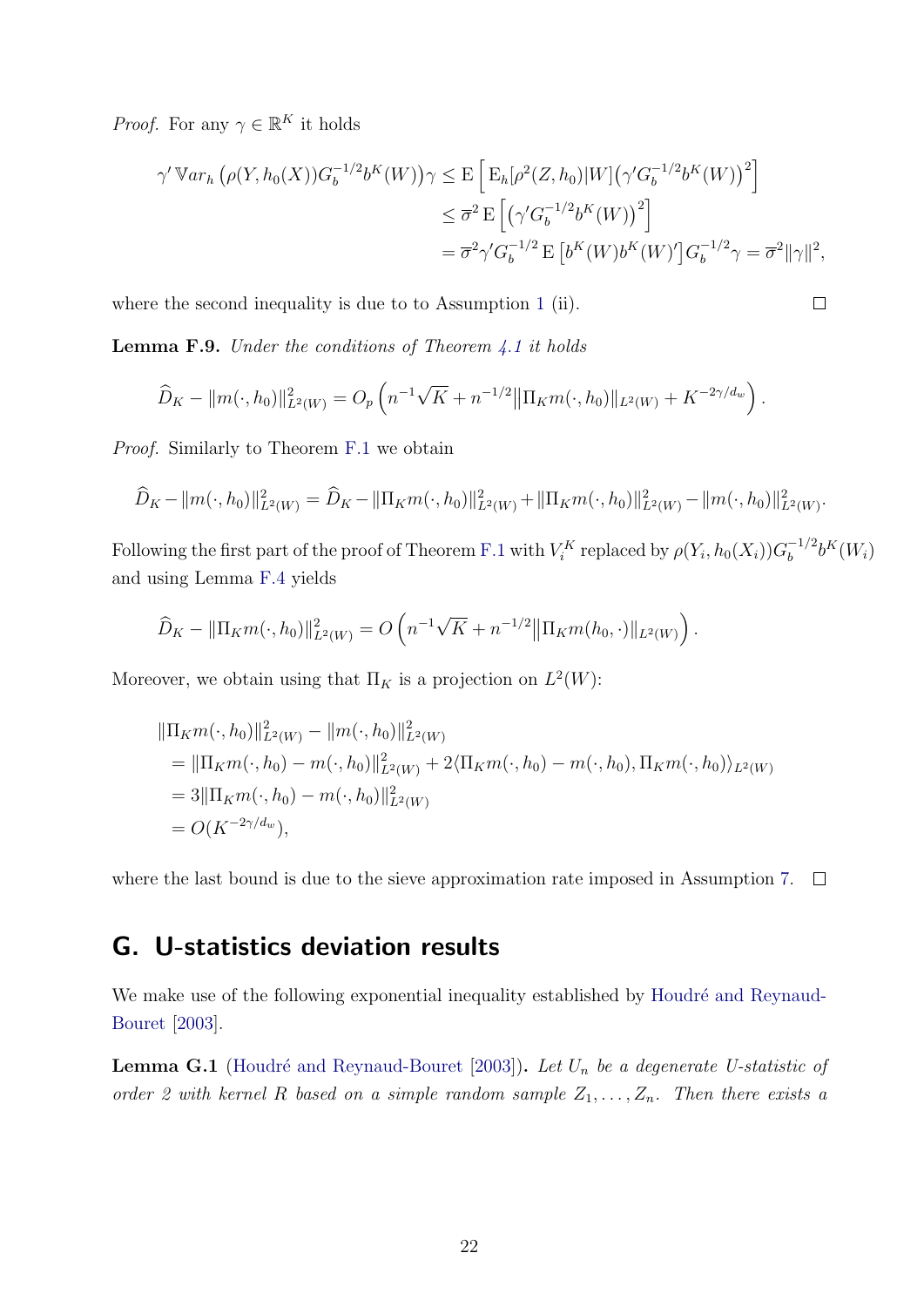generic constant  $C > 0$ , such that

$$
P_h\left(\Big|\sum_{1\leq i
$$

where

$$
\Lambda_1^2 = \frac{n(n-1)}{2} \mathbb{E}[R^2(Z_1, Z_2)],
$$
  
\n
$$
\Lambda_2 = n \sup_{\|\nu\|_{L^2(Z)} \le 1, \|\kappa\|_{L^2(Z)} \le 1} \mathbb{E}[R(Z_1, Z_2)\nu(Z_1)\kappa(Z_2)],
$$
  
\n
$$
\Lambda_3 = \sqrt{n \sup_z |\mathbb{E}[R^2(Z_1, z)]|},
$$
  
\n
$$
\Lambda_4 = \sup_{z_1, z_2} |R(z_1, z_2)|.
$$

The next result provides upper bounds for the estimates  $\Lambda_1, \ldots, \Lambda_4$  when the kernel  $R$  coincides with  $R_1$  given in Appendix [B.](#page-46-2) Also from Appendix [B](#page-46-2) recall the definition  $Z_i = (Y_i, X_i, W_i)$  and  $M_i = \{ |Y_i - h_0(X_i)| \leq M_n \}$ . Recall that the kernel  $R_1$  is a symmetric function satisfying  $E[R_1(Z, z)] = 0$  for all z.

**Lemma G.2.** Let Assumption [1](#page-46-2) (ii) be satisfied. Given kernel  $R_1$  it holds under  $\mathcal{H}_0$ :

$$
\Lambda_1^2 \le \frac{n(n-1)}{2} v_J^2,\tag{G.1}
$$

<span id="page-68-2"></span><span id="page-68-1"></span><span id="page-68-0"></span>
$$
\Lambda_2 \le 2\overline{\sigma}^2 n s_J^{-2},\tag{G.2}
$$

$$
\Lambda_3 \leq \overline{\sigma}^2 \sqrt{n} \, M_n \, \zeta_{b,K} \, s_J^{-2},\tag{G.3}
$$

<span id="page-68-3"></span>
$$
\Lambda_4 \le M_n^2 \zeta_{b,K}^2 s_J^{-2}.\tag{G.4}
$$

*Proof.* Proof of [\(G.1\)](#page-68-0). Recall the notation  $V_i^J = U_i G^{1/2} Ab^K(W)$  with  $U_i = Y_i - h(X_i)$ , then we evaluate under  $\mathcal{H}_0$ :

$$
E_h[R_1^2(Z_1, S_2)] \le E_h \left| U_1 b^K(W_1)' A' G A b^K(W_2) U_2 \right|^2
$$
  
=  $E_h \left[ U^2 b^K(W)' A' G A E_h \left[ U^2 b^K(W) b^K(W)' \right] A' G A b^K(W) \right]$   
=  $E_h \left[ (V^J)' E_h \left[ V^J(V^J)' \right] V^J \right] = \sum_{j,j'=1}^J E_h [V_j V_{j'}]^2 = v_J^2.$ 

Proof of [\(G.2\)](#page-68-1). For any function  $\nu$  and  $\kappa$  with  $\|\nu\|_{L^2(Z)} \leq 1$  and  $\|\kappa\|_{L^2(Z)} \leq 1$ , respectively,